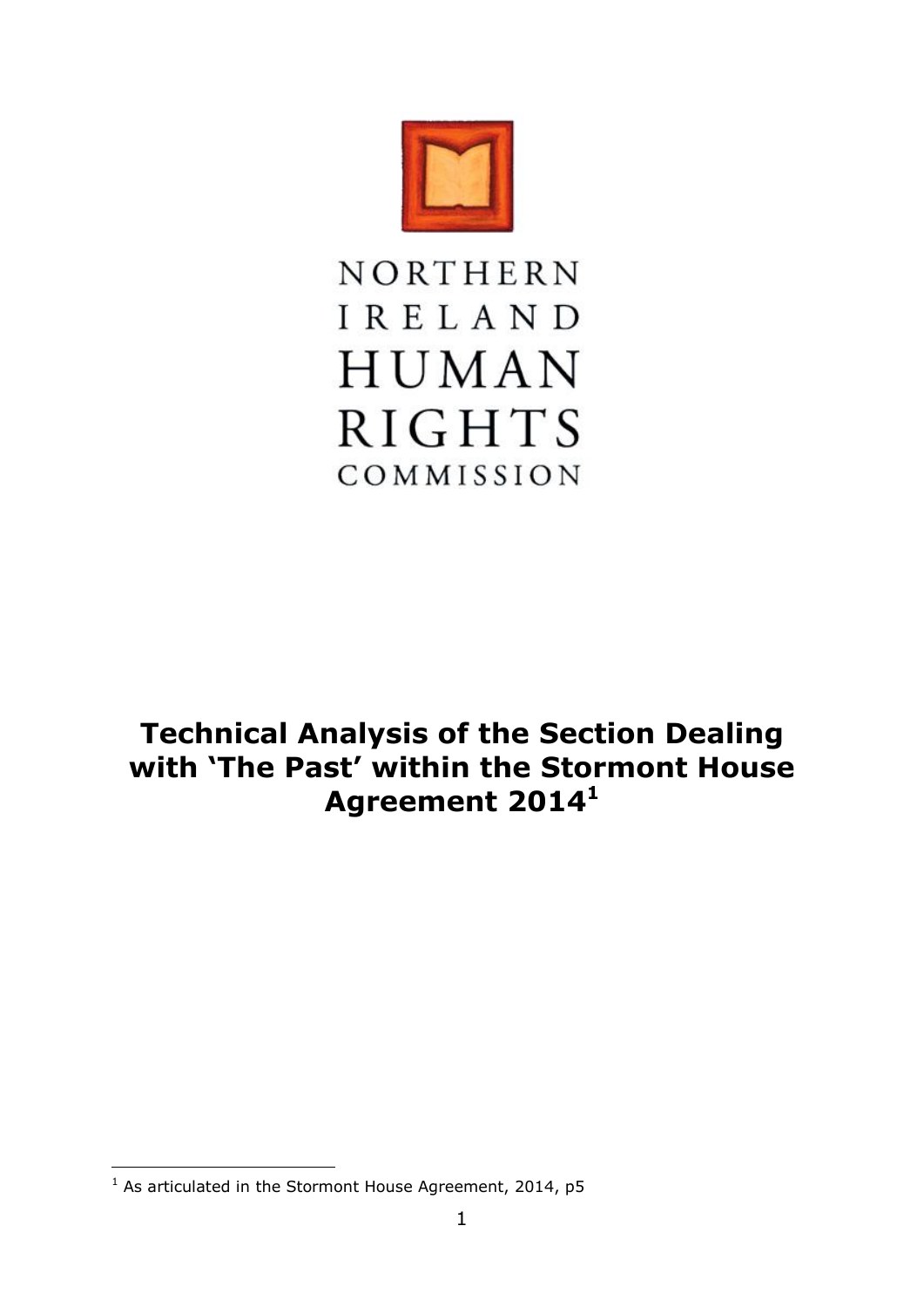#### Foreword

This is a technical analysis of the Dealing with 'The Past' section of the Stormont House Agreement encompassing the Oral History Archive, Victims and Survivors' 'Services', the Historical Investigations Unit, the Independent Commission on Information Retrieval, and the Implementation and Reconciliation Group.

The Northern Ireland Human Rights Commission welcomes the Stormont House Agreement and wishes to see the Dealing with the Past elements implemented as quickly as possible. The United Nations Human Rights Committee recently published concluding observations on the seventh periodic report of the International Covenant for Civil and Political Rights. The report's recommendations include that the State Party (the UK, including the Northern Ireland Executive) should:

'Ensure, as a matter of particular urgency, that independent, impartial, prompt and effective investigations, including those proposed under the Stormont House Agreement, are conducted to ensure a full, transparent and credible account of the circumstances surrounding events in Northern Ireland with a view to identifying, prosecuting and punishing perpetrators of human rights violations, in particular the right to life, and providing appropriate remedies for victims'.<sup>2</sup>

This is a recognition of the critical role that the institutions proposed within the Stormont House Agreement will play in Dealing with the Past.

Notwithstanding the unanimous support for the Stormont House Agreement, the discussions in producing this document mirrored many of those held within wider society in Northern Ireland. The Northern Ireland Human Rights Commission is pluralist in line with the Paris Principles relating to the status of national human rights institutions and is the stronger for that plurality. Accordingly, Commissioners Marion Reynolds and Christine Collins were unable to endorse the document.

This document is intended as a constructive and helpful technical analysis on implementing the Dealing with the Past elements of the Stormont House Agreement and we hope it proves a valuable contribution to the debate and deliberations.

DAMI

Les Allamby, Chief Commissioner, Northern Ireland Human Rights Commission

<sup>-</sup> $<sup>2</sup>$  UN, Concluding observations on the seventh periodic report of the United Kingdom of</sup> Great Britain and Northern Ireland, UN Doc. CCPR/C/GBR/CO/7 (2015) para 11(b)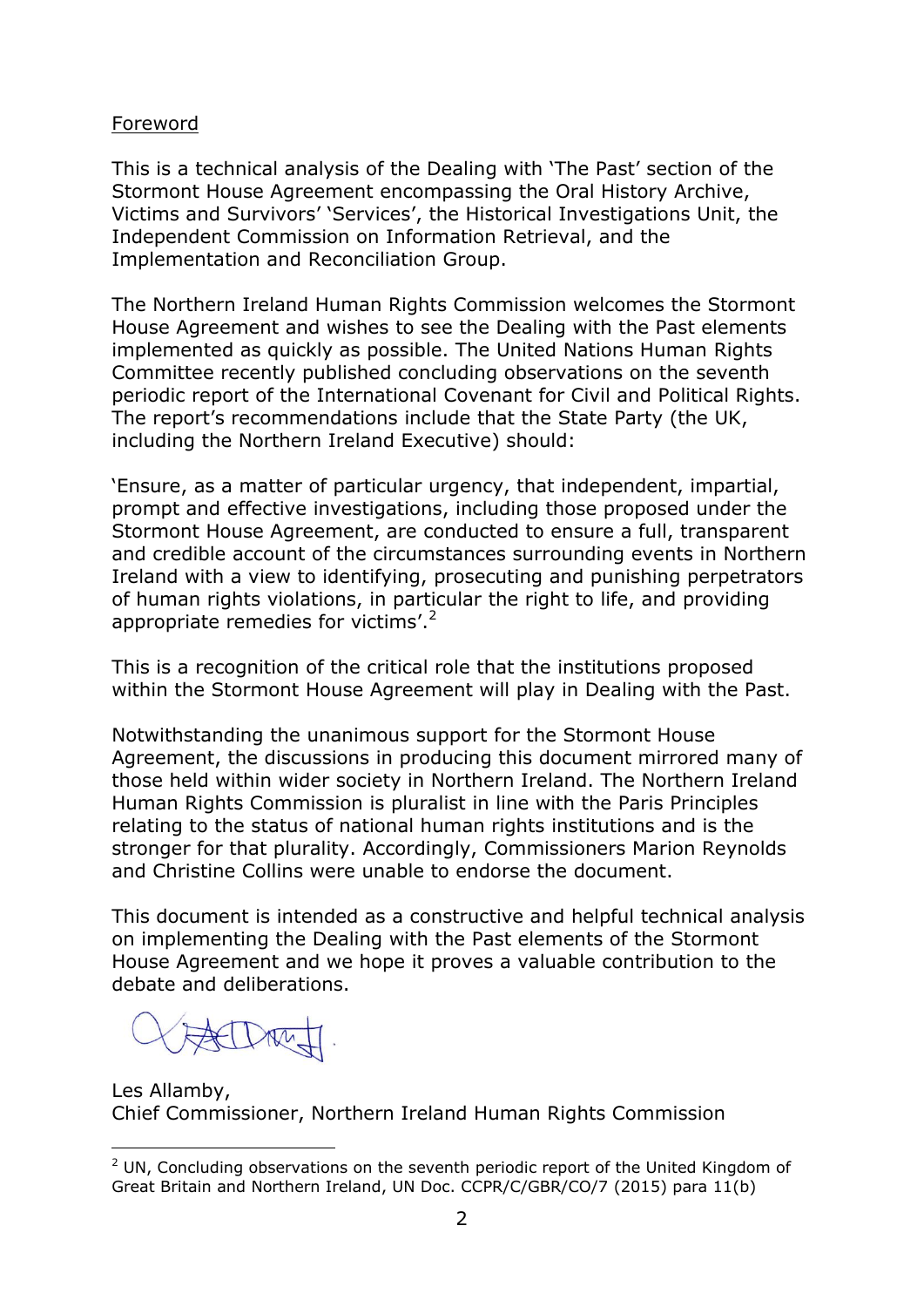#### Preamble

- 1. This is a technical document containing a legal analysis of the human rights obligations specifically engaged by the package of measures contained within the Stormont House Agreement (SHA). This analysis is primarily directed towards those responsible for giving operational effect to the bodies and services set out within the SHA's package of measures to assist in ensuring that these bodies and services operate within international human rights standards.
- 2. The SHA was negotiated by the UK Government, the Government of Ireland, and the parties which constitute the NI Executive. It was published on 23 December 2014 and addresses issues relating to finance and welfare, flags, identity, culture and tradition, and parades;<sup>3</sup> topics which the NIHRC has addressed in earlier publications.<sup>4</sup> Significant human rights implications in the SHA arise in the section dealing with 'The Past', which is the focus of this analysis.
- 3. The NIHRC recognises that further detail will emerge during the implementation process, including the necessary enabling measures. The NIHRC recognises the need for timeliness in the implementation of these enabling measures. The NIHRC commits to working with those charged with developing these enabling measures and providing advice based on international human rights standards, frameworks, and experience.

#### Introduction

- 4. The Northern Ireland Human Rights Commission (NIHRC) pursuant to section 69(1) of the Northern Ireland Act 1998, reviews the adequacy and effectiveness of law and practice relating to the protection of human rights.
- 5. The NIHRC bases its position on the full range of internationally accepted human rights standards, including the European Convention on Human Rights (ECHR) as incorporated by the Human Rights Act 1998 and the treaty obligations of the United Nations (UN), Council of Europe (CoE), and European Union (EU) systems. The relevant international treaties in this context include:
	- European Convention on Human Rights, 1950 (ECHR) [UK ratification 1951]

<sup>&</sup>lt;sup>3</sup> Stormont House Agreement, 2014, para 21-55.

<sup>&</sup>lt;sup>4</sup> The NIHRC has produced publications on The Display of Flags, Symbols and Emblems in Northern Ireland (2013), Parades and Protest in Northern Ireland (2013), and The Derry/Londonderry Report on Upholding the Human Right to Culture in Post-Conflict Societies (2014)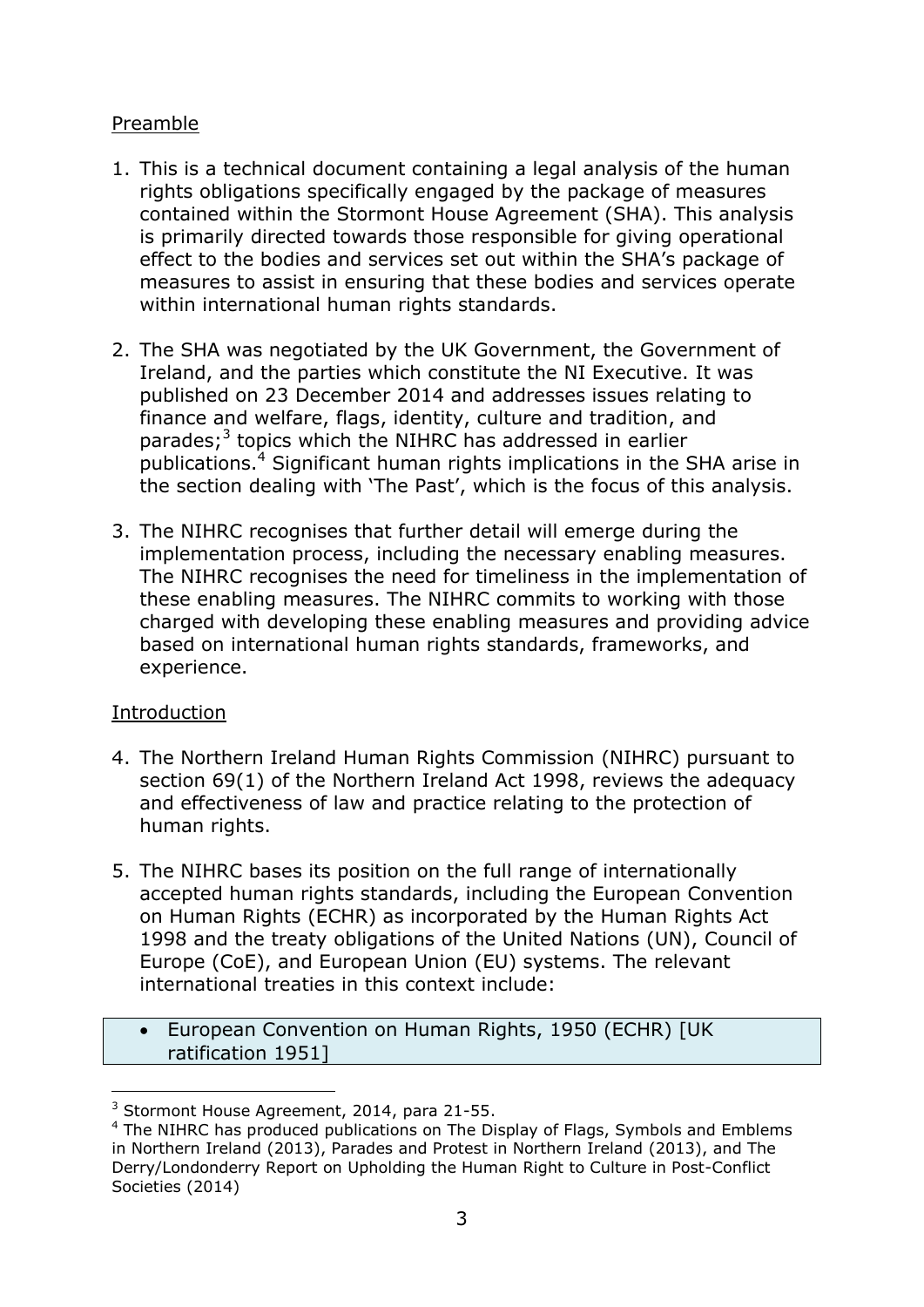- The European Cultural Convention, 1954 [UK ratification 1955]
- European Social Charter, 1961 (ESC) [UK ratification 1962]
- International Convention on the Elimination of All Forms of Racial Discrimination, 1966 (CERD) [UK ratification 1969]
- International Covenant on Civil and Political Rights, 1966 (ICCPR) [UK ratification 1976]
- International Covenant on Economic, Social and Cultural Rights, 1966 (ICESCR) [UK ratification 1976]
- Council of Europe Convention for the Protection of Individuals with regard to Automatic Processing of Personal Data regarding supervisory authorities and transborder data flows, 1981 (as amended by the Additional Protocol, 2001) (Convention 108) [UK ratification 1987 of the Convention<sup>15</sup>
- United Nations Convention against Torture and other Cruel, Inhuman or Degrading Treatment or Punishment, 1987 (CAT) [UK ratification 1988]
- European Convention for the Prevention of Torture and Inhuman or Degrading Treatment or Punishment, 1987 [UK ratification 1988] (as amended by Protocols No. 1 and No. 2, 1993) [UK ratification 1996]
- European Convention on Compensation for Victims of Violent Crimes, 1983 [UK ratification 1990]
- United Nations Convention on the Rights of the Child, 1989 (CRC) [UK ratification 1991]
- EU Directive 95/46/EC The Data Protection Directive 1995
- The Charter of Fundamental Rights of the European Union,<sup>6</sup> 2000 (CFR) [UK ratification 2000]
- European Charter for Regional or Minority Languages, 1992 [UK ratification 2001]
- Rome Statute of the International Criminal Court, 1998 [UK ratification 2001]
- UNESCO Convention on the Protection and Promotion of the Diversity of Cultural Expressions, 2005 [UK ratification 2007]
- United Nations Convention on the Rights of Persons with Disabilities (CRPD), 2006 [UK ratification 2009]
- Optional Protocol to the Convention on the Rights of the Child on the sale of children, child prostitution and child pornography, 2002 [UK ratification 2009]
- EU Directive 2011/36/EU of the European Parliament and of the Council of 5 April 2011, on preventing and combating trafficking in human beings and protecting its victims, and replacing Council Framework Decision 2002/629/JHA
- The Treaty on the Functioning of the European Union, 2012<sup> $\prime$ </sup>
- Directive 2012/29/EU of the European Parliament and of the Council

<sup>-</sup> $^5$  The Additional Protocol has been signed but not ratified [UK signature 2001]

 $6$  2000/C 364/01

 $7$  Official Journal C 326, 26/10/2012 P. 0001 - 0390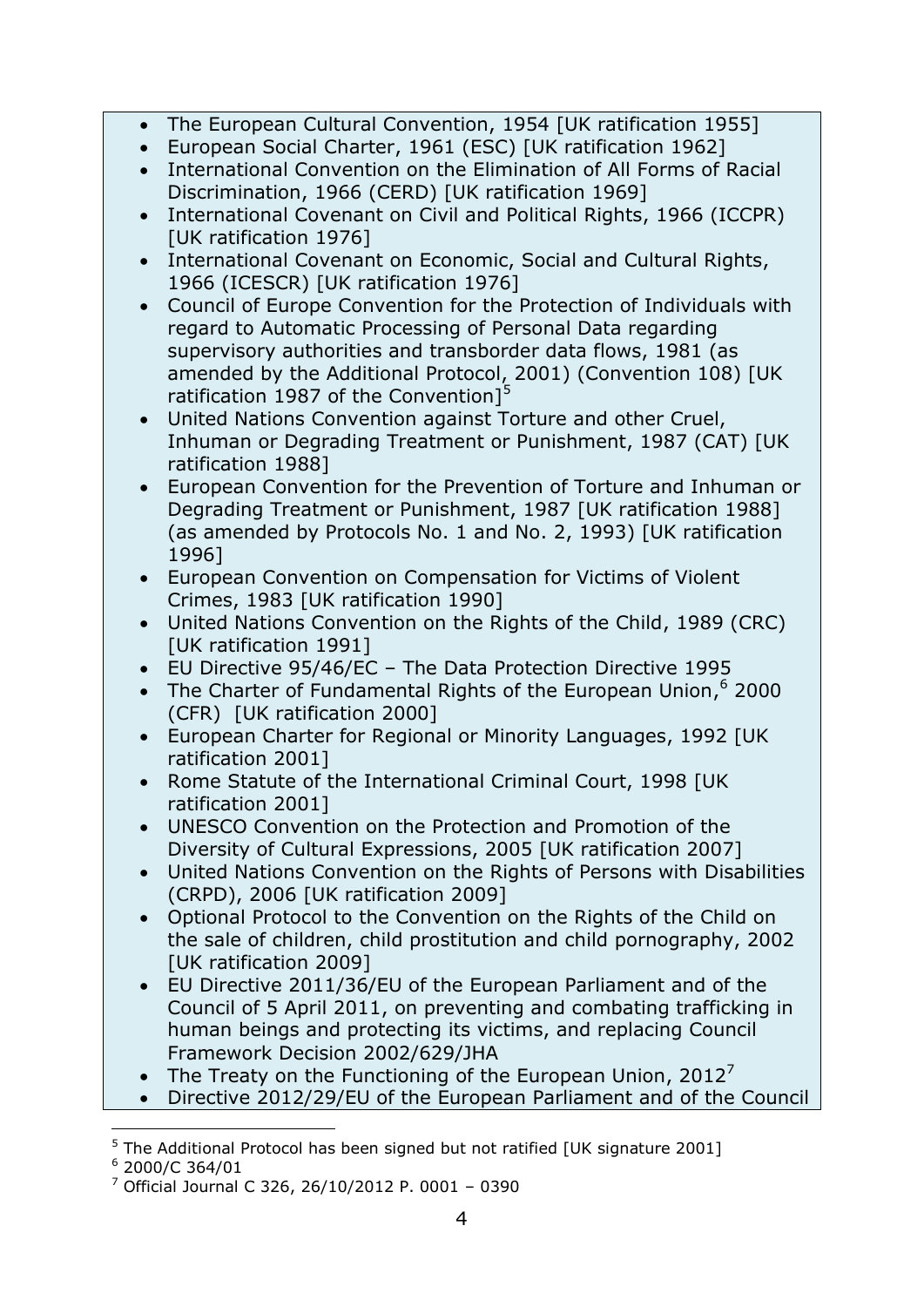of 25 October 2012 establishing minimum standards on the rights, support and protection of victims of crime, and replacing Council Framework Decision 2001/220/JHA, 2012

- 6. The Northern Ireland Executive (NI Executive) is subject to the obligations contained within these international treaties by virtue of the United Kingdom (UK) Government's ratification. In addition, the Northern Ireland Act 1998, section 26(1) provides that 'if the Secretary of State considers that any action proposed to be taken by a Minister or Northern Ireland department would be incompatible with any international obligations... he may by order direct that the proposed action shall not be taken.'
- 7. The Northern Ireland Act 1998, section 24(1), states that 'a Minister or Northern Ireland department has no power to make, confirm or approve any subordinate legislation, or to do any act, so far as the legislation or  $act - (a)$  is incompatible with any of the Convention rights'.
- 8. In addition to the treaties, there exists a body of 'soft law' developed by the human rights bodies of the UN, CoE, and EU. These declarations and principles are non-binding but provide further guidance in respect of specific areas. These relevant 'standards' identified by the NIHRC in relation to the SHA section dealing with 'The Past' include:
	- Council of Europe Parliamentary Assembly Resolution 828 (1984)
	- UN GA, United Nations Declaration of Basic Principles of Justice for Victims of Crime and Abuse of Power $8$  (1985)
	- UN GA, Declaration of Basic Principles of Justice for Victims of Crime and Abuse of Power<sup>9</sup> (1985)
	- UN CESCR, Principles on the Effective Prevention and Investigation on Extra-legal, Arbitrary and Summary Executions<sup>10</sup> (1989)
	- Declaration on the Protection of All Persons from Enforced Disappearance $^{11}$  (1992)
	- Council of Europe, Committee of Ministers, Recommendation No.  $R(97)20(1997)^{12}$
	- UN Human Rights Council, The role of good governance in the promotion of human rights $^{13}$  (2000)
	- UNESCO Universal Declaration on Cultural Diversity (2001)
	- Council of Europe, Committee of Ministers, Recommendation Rec(2001)15 on history teaching in twenty-first-century Europe

<sup>8</sup> UN Doc. A/RES/40/34

<sup>9</sup> UN Doc. A/RES/40/34

<sup>10</sup> UN Doc. E/1989/8

<sup>11</sup> UN Doc. A/RES/47/133

<sup>&</sup>lt;sup>12</sup> Of the Committee of Ministers to Members States on "Hate Speech"

<sup>13</sup> UN Doc. E/CN/4/RES/2000/64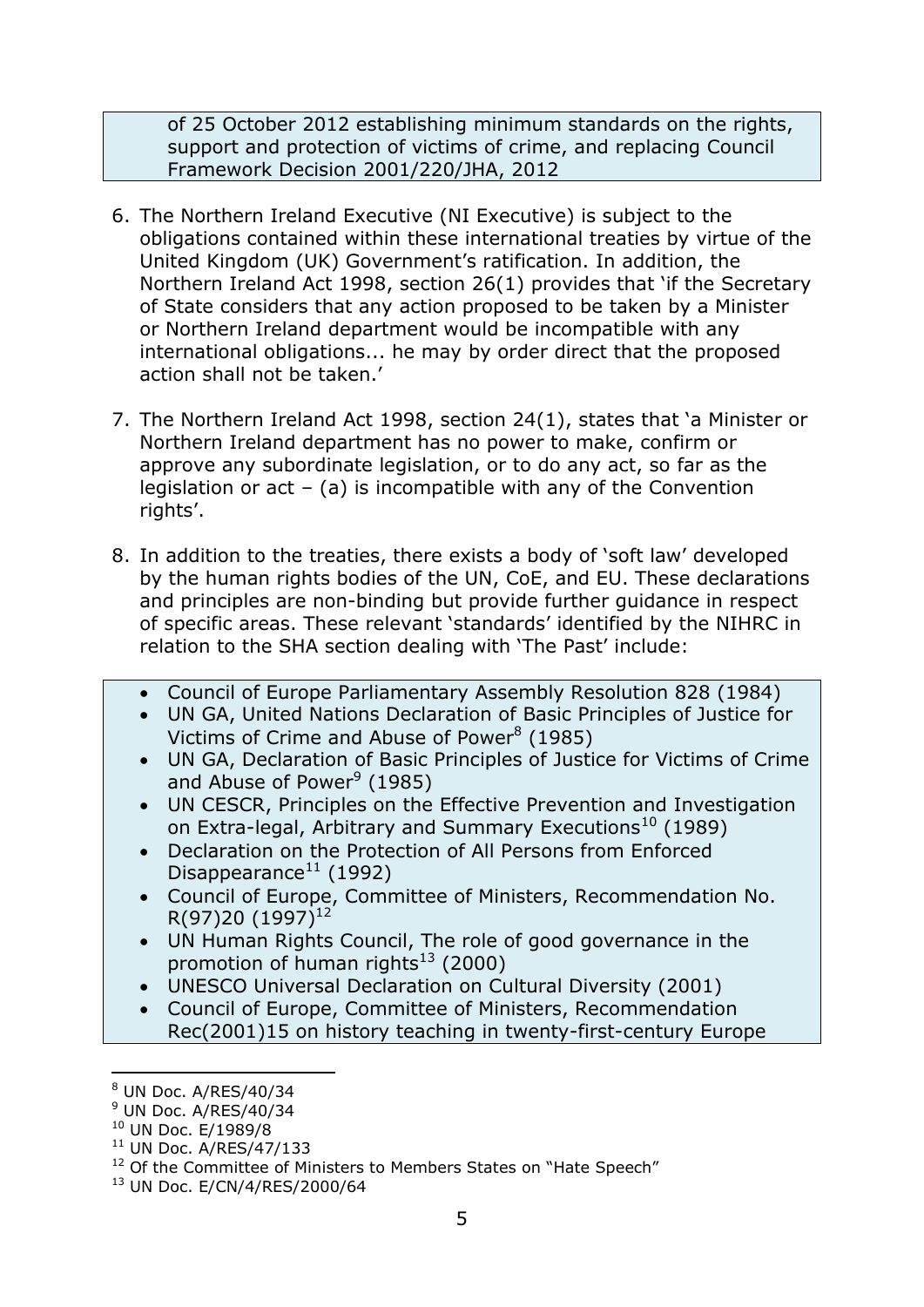- Council of Europe Parliamentary Assembly Resolution 1463 (2005)
- Council of Europe, Guidelines on the Protection of Victims of Terrorist Acts (2005)
- Council of Europe, Committee of Ministers Recommendation to member states on assistance to crime victims, Rec(2006)8
- UN GA, Basic Principles and Guidelines on the Right to a Remedy and Reparation for Victims of Gross Violations of International Human Rights Law and Serious Violations of International Humanitarian Law<sup>14</sup> (2006)
- Council of Europe, Committee of Ministers, Recommendation Rec(2006)8 of the Committee of Ministers to members states on assistance to crime victims
- UN Office of the High Commissioner for Human Rights, Rule-of-law Tools for Post-conflict States, Truth commissions (2006)
- Council of Europe Parliamentary Assembly Resolution 1868 (2012)
- Rabat Plan of Action on the prohibition of advocacy of national, racial or religious hatred that constitutes incitement to discrimination, hostility or violence, (2012)
- UN Human Rights Council, The role of good governance in the promotion and protection of human rights<sup>15</sup> (2012)

Applicable international human rights

- 9. The NIHRC welcomes the SHA and the commitment of the participants to deal with 'The Past'. The NIHRC recognises that the SHA has the potential to fulfil human rights obligations. A full analysis of the wide range of human rights engaged is available in Human Rights Appendix I. For ease of reference the relevant applicable human rights obligations include:
	- The right to life
		- $\circ$  ICCPR, Article 6(1)
		- o ECHR, Article 2
		- o CFR, Article 2
	- The prohibition on torture or cruel, inhuman or degrading treatment or punishment
		- o ICCPR, Article 7
		- o ECHR, Article 3
		- o CFR, Article 4
		- o CAT
		- The right to liberty and security
			- o ICCPR, Article 9
			- o ECHR, Article 5
			- o CFR, Article 6
	- The right to private and family life

<sup>-</sup><sup>14</sup> UN Doc. A/RES/60/147

<sup>&</sup>lt;sup>15</sup> UN Doc. A/HRC/RES/19/20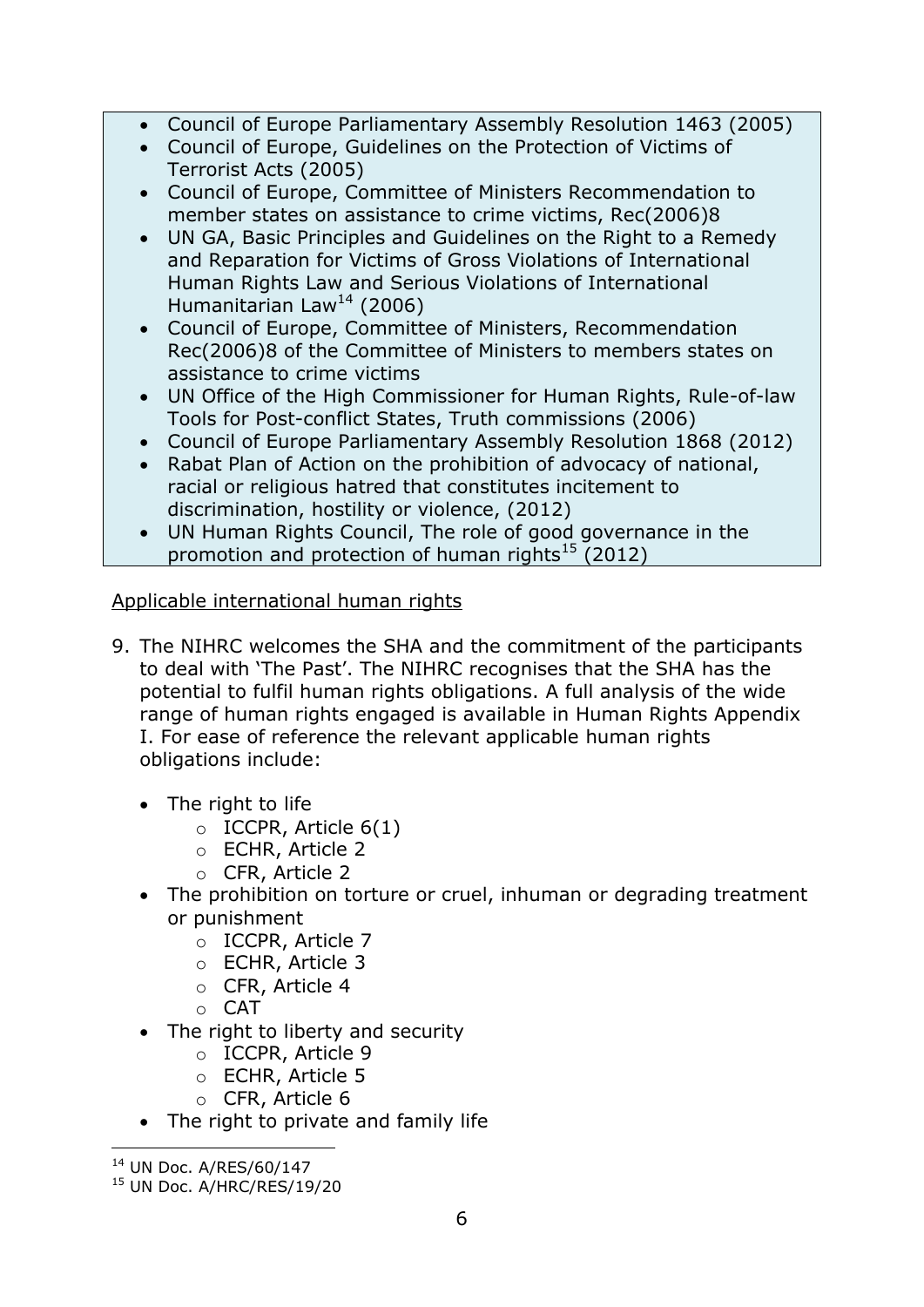- o ICCPR, Article 17
- o ECHR, Article 8
- o CFR, Article 7
- Freedom of expression (including the right to the historical truth)
	- o ICCPR, Article 19
	- o ECHR, Article 10
	- o CFR, Article 11
- The right to the protection of personal data
	- o CFR, Article 7
- The right to the truth<sup>16</sup>
- The right to a remedy (the right to reparations, the right to redress $)^{17}$
- Access to justice<sup>18</sup>
- The right to culture
	- $\circ$  ICESCR, Article 15(1)(a)
	- o ICCPR, Article 27
- The right to health
	- o ICESCR, Article 12
	- o ESC, Article 11

# *The Stormont House Agreement*

- 10. The SHA provides that '[a]s part of the transition to long-term peace and stability the participants agree that an approach to dealing with the past is necessary which respects the following principles:
	- promoting reconciliation;
	- upholding the rule of law;
	- acknowledging and addressing the suffering of victims and survivors;
	- facilitating the pursuit of justice and information recovery;
	- is human rights compliant; and
	- is balanced, proportionate, transparent, fair and equitable.<sup>'19</sup>
- 11. The SHA agrees the establishment of four bodies and specific services to deal with 'The Past'. These are:
	- The Oral History Archive (OHA), which will 'provide a central place for peoples from all backgrounds (and from throughout the UK and Ireland) to share experiences and narratives related to the Troubles.'<sup>20</sup>

<sup>-</sup><sup>16</sup> See Human Rights Appendix I, p28-30

<sup>&</sup>lt;sup>17</sup> See Human Rights Appendix I, p30-35

<sup>&</sup>lt;sup>18</sup> See Human Rights Appendix I, p35-36

<sup>&</sup>lt;sup>19</sup> Stormont House Agreement, 2014, para 21

<sup>&</sup>lt;sup>20</sup> Stormont House Agreement, 2014, para 22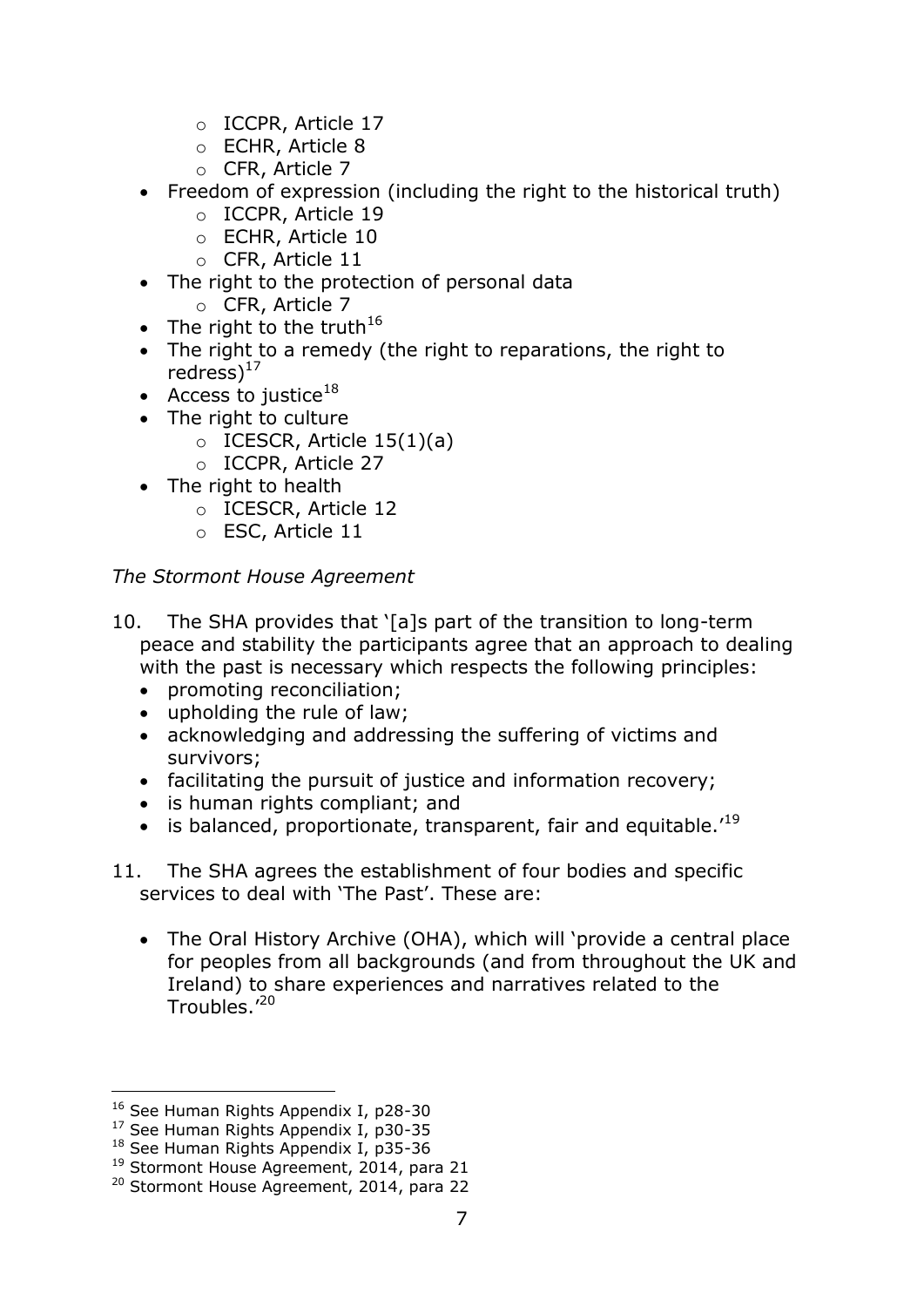- Victims and Survivors' 'Services', which will include a Mental Trauma Service, a proposal 'for a pension for severely physically injured victims', and advocate-counsellor assistance. $^{21}$
- The Historical Investigations Unit (HIU), which will 'take forward investigations into outstanding Troubles-related deaths'.<sup>22</sup>
- The Independent Commission on Information Retrieval (ICIR), which will 'enable victims and survivors to seek and privately receive information about the (Troubles-related) deaths of their next of kin.'<sup>23</sup>
- The Implementation and Reconciliation Group (IRG), which will 'oversee themes, archives and information recovery' and commission an academic report after 5 years analysing themes.<sup>24</sup>
- 12. The UK Government has stated that specific measures of the financial package to Northern Ireland will include 'up to £150m over 5 years to help fund the bodies to deal with the past'.<sup>25</sup> It further states that '[t]he paper from the party leaders estimates the potential costs of the new bodies to be higher than Government estimates. The Government recognises the burden that this work puts on the PSNI [Police Service of Northern Ireland] and that the costs could be higher and so will provide further funding. Therefore the Government will contribute up to £30m per year for five years to pay for the institutions to help deal with the past.<sup>'26</sup>
- 13. The SHA contains proposals for a five year mandate for both the HIU and ICIR.<sup>27</sup> The IRG is to commission a report 'on themes' after five years, the evidence for which is to be provided 'from any of the legacy mechanisms'.<sup>28</sup> For the IRG to have an evidence base after five years the HIU and ICIR need to have gathered evidence. Consequently, there is a level of sequencing implicit within the SHA. It appears the sequencing pattern is for the HIU and ICIR to run concurrently for five years, so that at the end of that timeframe the IRG can commission a report on themes as mandated having taken account of materials received from the other legacy bodies.
- 14. The SHA highlights that 'the integrity and credibility of this agreement is dependent on its effective and expeditious

<sup>&</sup>lt;sup>21</sup> Stormont House Agreement, 2014, para 26-29

<sup>&</sup>lt;sup>22</sup> Stormont House Agreement, 2014, para 30

<sup>&</sup>lt;sup>23</sup> Stormont House Agreement, 2014, para 41

<sup>&</sup>lt;sup>24</sup> Stormont House Agreement, 2014, para 51

<sup>&</sup>lt;sup>25</sup> Stormont House Agreement, Financial Annex, 2014, p1. The SHA includes a further broad financial commitment to all sections covered in the SHA; 'The total value of the Government's package is additional spending power of almost £2 billion.' Stormont House Agreement, Financial Annex, 2014, para 3

<sup>&</sup>lt;sup>26</sup> Stormont House Agreement, Financial Annex, 2014, p2

<sup>&</sup>lt;sup>27</sup> Stormont House Agreement, 2014, para 40 and 43

<sup>&</sup>lt;sup>28</sup> Stormont House Agreement, 2014, para 51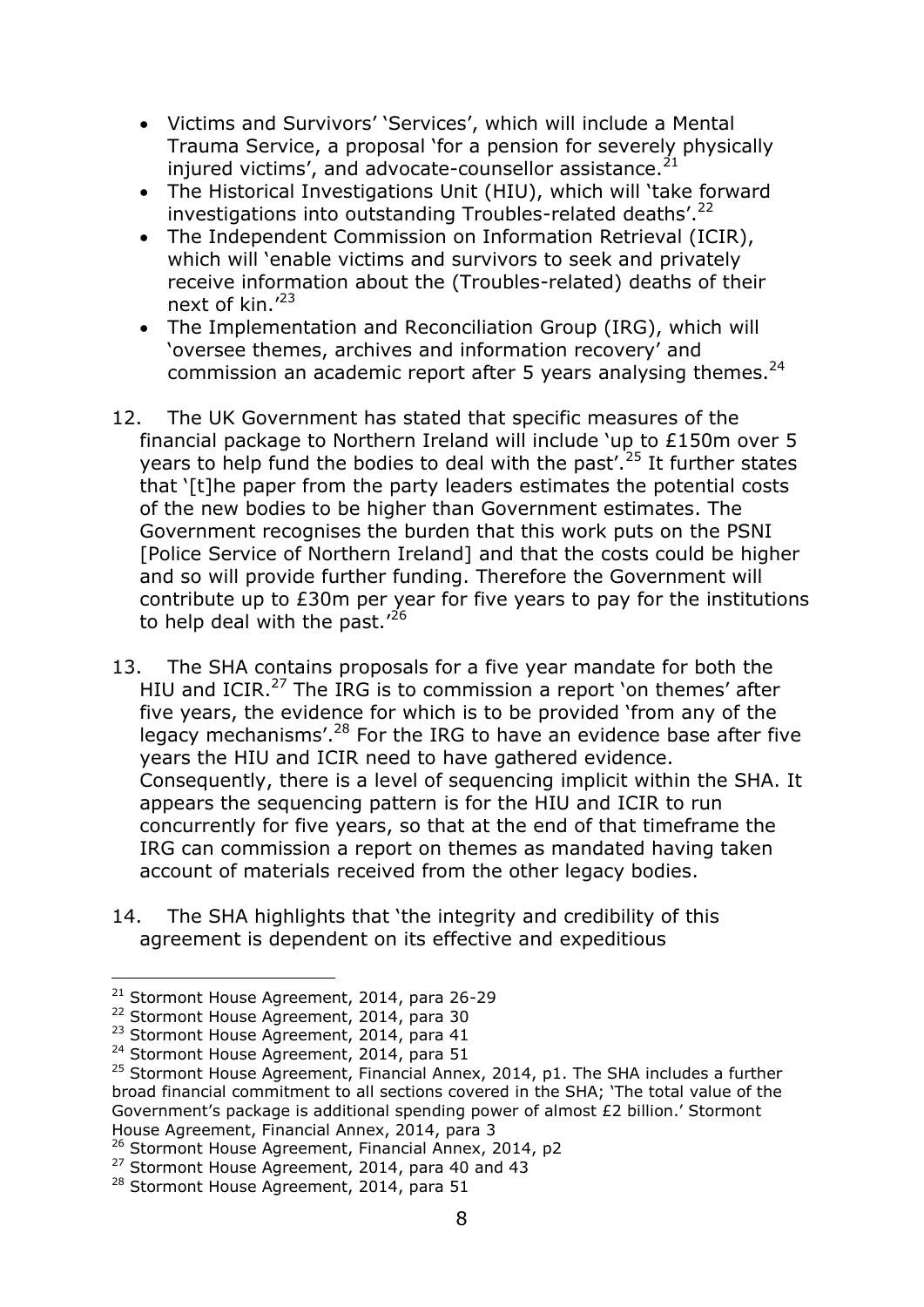implementation. Accordingly, progress in implementing the provisions of this Agreement must be actively reviewed and monitored.<sup>'29</sup> The SHA provides for review meetings between 'the Northern Ireland Executive party leaders as well as the UK Government and Irish Government',  $30$  and 'quarterly meetings', the first of which 'before the end of January 2015 at which an implementation timetable will be agreed.'<sup>31</sup>

- 15. The SHA expressly provides that individuals who are outside of Northern Ireland and outside of the UK will be able to access certain parts of the package of measures to deal with 'The Past'.<sup>32</sup>
- 16. ECHR, Article 1, states that '[t]he High Contracting Parties shall secure to everyone within their jurisdiction the rights and freedoms defined in Section I of this Convention'. The ECtHR has found that jurisdiction is largely based on territory, but that extra-territorial jurisdiction exists in situations of state agent authority and control, and in cases of effective control over an area.<sup>33</sup> The UK Supreme Court has adopted a similar approach to the extra-territorial jurisdiction of human rights.<sup>34</sup> The UK has ratified relevant treaties and introduced domestic legislation to this effect.<sup>35</sup>
- 17. The SHA acknowledges the extra-territorial application of human rights, including those which do not relate to establishing criminal offences on actions committed abroad. How this extra-territoriality is

<sup>&</sup>lt;sup>29</sup> Stormont House Agreement, 2014, para 73

<sup>&</sup>lt;sup>30</sup> Stormont House Agreement, 2014, para 74

<sup>&</sup>lt;sup>31</sup> Stormont House Agreement, 2014, para 75

 $32$  Stormont House Agreement, 2014, para 22, 26, 39, 42, and 55.

<sup>&</sup>lt;sup>33</sup> Al-Skeini and Others v. The United Kingdom, Application No. 55721/07, 7 July 2011, para 133-140; and see Jaloud v. The Netherlands, Application No. 47708/08, 20 November 2014, para 139

<sup>&</sup>lt;sup>34</sup> Smith and Others v. The Ministry of Defence [2013] UKSC 41

 $35$  The UN Committee on the Rights of the Child has recommended 'that the [UK] take steps to ensure that domestic legislation throughout the State party, including in its devolved administrations enables it to establish and exercise extraterritorial jurisdiction, without the criterion of double criminality, over all the offences under the Optional Protocol [to the Convention on the Rights of the Child on the sale of children, child prostitution and child pornography].' UN Committee on the Rights of the Child, Concluding observations on the report submitted by the United Kingdom of Great Britain and Northern Ireland under article 12, paragraph 1, of the Optional Protocol to the Convention on the Rights of the Child; The EU has issued a directive on the trafficking in human beings and protecting its victims, which obliges states take measures to extend their jurisdiction extra-territorially. EU Directive 2011/36/EU of the European Parliament and of the Council of 5 April 2011, on preventing and combating trafficking in human beings and protecting its victims, and replacing Council Framework Decision 2002/629/JHA, Article 10 This directive was implemented in Northern Ireland through the Criminal Justice Act (Northern Ireland) 2013 which amends the Sexual Offences Act 2003 to include a section on 'Offences committed in a country outside the United Kingdom'. Section 4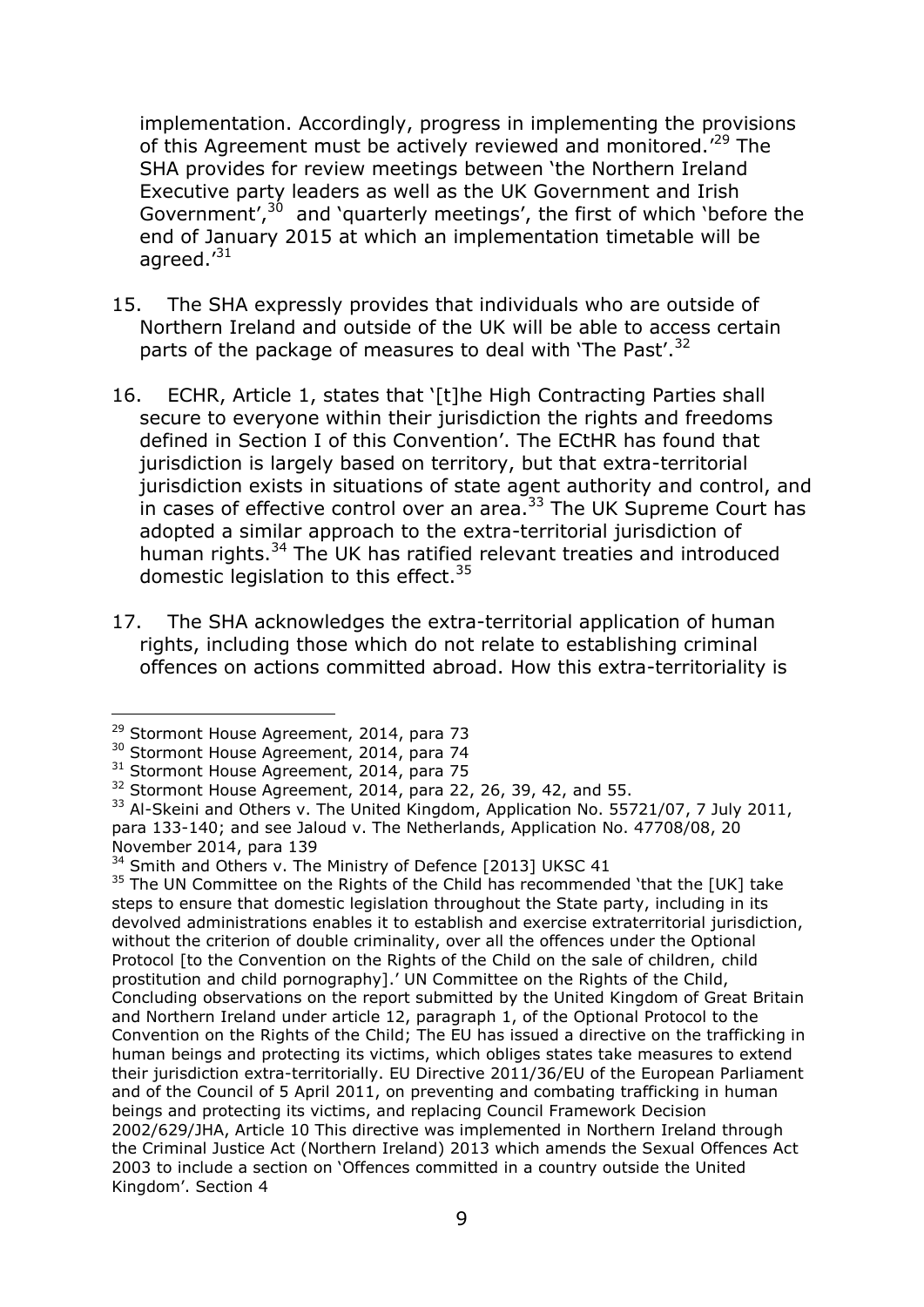developed will depend on the implementation measures to deliver the bodies and services contained within the SHA.

# *Oral History Archive (OHA)*

- 18. The OHA will 'provide a central place for peoples from all backgrounds (and from throughout the UK and Ireland) to share experiences and narratives related to the Troubles.<sup>'36</sup> It is to be established 'by 2016', and will include a 'research project', 'to report within 12 months.<sup>'37</sup>
- 19. The OHA can be consistent with a human rights based approach to dealing with 'The Past'. The SHA provides that the OHA 'will be independent and free from political interference.<sup>38</sup> The UN Special Rapporteur in the field of cultural rights has noted that '[m]useums and curators may face particular difficulties when they are subject to political control and financial pressure and it is crucial to ensure their independence within the framework of the right to freedom of opinion and expression, as set out in articles 19 and 20 of the International Covenant on Civil and Political Rights.<sup>139</sup>
- 20. The NIHRC advises that the collection of experiences and narratives by the OHA engages the right to culture as history and culture are overlapping concepts, and an OHA engages the right to culture.<sup>40</sup> The UN Special Rapporteur in the field of cultural rights has highlighted the importance of remembering that 'history is always subject to differing interpretations. While events may be proven, including in a court of law, historical narratives are viewpoints that, by definition, are partial. Accordingly, even when the facts are undisputed, conflicting parties may nevertheless fiercely debate moral legitimacy and the idea of who was right and who was wrong. Provided that historical narratives rigorously follow the highest deontological standards, they should be respected and included in the debate. $141$
- 21. The UN Special Rapporteur has highlighted that '[t]he past constantly informs the present. History is continuously interpreted to fulfil contemporary objectives by a multiplicity of actors. The challenge is to distinguish the legitimate continuous reinterpretation of the past

<sup>&</sup>lt;sup>36</sup> Stormont House Agreement, 2014, para 22

 $37$  Stormont House Agreement, 2014, para 22 and 25

<sup>&</sup>lt;sup>38</sup> Stormont House Agreement, 2014, para 22

<sup>&</sup>lt;sup>39</sup> UN, Report of the Special Rapporteur in the field of cultural rights, Farida Shaheed, Memorialization processes, UN Doc. A/HRC/25/49 (2014) para 75

 $40$  For an exploration of the right to culture, see NIHRC Report, The Derry/Londonderry Report on Upholding the Human Right to Culture in Post-Conflict Societies (2014)  $41$  UN GA 'Cultural Rights, Note by the Secretary-General' UN Doc. A/68/296 (2013), para 6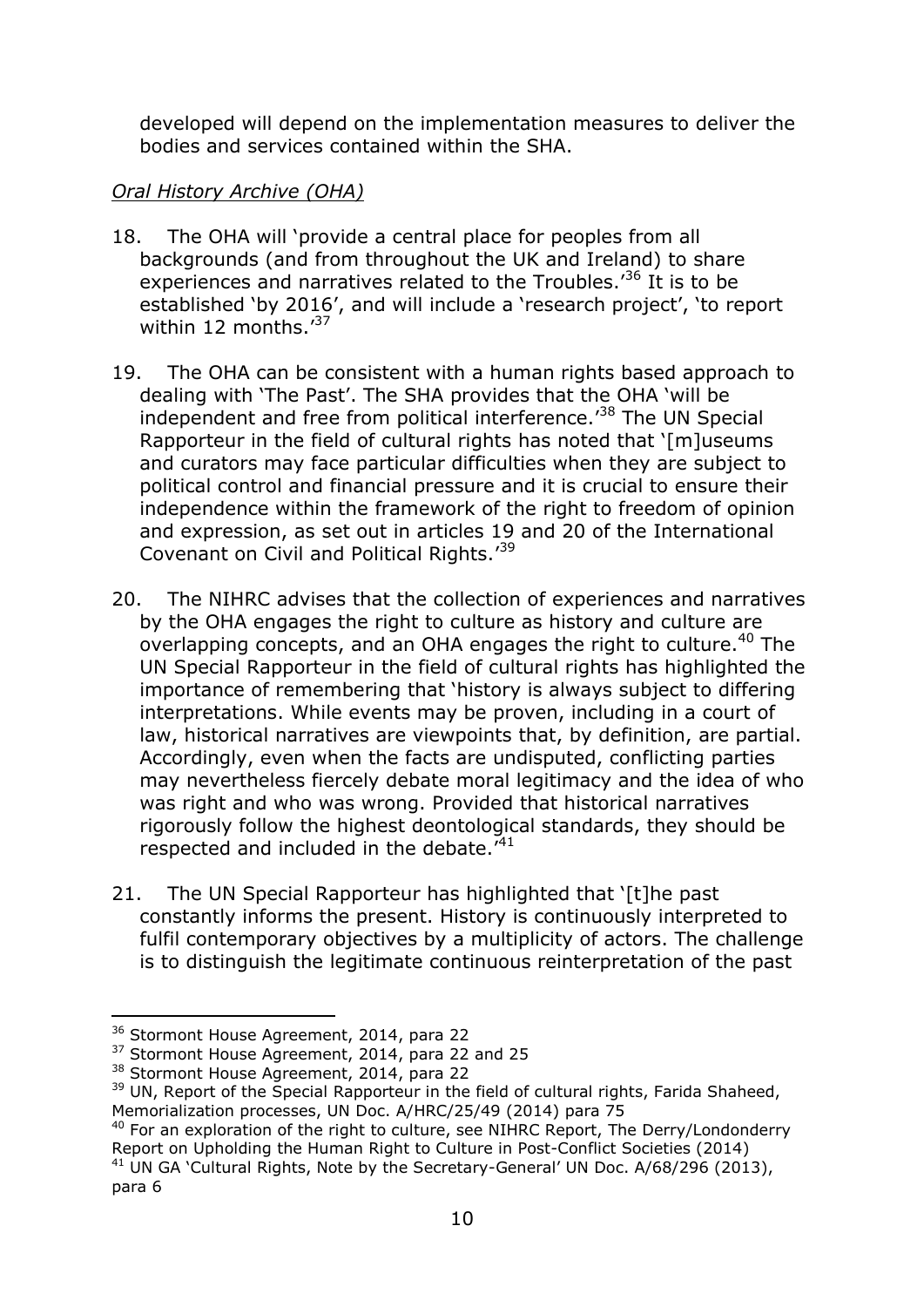from manipulations of history for political ends. $142$  Indeed,  $[f]$ he reconstruction of human history to fit a particular world view is a phenomenon in all societies. The question is whether, and to what extent, access to resources or historical facts and earlier interpretations is obstructed and whether space is given to articulate differences freely without fear of punishment. Even without deliberate manipulation, history teaching is not exempt from bias and, too often, the diversity of historical narratives is insufficiently acknowledged. Democratic and liberal societies too must question their existing paradigms from the perspective of ensuring a multi-voice narrative inclusive of, and accessible to, all.<sup>43</sup>

- 22. The SHA states that people from all backgrounds can 'share experiences and narratives related to the Troubles.<sup>'44</sup> The implementation process is integral to realising the SHA, and should provide clarity on the operation of the OHA, who can participate, and what information can be submitted. The range of experiences and narratives the OHA will accept must also be clarified in its implementation, as it could be approached with experiences and narratives detailing alleged human rights violations or abuses which remain unaddressed by the criminal justice system. It is common for peace agreements to be implemented and clarified in greater detail through subsequent policy and legislation, as the SHA recognises.<sup>45</sup> The implementation measures which address these issues may engage further human rights.<sup>46</sup>
- 23. Historical and memorialisation processes are recognised as part of the right to culture.<sup>47</sup> The right to culture may be exercised by a person individually, in association with others, or as a community or group.<sup>48</sup> The implementation of the OHA should give consideration to empowering the body to accept submissions from individuals, groups,

<sup>42</sup> UN GA 'Cultural Rights, Note by the Secretary-General' UN Doc. A/68/296 (2013), para 7

 $43$  UN GA 'Cultural Rights, Note by the Secretary-General' UN Doc. A/68/296 (2013), para 23

<sup>&</sup>lt;sup>44</sup> Stormont House Agreement, 2014, para 22

<sup>45</sup> Stormont House Agreement, 2014, para 73

<sup>&</sup>lt;sup>46</sup> For example, if the OHA were to accept narratives which detail alleged human rights violations and abuses which remain unaddressed by the criminal justice system. Furthermore, if the OHA were to accept relevant materials other than oral submissions, including images, then further human rights could be engaged.

<sup>&</sup>lt;sup>47</sup> UN Human Rights Council, Report of the Special Rapporteur in the field of cultural rights, Farida Shaheed, Memorialization processes, UN Doc. A/HRC/25/49 (2014); UN GA, Cultural rights, Note by the Secretary-General, Report of the Special Rapporteur in the field of cultural rights, UN Doc. A/69/286 (2014); and see UNESCO Oral Archives Initiative, available at http://www.

unesco.org/archives/new2010/en/oral\_archives.html <last accessed 03/09/15> <sup>48</sup> UN CESCR, 'General Comment No. 21, Right of everyone to take part in cultural life (art. 15, para 1(a) of the International Covenant on Economic, Social and Cultural Rights)', UN Doc. E/C.12/GC/21 (2009), para 9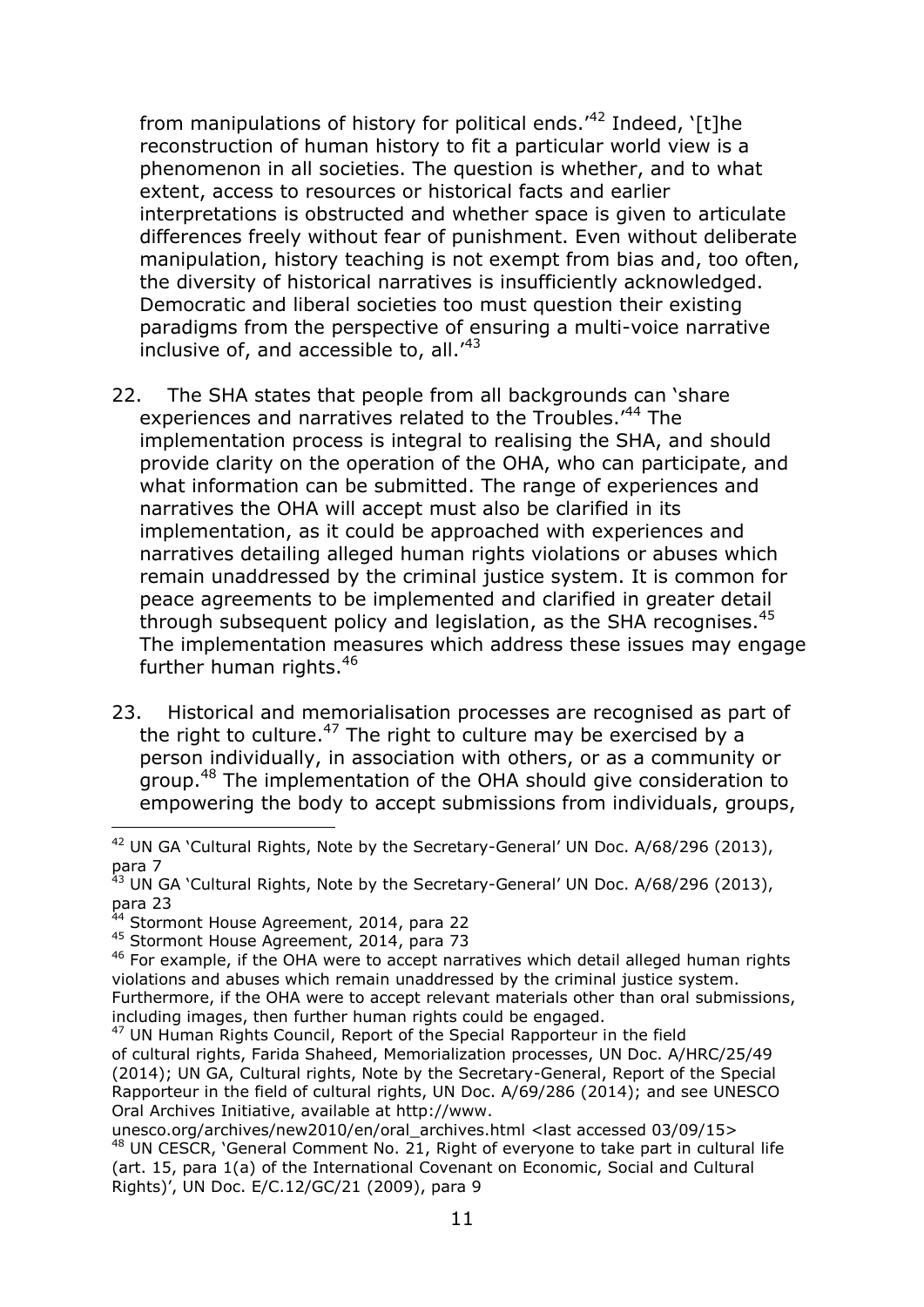organisations, and communities and what arrangements are required to facilitate their input.

- 24. The SHA states that '[t]he sharing of experiences will be entirely voluntary and consideration will be given to protecting contributors, and the body itself, from defamation claims.  $49$  Where a submission to the OHA includes commentary on identifiable individuals or legal persons (e.g. a business) there is the possibility that there could be a claim of defamation. How consent will be evidenced is a matter which the OHA implementation arrangements will need to address.
- 25. The current law on defamation in Northern Ireland has not kept pace with changes and reforms in the rest of the UK.<sup>50</sup> In its 2008 concluding observations on the UK's Sixth Periodic Report on compliance with the ICCPR the UN Human Rights Committee stated that it was 'concerned that the State party's practical application of the law of libel has served to discourage critical media reporting on matters of serious public interest, adversely affecting the ability of scholars and journalists to publish their work, including through the phenomenon known as "libel tourism."… The State party should reexamine its technical doctrines of libel law, and consider the utility of a so-called "public figure" exception, requiring proof by the plaintiff of actual malice in order to go forward on actions concerning reporting on public officials and prominent public figures...<sup>51</sup> The Defamation Act 2013 raises the threshold for bringing a defamation claim and a defence of publication on a matter of public interest has been introduced in England & Wales. The Defamation Act 2013 is not, however, applicable to Northern Ireland and the law governing defamation in Northern Ireland remains unchanged, based on the Defamation Act (Northern Ireland) 1955.<sup>52</sup> Consequently, the concerns raised by the UN Human Rights Committee are still relevant in Northern Ireland.

<sup>49</sup> Stormont House Agreement, 2014, para 23

<sup>&</sup>lt;sup>50</sup> See Human Rights Committee, Concluding Observations of the Human Rights Committee, United Kingdom of Great Britain and Northern Ireland (2008) UN Doc. CCPR/C/GBR/CO/6 para 25. It is important to note that the recommendation of the UN Human Rights Committee applies to the entire jurisdiction of the United Kingdom, including Northern Ireland. At the time of the UN Human Rights Committee's recommendation the law governing defamation in Northern Ireland and England & Wales, whilst in separate legal instruments, was directly comparable. Whilst the law in England & Wales has now been 'rebalanced' the imbalance which existed during the time of the Committee's recommendations remains present in Northern Ireland. <sup>51</sup> UN, Concluding observations of the Human Rights Committee on sixth periodic report submitted by the United Kingdom UN Doc. CCPR/C/GBR/CO/6 (2008) para 25

 $52$  As amended by subsequent legislation and interpreted through jurisprudence. See Northern Ireland Law Commission, Consultation Paper, Defamation Law in Northern Ireland NILC 19 (2014)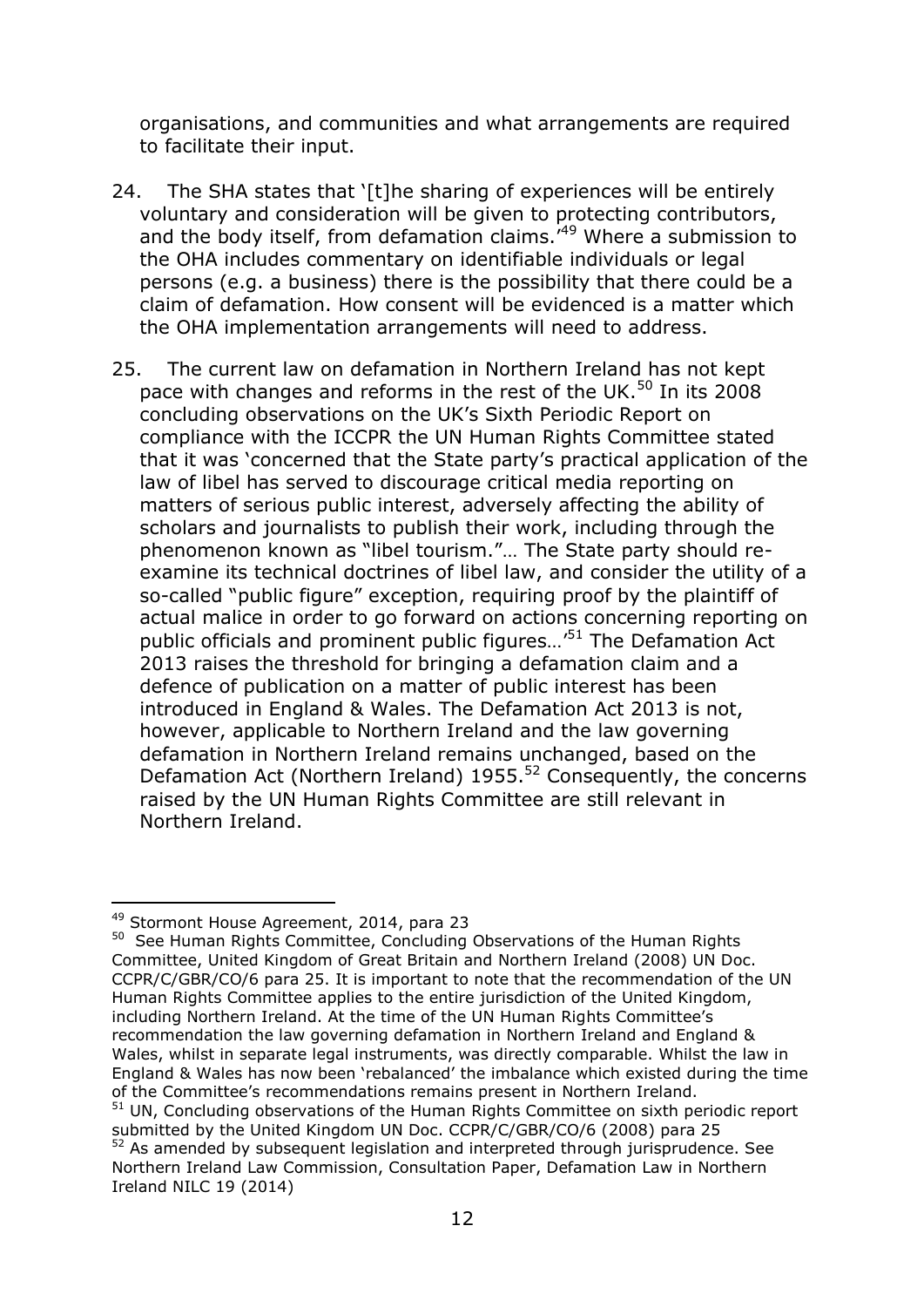- 26. An independent European advisory body on data protection and privacy (The Working Party on the Protection of Individuals with regard to the Processing of Personal Data) has collated jurisprudence which highlights that to consent a person must have the capacity to consent,<sup>53</sup> and it must be gained prior to the use of the data.<sup>54</sup> Consent must be freely given,  $55$  specific,  $56$  and informed.  $57$  To be informed, appropriate language should be used,<sup>58</sup> and be clear and sufficiently conspicuous so it cannot be overlooked.<sup>59</sup> Consent related to material containing special or sensitive data (personal data revealing racial origin, political opinions or religious or other beliefs, as well as personal data concerning health or sexual life) must be explicit.<sup>60</sup> Consent related to data other than sensitive data must be unambiguous.<sup>61</sup> It is also acknowledged that consent can be withdrawn at a later stage.<sup>62</sup> The SHA states the OHA 'will attempt to draw together and work with existing oral history projects.'<sup>63</sup> When drawing together existing material, the consent provided for this material must be studied to see if it is compatible with the new project. If there is a new purpose to the use of the data, new consent can also be required. 64
- 27. The right to life, ECHR, Article 2, and ICCPR, Article 6, must be considered by the OHA. If a submission contained information which, if made publically available, could create 'real and immediate risk to life

<sup>&</sup>lt;sup>53</sup> The Working Party on the Protection of Individuals with regard to the Processing of Personal Data, Opinion 15/2011 on the definition of consent, p34. The Working Party was set up under Article 29 of Directive 95/46/EC. It is an independent European advisory body on data protection and privacy. Its tasks are described in Article 30 of Directive 95/46/EC and Article 15 of Directive 2002/58/EC.

<sup>&</sup>lt;sup>54</sup> The Working Party on the Protection of Individuals with regard to the Processing of Personal Data, Opinion 15/2011 on the definition of consent, p34

<sup>55</sup> The Working Party on the Protection of Individuals with regard to the Processing of Personal Data, Opinion 15/2011 on the definition of consent, p35

<sup>&</sup>lt;sup>56</sup> The Working Party on the Protection of Individuals with regard to the Processing of Personal Data, Opinion 15/2011 on the definition of consent, p35

<sup>&</sup>lt;sup>57</sup> The Working Party on the Protection of Individuals with regard to the Processing of Personal Data, Opinion 15/2011 on the definition of consent, p35

<sup>&</sup>lt;sup>58</sup> The Working Party on the Protection of Individuals with regard to the Processing of Personal Data, Opinion 15/2011 on the definition of consent, p35

<sup>&</sup>lt;sup>59</sup> The Working Party on the Protection of Individuals with regard to the Processing of Personal Data, Opinion 15/2011 on the definition of consent, p35

 $60$  The Working Party on the Protection of Individuals with regard to the Processing of Personal Data, Opinion 15/2011 on the definition of consent, p35

<sup>&</sup>lt;sup>61</sup> The Working Party on the Protection of Individuals with regard to the Processing of Personal Data, Opinion 15/2011 on the definition of consent, p35

<sup>&</sup>lt;sup>62</sup> The Working Party on the Protection of Individuals with regard to the Processing of Personal Data, Opinion 15/2011 on the definition of consent, p34

<sup>&</sup>lt;sup>63</sup> Stormont House Agreement, 2014, para 22

 $64$  The Working Party on the Protection of Individuals with regard to the Processing of Personal Data, Opinion 15/2011 on the definition of consent, p34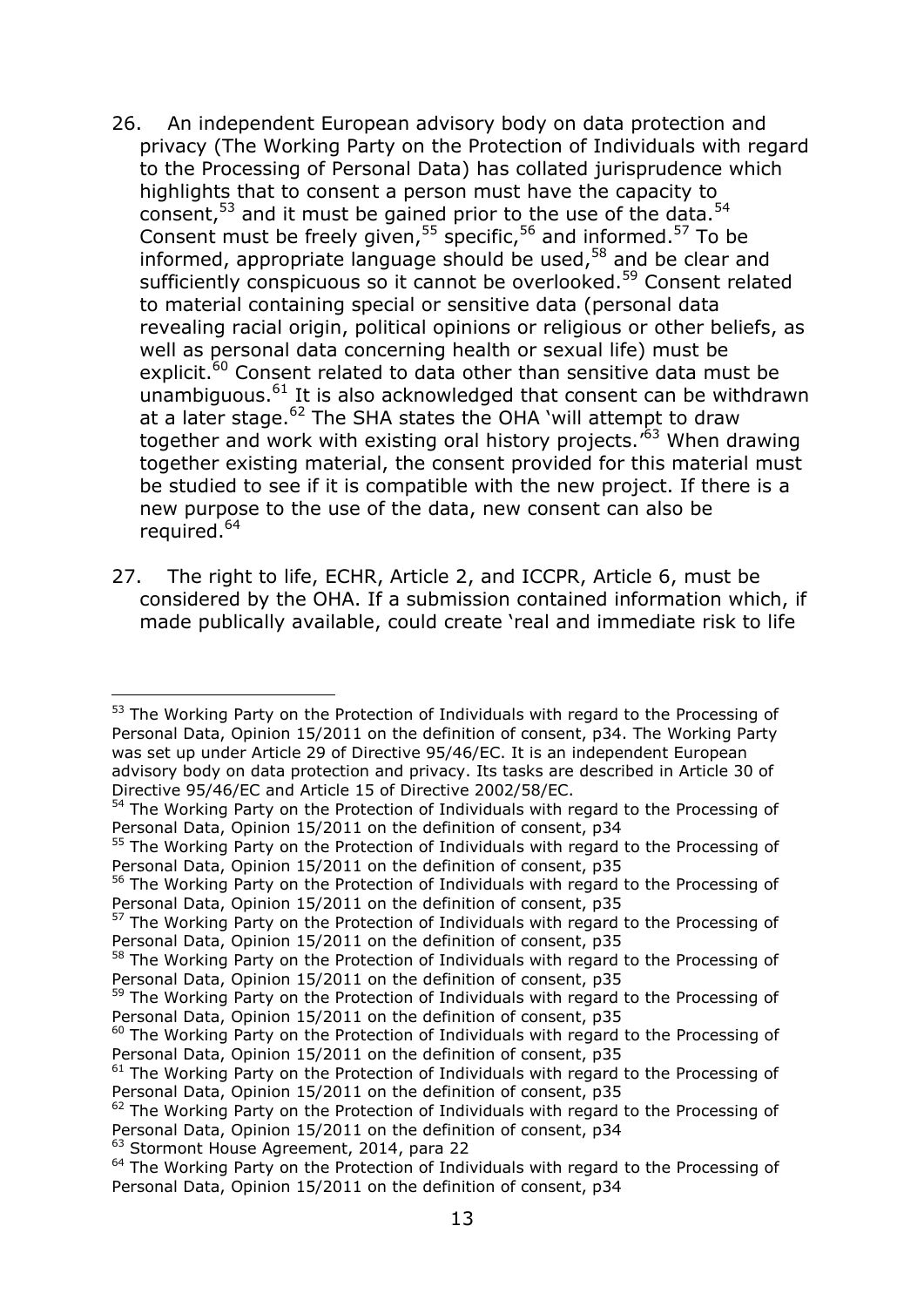of which [the authorities] have or ought to have knowledge' of, <sup>65</sup> then state obligations under the right to life are engaged and could require action to be taken to prevent this from occurring.

- 28. The SHA requires the OHA bring forward future proposals on the circumstances and timing of contributions being made public.<sup>66</sup> The receipt of information and its actual release are two distinct issues engaging human rights obligations under the OHA. The circumstances and timing of the release of information is still to be decided. In the meantime, as the data will be privately stored for a period by a state body, human rights obligations are engaged.<sup>67</sup>
- 29. The Data Protection Act 1998 and the powers and functions of the Information Commissioner go some way to meeting these human rights obligations,<sup>68</sup> with the Information Commissioner noting that:

'The Data Protection Act (DPA) applies to all organisations that handle information about people, in both the public and private sectors. Most public sector bodies are also "public authorities" for the purposes of the Human Rights Act 1998 (HRA). This means that when public sector bodies, including governmental ones, collect, share or otherwise handle information about people, they have to do so in a way that's compatible with the right to respect for private and family life — Article 8 of the European Convention on Human Rights (ECHR). However, the DPA should help public authorities to comply with their duty under Article 8, because the European Data Protection Directive, which the DPA gives effect to in the UK, and the HRA both have their origins in the [ECHR].<sup>169</sup>

30. The Information Commissioner further highlights that 'that there is a mutually supportive interplay between human rights, data protection and the work of the Information Commissioner.<sup>'70</sup>

<sup>65</sup> Osman v. The United Kingdom (Application No. 87/1997/871/1083) 28 October 1998, para 116

<sup>&</sup>lt;sup>66</sup> Stormont House Agreement, 2014, para 23

<sup>67</sup> See Human Rights Appendix I, p9-10, 17, 21-26

<sup>&</sup>lt;sup>68</sup> The Information Commissioner has evolved from its initial role in 1984, see https://ico.org.uk/about-the-ico/our-information/history-of-the-ico/ <last accessed 03/09/15>

 $69$  Memorandum by the Information Commissioner (DP 3) Human rights, data protection and information sharing: background paper for the Joint Committee on Human Rights (2007) as contained within House of Lords, House of Commons, Joint Committee on Human Rights, Data Protection and Human Rights, Fourteenth Report of Session 2007- 08, HL Paper 72, HC 132, p Ev30, para 2. The right to a private and family life is also protected under ICCPR, Article 17

 $70$  Memorandum by the Information Commissioner (DP 3) Human rights, data protection and information sharing: background paper for the Joint Committee on Human Rights (2007) as contained within House of Lords, House of Commons, Joint Committee on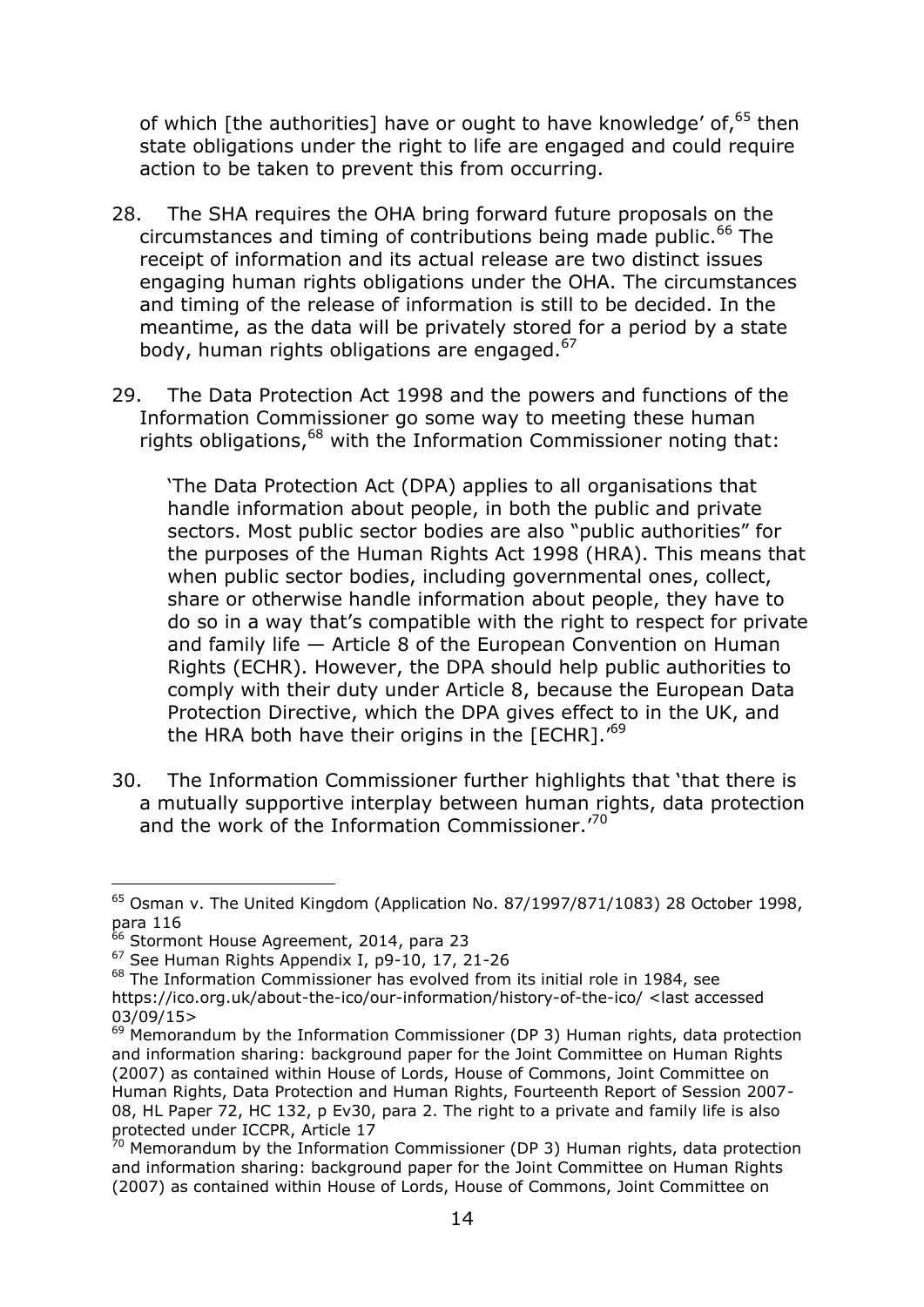- 31. The OHA engages the right to access information. The UN Human Rights Committee has found that individuals 'should have the right to ascertain in an intelligible form, whether, and if so, what personal data is stored in automatic data files, and for what purposes. $17<sup>1</sup>$  Access to, and protection of, personal data further engages ECHR, Article 8,<sup>72</sup> and CFR, Articles 7 and  $8.^{73}$  Consequently the limitations contained with these rights are relevant to any limitation in access to personal data.
- 32. At the international level, the right to access information held by public bodies (or bodies carrying out public functions) has been highlighted by the UN Human Rights Committee as forming part of the right to freedom of expression.<sup>74</sup> Consequently, the right is subject to the limitations included in ICCPR, Article 19(3), which are possible when provided by the law, and are necessary, for a) the respect of the rights or reputations of others, and for b) the protection of national security or of public order (ordre public), or of public health or morals.
- 33. The release of personal data from the OHA engages cultural rights, such as the right to access and to enjoy cultural heritage, and transmit it to future generations.<sup>75</sup> Furthermore, the release of data from the OHA, may engage the right to the truth, which has an individual and collective element, and the right to the historical truth.<sup>76</sup> Both individuals and the wider society have the right to know what happened and why.<sup>77</sup>

 $^{73}$  See the Human Rights Appendix I, p5-6, 9, 17-26

-

<sup>74</sup> UN Human Rights Committee, General Comment No. 34, Article 19: Freedom of opinion and expression, UN Doc. CCPR/C/GC/34 (2011) para 18. Paragraph 7 reads: 'The obligation to respect freedoms of opinion and expression is binding on every State party as a whole. All branches of the State (executive, legislative and judicial) and other public or governmental authorities, at whatever level – national, regional or local – are in a position to engage the responsibility of the State party. Such responsibility may also be incurred by a State party under some circumstances in respect of acts of semi-State entities. The obligation also requires States parties to ensure that persons are protected from any acts by private persons or entities that would impair the enjoyment of the freedoms of opinion and expression to the extent that these Covenant rights are amenable to application between private persons or entities.'

Human Rights, Data Protection and Human Rights, Fourteenth Report of Session 2007- 08, HL Paper 72, HC 132, p Ev31, para 16

<sup>&</sup>lt;sup>71</sup> Human Rights Committee, General Comment No. 16 (1988), UN Doc. HRI/GEN/Rev.1 at 21 (1994), para 10

 $72$  See for example M.S. v. Sweden, Application No. 74/1996/693/885, 27 August 1997, para 41

 $75$  UN Human Rights Council, Report of the independent expert in the field of cultural rights, Farida Shaheed, UN Doc. A/HRC/17/38 (2011) para 34

 $76$  Chauvy and Others v. France, Application No. 64915/01, 29 September 2004, para 69; Fatullayev v. Azerbaijan, Application No. 40984/07, 4 October 2010, para 87; Dzhugashvili v. Russia, Application No. 41123/10, 9 December 2014, para 33

<sup>77</sup> UN GA Annual Report of the United Nations High Commissioner for Human Rights and Reports of the Office of the High Commissioner and the Secretary-General, Right to the truth UN Doc. A/HRC/12/19 (2009) para 5; Also see Promotion and Protection of All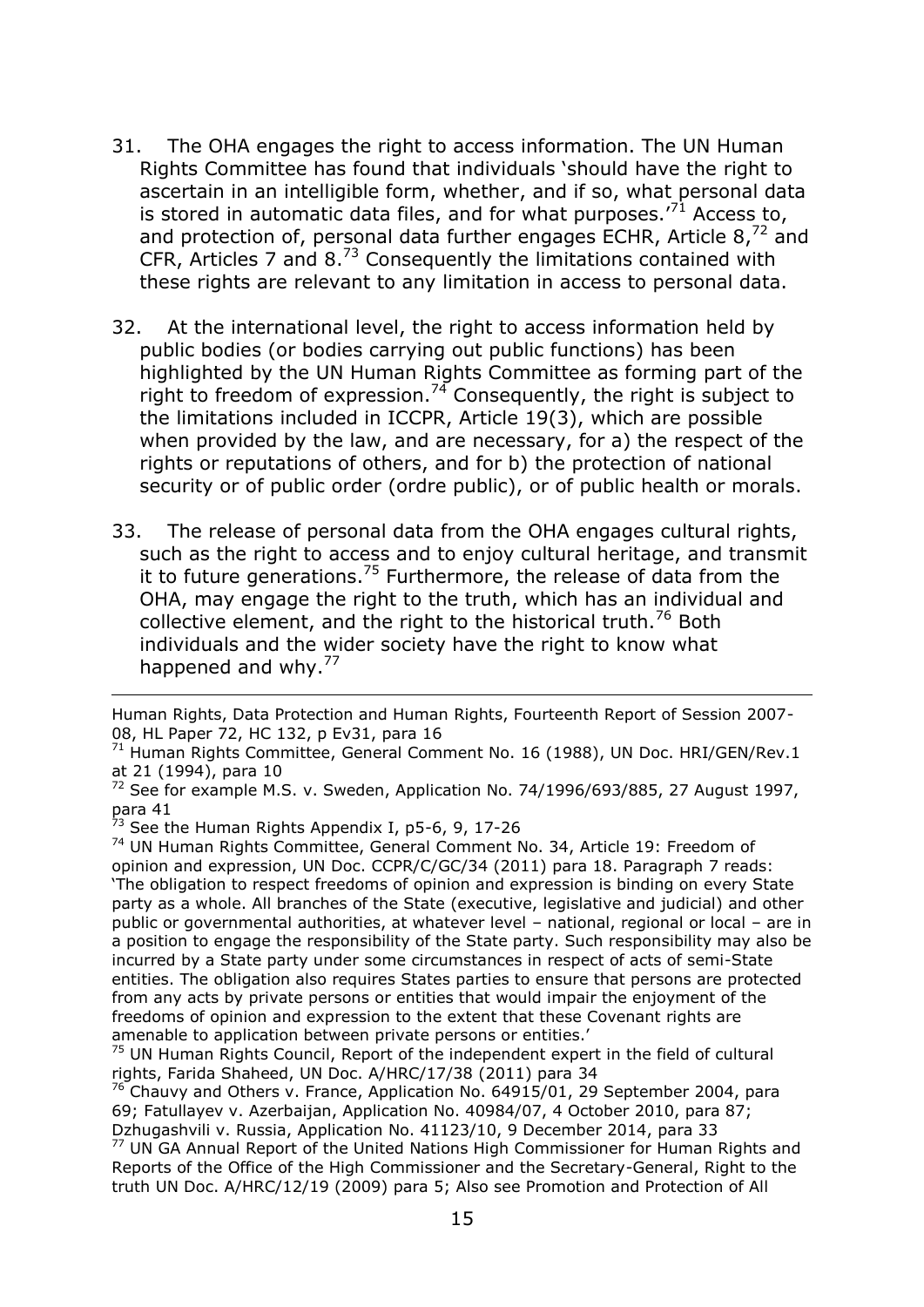- 34. The release of information into the public sphere has the potential to engage other human rights and, as a consequence, limitations are both possible and, at times, necessary. For example, if the information to be released were to contain details which may place an individual at a real and immediate risk, then state obligations under ECHR, Article 2, and ICCPR, Article 6, would be engaged. Limitations should be considered under both the positive and negative obligations of the State, recognising that they can be considered as both limiting but also protective. The nature and scope of any limitation on the release of information should be fully considered. $58$
- 35. The UK has signed, but not ratified, the Additional Protocol to the Council of Europe Convention for the Protection of Individuals with regard to Automatic Processing of Personal Data regarding supervisory authorities and transborder data flows (Convention 108) which requires a body that deals with personal data undergoing automatic processing be accountable to an authority(ies) with 'powers of investigation and intervention, as well as the power to engage in legal proceedings or bring to the attention of the competent judicial authorities violations of provisions of domestic law giving effect to the principles' contained within Convention 108, and the Additional Protocol.<sup>79</sup> Such authority(ies) should be independent and decisions should contain the possibility of an appeal.<sup>80</sup> Directive 95/46/EC of the European Parliament and of the Council of 24 October 1995 on the protection of individuals with regard to the processing of personal data and on the free movement of such data contains measures the UK must transcribe into domestic law. The UK has since passed the Data Protection Act 1998, and established the Information Commissioner.

#### 36. **To ensure the SHA complies with human rights obligations the implementation of the OHA should take into account the following:**

**The criteria for submissions (para 21-23);**

<sup>78</sup> See Human Rights Appendix I, p5-6, 9, 17-26

Human Rights, Civil, Political, Economic, Social and Cultural Rights, Including the Right to Development, Human Rights Council, Human Rights and Transitional Justice UN Doc. A/HRC/RES/12/12 (2009), p3; Promotion and Protection of Human Rights, Study on the right to the truth, Report of the Office of the United Nations High Commissioner for Human Rights, UN Doc. E/CN.4/2006/91 (2006) para 58

 $79$  Article 1(2)(a). The UK Mission at Geneva has stated, 'The UK's approach to signing international treaties is that we only give our signature where we are fully prepared to follow up with ratification in a short time thereafter.' See, UK Mission at Geneva, 'Universal Periodic Review Mid-term Progress Update by the United Kingdom on its Implementation of Recommendations agreed in June 2008' (March 2010) on recommendation 22 (France)

 $80$  The Additional Protocol, Article 1(3) and 1(4)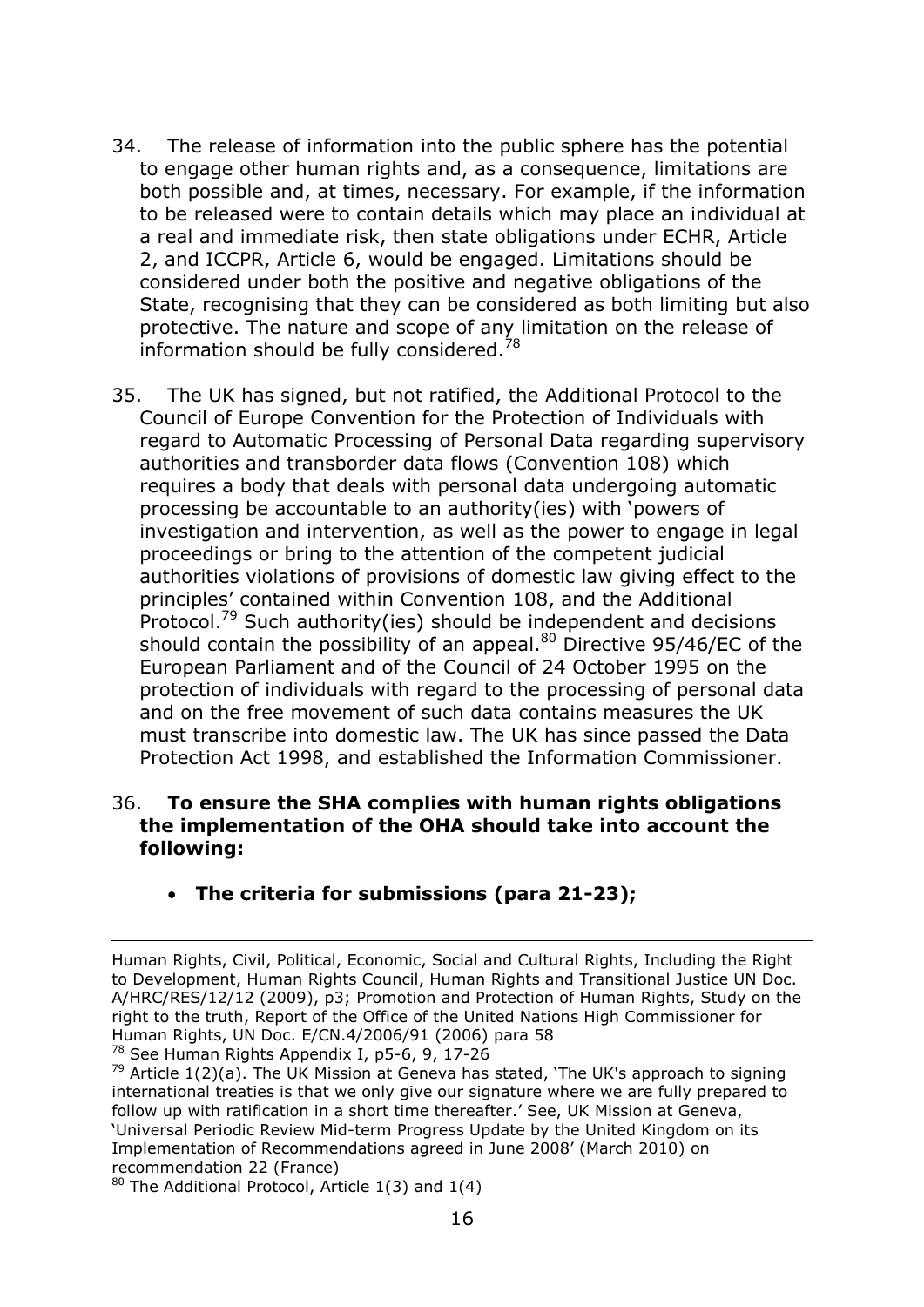- **Whether (in addition to individuals) groups, organisations, and communities will be able make submissions (para 21-23);**
- **Concerns over the compatibility of defamation law in Northern Ireland with the ICCPR (para 24-25);**
- **Gaining consent for new and transferred information (para 26) and;**
- **The storage and release of information (para 27-35).**

#### *Victims and Survivors' 'Services'*

- 37. The SHA provides the NI 'Executive will take steps to ensure that Victims and Survivors have access to high quality services, respecting the principles of choice and need. The needs of victims who do not live in Northern Ireland should also be recognised.<sup>81</sup> Victims and Survivors 'Services' will include a comprehensive Mental Trauma Service, further work on the proposal 'for a pension for severely physically injured victims', and advocate-counsellor assistance.<sup>82</sup>
- 38. Human rights obligations to victims exist independently from the SHA. Measures to provide services in Northern Ireland to victims may only be accessible to individuals within Northern Ireland. The NI Executive has competence for matters transferred from the Westminster Parliament and only within Northern Ireland. UK human rights obligations apply to all persons in the UK. Consequently if victims of a 'conflict-related incident'<sup>83</sup> under the definition in The Victims and Survivors (Northern Ireland) Order 2006 in the UK are unable to access services provided for in the SHA by the NI Executive, $84$  then the competent body in the relevant jurisdiction retain responsibility for human rights obligations in relation to these individuals.
- 39. The right to the highest attainable standard of health is contained within ICESCR, Article 12, and encompasses psychological healthcare.<sup>85</sup> A further obligation to provide psychological care also arises through rehabilitation under the right to a remedy, which extends to physical and psychological rehabilitation.<sup>86</sup> Similar provisions are provided by ESC, Article 11.87

<sup>-</sup>81 Stormont House Agreement, 2014, para 26

<sup>82</sup> Stormont House Agreement, 2014, para 26-29

<sup>83</sup> The Victims and Survivors (Northern Ireland) Order 2006, section 3

<sup>&</sup>lt;sup>84</sup> See the below discussion on the services

<sup>&</sup>lt;sup>85</sup> UN CESCR, General Comment 14, The right to the highest attainable standard of health (Twenty-second session, 2000), UN Doc. E/C./12/2000/4 (2000) reprinted in Compilation of General Comments and General Recommendations Adopted by Human Rights Treaty Bodies, UN Doc. HRI/GEN/1rev.6 at 85 (2003) para 17

<sup>86</sup> UN GA, Basic Principles and Guidelines on the Right to a Remedy and Reparation for Victims of Gross Violations of International Human Rights Law and Serious Violations of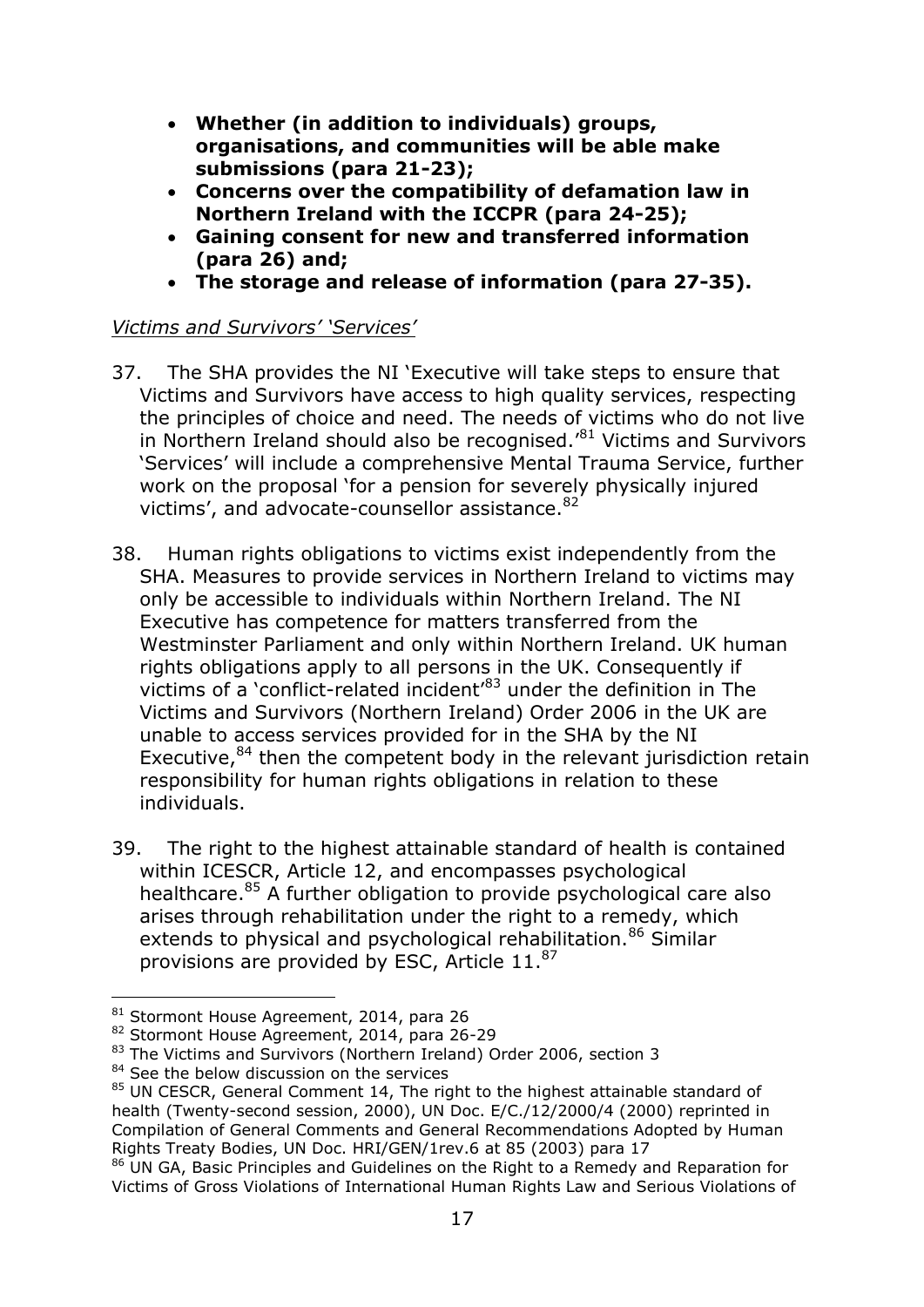- 40. There is a definition of 'victim' under The Victims and Survivors (Northern Ireland) Order 2006. This definition is broader than required by human rights obligations.<sup>88</sup>
- 41. The SHA provides that '[t]he Commission for Victims and Survivors' recommendation for a comprehensive Mental Trauma Service will be implemented and operated within the NHS. It will work closely with the Victims and Survivors Service (VSS), and other organisations and groups who work directly with victims and survivors.'<sup>89</sup> As the service will sit within the NHS the criteria to access it will be centred on a health-based needs assessment.
- 42. The SHA includes a commitment to seek 'an acceptable way forward on the proposal for a pension for severely physically injured victims in Northern Ireland.<sup>'90</sup> The NIHRC welcomes this commitment to provide for the needs of this group of victims.
- 43. Within the SHA the proposed measures for victims with psychological and physical injuries differ. Under human rights law measures for different groups do not have to be the same, but should be designed around the specific needs of the group and be responsive to individual circumstances. $91$  Alternative measures may be required to

International Humanitarian Law, UN Doc. A/RES/60/147 (2006), para 21; UN Committee against Torture, Convention against Torture and other Cruel, Inhuman or Degrading Treatment or Punishment, General Comment No. 3 of the Committee against Torture, Implementation of article 14 by States parties UN Doc. CAT/C/GC/3 (2012) para 11; UN Human Rights Council, Torture and other cruel, inhuman or degrading treatment or punishment: rehabilitation of torture victims UN Doc. A/HRC/22/L.11 (2013) para 11-12  $87$  Secretariat to the European Social Charter, The Right to Health and The European Social Charter (2009), at II.B

<sup>88</sup> See Human Rights Appendix I, p27-28

<sup>89</sup> Stormont House Agreement, 2014, para 27

<sup>&</sup>lt;sup>90</sup> Stormont House Agreement, 2014, para 28. A pension would be welcomed under the right to social security, ESC, Article 12, and ICCPR, Article 9

 $91$  UN CESCR, General Comment 14, The right to the highest attainable standard of health (Twenty-second session, 2000), UN Doc. E/C./12/2000/4 (2000) reprinted in Compilation of General Comments and General Recommendations Adopted by Human Rights Treaty Bodies, UN Doc. HRI/GEN/1rev.6 at 85 (2003) para 18-27. Consider that The Consultative Group on the Past states that '[s]ome 47,000 people sustained injuries in 16,200 bombing and 37,000 shooting incidents.' Report of the Consultative Group on the Past (2009), p62; The Commission for Victims and Survivors reports that over '40,000 people have been affected by the Troubles and experience ongoing physical and psychological problems.' Impact of the Individual Needs Programme, Prepared for the Commission for Victims and Survivors by RSM McClure Watters (2015) p25; Towards A Better Future: The Trans-generational Impact of the Troubles on Mental health, Prepared for the Commission for Victims and Survivors by Ulster University (2015) p42; WAVE Trauma Centre acknowledges that 'current estimates of numbers of people injured which range from 8,383 to 100,000.'; Injured in the Troubles: the needs of individuals and their families, Executive Summary – May 2012 (2012), Marie Breen-Smyth Professor of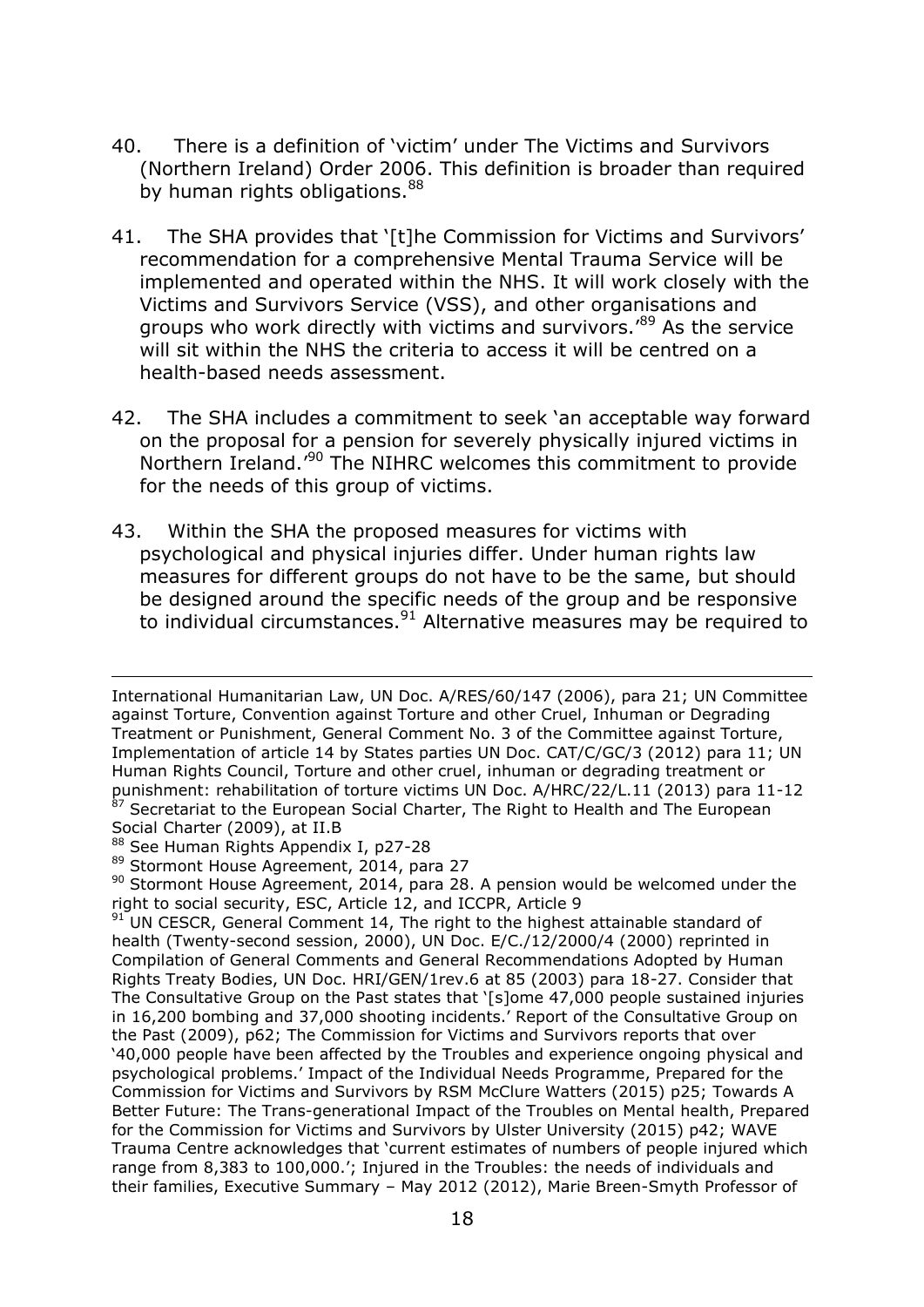better meet the needs of groups of individuals who sustained injuries during the 'Troubles', including those with psychological injuries. Under the SHA, '[v]ictims and survivors will be given access to advocatecounsellor assistance, if they wish.'<sup>92</sup> During the implementation process it will be important to clarify the role of advocate-counsellor assistance. The role should be informed by human rights obligations which includes rehabilitation within the victims' right to a remedy embraces 'medical and psychological care as well as legal and social services.<sup>'93</sup> To ensure that victims receive appropriate support the design of measures should include the participation of those victims affected and facilitate participation.<sup>94</sup>

#### 44. **To ensure the SHA complies with human rights obligations the implementation of the Victims and Survivors' 'Services' should take into account the following:**

- **The eligibility criteria for the services (para 40-42);**
- **Services available to be designed around the specific needs of victims (para 43).**

# *Historical Investigations Unit (HIU)*

- 45. The HIU will be an independent statutory body established to 'take forward investigations into outstanding Troubles-related deaths'.<sup>95</sup> The body will take forward the outstanding cases from the HET and the legacy work of the Police Ombudsman for Northern Ireland (PONI). A report will be produced in each case.<sup>96</sup>
- 46. The SHA states that a decision to prosecute 'is a matter for the DPP and the HIU may consult his office on evidentiary issues in advance of submitting a file.<sup>'97</sup> The SHA further provides that the 'HIU will be overseen by the Northern Ireland Policing Board.'<sup>98</sup>
- 47. The SHA states, in the proposals for the HIU, that '[p]rocesses dealing with the past should be victim-centred.' <sup>99</sup> Victim-centred

International Politics University of Surrey, In association with Northern Visions, Commissioned by WAVE Trauma Centre

<sup>92</sup> Stormont House Agreement, 2014, para 29

<sup>93</sup> UN Guidance Note of the Secretary-General, 'United Nations Approach to Transitional Justice', 2010, p9

<sup>94</sup> UN CESCR, General Comment 14, The right to the highest attainable standard of health (Twenty-second session, 2000), UN Doc. E/C./12/2000/4 (2000) reprinted in Compilation of General Comments and General Recommendations Adopted by Human Rights Treaty Bodies, UN Doc. HRI/GEN/1rev.6 at 85 (2003) para 11, 17, and 54 95 Stormont House Agreement, 2014, para 30

<sup>96</sup> Stormont House Agreement, 2014, para 30 97 Stormont House Agreement, 2014, para 35

<sup>98</sup> Stormont House Agreement, 2014, para 38

<sup>99</sup> Stormont House Agreement, 2014, para 31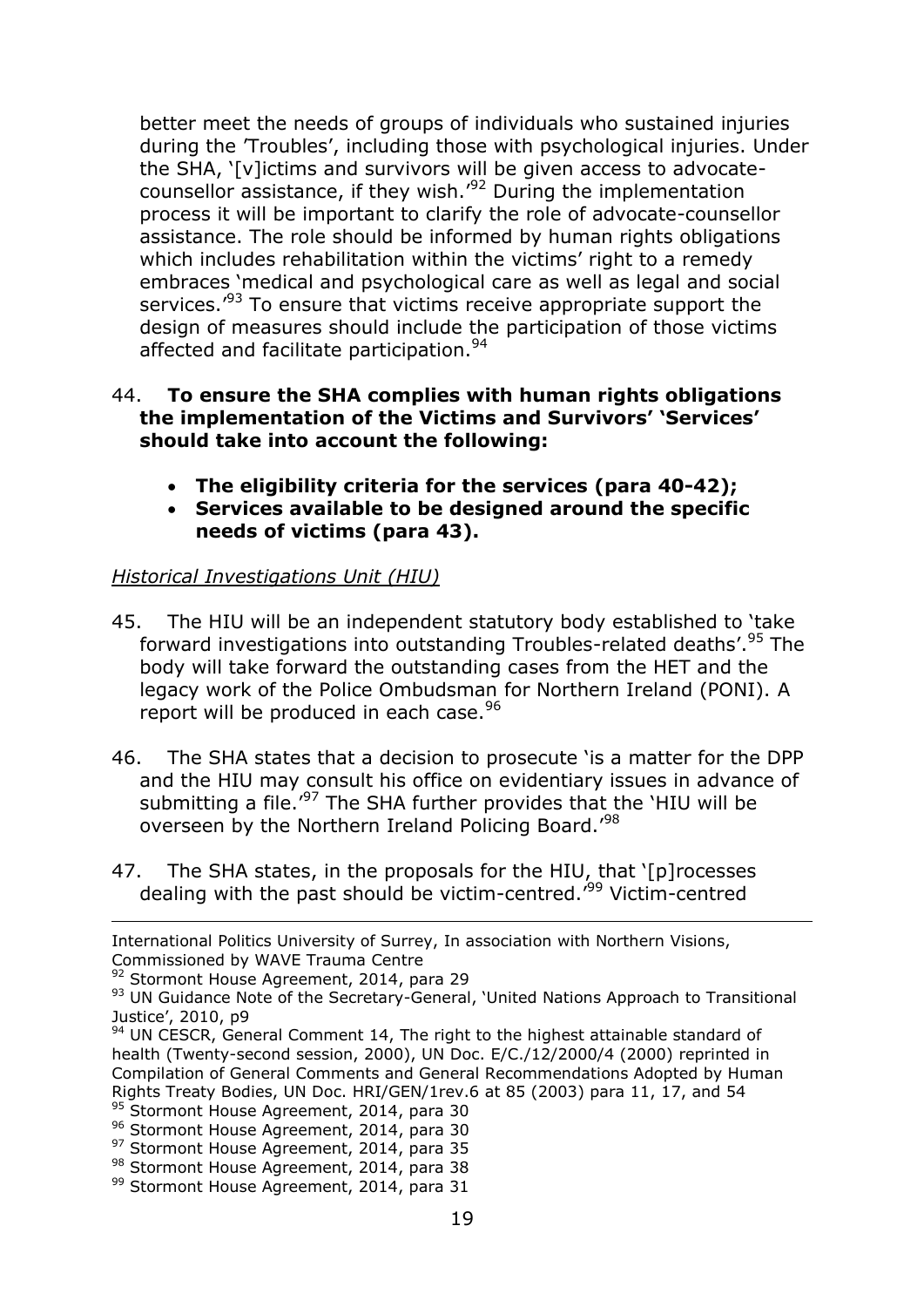approaches include the ECtHR's effective participation of victims, and the involvement of their next-of-kin, in an investigation. The ECtHR has noted that, where possible, 'the victim should be able to participate effectively in the investigation', $100$  and that in all cases 'the next-of-kin of the victim must be involved in the procedure to the extent necessary to safeguard his or her legitimate interests'.<sup>101</sup>

- 48. Additionally, the UN Special Rapporteur on the promotion of truth, justice, reparation and guarantees of non-recurrence has stated that a 'victim-centred approach' requires the 'meaningful participation' of victims in measures designed 'to promote "truth, justice, reparations, and guarantees of non-recurrence"'.<sup>102</sup> The UN Special Rapporteur has noted that '[s]uch meaningful participation can take different forms. To illustrate, truth-seeking requires the active participation of individuals who wish to express their grievances and report on the facts and underlying causes of the violations and abuses which occurred. Truthseeking will only be regarded a justice measure if civil society, in particular victims organizations, is adequately represented in the composition of a truth commission. Prosecutions, for their part, can only serve as actual justice measures if the victims and their families are effectively involved in the processes and provided with the necessary information relevant to their participation in proceedings.<sup>103</sup>
- 49. Furthermore, the UN Approach to Transitional Justice, states as a guiding principle, that measures should '[e]nsure the centrality of victims in the design and implementation of transitional justice processes and mechanisms'.<sup>104</sup>
- 50. The SHA provides that '[t]he HIU will have dedicated family support staff who will involve the next of kin from the beginning and provide them with expert advice and other necessary support throughout the process.<sup>'105</sup> The ECtHR has found violations of the procedural element of the ECHR, Article 2, where 'the investigating authorities failed properly to acquaint the applicant with the results of the investigation'.<sup>106</sup> However, the ECtHR has held that the possibility of sensitive issues surrounding an investigation means there cannot be

<sup>100</sup> Mocanu and Others v. Romania, Application Nos. 10865/09, 45886/07 and 32431/08, 17 September 2014, para 324

 $101$  Jordan v. the United Kingdom, Application No. 24746/94, 04 August 2011, para 109 <sup>102</sup> UNGA, Report of the Special Rapporteur on the promotion of truth, justice, reparation and guarantees of non-recurrence, Pablo de Greiff, UN Doc. A/HRC/21/46 (2012) para 10 and 54

<sup>&</sup>lt;sup>103</sup> UNGA, Report of the Special Rapporteur on the promotion of truth, justice, reparation and guarantees of non-recurrence, Pablo de Greiff, UN Doc. A/HRC/21/46 (2012) para 54

<sup>&</sup>lt;sup>104</sup> UN Guidance Note of the Secretary-General, 'United Nations Approach to Transitional Justice', 2010, p2

<sup>&</sup>lt;sup>105</sup> Stormont House Agreement, 2014, para 33

<sup>&</sup>lt;sup>106</sup> Karandia v. Bulgaria, Application No. 69180/01, 7 January 2011, para 67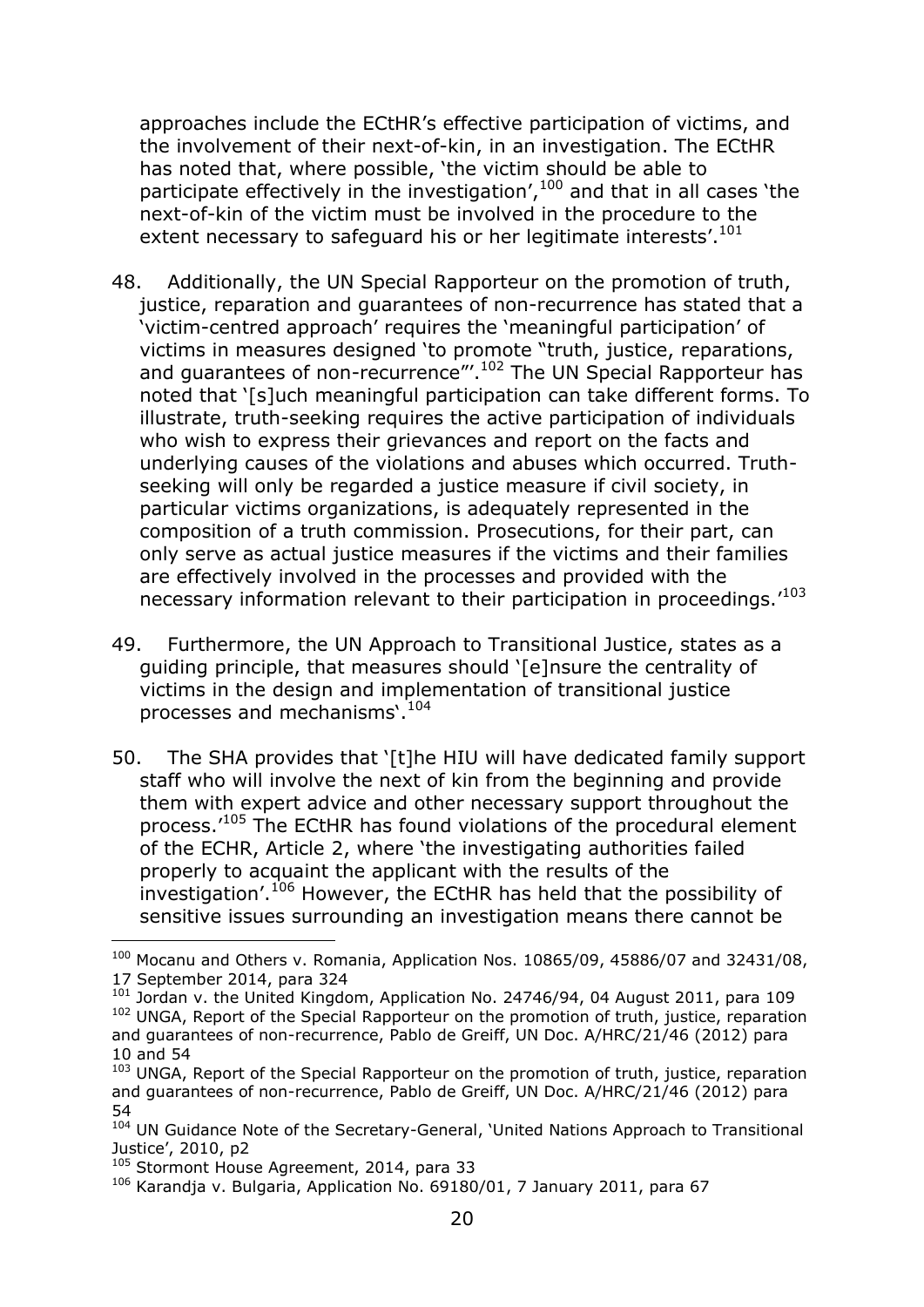'an automatic requirement under [ECHR] Article 2 that a deceased victim's surviving next-of-kin be granted access to the investigation as it goes along. The requisite access of the public or the victim's relatives may be provided for in other stages of the available procedures'.<sup>107</sup> The ECtHR has clarified that a violation of procedural element of ECHR, Article 2 occurs where victims are denied access to information 'for no valid reason.<sup>'108</sup>

- 51. The SHA references ECHR, Article 2, requiring 'the [NI] Executive ... take appropriate steps to improve the way the legacy inquest function is conducted to comply with ECHR Article 2 requirements.<sup>109</sup> ECHR, Article 2, contains a procedural obligation to provide an effective investigation into alleged violations or abuses of the right to life. These investigations must be prompt, thorough and effective, provided through independent and impartial bodies. They must be open to public scrutiny and involve victims and their next-of-kin. They must also be capable of leading to the identification and punishment of perpetrators, of establishing the truth, and of providing an effective  $remedv.<sup>110</sup>$
- 52. The SHA provides for the HIU to undertake the investigation of 'outstanding Troubles-related deaths'.<sup>111</sup> The requirements for an ECHR, Article 2, compliant investigation are also applicable to those cases raising allegations under ECHR, Article 3.<sup>112</sup> The NIHRC advises that similar ECHR compliant provisions must be made for the effective official investigation of other serious violations or abuses of human rights, beyond the right to life, such as allegations falling under the prohibition on torture, cruel, inhuman or degrading treatment or punishment.<sup>113</sup> A single institution need not be responsible for the investigation of all such allegations. Under the IRG provision in the SHA there is, however, an acknowledgement that '[t]he UK and Irish Governments recognise that there are outstanding investigations and allegations into Troubles-related incidents, including a number of cross-border incidents. They commit to co-operation with all bodies involved to enable their effective operation, recognising their distinctive functions, and to bring forward legislation where

2012, para 149

<sup>&</sup>lt;sup>107</sup> Ramsahai and Others v. The Netherlands, Application No. 52391/99, 15 May 2007, para 347; also see McKerr v. The United Kingdom (2002) 34 EHRR 20, at 129 <sup>108</sup> Eremiášová and Pechová v. The Czech Republic, Application No. 23944/04, 16 May

<sup>&</sup>lt;sup>109</sup> Stormont House Agreement, 2014, para 31

<sup>110</sup> See Jordan v. The United Kingdom, Application No. 24746/94, 04 August 2001, para 106-9

<sup>&</sup>lt;sup>111</sup> Stormont House Agreement, 2014, para 30

<sup>&</sup>lt;sup>112</sup> Assenov and Others v. Bulgaria, Application No. 90/1997/874/1086, 28 October 1998, para 102; Mocanu and Others v. Romania, Application Nos. 10865/09, 45886/07 and 32431/08, 17 September 2014, para 319-325

<sup>113</sup> ECHR, Article 3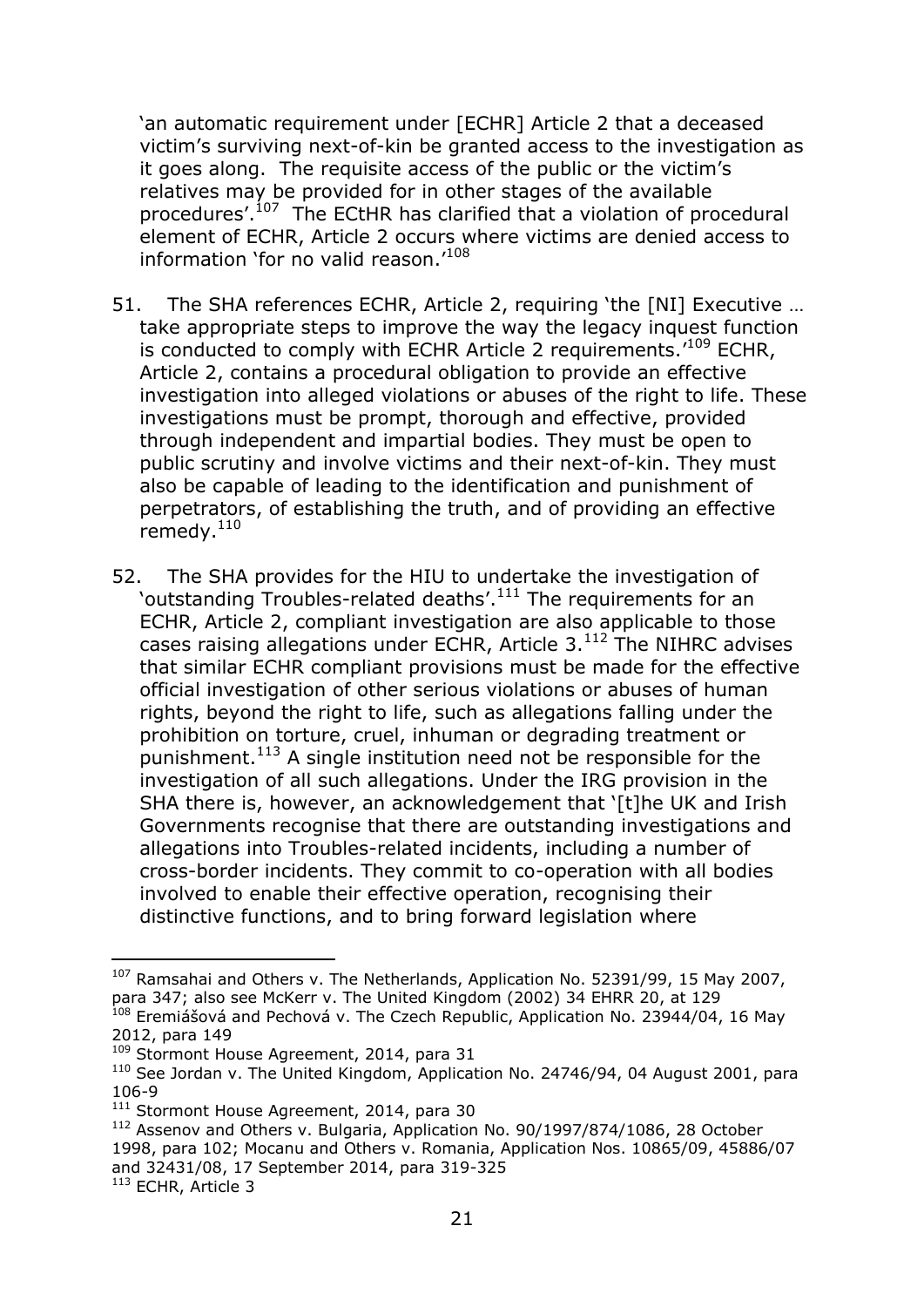necessary.<sup>114</sup> The implementation measures to deliver the bodies and services contained within the SHA will determine how this acknowledgment is taken forward.

- 53. Her Majesty's Inspectorate of Constabulary (HMIC) inspection of the HET [Historical Enquiries Team] noted that it was 'satisfied that the HET is mindful of Article 3 ECHR and reports possible breaches in its consideration of cases.<sup>115</sup> The SHA package of measures should not regress from protection provided through the former HET. However, if the HIU adopts the same standard as the HET, it appears that there will be no investigations into allegations of violations of ECHR, Article 3, of its own right by the HIU.
- 54. ECHR, Article 2, has been held to be engaged in cases of enforced disappearance.<sup>116</sup> The ECtHR has clarified that 'it is only in exceptional circumstances that physical ill-treatment by State agents which does not result in death may disclose a violation of Article 2'.<sup>117</sup> The SHA recognises the existence of 'outstanding investigations and allegations into Troubles-related incidents'.<sup>118</sup> This heightens the importance of ensuring that ECHR, Article 3, allegations are effectively investigated.
- 55. It is noted that the HET was tasked 'to assist in bringing a measure of resolution to those families of victims whose deaths are attributable to "the troubles" between 1968 and the signing of The Belfast Agreement in April 1998'.<sup>119</sup> The SHA implementation process should define the exact timeframe for the HIU to work to. Individuals may submit that violations and abuses occurred before 1968 and after 10 April 1998 which require an ECHR, Articles 2 and 3, compliant investigation. Violations and abuses which have occurred after 10 April

-

<sup>116</sup> Enforced Disappearances can cover both state and non-state actors. See the Rome Statute, Article 7(i), which states that ''Enforced disappearance of persons' means the arrest, detention or abduction of persons by, or with the authorization, support or acquiescence of, a State or a political organization, followed by a refusal to acknowledge that deprivation of freedom or to give information on the fate or whereabouts of those persons, with the intention of removing them from the protection of the law for a prolonged period of time.' The UK has neither signed nor ratified the subsequent International Convention for the Protection of All Persons from Enforced Disappearance. In Aslakhanova and Others v. Russia, Application Nos. 2944/06 and 8300/07, 50184/07, 332/08, 42509/10, the ECtHR noted: 'As mentioned above, the Court has regularly found violations of the same rights [ECHR, Articles 2,3,5 and 13] in similar cases (more than 120 judgments have been adopted up to September 2012).'

Stormont House Agreement, 2014, para 55

<sup>&</sup>lt;sup>114</sup> Stormont House Agreement, 2014, para 55

<sup>&</sup>lt;sup>115</sup> Her Majesty's Inspectorate of Constabulary, Inspection of the Police Service of Northern Ireland Historical Enquiries Team, 2013, p96

 $117$  Ciorcan and Others v. Romania, Application Nos. 29414/09 and 44841/09, 27 January 2015, para 98; also see Kitanovski v. The Former Yugoslav Republic of Macedonia, Application No. 15191/12, 22 January 2015 para 52

 $119$  Her Majesty's Inspectorate of Constabulary, Inspection of the Police Service of Northern Ireland Historical Enquiries Team (2013), p7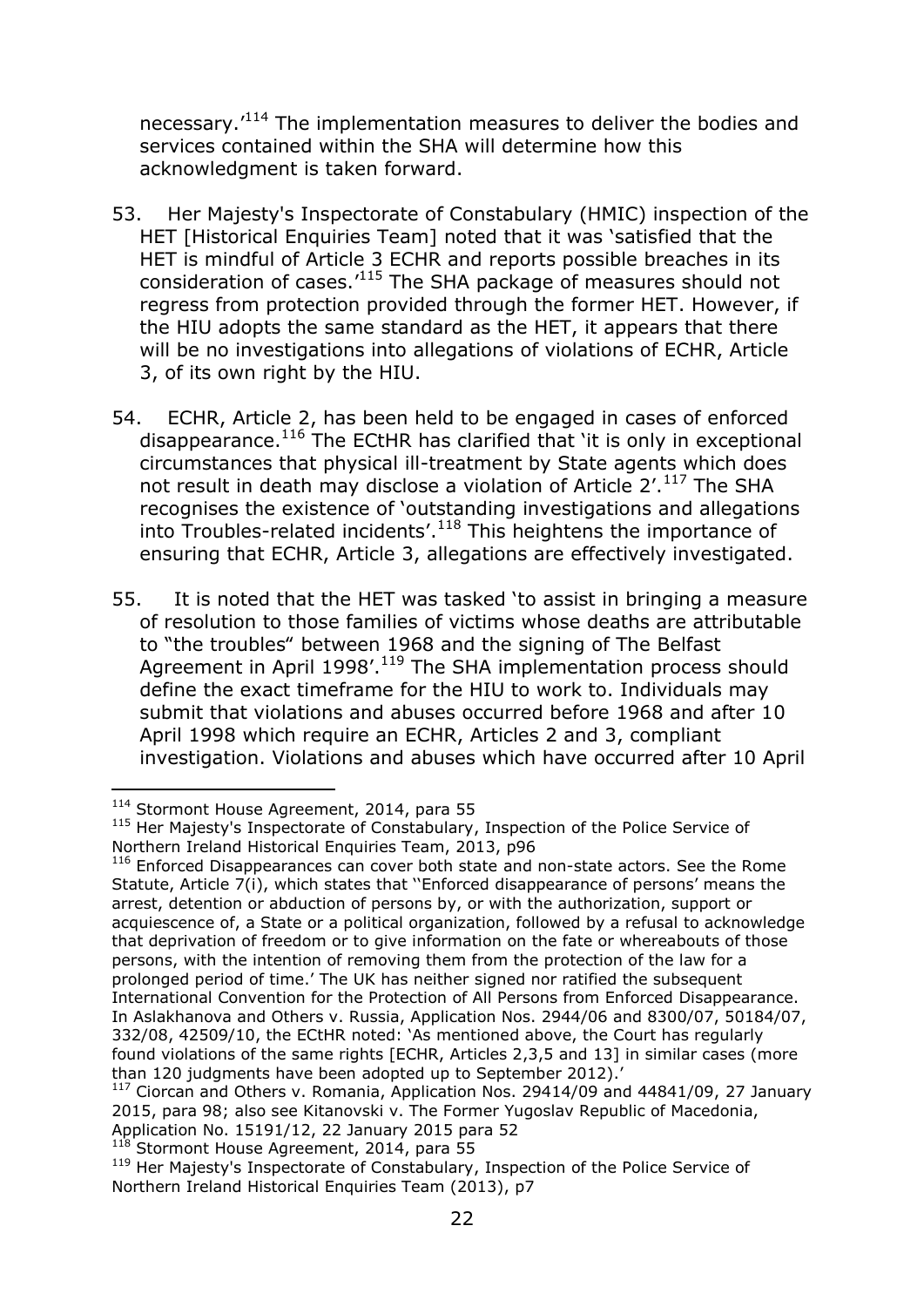1998 are subject to the rule of criminal law independent of the provisions contained in the Belfast (Good Friday) Agreement 1998.

- 56. The HIU is to have full policing powers for criminal investigations, and will have powers equivalent to the PONI in respect of cases transferred from them.<sup>120</sup> These two elements of the work of the HIU are to have operational independence.<sup>121</sup> However, this may create two internal systems with varying powers afforded to each function. It is important that the implementation measures allow these two systems to dovetail.
- 57. The Council of Europe Committee of Ministers welcomed the previous Haass 'proposal to create a single, investigative mechanism' as part of a package of measures to 'bring meaningful and positive change to the investigation of legacy cases'.<sup>122</sup> The HIU will have equivalent powers to the PSNI and PONI, $123$  which may address certain issues, including the transfer of information between the two bodies, which at times has been problematic,<sup>124</sup> and address some concerns highlighted in HMIC's Inspection Report of the HET. The Report found multiple failures of consistency across processes, working practices, and the interpretation of the law.<sup>125</sup> The two elements of the work (from HET and PONI) will have operational independence, and (coronial) legacy inquests will continue as a separate process.<sup>126</sup>
- 58. The SHA provides that '[t]he HIU will consider all cases in respect of which HET and PONI have not completed their work, including HET cases which have already been identified as requiring reexamination.<sup>'127</sup> The SHA further provides that '[f]amilies may apply to have other cases considered for criminal investigation by the HIU if there is new evidence, which was not previously before the HET, which is relevant to the identification and eventual prosecution of the perpetrator.'<sup>128</sup>
- 59. The NIHRC advises that the implementation measures should empower the HIU with ability to open an investigation beyond the two

<sup>&</sup>lt;sup>120</sup> Stormont House Agreement, 2014, para 36

<sup>&</sup>lt;sup>121</sup> Stormont House Agreement, 2014, para 32

 $122$  Council of Europe, Committee of Ministers, Cases No. 25, 1201<sup>st</sup> meeting - 5 June 2014, Cases against the United Kingdom, para 3. The Haass Proposal is available at http://www.northernireland.gov.uk/haass.pdf <last accessed 03/09/15>

<sup>&</sup>lt;sup>123</sup> Stormont House Agreement, 2014, para 36

 $124$  NI Police Ombudsman, Police Ombudsman takes legal action against the PSNI, see https://www.policeombudsman.org/Media-Releases/2014/Police-Ombudsman-takeslegal-action-against-the-PS#sthash.IDaJ8GLb.dpuf <last accessed 03/09/15>  $125$  Her Maiesty's Inspectorate of Constabulary, Inspection of the Police Service of Northern Ireland Historical Enquiries Team, 2013

<sup>&</sup>lt;sup>126</sup> Stormont House Agreement, 2014, para 32

<sup>&</sup>lt;sup>127</sup> Stormont House Agreement, 2014, para 34

<sup>&</sup>lt;sup>128</sup> Stormont House Agreement, 2014, para 34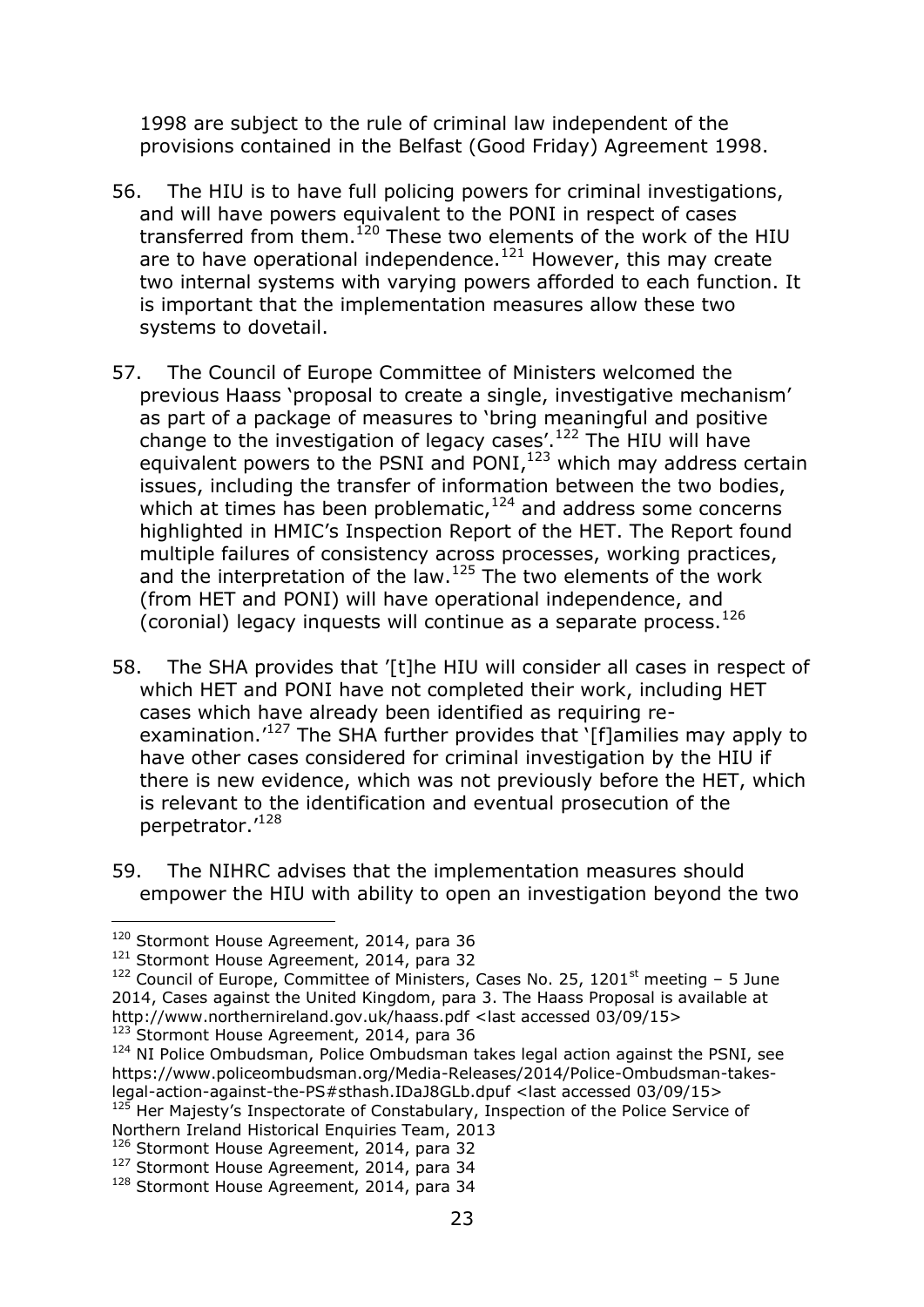grounds outlined above.<sup>129</sup> Consideration should be given to empowering the HIU to open an investigation of its own motion. This may arise, for example, where new evidence arises and a family were not to apply to the HIU to investigate. The ECtHR has stated that '[i]t cannot be the case that any assertion or allegation can trigger a fresh investigative obligation under Article 2 of the Convention. Nonetheless, given the fundamental importance of this provision, the State authorities must be sensitive to any information or material which has the potential either to undermine the conclusions of an earlier investigation or to allow an earlier inconclusive investigation to be pursued further.<sup>'130</sup> The ECtHR further provides that 'where there is a plausible, or credible, allegation, piece of evidence or item of information relevant to the identification, and eventual prosecution or punishment of the perpetrator of an unlawful killing, the authorities are under an obligation to take further investigative measures.<sup>131</sup>

- 60. The UK Government 'makes clear that it will make full disclosure to the HIU',<sup>132</sup> and that '[w]hen cases are transferred from HET and PONI, all relevant case files held by those existing bodies will be passed to the new body.<sup>'133</sup> Furthermore, 'necessary arrangements will be put in place to ensure the HIU has the full co-operation of all relevant Irish authorities, including disclosure of information and documentation. This will include arrangements for cooperation between criminal investigation agencies in both jurisdictions and arrangements for obtaining evidence for use in court proceedings. Where additional legislation is required, it will be brought forward by the Irish Government.<sup>,134</sup>
- 61. The SHA provides, in relation to the disclosure of information, that '[i]n order to ensure that no individuals are put at risk, and that the Government's duty to keep people safe and secure is upheld, Westminster legislation will provide for equivalent measures to those that currently apply to existing bodies so as to prevent any damaging onward disclosure of information by the HIU.'<sup>135</sup> A national security limitation on the disclosure of information to, or by, the HIU may be created.
- 62. The transfer of information must meet the standards of an effective investigation under ECHR, Articles 2 and 3, which includes

<sup>&</sup>lt;sup>129</sup> Stormont House Agreement, 2014, para 34

<sup>&</sup>lt;sup>130</sup> Brecknell v. The United Kingdom, Application No. 32457/04, 27 February 2008, para 70

<sup>&</sup>lt;sup>131</sup> Brecknell v. The United Kingdom, Application No. 32457/04, 27 February 2008, para 71

<sup>&</sup>lt;sup>132</sup> Stormont House Agreement, 2014, para 37

<sup>&</sup>lt;sup>133</sup> Stormont House Agreement, 2014, para 36

<sup>&</sup>lt;sup>134</sup> Stormont House Agreement, 2014, para 39

<sup>&</sup>lt;sup>135</sup> Stormont House Agreement, 2014, para 37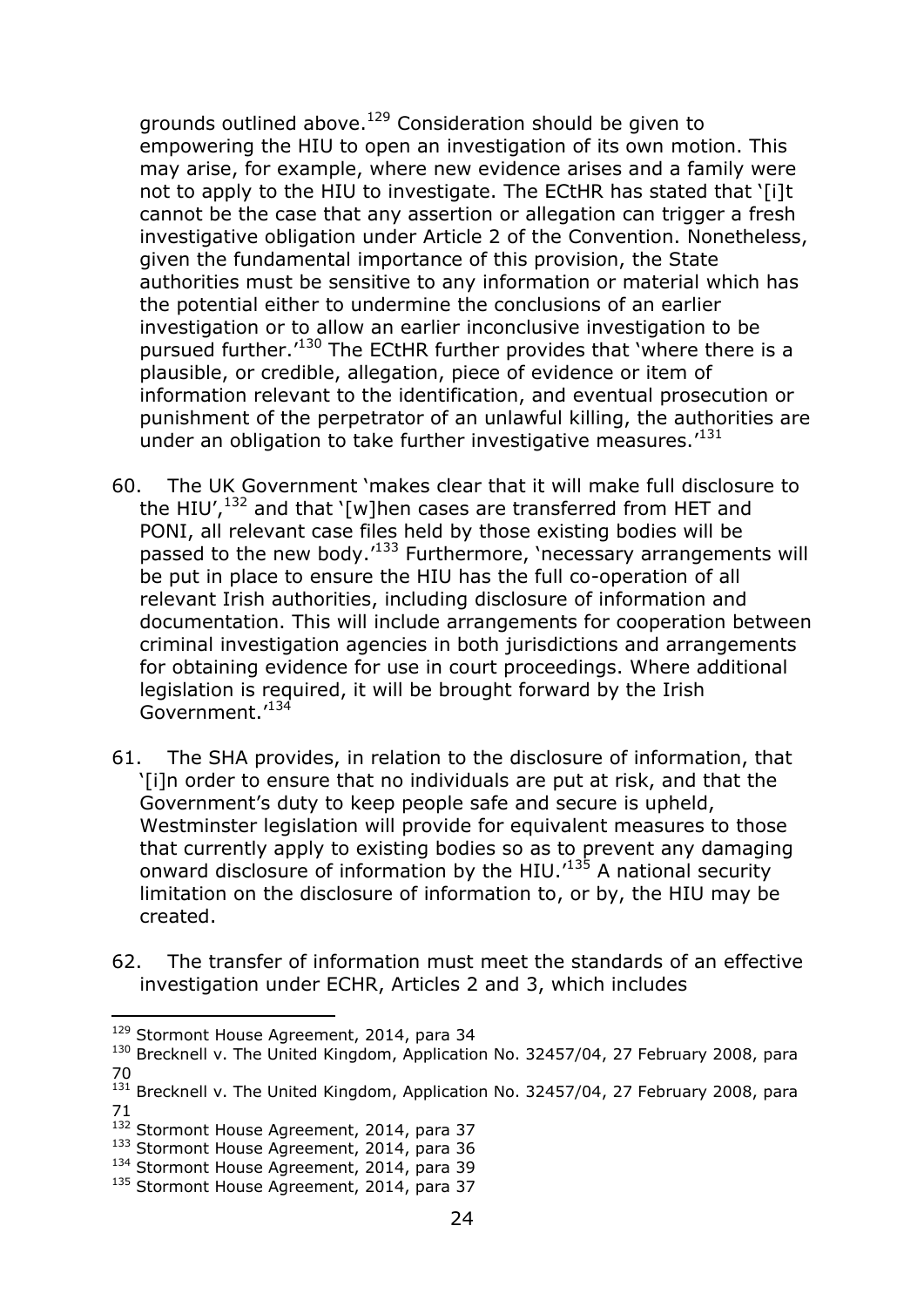thoroughness and promptness. $136$  The capacity of the PSNI and PONI will need to be enhanced to ensure they can transfer all relevant case files and information to the HIU. The financial annex to the SHA states that the UK 'Government recognises the burden that this work [to address 'The Past'] puts on the PSNI'.<sup>137</sup> The HIU will also require the capacity to process and store case files and information it receives. The work undertaken by the PSNI, PONI, and other public bodies to identify and transfer information to the HIU, and the receipt of this information by the HIU, will form the opening stages of any future investigation then undertaken by the HIU.

- 63. The SHA states that '[r]ecent domestic and European judgments have demonstrated that the legacy inquest process is not providing access to a sufficiently effective investigation within an acceptable timeframe.<sup>'138</sup> The SHA will maintain coronial legacy inquests 'as a separate process to the HIU',  $^{139}$  and 'improve the way the legacy inquest function is conducted to comply with ECHR Article 2 requirements.<sup>'140</sup>
- 64. The Northern Ireland High Court also noted in January 2014 that:

'If the existing legacy inquests are to be brought to a conclusion under the present system someone could easily be hearing some of these cases in 2040.<sup>'141</sup>

65. The Council of Europe Committee of Ministers noted in June 2014 that:

'the excessive delay in inquest proceedings' and invited the UK 'to provide information on any timetable or concrete steps planned for [the announced review of Northern Ireland coronial law]'. $^{142}$ 

66. The Northern Ireland Court of Appeal noted in October 2014 that:

'Despite the unsatisfactory nature of the present coronial system no material step has been taken to address this lamentable state of affairs and there is no realistic prospect of the Assembly legislating to resolve this situation before the expiry of its present mandate in

<sup>&</sup>lt;sup>136</sup> See Jordan v. The United Kingdom, Application No. 24746/94, 04 August 2001, para 106-9

<sup>137</sup> Stormont House Agreement, Financial Annex, 2014, p2

<sup>&</sup>lt;sup>138</sup> Stormont House Agreement, 2014, para 31

<sup>&</sup>lt;sup>139</sup> Stormont House Agreement, 2014, para 31

<sup>&</sup>lt;sup>140</sup> Stormont House Agreement, 2014, para 31

<sup>&</sup>lt;sup>141</sup> In The Matter of Three Applications by Hugh Jordan for Judicial Review, Jordan's Applications 13/002996/1; 13/002223/1; 13/037869/1 [2014] NICA, para 122

<sup>&</sup>lt;sup>142</sup> See the McKerr Group of Cases, Council of Europe, Committee of Ministers, Cases No. 25, 1201st meeting – 5 June 2014, para 5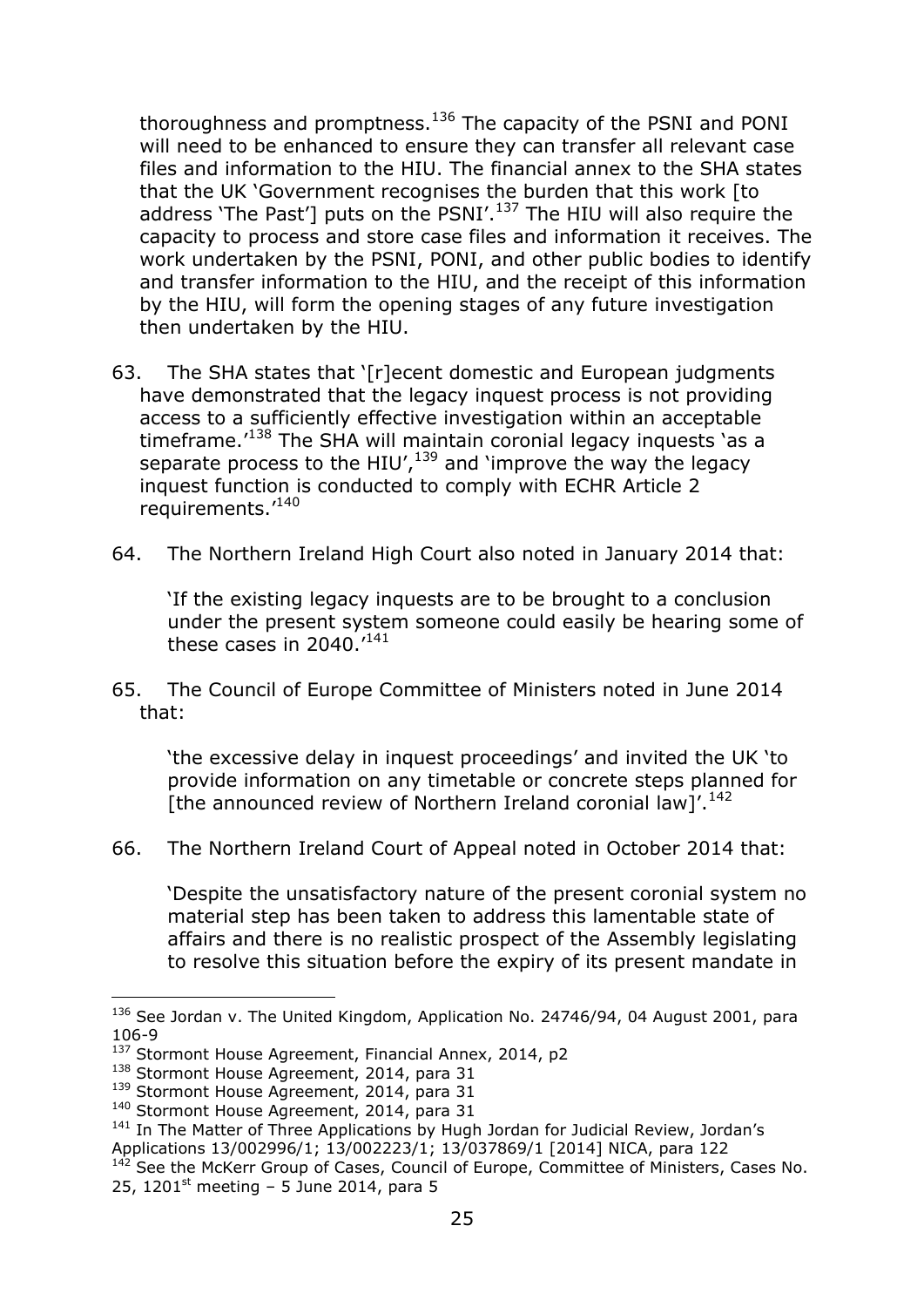May 2016. In those circumstances it may well be close to 2020 before appropriate legislation which reflects the impact of the ECHR is put in place. $143$ 

- 67. In May 2015 the Northern Ireland Minister of Justice took action to assign judges 'to take responsibility for some of the legacy inquests<sup>144</sup>
- 68. The Northern Ireland Minister of Justice has indicated that the SHA proposal for the HIU will take until the autumn of 2016 to fully implement.<sup>145</sup> Interim investigations into Troubles' related deaths will in the meantime be carried out by the Legacy Investigations Branch of the PSNI. The UK House of Parliament, Joint Committee on Human Rights, has stated that '[a]s well as having fewer resources at its disposal than its predecessor, the Legacy Investigations Branch cannot itself satisfy the requirements of Article 2 ECHR because of its lack of independence from the police service.<sup>'146</sup> The UK has failed to implement ECtHR judgments stipulating measures to achieve an effective investigation into 'Troubles-related' deaths since  $2001<sub>1</sub><sup>147</sup>$  and this failure is itself resulting in new findings of violations against the UK.<sup>148</sup> The NIHRC has regularly raised concerns over these procedural violations of ECHR, Articles 2 and  $3.^{149}$  Further delays in providing effective investigations means the UK's shortcomings constitute an ongoing violation of the procedural limb of ECHR, Articles 2 and 3.
- 69. The SHA states that '[i]n order to ensure expeditious investigations, the HIU should aim to complete its work within five years of its establishment.<sup>150</sup> Given the number of outstanding cases and the limited progress to date, the UK Parliament Joint Committee on Human Rights has noted that 'the arbitrary limit of 5 years for the life of the HIU is not necessarily consistent with Art 2 ECHR as investigation of the hundreds of outstanding cases may well take longer than the 5

<sup>-</sup><sup>143</sup> In The Matter of Three Applications by Hugh Jordan for Judicial Review, Jordan's Applications 13/002996/1; 13/002223/1; 13/037869/1 [2014] NICA, para 119

<sup>&</sup>lt;sup>144</sup> Northern Ireland Assembly, Official Report (Hansard), Monday 18 May 2015, Volume 104, No 7, p35 available at http://data.niassembly.gov.uk/HansardXml/plenary-18-05- 2015.pdf <last accessed 03/09/15>

<sup>&</sup>lt;sup>145</sup> Northern Ireland Assembly, Official Report (Hansard), Monday 18 May 2015, Volume 104, No 7, p34, available at http://data.niassembly.gov.uk/HansardXml/plenary-18-05- 2015.pdf <last accessed 03/09/15>

<sup>&</sup>lt;sup>146</sup> House of Lords, House of Commons, Joint Committee on Human Rights, Human Rights Judgments, Seventh Report of Session 2014-15, HL Paper 130, HC 1088, 11 March 2015

<sup>&</sup>lt;sup>147</sup> See the McKerr Group of Cases, Council of Europe, Committee of Ministers, Cases No. 25, 1201 $^{\text{st}}$  meeting – 5 June 2014, Cases against the United Kingdom

<sup>148</sup> See Hemsworth v. The United Kingdom, Application No. 58559/09, 16 October 2013 <sup>149</sup> NIHRC, Submission on CAT, 2013, paras 8.6-8.12; NIHRC, Submission on ICCPR, 2015, para 6.5-6.9

<sup>&</sup>lt;sup>150</sup> Stormont House Agreement, 2014, para 40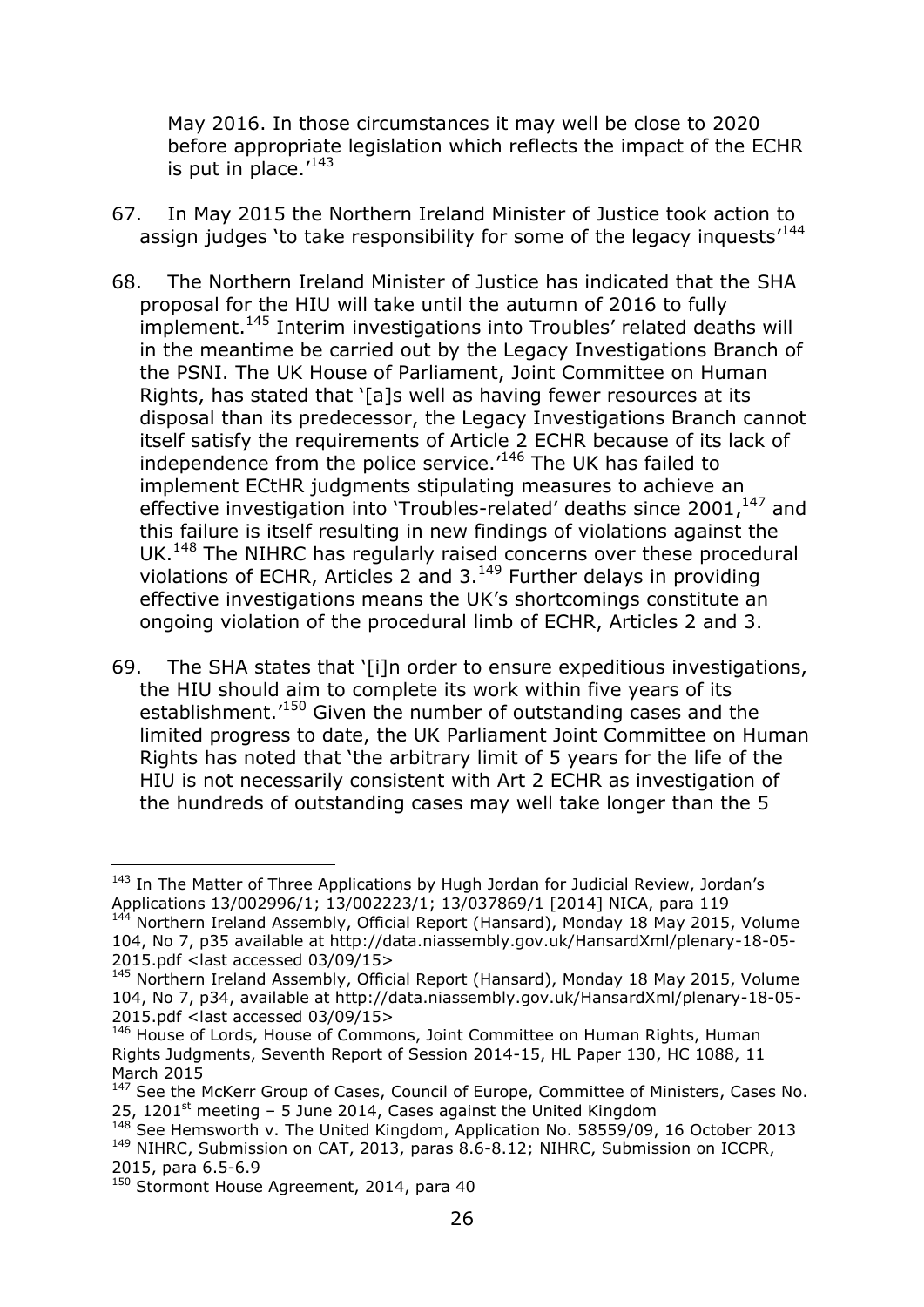years allocated.<sup>151</sup> However the obligation to investigate exists independently from a body designed to meet the obligation. The termination of the HIU after five years will not result in the closure of cases and does not affect human rights obligations requiring an effective investigation under ECHR, Article 2, in unresolved cases and in cases where new evidence arises.

- 70. **To ensure the SHA complies with human rights obligations the implementation of the HIU should take into account the following:**
	- **What is meant by 'victim-centred' with regard to the ECtHR and UN approaches (para 47-49);**
	- **The need to secure the participation victims and the nextof-kin in an investigation (para 47 and 50-51);**
	- **Recognition of the obligations which arise under ECHR, Article 3 (para 52-54);**
	- **The timeframe for the HIU to operate within (para 55);**
	- **The source of casework (addressing the ability for cases to be transferred by the PSNI and ability to reopen all cases where the investigatory process was flawed) (para 56-59);**
	- **Disclosure and the national security limitation (para 60- 62);**
	- **How the HIU will receive information from PONI and the PSNI (para 62);**
	- **The coronial system meeting human rights obligations (para 63-67); and**
	- **The timeliness in establishing the HIU to meet ECHR, Articles 2 and 3, procedural obligations (para 68).**

# *Independent Commission on Information Retrieval (ICIR)*

- 71. The ICIR is to be established by the 'UK and Irish Governments' to 'enable victims and survivors to seek and privately receive information about the (Troubles-related) deaths of their next of kin.<sup>152</sup>
- 72. The right to the truth can be fulfilled outside the realm of the criminal justice process.<sup>153</sup> The right to the truth is a customary

<sup>&</sup>lt;sup>151</sup> Further see House of Lords, House of Commons, Joint Committee on Human Rights, Human Rights Judgments, Seventh Report of Session 2014-15, HL Paper 130, HC 1088, 11 March 2015, para 3.7

<sup>&</sup>lt;sup>152</sup> Stormont House Agreement, 2014, para 41

<sup>&</sup>lt;sup>153</sup> UN Commission on Human Rights, Promotion and Protection of Human Rights, Impunity, Report of the Independent expert to update the Set of principles to combat impunity, Diane Orentlicher, Addendum, Updated Set of principles for the protection and promotion of human rights through action to combat impunity, UN Doc.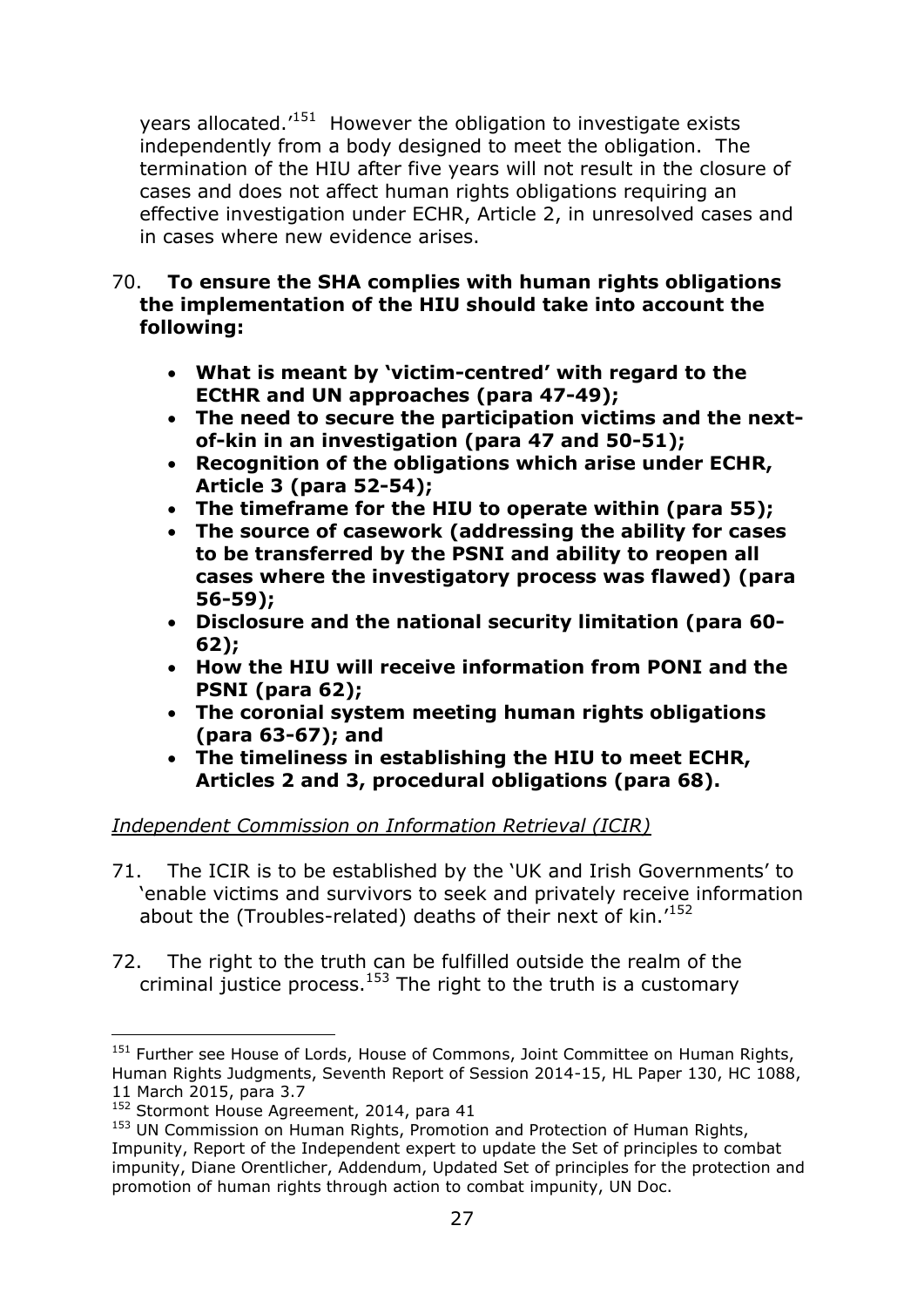international law, $154$  which contains both an individual and collective right. The individual has the right to know what happened to him/her or their family member, and 'society as a whole has both a right to know and a responsibility to remember.'<sup>155</sup> The right to the truth includes knowing the 'full and complete truth as to the events that transpired, their specific circumstances, and who participated in them, including knowing the circumstances in which the violations took place, as well as the reasons for them.<sup>156</sup> The right to the historical truth has been highlighted by the ECtHR, emphasising 'the efforts that every country must make to debate its own history openly and dispassionately'.<sup>157</sup> Victims' rights include the right to a remedy which disputes increase the inglice includes the 'public<br>itself contains satisfaction.<sup>158</sup> Satisfaction includes the 'public disclosure of the truth'.<sup>159</sup>

73. The ICIR will enable victims and survivors to seek and privately receive information about the (Troubles-related) death of their next of kin.<sup>160</sup> The ICIR will contribute evidence to the report on patterns and themes. There may be a need to address further whether or not the ICIR will itself make the information public at a later stage. In addition, once the information has been privately received by the next-of-kin, those individuals receiving this information may seek to make it public.

E/CN.4/2005/102/Add.1 (2005), Principle 4; UN Office of the High Commissioner for Human Rights, Rule-of-law Tools for Post-conflict States, Truth commissions, 2006, p5 <sup>154</sup> UN Commission on Human Rights, Civil and Political Rights, Including the Questions of Independence of the Judiciary, Administration, of Justice, Impunity, Report of the Special Rapporteur on the independence of judges and lawyers, Leandro Despouy UN Doc. E/CN.4/2006/52 (2006), para 23

-

<sup>155</sup> UN GA Annual Report of the United Nations High Commissioner for Human Rights and Reports of the Office of the High Commissioner and the Secretary-General, Right to the truth UN Doc. A/HRC/12/19 (2009) para 5; Also see Promotion and Protection of All Human Rights, Civil, Political, Economic, Social and Cultural Rights, Including the Right to Development, Human Rights Council, Human Rights and Transitional Justice UN Doc. A/HRC/RES/12/12 (2009), p3; Promotion and Protection of Human Rights, Study on the right to the truth, Report of the Office of the United Nations High Commissioner for Human Rights, UN Doc. E/CN.4/2006/91 (2006) para 58

<sup>156</sup> Promotion and Protection of Human Rights, Study on the right to the truth, Report of the Office of the United Nations High Commissioner for Human Rights, UN Doc. E/CN.4/2006/91 (2006) para 59

<sup>157</sup> Monnat v. Switzerland, Application No. 73604/01, 21 December 2006, para 64 <sup>158</sup> UN GA, Basic Principles and Guidelines on the Right to a Remedy and Reparation for Victims of Gross Violations of International Human Rights Law and Serious Violations of International Humanitarian Law, UN Doc. A/RES/60/147 (2006), para 18, and UN Commission on Human Rights, Promotion and Protection of Human Rights, Impunity, Report of the Independent expert to update the Set of principles to combat impunity, Diane Orentlicher, Addendum, Updated Set of principles for the protection and promotion of human rights through action to combat impunity, UN Doc. E/CN.4/2005/102/Add.1 (2005), Principle 34 and 35, although guarantees of non-repetition are addressed separately to Reparation

 $159$  UN GA, Basic Principles and Guidelines on the Right to a Remedy and Reparation for Victims of Gross Violations of International Human Rights Law and Serious Violations of International Humanitarian Law, UN Doc. A/RES/60/147 (2006), para 22 <sup>160</sup> Stormont House Agreement, 2014, para 41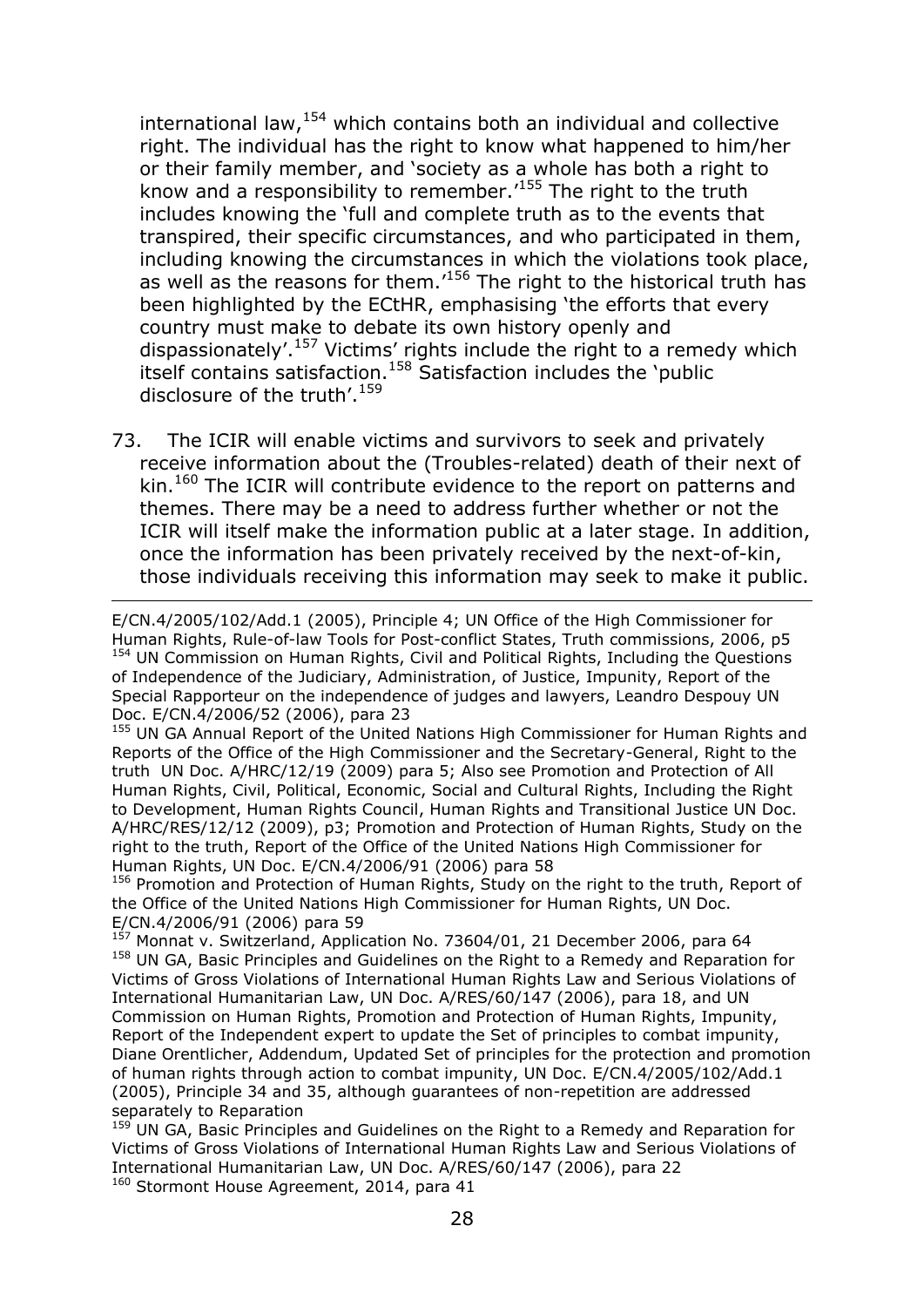The public release of the truth is an obligation contained within the collective right of society to the truth, the historical truth, and the right to a remedy.

- 74. The ICIR will provide information on situations which resulted in a death.<sup>161</sup> Information on violations and abuses on other matters, including enforced disappearances and torture or cruel, inhuman or degrading treatment or punishment may not be collected or released in the first place.<sup>162</sup> The implementation measures need to address what will happen to the information gathered after the five year timeframe, which may engage further human rights.
- 75. The SHA provides that '[t]he ICIR's remit will cover both jurisdictions [UK and Ireland] and will have the same functions in each. It will be entirely separate from the justice system. The ICIR will also be free to seek information from other jurisdictions, and both governments undertake to support such requests.'<sup>163</sup>
- 76. The SHA states that '[t]he ICIR will be held accountable to the principles of independence, rigour, fairness and balance, transparency and proportionality.'<sup>164</sup> The SHA also states that `[t]he ICIR will be given the immunities and privileges of an international body',<sup>165</sup> and 'would not be subject to judicial review, Freedom of Information, Data Protection and National Archives legislation, in either jurisdiction.<sup>166</sup> An exemption from the Freedom of Information Act 2000 means the ICIR would not be under an obligation to publically release any information. On the other hand, personal data would not be protected under the Data Protection Act 1998. There is a need to address the storage of personal data, which raises questions for the UK were they to create the ICIR outside the provisions contained within Convention 108 and the European Data Protection Directive. It appears that the UK Information Commissioner would not have an oversight function in relation to the ICIR, which combined with an exemption on judicial review, means there would be no oversight body, and a corresponding lack of accountability.
- 77. The SHA provides the ICIR with the power to limit or redact the information before it is received by individuals, stating that '[t]he ICIR will not disclose the identities of people who provide information.<sup>167</sup> If the information to be released contained details which could put the

<sup>&</sup>lt;sup>161</sup> Stormont House Agreement, 2014, para 41

<sup>&</sup>lt;sup>162</sup> See previous footnote 134 on the definition of an enforced disappearance

<sup>163</sup> Stormont House Agreement, 2014, para 45

<sup>&</sup>lt;sup>164</sup> Stormont House Agreement, 2014, para 50. Also see the overarching principles contained within para 21.

<sup>&</sup>lt;sup>165</sup> Stormont House Agreement, 2014, para 47

<sup>&</sup>lt;sup>166</sup> Stormont House Agreement, 2014, para 47

<sup>&</sup>lt;sup>167</sup> Stormont House Agreement, 2014, para 49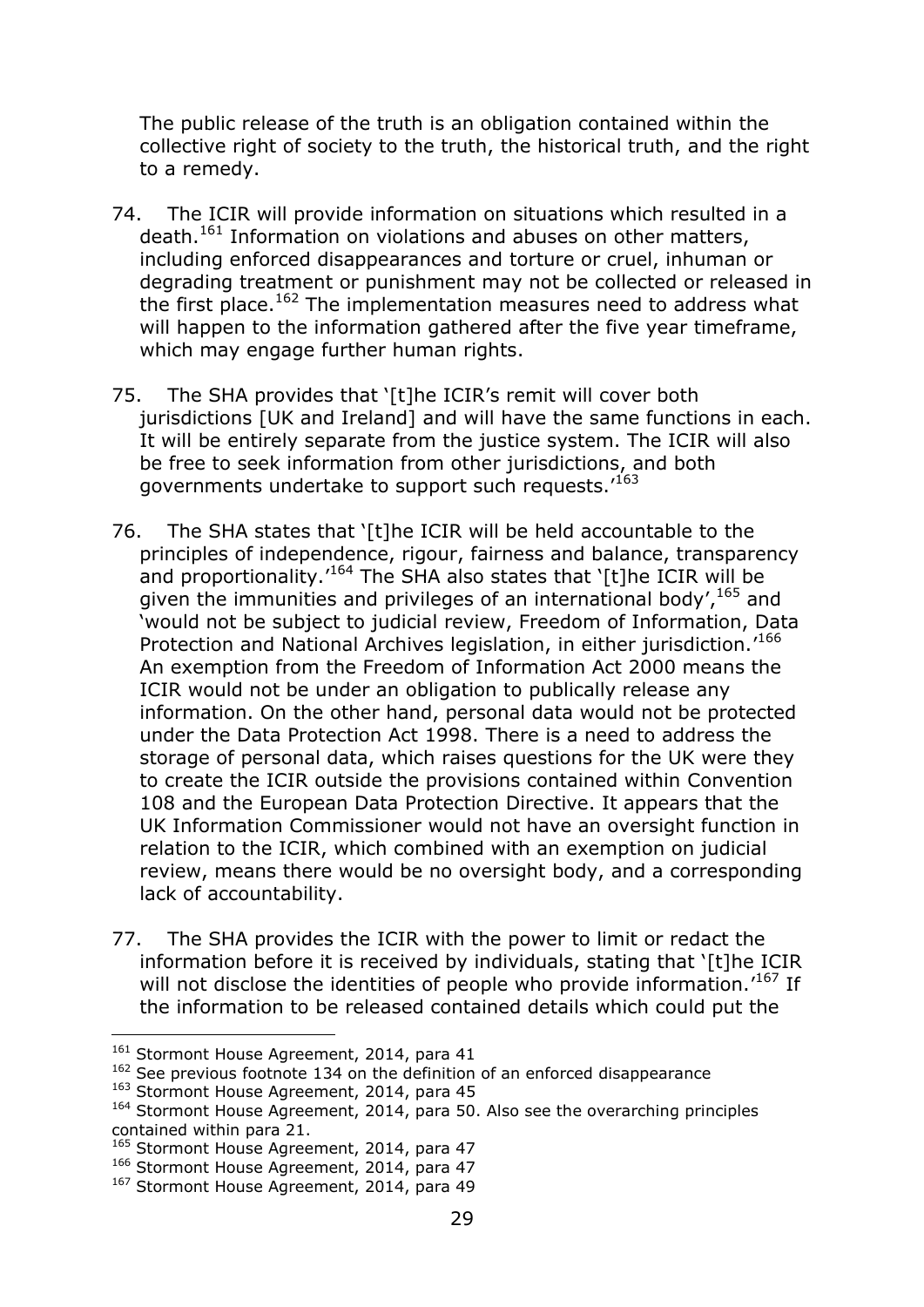life of an individual in danger, state obligations under ECHR, Article 2, the right to life, would be engaged to prevent the its release in a form which could cause such a risk. However CFR, Article 7(2), provides that '[e]veryone has the right of access to data which has been collected concerning him or her, and the right to have it rectified.' Following assessment, access to the truth (through the right to the truth and the historical truth) and to personal data may be limited to protect individuals from potential violations or abuses of the right to life, the prohibition on torture or cruel, inhuman or degrading treatment or punishment, and the right to privacy, which could arise from the release of the unfettered truth.

- 78. The SHA provides that '[t]he ICIR will not disclose information provided to it to law enforcement or intelligence agencies and this information will be inadmissible in criminal and civil proceedings. These facts will be made clear to those seeking to access information through the body.'<sup>168</sup>
- 79. There will also be an obligation on how the ICIR satisfies the veracity of information received before transferring it to victims, the IRG, or possibly to the public. Information may be provided to the ICIR in good or bad faith.<sup>169</sup> This may require a procedure to establish the veracity of the information provided to mitigate the potentially harmful impact on those receiving the information. The right to the truth is premised on 'the truth', and providing incorrect information presented as the truth may therefore violate this right. The provision of information later found to be untrue or inaccurate could cause secondary victimisation, although highlighting the limitations in sharing information from a third party, the truth of which could not be fully verified, would go some way to mitigating this. The provision of information later found to be untrue which did not go through a process to establish the veracity of the information shared could, in the most extreme circumstances, constitute a violation of human rights law if the anguish caused met the threshold of mental suffering under the prohibition on torture or cruel, inhuman or degrading treatment or punishment. Mental suffering, as protected by ECHR, Article 3, 'is caused by "creating a state of anguish and stress by means other than bodily assault".<sup>'170</sup>
- 80. The SHA provides that '[i]ndividuals from both the UK and Ireland will be able to seek information from the ICIR.<sup>'171</sup> The implementation

<sup>-</sup><sup>168</sup> Stormont House Agreement, 2014, para 46. See Human Rights Appendix I on Victims' Rights, specifically Access to Justice, p32, 35-36

<sup>&</sup>lt;sup>169</sup> UN GA 'Cultural Rights, Note by the Secretary-General' UN Doc. A/68/296 (2013), para 6

 $170$  Iljina and Sarulienė v. Lithuania, Application No. 32293/05, 15 June 2011, para 47

<sup>&</sup>lt;sup>171</sup> Stormont House Agreement, 2014, para 42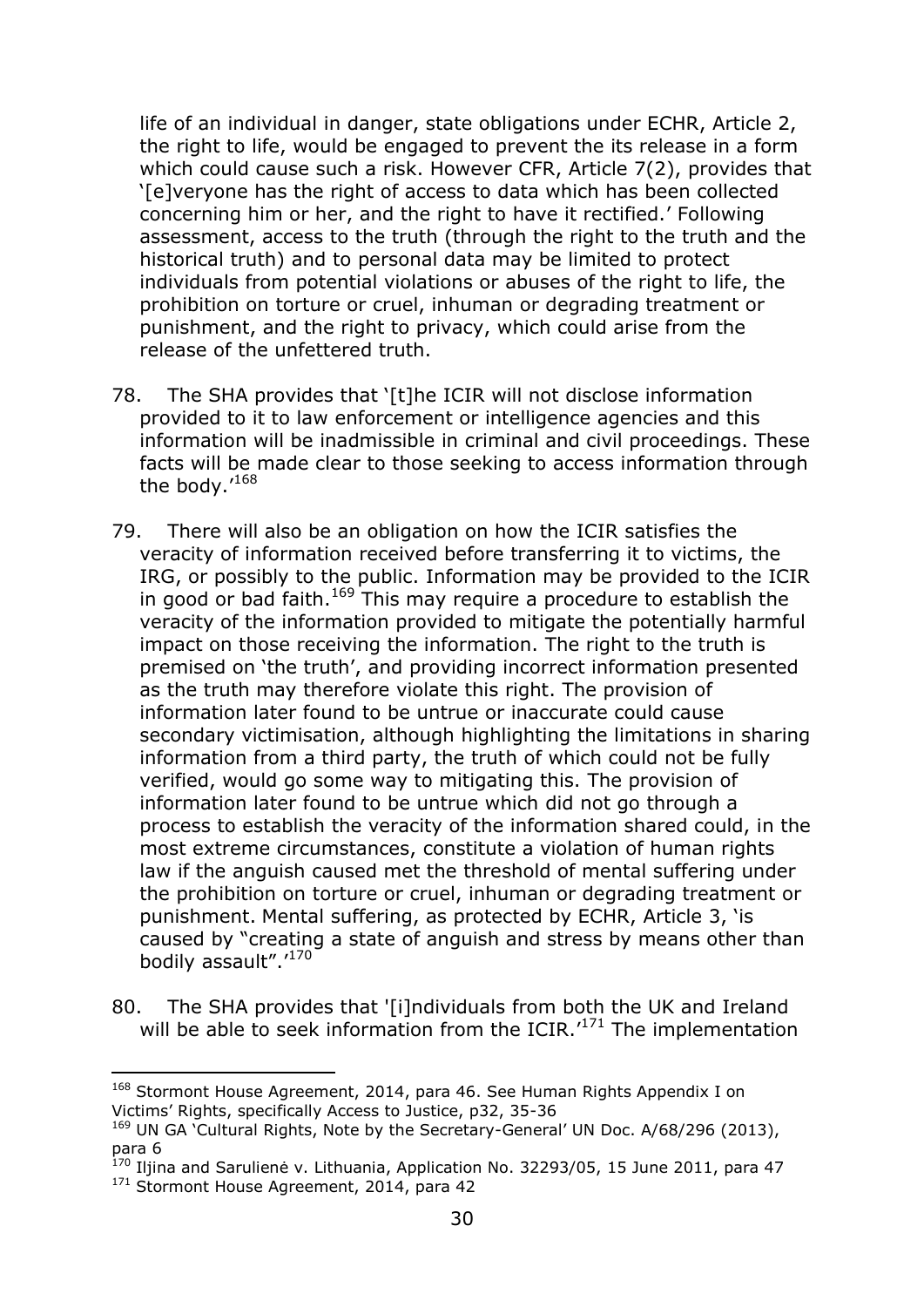process should clarify whether this term only includes those geographically located in the UK and/or Ireland when they apply to the ICIR, or whether it includes victims who may currently live elsewhere.

- 81. Notable conflict-related events occurred outside the UK and Ireland, which created victims across the world.<sup>172</sup> The implementation process should consider a definition which is inclusive of all victims, as the Victims and Survivors (Northern Ireland) Order 2006 does not contain a geographical limitation on the definition of victim.
- 82. The SHA provides that '[o]nce established, the body will run for no longer than 5 years.<sup>'173</sup> There is no human rights requirement for a time limited mandate. The right to the truth means that '[e]very people has the inalienable right to know the truth about past events concerning the perpetration of heinous crimes and about the circumstances and reasons that led, through massive or systematic violations, to the perpetration of those crimes.'<sup>174</sup> The ECtHR recognises the right to the historical truth and notes 'the efforts that every country must make to debate its own history openly and dispassionately'.<sup>175</sup> Such a right, and the corresponding obligation, only strengthen with the passage of time so the repeat of events like the 'Troubles' can be avoided. The right to a remedy contains, under reparations, a public disclosure of the truth, $176$  and guarantees of nonrepetition.<sup>177</sup> Human rights obligations in relation to the right to the truth will continue to exist after the ICIR's five year mandate expires.

<sup>&</sup>lt;sup>172</sup> Including the Australians killed in the Netherlands on 27 May 1990

<sup>&</sup>lt;sup>173</sup> Stormont House Agreement, 2014, para 43

<sup>&</sup>lt;sup>174</sup> UN Commission on Human Rights, Promotion and Protection of Human Rights, Impunity, Report of the Independent expert to update the Set of principles to combat impunity, Diane Orentlicher, Addendum, Updated Set of principles for the protection and promotion of human rights through action to combat impunity, UN Doc. E/CN.4/2005/102/Add.1 (2005) Principle 2

<sup>&</sup>lt;sup>175</sup> Monnat v. Switzerland, Application No. 73604/01, 21 December 2006, para 64 <sup>176</sup> UN GA, Basic Principles and Guidelines on the Right to a Remedy and Reparation for Victims of Gross Violations of International Human Rights Law and Serious Violations of International Humanitarian Law, UN Doc. A/RES/60/147 (2006), para 22

<sup>&</sup>lt;sup>177</sup> UN GA, Basic Principles and Guidelines on the Right to a Remedy and Reparation for Victims of Gross Violations of International Human Rights Law and Serious Violations of International Humanitarian Law, UN Doc. A/RES/60/147 (2006) and the Guidelines of the Committee of Ministers of the Council of Europe, Principle 18, and see UN Commission on Human Rights, Promotion and Protection of Human Rights, Impunity, Report of the Independent expert to update the Set of principles to combat impunity, Diane Orentlicher, Addendum, Updated Set of principles for the protection and promotion of human rights through action to combat impunity, UN Doc. E/CN.4/2005/102/Add.1 (2005), Principle 34, and The Guidelines of the Committee of Ministers of the Council of Europe on eradicating impunity for serious human rights violations, Part XVI; UN Committee against Torture, General Comment 3: Implementation of article 14 by States parties (2012) UN Doc. CAT/C/GC/3, para 2; Article 19 of The Declaration on Enforced Disappearance; The European Convention on the Compensation of Victims of Violent Crimes Article 1;; United Nations Human Rights Committee, General Comment 31 on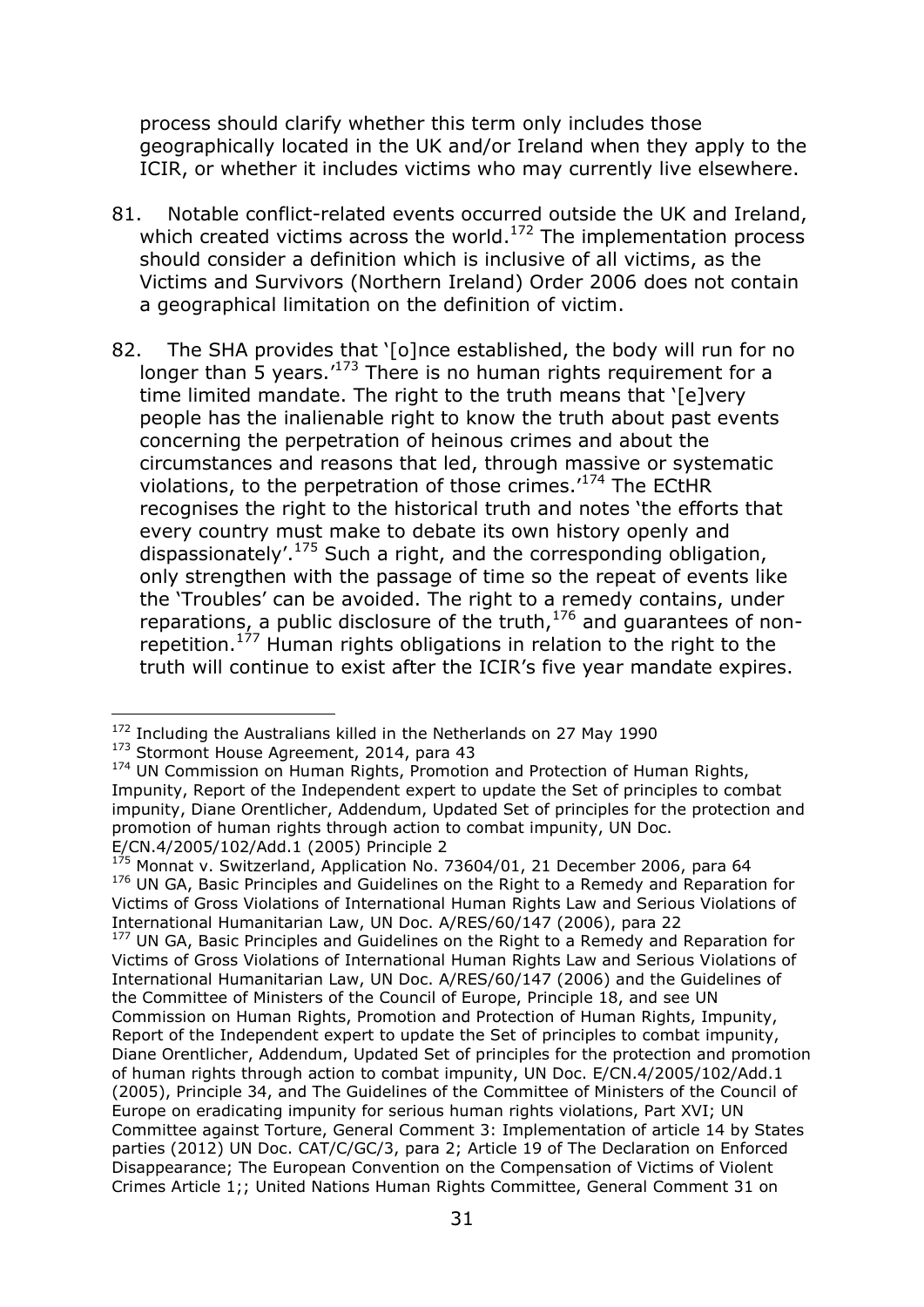- 83. The SHA provides that ' [a]ny potential evidence base for patterns and themes should be referred to the IRG from any of the legacy mechanisms',<sup>178</sup> and could consequently help fulfil the right to the truth after the ICIR's role comes to a close. The obligations under the right to the truth will still exist when the ICIR's mandate ends.
- 84. The SHA states that '[t]he ICIR will not disclose the identities of people who provide information. No individual who provides information to the body will be immune from prosecution for any crime committed should the required evidential test be satisfied by other means.<sup>'179</sup> Similar measures were provided for in the Northern Ireland Arms Decommissioning Act 1997 and the Northern Ireland (Location of Victims' Remains) Act 1999. There is a need for the implementation process to decide on how individuals will provide information, and whether groups, organisations, and communities will be able to provide information.

#### 85. **To ensure the SHA complies with human rights obligations the implementation of the ICIR should take into account the following:**

- **What will happen to the information once it is provided to an applicant (para 73);**
- **Whether information on incidents which did not result in death will be collected and/or released (para 74);**
- **What will happen to the information once the 5 year mandate ends (para 74);**
- **Accountability measures (para 76);**
- **Limiting or redaction of information (para 77);**
- **The need to clarify how the veracity of the information will be investigated (para 79);**
- **The eligibility of individuals outside, or not from, the UK and Ireland to apply to the body for information (para 80- 81); and**
- **Whether (in addition to individuals) groups, organisations, and communities will be able to provide information (para 84).**

# *Implementation and Reconciliation Group*

86. The SHA provides that '[a]n Implementation and Reconciliation Group (IRG) will be established to oversee themes, archives and

The Nature of the General Legal Obligation Imposed on State Parties to the Covenant (2004) CCPR/C/21/Rev.1/Add. 13, para 16

<sup>178</sup> Stormont House Agreement, 2014, para 51

<sup>&</sup>lt;sup>179</sup> Stormont House Agreement, 2014, para 49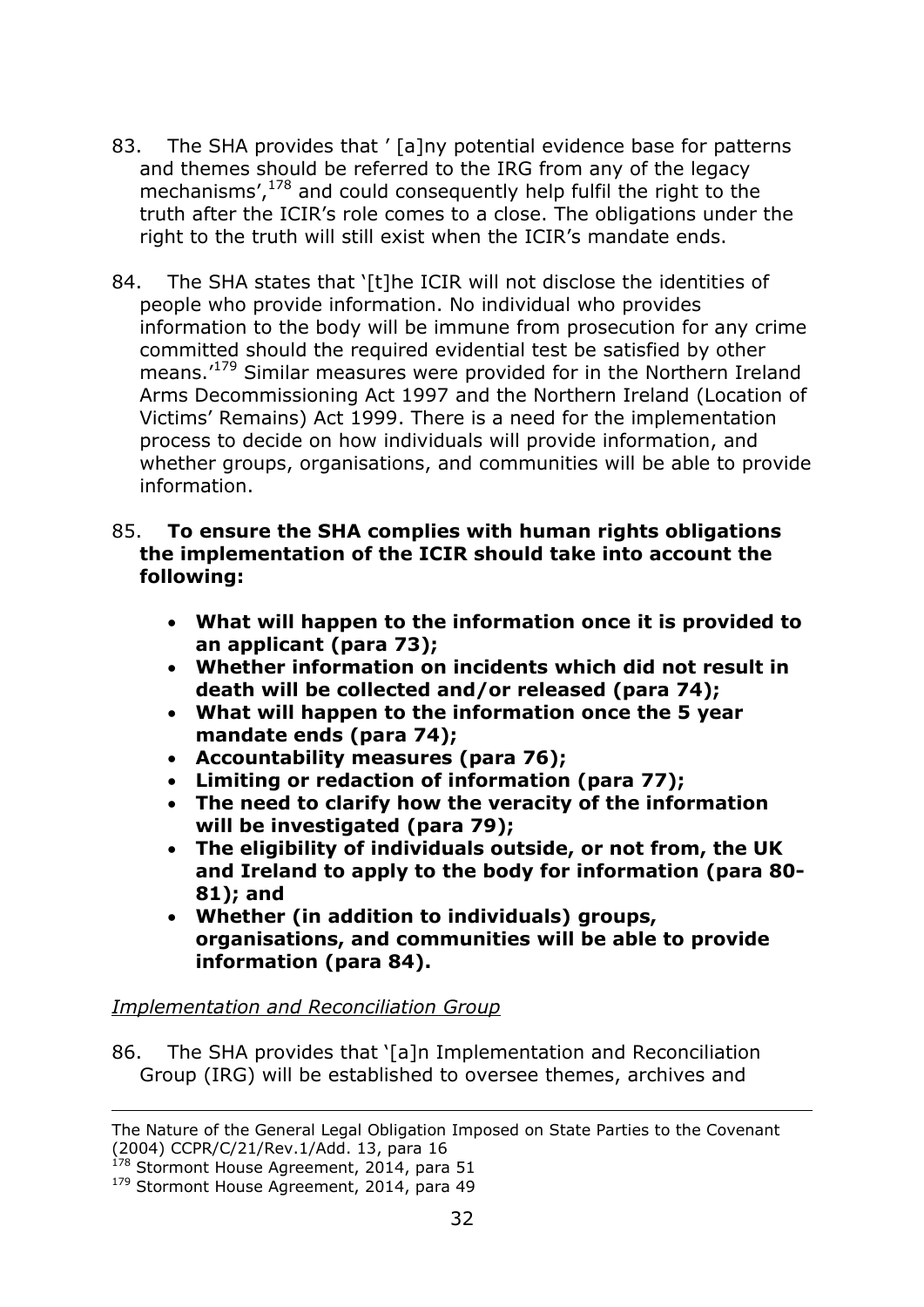information recovery. After 5 years a report on themes will be commissioned by the IRG from independent academic experts. Any potential evidence base for patterns and themes should be referred to the IRG from any of the legacy mechanisms, who may comment on the level of co-operation received, for the IRG's analysis and assessment. This process should be conducted with sensitivity and rigorous intellectual integrity, devoid of any political interference.<sup>180</sup>

- 87. The IRG contains two distinct functions: a scrutiny role, and a research role. In its scrutiny role, it is to oversee processes rather than bodies. The implementation process should clarify the relationships between the IRG and both the ICIR and HIU, and how the IRG will engage with information held by these bodies. The implementation process should clarify the relationship between the IRG and the OHA, which will both have research functions.  $181$
- 88. The right to the truth includes knowing the 'full and complete truth as to the events that transpired, their specific circumstances, and who participated in them, including knowing the circumstances in which the violations took place, as well as the reasons for them.<sup> $182$ </sup> Preparing a report on themes and patterns can contribute to a greater understanding of what happened and why, and can help to prevent ongoing and future violations and abuses.<sup>183</sup>
- 89. The SHA provides that '[i]n the context of the work of the IRG, the UK and Irish Governments will consider statements of acknowledgement and would expect others to do the same.<sup>'184</sup> Public apologies form an important part of satisfaction within the right to a remedy.<sup>185</sup> Providing a remedy to victims of human rights violations and abuses by state and non-state actors can be assisted through processes of acknowledging and apologising. Apologies are an important element contained within victims' rights, but alone are not enough to satisfy human rights obligations. Acknowledgements could also take the form of truth-telling, meeting a human rights-based approach as part of measures to fulfil the right to the truth, the historical truth, and to a remedy.<sup>186</sup>

<sup>&</sup>lt;sup>180</sup> Stormont House Agreement, 2014, para 51

<sup>&</sup>lt;sup>181</sup> Stormont House Agreement, 2014, para 25

<sup>&</sup>lt;sup>182</sup> Promotion and Protection of Human Rights, Study on the right to the truth, Report of the Office of the United Nations High Commissioner for Human Rights, UN Doc. E/CN.4/2006/91 (2006) para 59

<sup>&</sup>lt;sup>183</sup> See Non-repetition, Human Rights Appendix I, p34

<sup>184</sup> Stormont House Agreement, 2014, para 53

<sup>&</sup>lt;sup>185</sup> UN Commission on Human Rights, Promotion and Protection of Human Rights, Impunity, Report of the Independent expert to update the Set of principles to combat impunity, Diane Orentlicher, Addendum, Updated Set of principles for the protection and promotion of human rights through action to combat impunity, UN Doc. E/CN.4/2005/102/Add.1 (2005), para 48

 $186$  See Human Rights Appendix I, p26-35,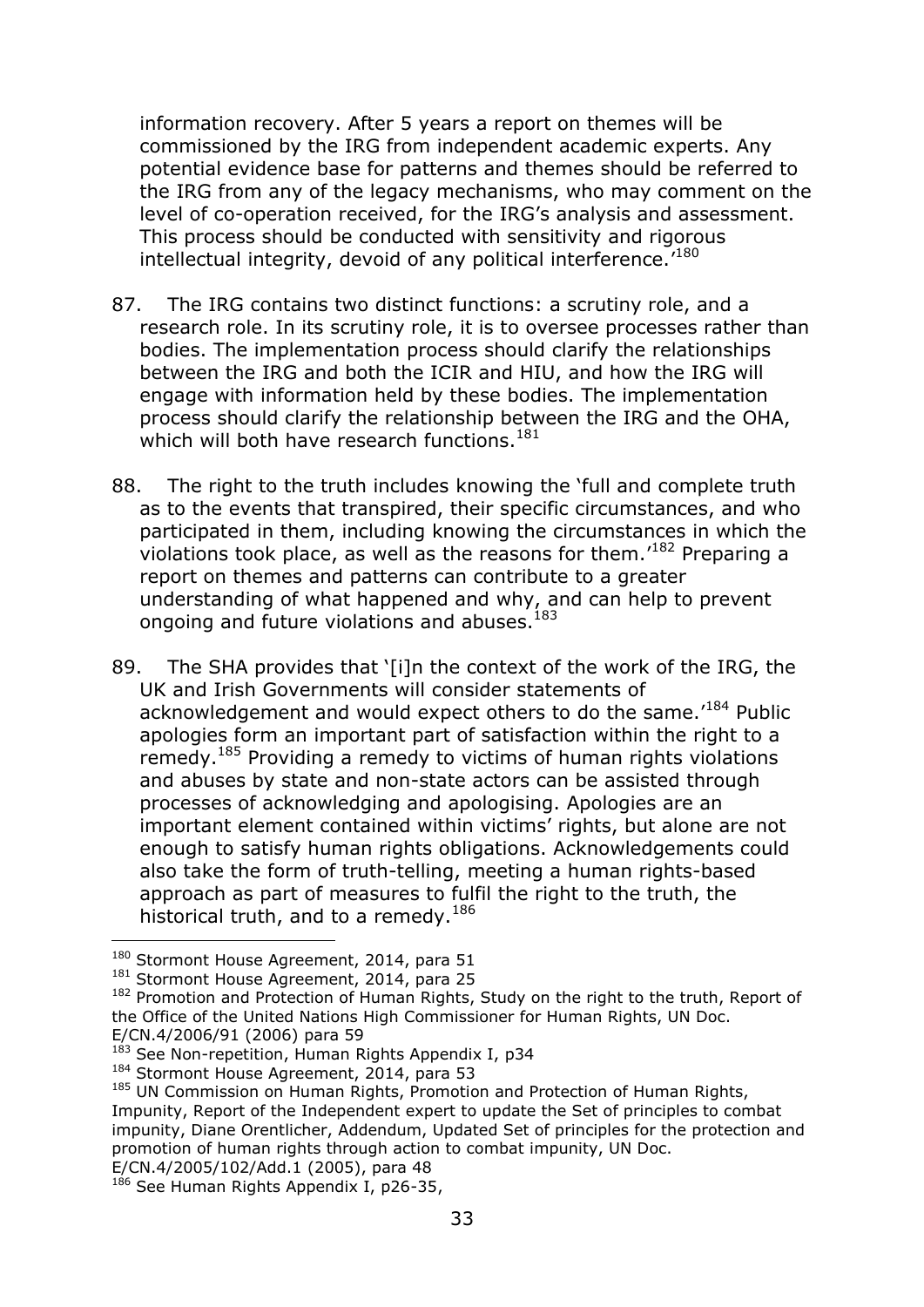- 90. The SHA also requires that '[a]ny potential evidence base for patterns and themes should be referred to the IRG from any of the legacy mechanisms'.<sup>187</sup> The implementation process should clarify that the ICIR is not restricted to providing evidence solely to victims and survivors about the deaths of the next-of-kin, and can provide evidence to the IRG.<sup>188</sup> In addition, unlike the ICIR, which is clearly established as an international body, the IRG is not established in a similar manner. Consequently the IRG could be subject to domestic legislation such as the Freedom of Information Act 1998, and judicial review, which is pertinent if the IRG is accessing information held by the ICIR.
- 91. The SHA states that '[p]romoting reconciliation will underlie all of the work of the IRG. It will encourage and support other initiatives that contribute to reconciliation, better understanding of the past and reducing sectarianism.<sup>189</sup> Promoting reconciliation is a welcome approach to dealing with 'The Past'.<sup>190</sup>
- 92. The SHA provides that '[t]he UK and Irish Governments recognise that there are outstanding investigations and allegations into Troublesrelated incidents, including a number of cross-border incidents. They commit to co-operation with all bodies involved to enable their effective operation, recognising their distinctive functions, and to bring forward legislation where necessary.<sup>191</sup> This paragraph acknowledges outstanding human rights violations and abuses beyond ECHR, Article 2. The obligations for an effective investigation exist under ECHR, Article  $3<sup>192</sup>$  and other human rights require an investigation on allegations of violations or abuses.<sup>193</sup> However, as the IRG does not contain an investigatory power there is a need to clarify how these obligations link to the HIU and ICIR.

#### 93. **To ensure the SHA complies with human rights obligations the implementation of the IRG should take into account the following:**

<sup>&</sup>lt;sup>187</sup> Stormont House Agreement, 2014, para 51

<sup>188</sup> Stormont House Agreement, 2014, para 41 provides that '[t]he objective of the ICIR will be to enable victims and survivors to seek and privately receive information about the (Troubles-related) deaths of their next of kin.'

<sup>189</sup> Stormont House Agreement, 2014, para 52

<sup>&</sup>lt;sup>190</sup> UN, Annual Report of the United Nations High Commissioner for Human Rights and Reports of the Office of the High Commissioner and the Secretary-General, Analytical study on human rights and transitional justice, UN Doc. A/HRC/12/18 (2009) para 59 <sup>191</sup> Stormont House Agreement, 2014, para 55

<sup>&</sup>lt;sup>192</sup> See Human Rights Appendix I, p6-9

<sup>&</sup>lt;sup>193</sup> See Human Rights Appendix I, p6-9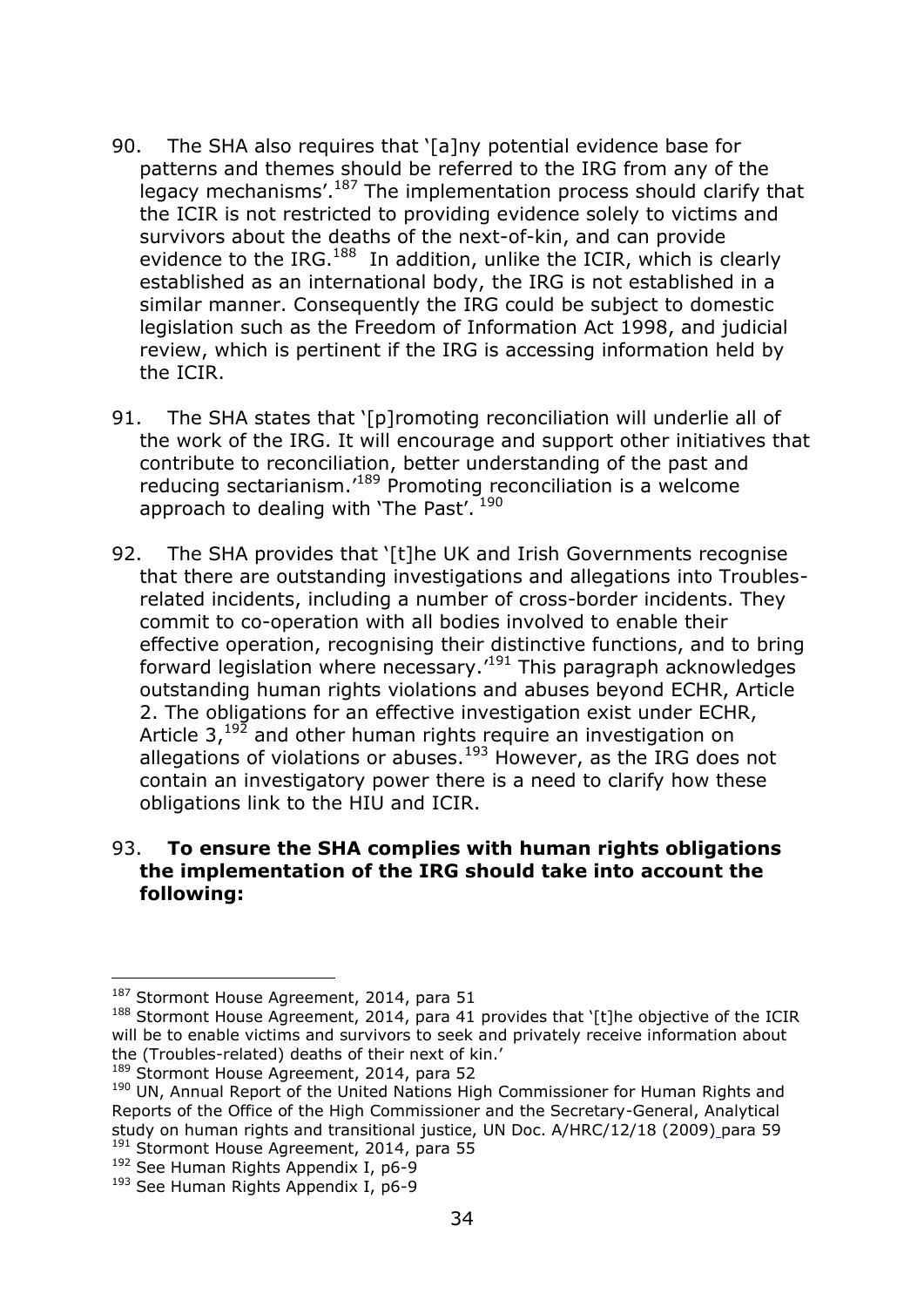- **Its relationship with other SHA bodies and services and existing bodies dealing with the past (para 87);**
- **How the IRG will receive/seek information from other legacy bodies, including the ICIR (para 90); and**
- **The acknowledgement that there are outstanding investigations and allegations into Troubles-related incidents beyond ECHR, Article 2 (para 92).**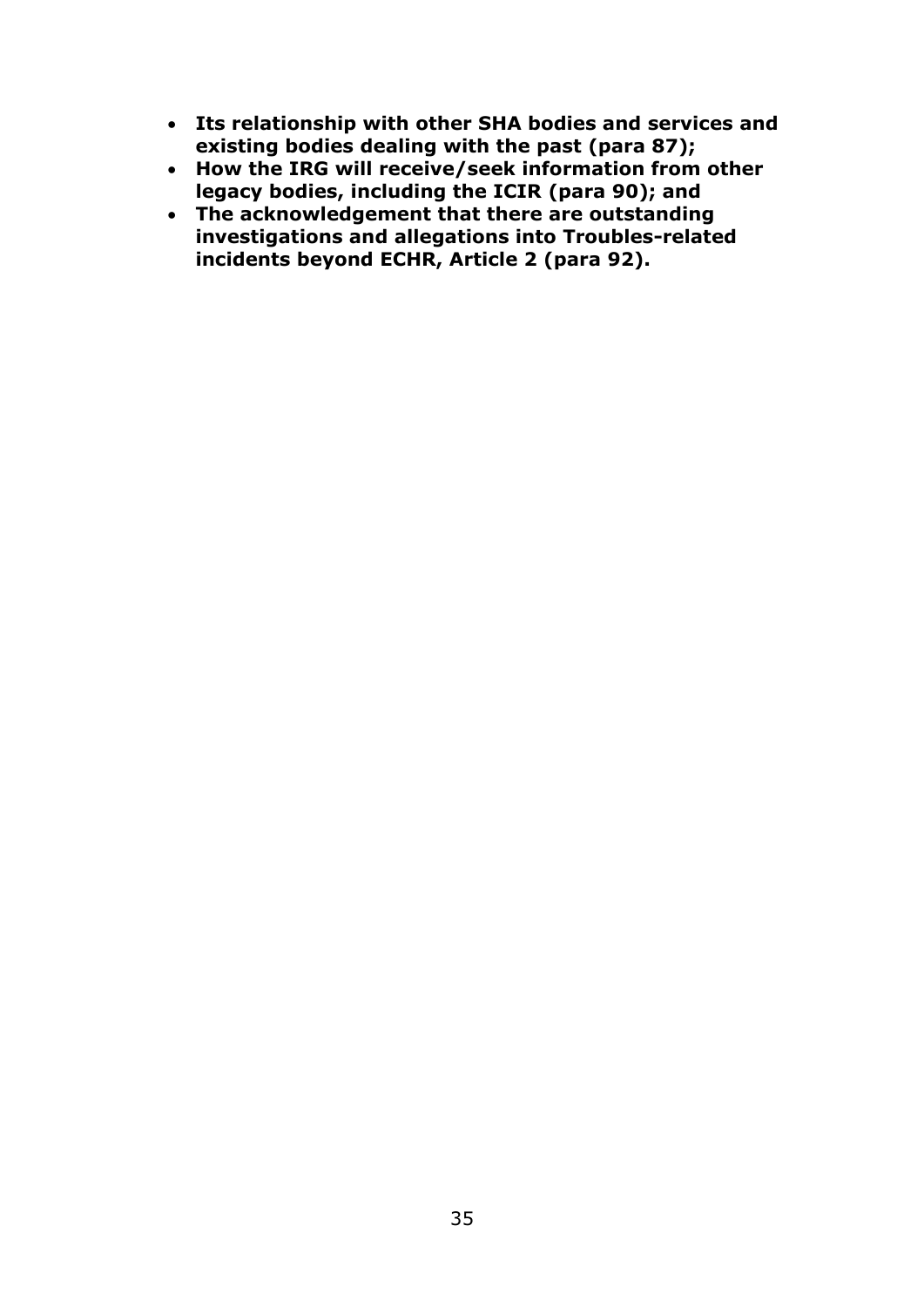# Human Rights Engaged by the Stormont House Agreement

# Appendix I

- The right to life
- The prohibition on torture or cruel, inhuman or degrading treatment or punishment
- The right to liberty and security
- The right to private and family life
- Freedom of expression (including the right to the historical truth)
- The right to private and family life (in relation to defamation and personal information)
- The right to the protection of personal data
- Victims' Rights
	- $\circ$  The right to the truth
	- $\circ$  The right to a remedy (the right to reparations, the right to redress)
	- o Access to justice
- The right to culture
- The right to health
- Human rights and good governance
- The extra-territorial application of human rights obligations

#### *The right to life*

The ICCPR, Article 6(1) states:

'Every human being has the inherent right to life. This right shall be protected by law. No one shall be arbitrarily deprived of his life.'

The ECHR, Article 2 states:

- 1. Everyone's right to life shall be protected by law. No one shall be deprived of his life intentionally save in the execution of a sentence of a court following his conviction of a crime for which this penalty is provided by law.
- 2. Deprivation of life shall not be regarded as inflicted in contravention of this article when it results from the use of force which is no more than absolutely necessary:
	- a. in defence of any person from unlawful violence;
	- b. in order to effect a lawful arrest or to prevent the escape of a person lawfully detained;
	- c. in action lawfully taken for the purpose of quelling a riot or insurrection.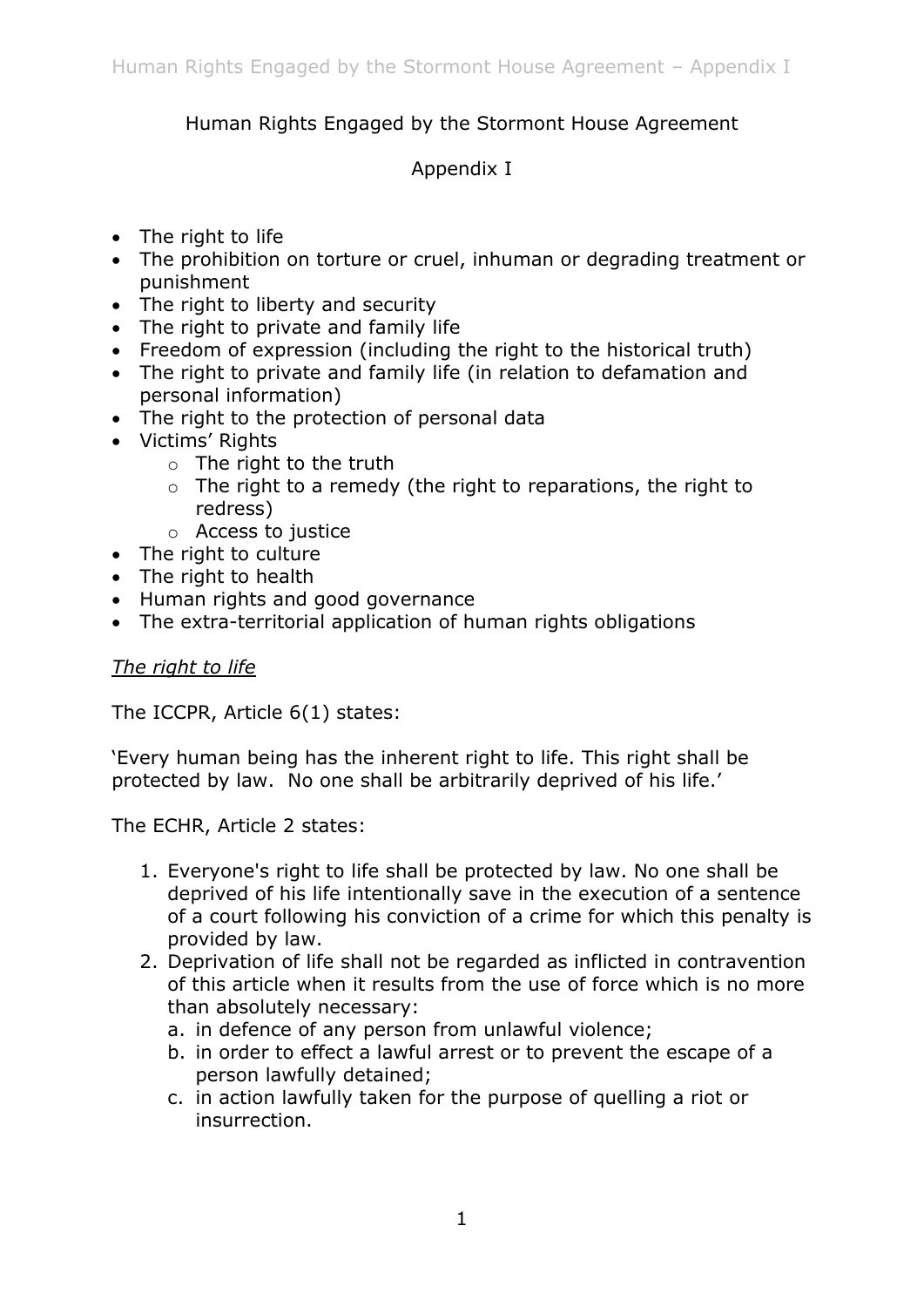A state must 'not only ... refrain from the intentional and unlawful taking of life, but also to take appropriate steps to safeguard the lives of those within its jurisdiction'.<sup>194</sup> Violations occur when public authorities do not meet this positive obligation and do 'all that could be reasonably expected of them to avoid a real and immediate risk to life of which they have or ought to have knowledge.<sup>'195</sup>

A state must protect an individual from 'a real and immediate risk to life of which they have or ought to have knowledge.<sup>'196</sup>

The Charter of Fundamental Rights of the European Union (CFR), Article 2(1), further states:

'Everyone has the right to life.'

*The prohibition on torture or cruel, inhuman or degrading treatment or punishment*

The prohibition on torture or cruel, inhuman or degrading treatment or punishment is codified in a number of international documents and is universally accepted as a *jus cogen*. 197

The ICCPR, Article 7 states:

-

<sup>195</sup> Osman v. The United Kingdom, Application No. 87/1997/871/1083, 28 October 1998. EHCR, Article 2 'covers not only intentional killing but also situations where it is permitted to use force which may result, as an unintended outcome, in the deprivation of life.' See Ciorcan and Others v. Romania, Application Nos. 29414/09 and 44841/09, 27 January 2015, para 97. Consequently situations which do not result in a death may be subject to ECHR, Article 2, although the ECtHR has highlighted that 'it is only in exceptional circumstances that physical ill-treatment by State agents which does not result in death may [result in] a violation of Article 2'. See Ciorcan and Others v. Romania, Application Nos. 29414/09 and 44841/09, 27 January 2015, para 98; also see Kitanovski v. The Former Yugoslav Republic of Macedonia, Application No. 15191/12, 22 January 2015, para 52

 $194$  L.C.B. v. The United Kingdom, Application No.  $14/1997/798/1001$ , 9 June 1998, para 36

<sup>196</sup> Osman v. The United Kingdom (Application No. 87/1997/871/1083) 28 October 1998, para 116

<sup>&</sup>lt;sup>197</sup> A *jus cogen* is a fundamental, overriding principle of international law, from which no derogation is ever permitted. (See https://www.law.cornell.edu/wex/jus\_cogens <last accessed 03/09/15>). UN Committee Against Torture, General Comment No. 2, Implementation of article 2 by States parties 2008 UN Doc. CAT/C/GC/2, para 1; also see the House of Lords Judgment in R v. Bow Street Metropolitan Stipendiary Magistrate and others, Ex Parte Pinochet Ugarte (No. 3) [2000] 1 AC 147 where there was no dispute over the inclusion of torture as a peremptory norm in international law. Further see Prosecutor v. Furundžija, Case No. IT-95-17/1 - ICTY (1998) para 153-157, which are quoted in A(FC) and others (FC) v. Secretary of State [2005] UKHL 71, para 33. In the following paragraph 34 Lord Bingham of Cornhill states 'As appears from the passage just cited, the jus cogens erga omnes nature of the prohibition of torture requires member states to do more than eschew the practice of torture.'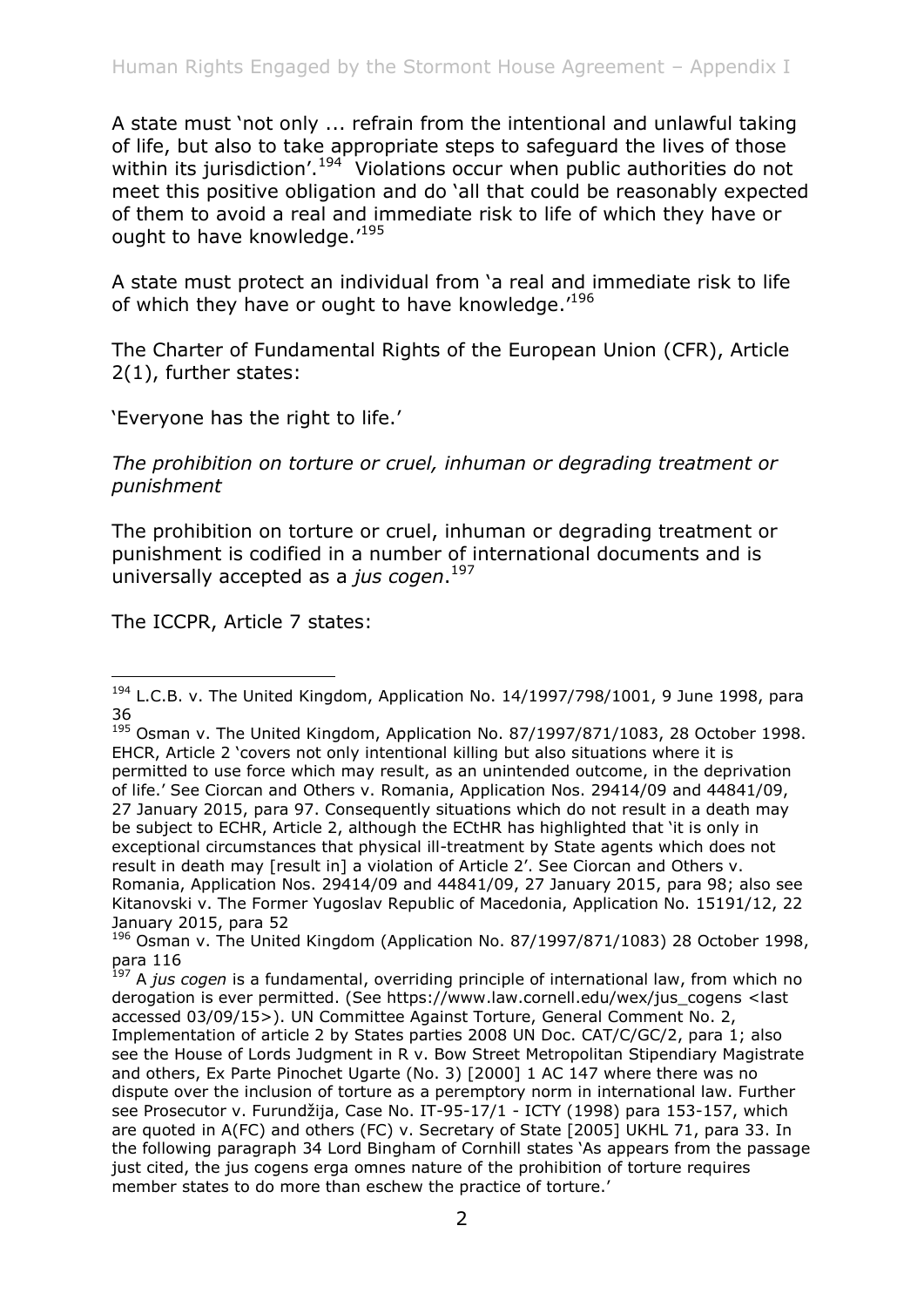'No one shall be subjected to torture or to cruel, inhuman or degrading treatment or punishment. In particular, no one shall be subjected without his free consent to medical or scientific experimentation.'

The CAT requires 'that all acts of torture are offences under its criminal law' which should be 'punishable by appropriate penalties'.<sup>198</sup>

The ECHR, Article 3, and CFR, Article 4, state:

'No one shall be subjected to torture or to inhuman or degrading treatment or punishment.'

*The right to liberty and security*

The ICCPR, Article 9, states:

- 1. 'Everyone has the right to liberty and security of person. No one shall be subjected to arbitrary arrest or detention. No one shall be deprived of his liberty except on such grounds and in accordance with such procedure as are established by law.
- 2. Anyone who is arrested shall be informed, at the time of arrest, of the reasons for his arrest and shall be promptly informed of any charges against him.
- 3. Anyone arrested or detained on a criminal charge shall be brought promptly before a judge or other officer authorized by law to exercise judicial power and shall be entitled to trial within a reasonable time or to release. It shall not be the general rule that persons awaiting trial shall be detained in custody, but release may be subject to guarantees to appear for trial, at any other stage of the judicial proceedings, and, should occasion arise, for execution of the judgement.
- 4. Anyone who is deprived of his liberty by arrest or detention shall be entitled to take proceedings before a court, in order that that court may decide without delay on the lawfulness of his detention and order his release if the detention is not lawful.
- 5. Anyone who has been the victim of unlawful arrest or detention shall have an enforceable right to compensation.'

The UN Human Rights Committee has noted that '[t]he right to security of person protects individuals against intentional infliction of bodily or mental injury, regardless of whether the victim is detained or nondetained. $199$  There is some overlap with the right to life, ICCPR, Article

<sup>&</sup>lt;sup>198</sup> Article 4

<sup>&</sup>lt;sup>199</sup> UN Human Rights Committee, General Comment No. 35, Article 9 (Liberty and security of person), UN Doc. CCPR/C/GC/35 (2014) para 9; also see UN Human Rights Committee, William Eduardo Delgado Páez v. Colombia, Communication No. 195/1985, UN Doc. CCPR/C/39D/195/1985 (1990) para 5.5 UN Human Rights Committee, Carlos Dias v. Angola, Communication No. 711/1996, UN Doc. CCPR/C/68/D/711/1996 (2000)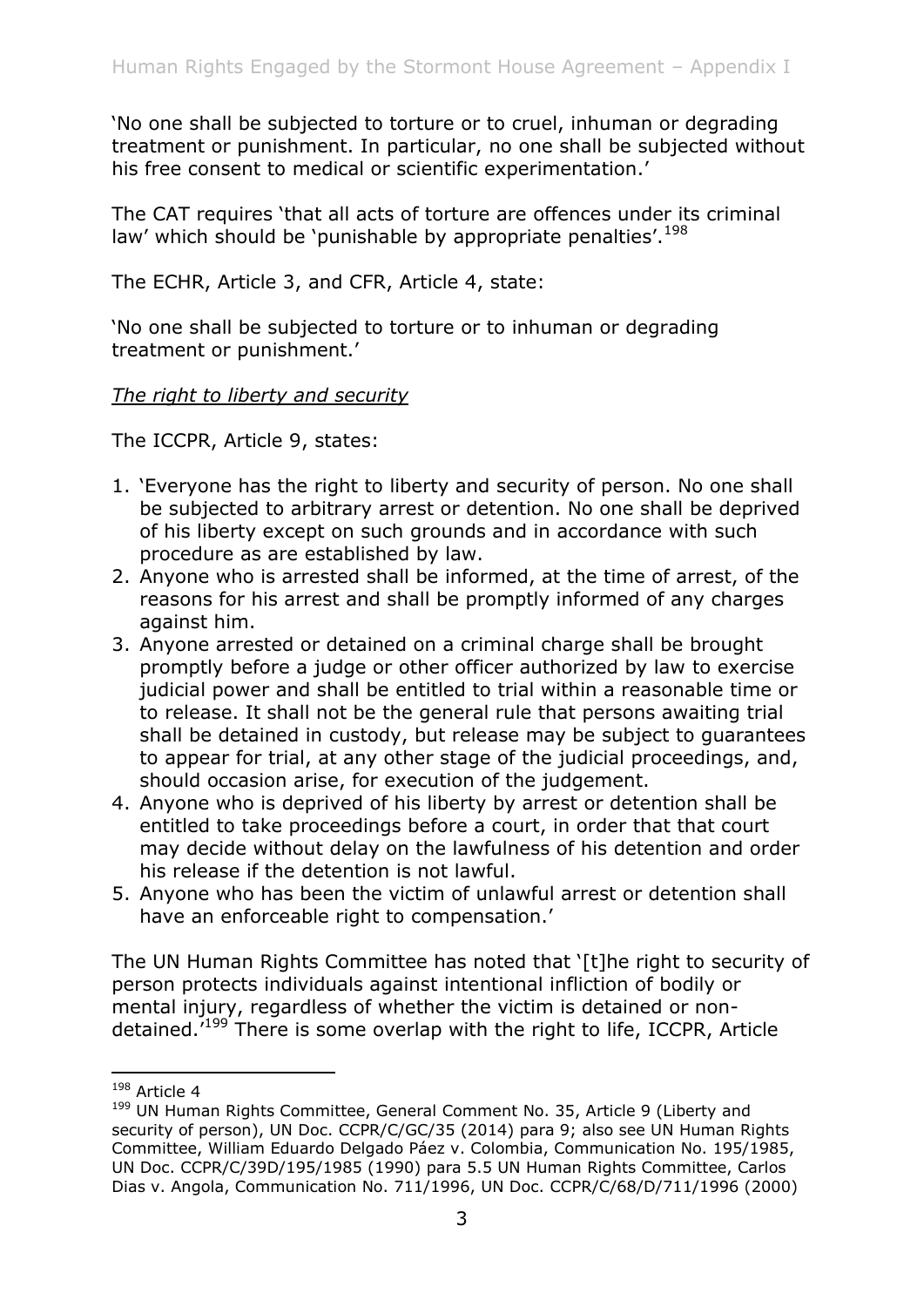6,<sup>200</sup> but protection under the right to liberty and security, ICCPR, Article 9, 'may be considered broader to the extent that it also addresses injuries that are not life-threatening.'<sup>201</sup> The UN Human Rights Committee notes States must 'take appropriate measures in response to death threats against persons in the public sphere, and more generally to protect individuals from foreseeable threats to life or bodily integrity proceeding from any governmental or private actors.<sup>'202</sup> Threats need not be direct messages as such, but can be much more general in nature, and arise from factors present in a state, including patterns of violence. $203$ Furthermore, states 'must take both measures to prevent future injury and retrospective measures, such as enforcement of criminal laws, in response to past injury.'<sup>204</sup>

The ECHR, Article 5, states:

- 1. 'Everyone has the right to liberty and security of person. No one shall be deprived of his liberty save in the following cases and in accordance with a procedure prescribed by law:
	- a. the lawful detention of a person after conviction by a competent court;
	- b. the lawful arrest or detention of a person for noncompliance with the lawful order of a court or in order to secure the fulfilment of any obligation prescribed by law;
	- c. the lawful arrest or detention of a person effected for the purpose of bringing him before the competent legal authority on reasonable suspicion of having committed an offence or when it is reasonably considered necessary to prevent his committing an offence or fleeing after having done so;
	- d. the detention of a minor by lawful order for the purpose of educational supervision or his lawful detention for the purpose of bringing him before the competent legal authority;
	- e. the lawful detention of persons for the prevention of the spreading of infectious diseases, of persons of unsound mind, alcoholics or drug addicts or vagrants;
	- f. the lawful arrest or detention of a person to prevent his effecting an unauthorised entry into the country or of a person against

<sup>200</sup> UN Human Rights Committee, General Comment No. 35, Article 9 (Liberty and security of person), UN Doc. CCPR/C/GC/35 (2014) para 55

<sup>203</sup> UN Human Rights Committee, General Comment No. 35, Article 9 (Liberty and security of person), UN Doc. CCPR/C/GC/35 (2014) para 9

para 8.3; UN Human Rights Committee, Rodger Chongwe v. Zambia, Communication No. 821/1998, UN Doc. CCPR/C/70/D/821/1998 (2000) para 5.3

<sup>&</sup>lt;sup>201</sup> UN Human Rights Committee, General Comment No. 35, Article 9 (Liberty and security of person), UN Doc. CCPR/C/GC/35 (2014) para 55

<sup>&</sup>lt;sup>202</sup> UN Human Rights Committee, General Comment No. 35, Article 9 (Liberty and security of person), UN Doc. CCPR/C/GC/35 (2014) para 9

 $204$  UN Human Rights Committee, General Comment No. 35, Article 9 (Liberty and security of person), UN Doc. CCPR/C/GC/35 (2014) para 9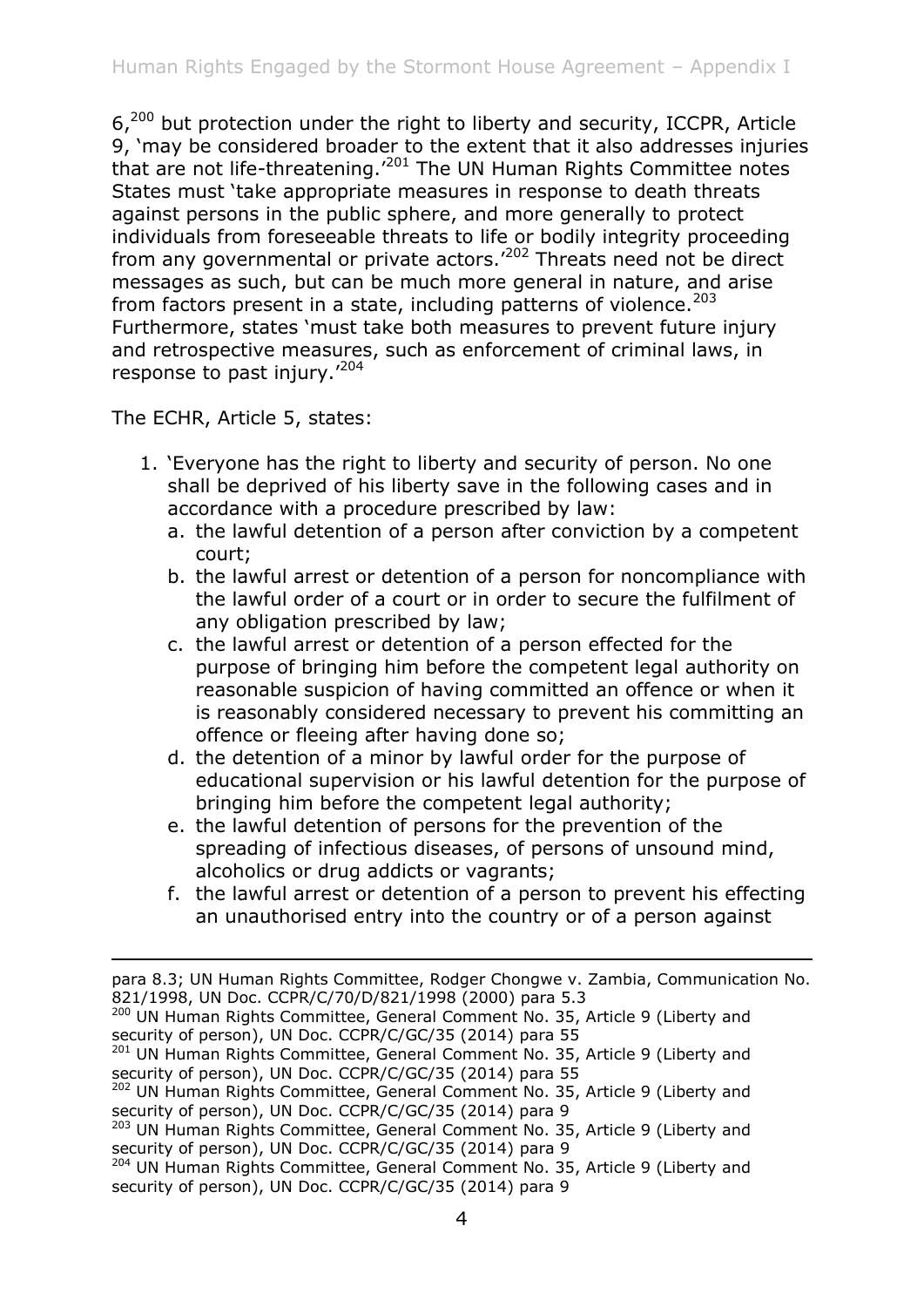whom action is being taken with a view to deportation or extradition.

- 2. Everyone who is arrested shall be informed promptly, in a language which he understands, of the reasons for his arrest and of any charge against him.
- 3. Everyone arrested or detained in accordance with the provisions of paragraph 1 (c) of this Article shall be brought promptly before a judge or other officer authorised by law to exercise judicial power and shall be entitled to trial within a reasonable time or to release pending trial. Release may be conditioned by guarantees to appear for trial.
- 4. Everyone who is deprived of his liberty by arrest or detention shall be entitled to take proceedings by which the lawfulness of his detention shall be decided speedily by a court and his release ordered if the detention is not lawful.
- 5. Everyone who has been the victim of arrest or detention in contravention of the provisions of this Article shall have an enforceable right to compensation.'

CFR, Article 6, further states:

'Everyone has the right to liberty and security of person.'

*The right to private and family life*

The ICCPR, Article 17, states:

- a) 'No one shall be subjected to arbitrary or unlawful interference with his privacy, family, home or correspondence, nor to unlawful attacks on his honour and reputation.
- b) Everyone has the right to the protection of the law against such interference or attacks.'

The ECHR, Article 8, states:

- 1) 'Everyone has the right to respect for his private and family life, his home and his correspondence.
- 2) There shall be no interference by a public authority with the exercise of this right except such as is in accordance with the law and is necessary in a democratic society in the interests of national security, public safety or the economic wellbeing of the country, for the prevention of disorder or crime, for the protection of health or morals, or for the protection of the rights and freedoms of others.'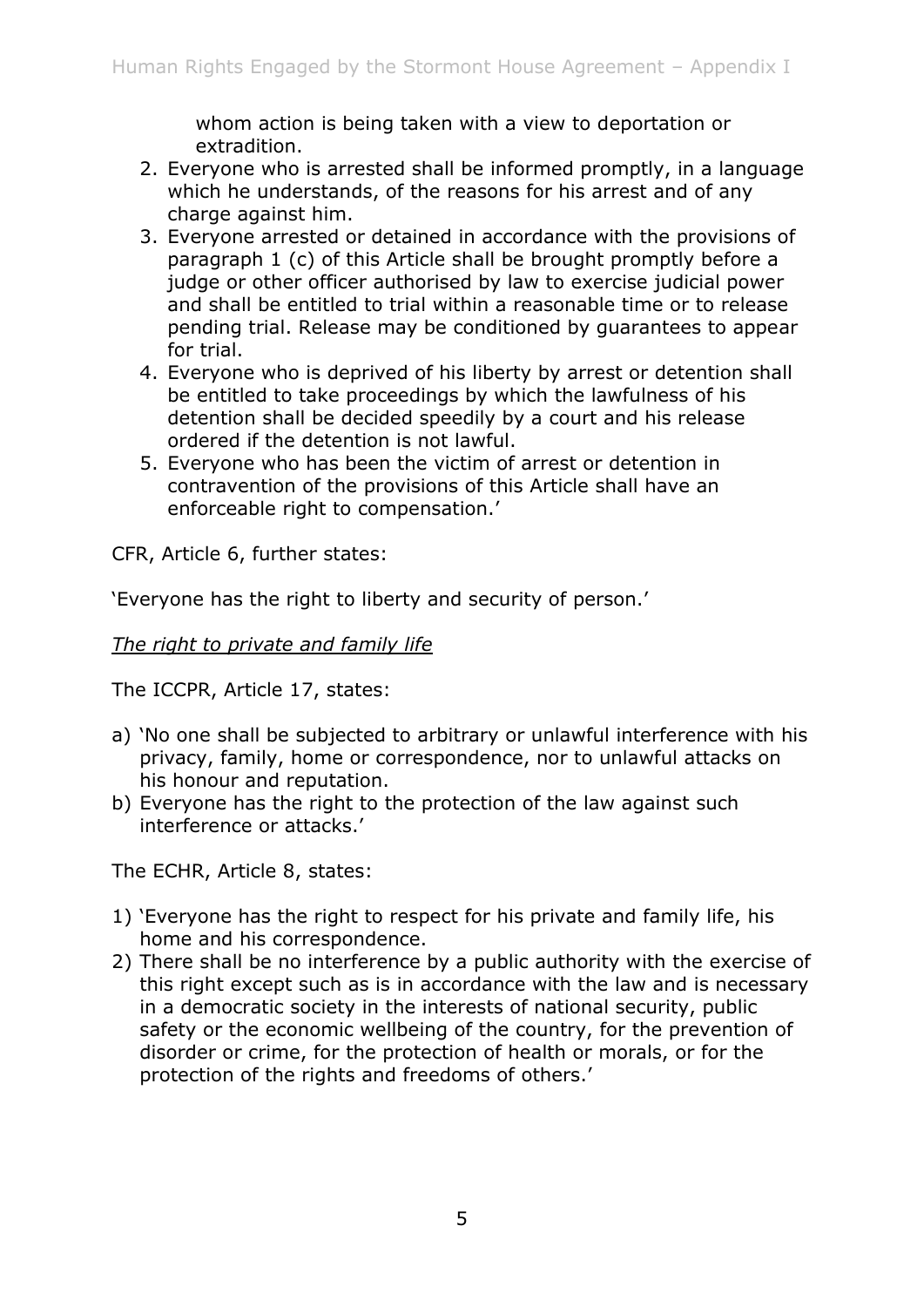The right to a private and family life includes the right to physical, moral, and psychological integrity of a person.<sup>205</sup> The ECtHR has stated that 'treatment which does not reach the severity of [ECHR] Article 3 treatment may nonetheless breach Article 8 in its private-life aspect where there are sufficiently adverse effects on physical and moral integrity'. 206

ECHR, Article 8 includes positive obligations which 'may involve the adoption of measures even in the sphere of the relations of individuals between themselves.'<sup>207</sup>

#### CFR, Article 7, further states:

'Everyone has the right to respect for his or her private and 25 family life, home and communications.'

#### Procedural obligations

In addition to the substantive right to life and the prohibition on torture, human rights law requires that allegations of violations or abuses of this nature are investigated. This is often referred to as the procedural limb of the right. A failure to conduct a compliant investigation can lead to a violation. The UN Human Rights Committee has highlighted the 'general obligation to investigate allegations of violations promptly, thoroughly and effectively through independent and impartial bodies.<sup>'208</sup> The CAT requires a 'prompt and impartial investigation, wherever there is reasonable ground to believe that an act of torture has been committed', <sup>209</sup> and the UN Principles on the Effective Prevention and Investigation on Extra-legal, Arbitrary and Summary Executions requires a 'thorough, prompt and impartial investigation' in all cases where complaints are made suggesting an unnatural death.<sup>210</sup> The UN Human Rights Committee has found that the failure to initiate an independent

<sup>209</sup> CAT, Article 12

 $205$  Botta v. Italy, Application No. 153/1996/772/973, 24 February 1998, para 32; Costello-Roberts v. The United Kingdom, Application No. 13134/87, 25 March 1993, para 34; Bensaid v. The United Kingdom, Application No. 44599/98, 6 May 2001, para 46 <sup>206</sup> See Bensaid v. The United Kingdom, Application No. 44599/98, 6 May 2001, paras

<sup>46-47;</sup> Storck v. Germany, Application No. 61603/00, 16 September 2005, para 143 <sup>207</sup> Szula v. The United Kingdom, Application No. 18727/06, 4 January 2007, The Law Section, para 1

<sup>208</sup> Human Rights Committee, General Comment 31, Nature of the General Legal Obligations on States Parties to the Covenant, UN Doc CCPR/C/21/Rev.1/Add.13 (2004), para 15; Comments and General Recommendations Adopted by Human Rights Treaty Bodies, UN Doc. HRI/GEN/1/Rev.1 at 6 (1994), para 4

<sup>&</sup>lt;sup>210</sup> Principles on the Effective Prevention and Investigation on Extra-legal, Arbitrary and Summary Executions (1989) U.N. Doc. E/1989/8, Principle 9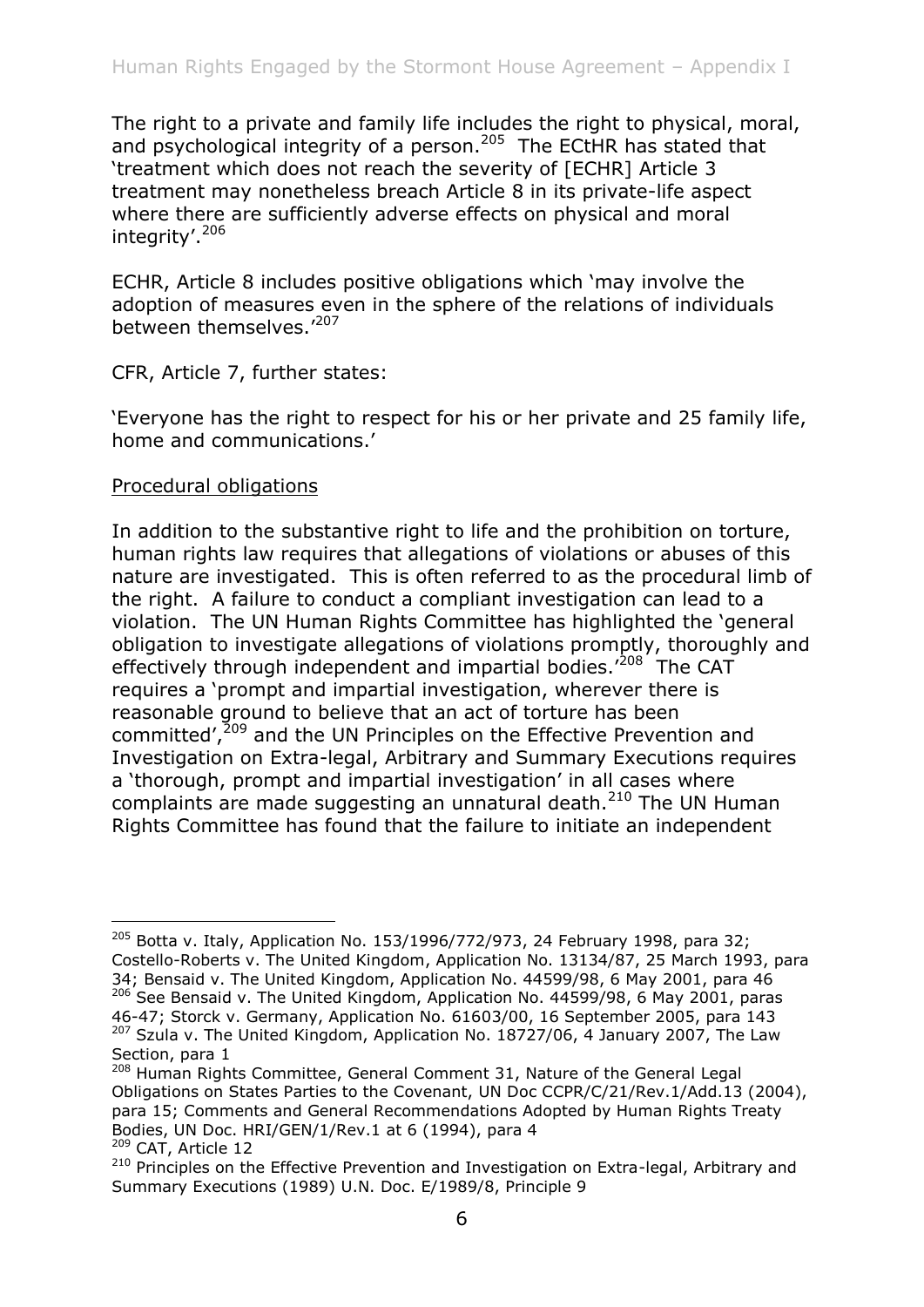investigation into allegations of threats to life or bodily integrity constitutes a violation of ICCPR, Article  $9(1).^{211}$ 

ECHR, Article 13 includes a general procedural obligation to provide an 'effective remedy'. In addition, the ECtHR has articulated, in relation to ECHR, Articles 2 and 3, that 'an "effective remedy" entails, in addition to the payment of compensation where appropriate, a thorough and effective investigation capable of leading to the identification and punishment of those responsible'.<sup>212</sup>

The ECtHR requires that such an investigation must include the following essential elements:

- 1. the persons responsible for and carrying out the investigation to be independent from those implicated in the events. This means not only a lack of hierarchical or institutional connection but also a practical independence'. $213$
- 2. an investigation 'should be capable of leading to the identification and punishment of those responsible',  $2^{14}$  and as a result States 'must have taken the reasonable steps available to them to secure the evidence concerning the incident'; $^{215}$
- 3. '[a] requirement of promptness and reasonable expedition is implicit', 216
- 4. 'there must be a sufficient element of public scrutiny of the investigation or its results';<sup>217</sup>

-

5. 'the next-of-kin of the victim must be involved in the procedure to the extent necessary to safeguard his or her legitimate interests', 218

<sup>&</sup>lt;sup>211</sup> UN Human Rights Committee, Rodger Chongwe v. Zambia, Communication No. 821/1998, UN Doc. CCPR/C/70/D/821/1998 (2000) para 5.3; UN Human Rights Committee, Jayawardena v. Sri Lanka, Communication No. 916/2000, UN Doc. A/57/40 at 234 (2002) para 7.3; UN Human Rights Committee, Rajapakse v. Sri Lanka, Communication No. 1250/2004, UN Doc. CCPR/C/87/D/1250/2004 (2006) para 9.7; UN Human Rights Commission, Njaru v. Cameroon, Communication No. 1353/2005, UN Doc. CCPR/C/89/D/1353/2005 (2007) para 6.3; UN Human Rights Committee, Gunaratna v. Sri Lanka, Communication No. 1432/2005, UN Doc. CCPR/C/95/D/1432/2005 (2009) para 8.4;

 $212$  Aksoy v. Turkey, Application No. 21987/93, 18 December 1996, para 98; McCann v. the United Kingdom Application No. 18984/91, 27 September 1995, para 161

 $213$  Jordan v. The United Kingdom, Application No. 24746/94, 04 August 2001, para 106; in respect of torture see El-Masri v. The Former Yugoslav Republic of Macedonia, Application No. 39690/09, 13 December 2012, para 184

 $214$  Jordan v. The United Kingdom, Application No. 24746/94, 04 August 2001, para 107 <sup>215</sup> Jordan v. The United Kingdom, Application No. 24746/94, 04 August 2001, para 107; Aksoy v. Turkey, Application No. 21987/93, 18 December 1996, para 98; El-Masri v. The Former Yugoslav Republic of Macedonia, Application No. 39690/09, 13 December 2012, para 182-3

 $216$  Jordan v. The United Kingdom, Application No. 24746/94, 04 August 2001, para 108 <sup>217</sup> Jordan v. The United Kingdom, Application No. 24746/94, 04 August 2001, para 109 <sup>218</sup> Jordan v. the United Kingdom, Application No. 24746/94, 4 August 2011, para 109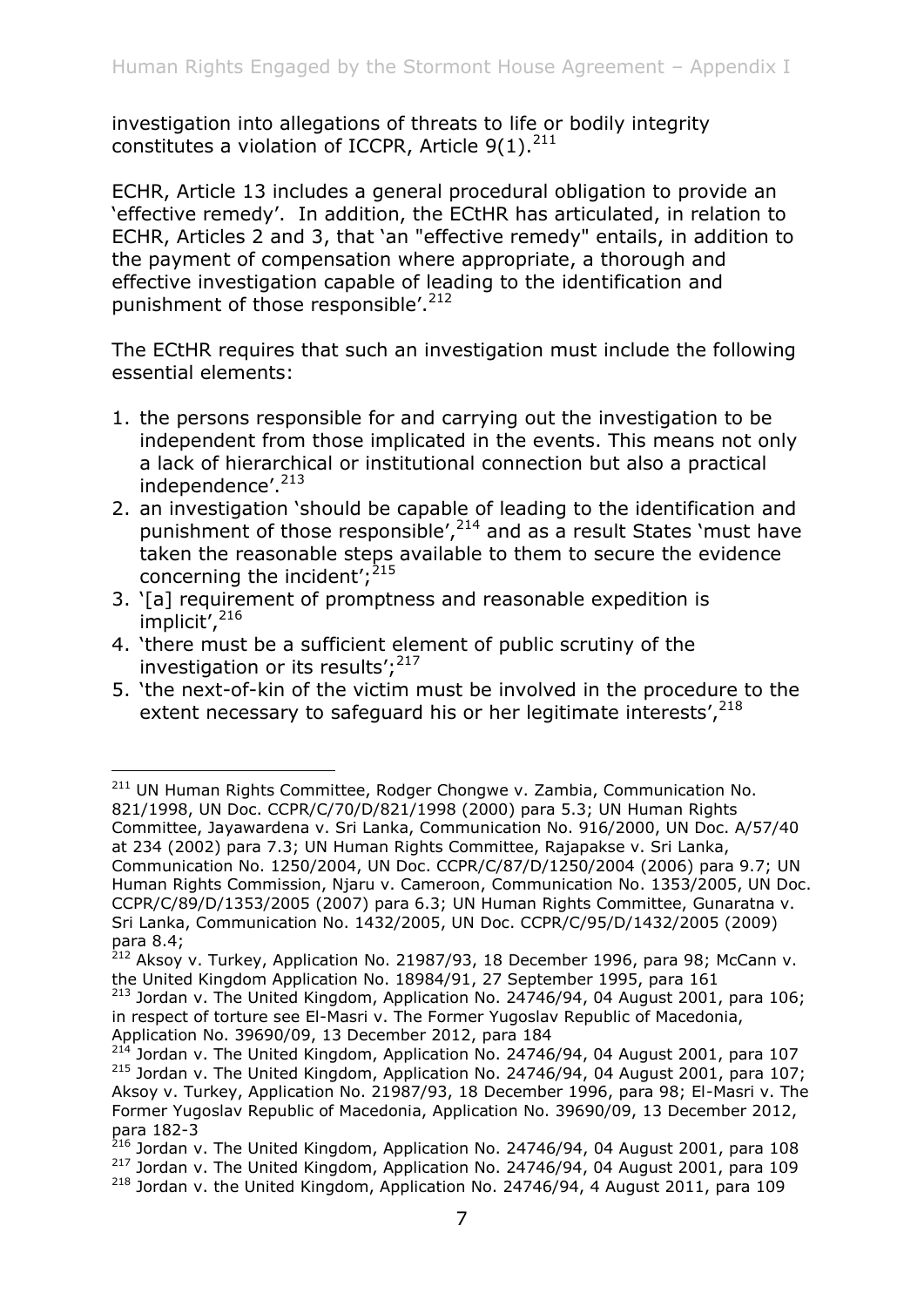Although the above principles were established in ECHR, Article 2, right to life cases, the ECtHR has confirmed that these essential elements of an investigation also apply to cases under ECHR, Article  $3.^{219}$ 

In relation to ECHR, Article 2, the ECtHR has stated that the form of the investigation 'may vary in different circumstances' as the responsibility for the form lies with the State.<sup>220</sup> The ECtHR has noted that 'whatever form the investigation takes, the available legal remedies, taken together, must amount to legal means capable of establishing the facts, holding accountable those at fault and providing appropriate redress.<sup>'221</sup> The fact that an investigation may end 'without concrete, or with only limited, results is not indicative of any failings as such. $1222$ 

The ECtHR has also stated that '[i]t cannot be the case that any assertion or allegation can trigger a fresh investigative obligation under Article 2 of the Convention. Nonetheless, given the fundamental importance of this provision, the State authorities must be sensitive to any information or material which has the potential either to undermine the conclusions of an earlier investigation or to allow an earlier inconclusive investigation to be pursued further.<sup>'223</sup> The ECtHR further provides that 'where there is a plausible, or credible, allegation, piece of evidence or item of information relevant to the identification, and eventual prosecution or punishment of the perpetrator of an unlawful killing, the authorities are under an obligation to take further investigative measures.<sup>'224</sup>

The ECtHR has stated, with regards to both ECHR, Articles 2 and 3, that whichever mode of investigation is employed 'the authorities must act of their own motion'. $225$  It has been clarified that the obligation to investigate is one of means and not of result,  $226$  and that 'there is no

<sup>&</sup>lt;sup>219</sup> Assenov and Others v. Bulgaria, Application No. 90/1997/874/1086, 28 October 1998, para 102

<sup>220</sup> McShane v. The United Kingdom, Application No. 43290/98, 28 May 2002 para 94 and Jordan v. The United Kingdom, para 105

 $221$  Ciobanu v. The Republic of Moldova, Application No. 62578/09, 24 February 2015, para 33

<sup>&</sup>lt;sup>222</sup> Brecknell v. The United Kingdom, Application No. 32457/04, 27 February 2008 para 66. Also see McCartney v. The United Kingdom, Application No. 34575/04, 27 February 2008; McGrath v. The United Kingdom, Application No. 34651/04, 27 February 2008; O'Dowd v. The United Kingdom, Application No. 34622/04, 27 February 2008; Reavey v. The United Kingdom Application No. 34640/04, 27 February 2008.

<sup>&</sup>lt;sup>223</sup> Brecknell v. The United Kingdom, Application No. 32457/04, 27 February 2008, para 70

 $224$  Brecknell v. The United Kingdom, Application No. 32457/04, 27 February 2008, para 71

 $225$  Finucane v. The United Kingdom, Application No. 29178/95, 01 October 2003, para 67; Mocanu and Others v. Romania, Application Nos. 10865/09, 45886/07 and 32431/08, 17 September 2014, para 321

<sup>&</sup>lt;sup>226</sup> Avsar v. Turkey, Application No. 25657/94, 10 July 2001 para 394; Mocanu and Others v. Romania, Application Nos. 10865/09, 45886/07 and 32431/08, 17 September 2014, para 321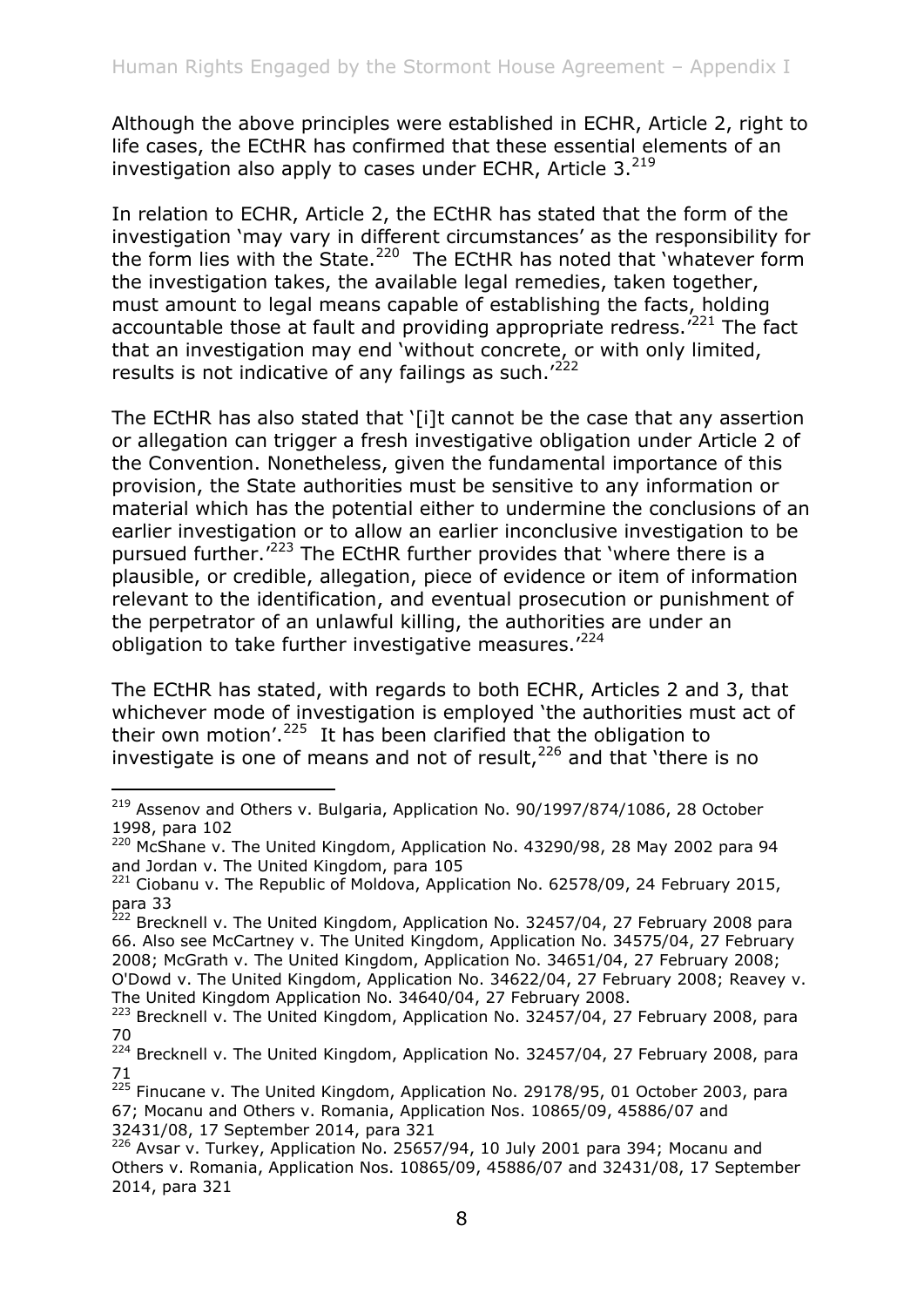absolute right to obtain the prosecution or conviction of any particular person.'<sup>227</sup>

The ECtHR has ruled that an effective investigation must be capable of 'establishing the truth.'<sup>228</sup> The ECtHR has noted that when 'the authorities have not assisted the applicant in her search for the truth about the whereabouts of [a missing relative], which has led it to find a breach of Articles 3 and 13 in her respect, the Court considers that an award of compensation is also justified in [the applicant's] favour'.<sup>229</sup> The ECtHR has also found 'a continuing violation of Article 2 on account of the failure of the authorities of the respondent State to conduct an effective investigation aimed at clarifying the whereabouts and fate of ... missing persons who disappeared in life-threatening circumstances.<sup>1230</sup>

The interplay between the procedural element of the ECHR, Article 2 and Article 3 is such that the ECtHR has made it clear that it often 'does not deem it necessary to make a separate finding under Article 3 in respect of the alleged deficiencies of the investigation, since it examines this aspect under the procedural aspect of Article 2 ... and under Article  $13'$ .<sup>231</sup>

The right to a family life under ECHR, Article 8 does not contain an investigative procedural obligation similar to ECHR, Articles 2 and 3. However, ECHR, Article 13 still requires an effective remedy. In addition, the ECtHR has noted that it 'has not excluded the possibility that the 'positive obligation under Article 8 to safeguard the individual's physical integrity may extend to questions relating to the effectiveness of a criminal investigation'.<sup>232</sup>

#### *Freedom of expression*

-

ICCPR, Article 19, provides:

1. 'Everyone shall have the right to hold opinions without interference.

<sup>231</sup> Bazorkina v. Russia, para 136, and see Janowiec, para 179; Indeed in the case of Mocanu and Others v. Romania, Application Nos. 10865/09, 45886/07 and 32431/08, 17 September 2014, paras 314-326 and Kitanovski v. The Former Yugoslav Republic of Macedonia, Application No. 15191/12, 22 January 2015 paras 83-86,the ECtHR jointly considered the procedural obligations of ECHR, Articles 2 and 3; also see Alecu and Others v. Romania, Application No. 56838/08, 27 January 2015, para 36,

<sup>&</sup>lt;sup>227</sup> Szula v. The United Kingdom, Application No. 18727/06, 4 January 2007, see Section 1, The Law; Brecknall, para 66

<sup>&</sup>lt;sup>228</sup> El-Masri v. The Former Yugoslav Republic of Macedonia, Application No. 39690/09, 13 December 2012, para 193

 $229$  Kurt v. Turkey, Application No. 15/1997/799/1002, 25 May 1998, para 175 <sup>230</sup> Cyprus v. Turkey, Application No. 25781/94, 10 May 2001, para 136; also see Aslakhanova and Others v Russia, Application Nos. 2944/06, and 8300/07, 50184/07, 332/08, 42509/10, 29 April 2013, para 122.

<sup>&</sup>lt;sup>232</sup> Szula v. The United Kingdom, Application No. 18727/06, 4 January 2007, The Law Section, para 1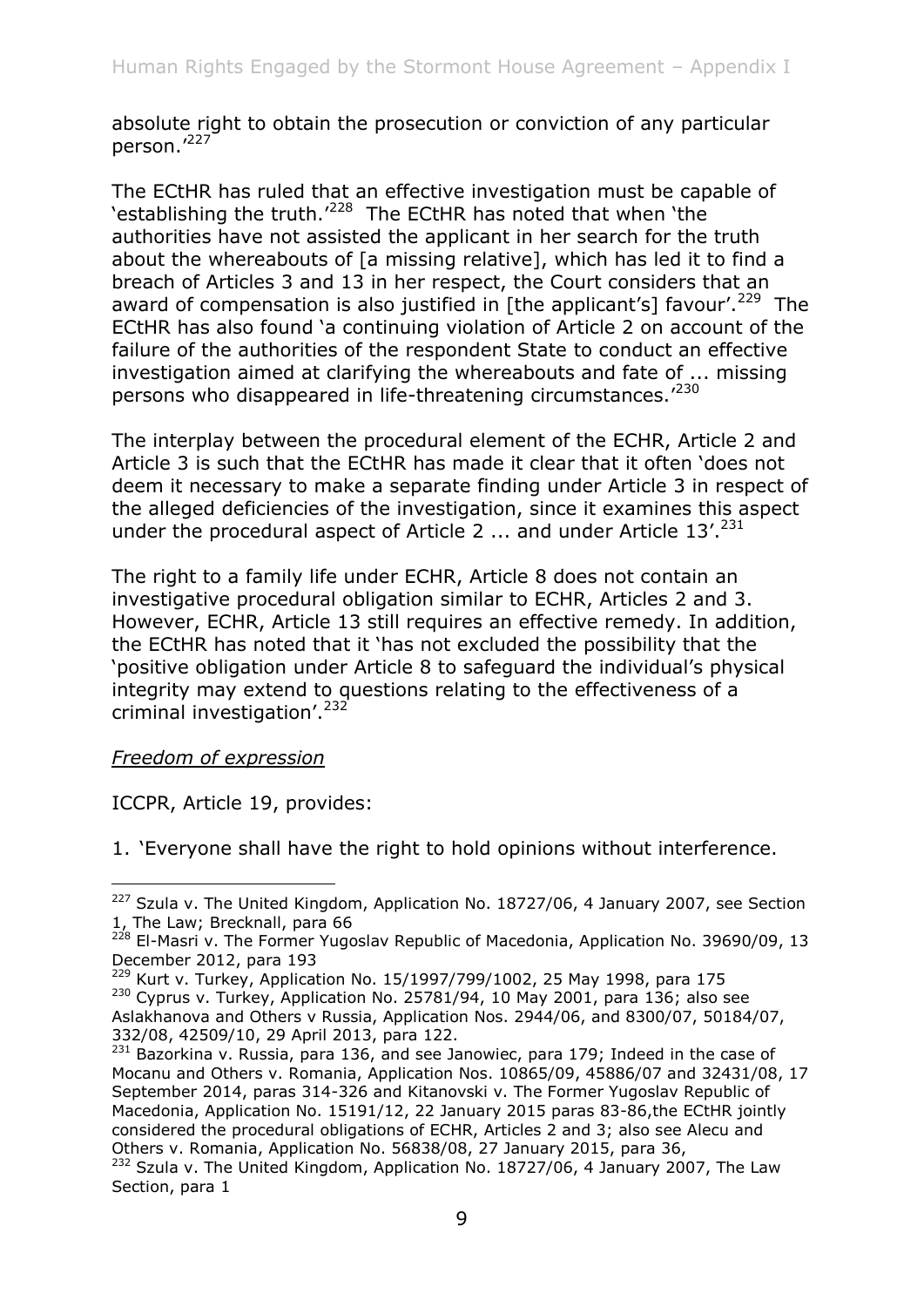- 2. Everyone shall have the right to freedom of expression; this right shall include freedom to seek, receive and impart information and ideas of all kinds, regardless of frontiers, either orally, in writing or in print, in the form of art, or through any other media of his choice.
- 3. The exercise of the rights provided for in paragraph 2 of this article carries with it special duties and responsibilities. It may therefore be subject to certain restrictions, but these shall only be such as are provided by law and are necessary:
	- a. For respect of the rights or reputations of others;
	- b. For the protection of national security or of public order (ordre public), or of public health or morals.'

Any limitation of ICCPR, Article 19, must respect ICCPR, Article 5(1), which provides that:

'Nothing in the present Covenant may be interpreted as implying for any State, group or person any right to engage in any activity or perform any act aimed at the destruction of any of the rights and freedoms recognized herein or at their limitation to a greater extent than is provided for in the present Covenant.'

The UN Human Rights Committee has noted that 'other articles that contain guarantees for freedom of opinion and/or expression, are [ICCPR] articles 18, 17, 25 and 27.'<sup>233</sup> The UN Human Rights Committee has clarified that ICCPR, Article 19(2), 'includes the expression and receipt of communications of every form of idea and opinion capable of transmission to others',  $234$  and 'protects all forms of expression and the means of their dissemination. Such forms include spoken, written and sign language and such non-verbal expression as images and objects of art. Means of expression include books, newspapers, pamphlets, posters, banners, dress and legal submissions. They include all forms of audio-visual as well as electronic and internet-based modes of expression.<sup>'235</sup>

The UN Human Rights Committee provides that ICCPR, 'Article 19, paragraph 2 embraces a right of access to information held by public bodies. Such information includes records held by a public body, regardless of the form in which the information is stored, its source and the date of production. Public bodies are as indicated in paragraph 7 of this general comment. The designation of such bodies may also include other entities when such entities are carrying out public functions.<sup>'236</sup>

<sup>&</sup>lt;sup>233</sup> UN Human Rights Committee, General Comment No. 34, Article 19: Freedom of opinion and expression, UN Doc. CCPR/C/GC/34 (2011) para 4

<sup>&</sup>lt;sup>234</sup> UN Human Rights Committee, General Comment No. 34, Article 19: Freedom of opinion and expression, UN Doc. CCPR/C/GC/34 (2011) para 11

<sup>&</sup>lt;sup>235</sup> UN Human Rights Committee, General Comment No. 34, Article 19: Freedom of opinion and expression, UN Doc. CCPR/C/GC/34 (2011) para 12

<sup>&</sup>lt;sup>236</sup> UN Human Rights Committee, General Comment No. 34, Article 19: Freedom of opinion and expression, UN Doc. CCPR/C/GC/34 (2011) para 18. Paragraph 7 reads: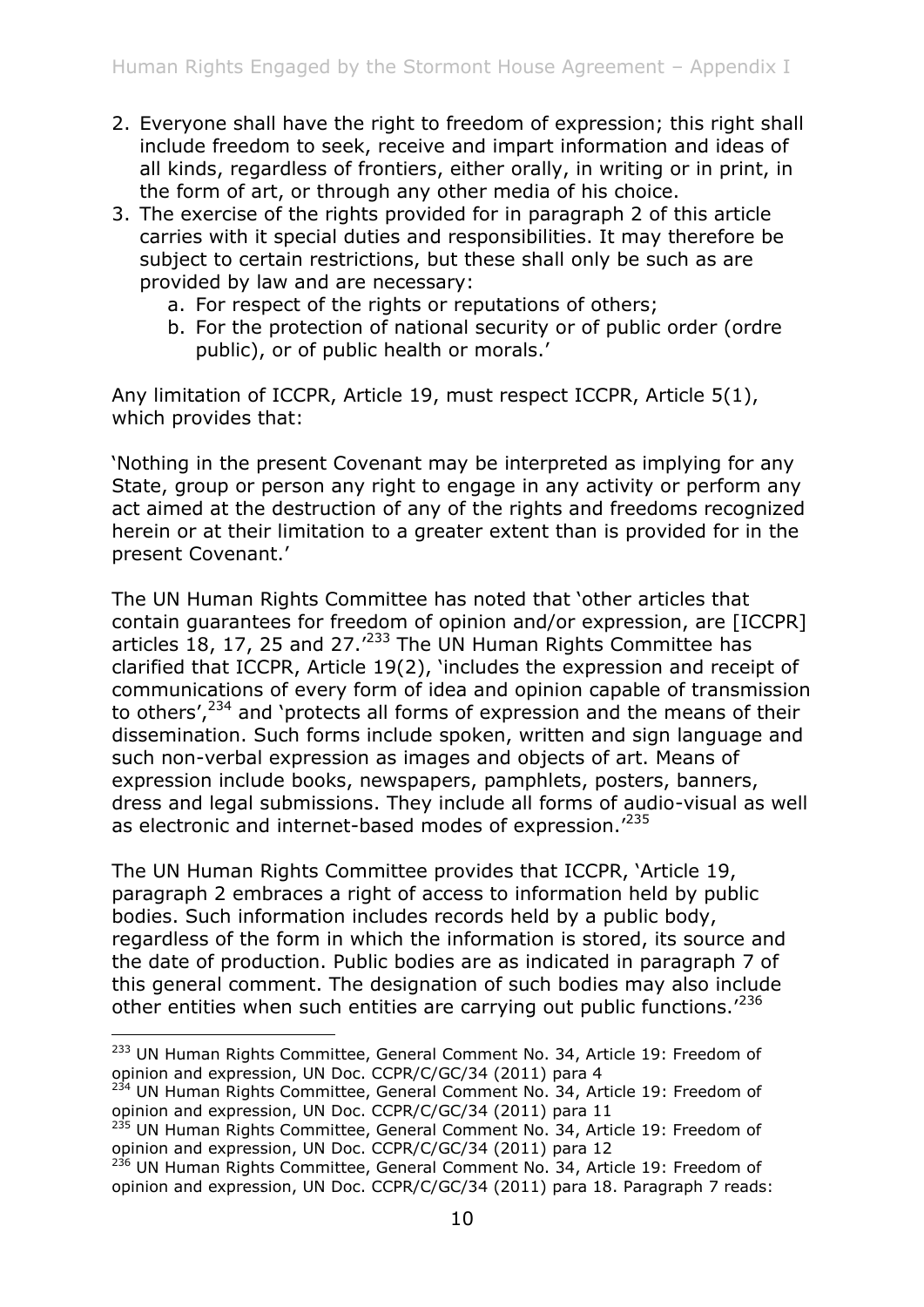The UN Special Rapporteur on the promotion and protection of the right to freedom of opinion and expression has clarified that a restriction under ICCPR, Article 19(3), must be '[p]rovided by law, which is clear, unambiguous, precisely worded and accessible to everyone', '[p]roven by the State as necessary and legitimate to protect the rights or reputation of others; national security or public order, public health or morals', and '[p]roven by the State as the least restrictive and proportionate means to  $\frac{1}{2}$  achieve the purported aim'.<sup>237</sup> The UN Human Rights Committee notes that to be necessary and proportional, a state 'must demonstrate in specific and individualized fashion the precise nature of the threat, and the necessity and proportionality of the specific action taken, in particular by establishing a direct and immediate connection between the expression and the threat.<sup>'238</sup> The UN Special Rapporteur provides '[i]n addition, any restriction imposed must be applied by a body that is independent of political, commercial or other unwarranted influences in a manner that is neither arbitrary nor discriminatory, and with adequate safeguards against abuse, including the right of access to an independent court or tribunal.'<sup>239</sup> The UN Human Rights Committee has stated that 'the scope of [ICCPR, Article 19] paragraph 2 embraces even expression that may be regarded as deeply offensive, although such expression may be restricted in accordance with provisions of [ICCPR] article 19, paragraph 3 and article 20.'<sup>240</sup>

The International Convention on the Elimination of All Forms of Racial Discrimination (CERD), Article  $4^{241}$  obliges states:

-'The obligation to respect freedoms of opinion and expression is binding on every State party as a whole. All branches of the State (executive, legislative and judicial) and other public or governmental authorities, at whatever level – national, regional or local – are in a position to engage the responsibility of the State party. Such responsibility may also be incurred by a State party under some circumstances in respect of acts of semi-State entities. The obligation also requires States parties to ensure that persons are protected from any acts by private persons or entities that would impair the enjoyment of the freedoms of opinion and expression to the extent that these Covenant rights are amenable to application between private persons or entities.' For public functions in Northern Ireland, see the Human Rights Act 1998, Section 6 and Human Rights Act 1998 (Meaning of Public Function) Bill

 $^{237}$  UN GA, Promotion and protection of the right to freedom of opinion and expression, Report of the Special Rapporteur on the promotion and protection of the right to freedom of opinion and expression, UN Doc. A/67/357 (2012) para 41

<sup>238</sup> UN Human Rights Committee, General Comment No. 34, Article 19: Freedom of opinion and expression, UN Doc. CCPR/C/GC/34 (2011) para 35

 $^{239}$  UN GA, Promotion and protection of the right to freedom of opinion and expression, Report of the Special Rapporteur on the promotion and protection of the right to freedom of opinion and expression, UN Doc. A/67/357 (2012) para 42

<sup>240</sup> UN Human Rights Committee, General Comment No. 34, Article 19: Freedom of opinion and expression, UN Doc. CCPR/C/GC/34 (2011) para 11

 $^{241}$  The UK entered a declaration on CERD, Article 4, stating 'the United Kingdom wishes to state its under- standing of certain articles in the Convention. It interprets article 4 as requiring a party to the Convention to adopt further legislative measures in the fields covered by sub-paragraphs (a), (b) and (c) of that article only in so far as it may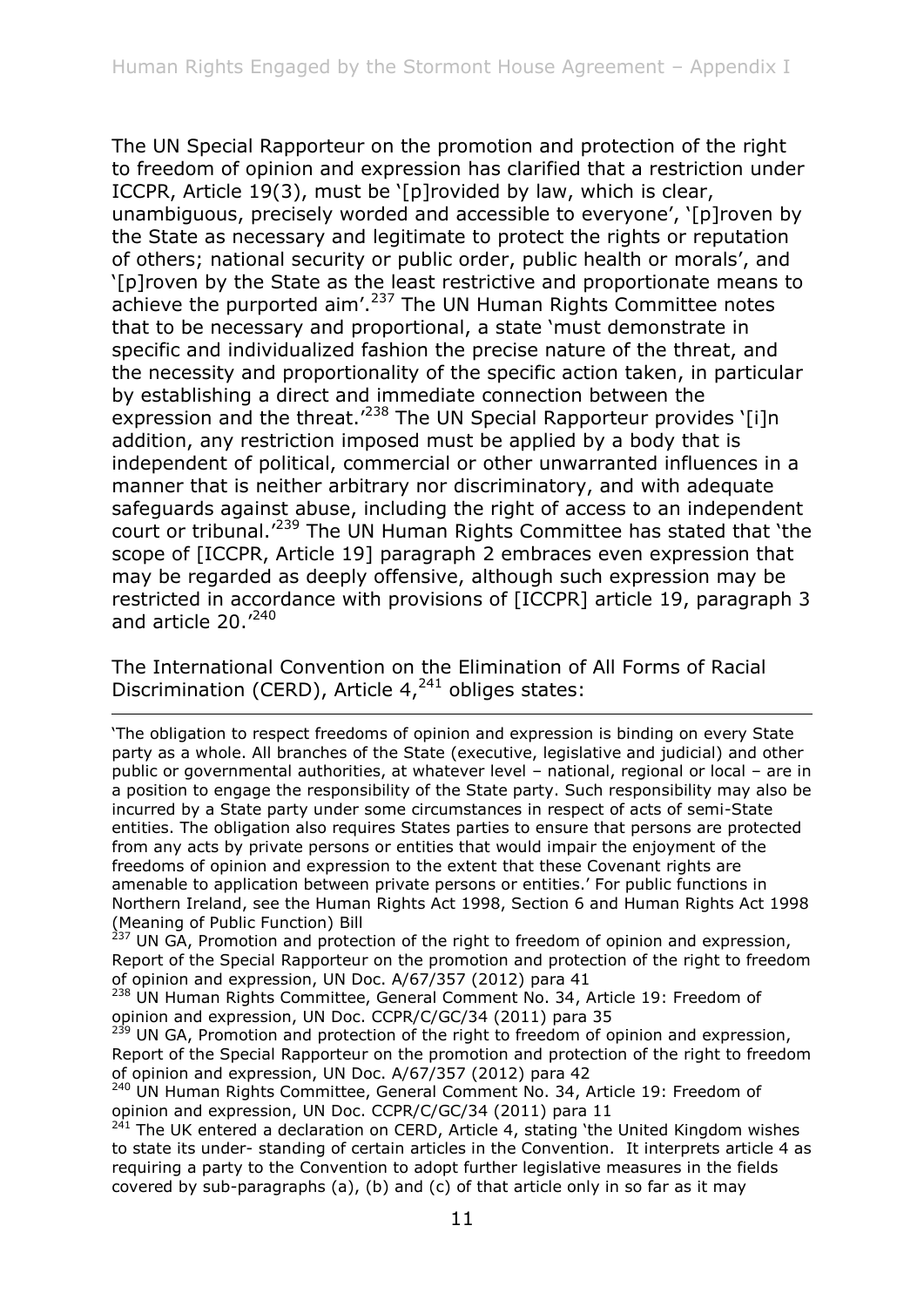'declare an offence punishable by law all dissemination of ideas based on racial superiority or hatred, incitement to racial discrimination, as well as all acts of violence or incitement to such acts against any race or group of persons of another colour or ethnic origin, and also the provision of any assistance to racist activities, including the financing thereof'.

ICCPR, Article 20(2) states:

- 1. 'Any propaganda for war shall be prohibited by law.
- 2. Any advocacy of national, racial or religious hatred that constitutes incitement to discrimination, hostility or violence shall be prohibited by law. $^{\prime242}$

The UN Human Rights Committee has stated that ICCPR 'Articles 19 and 20 are compatible with and complement each other. The acts that are addressed in article 20 are all subject to restriction pursuant to article 19, paragraph 3. As such, a limitation that is justified on the basis of article 20 must also comply with article 19, paragraph  $3.^{243}$  The UN Human Rights Committee also provides that '[w]hat distinguishes the acts addressed in article 20 from other acts that may be subject to restriction under article 19, paragraph 3, is that for the acts addressed in article 20, the Covenant indicates the specific response required from the State: their prohibition by law. It is only to this extent that article 20 may be considered as *lex specialis* with regard to article 19.'<sup>244</sup>

consider with due regard to the principles embodied in the Universal Declaration of Human Rights and the rights expressly set forth in article 5 of the Convention (in particular the right to freedom of opinion and expression and the right to freedom of peaceful assembly and association) that some legislative addition to or variation of existing law and practice in those fields is necessary for the attainment of the end specified in the earlier part of article 4. Further, the United Kingdom interprets the requirement in article 6 concerning `reparation or satisfaction' as being fulfilled if one or other of these forms of redress is made available and interprets `satisfaction' as including any form of redress effective to bring the discriminatory conduct to an end. In addition it interprets article 20 and the other related provisions of Part III of the Convention as meaning that if a reservation is not accepted the State making the reservation does not become a Party to the Convention.'

 $242$  The UK entered a declaration on ICCPR, Article 20, stating 'The Government of the United Kingdom interpret article 20 consistently with the rights conferred by articles 19 and 21 of the Covenant and having legislated in matters of practical concern in the interests of public order (ordre public) reserve the right not to introduce any further legislation. The United Kingdom also reserve a similar right in regard to each of its dependent territories.'

<sup>243</sup> UN Human Rights Committee, General Comment No. 34, Article 19: Freedom of opinion and expression, UN Doc. CCPR/C/GC/34 (2011) para 50

<sup>244</sup> UN Human Rights Committee, General Comment No. 34, Article 19: Freedom of opinion and expression, UN Doc. CCPR/C/GC/34 (2011) para 51. 'The maxim *lex specialis derogat legi generali* is a generally accepted technique of interpretation and conflict resolution in international law. It suggests that whenever two or more norms deal with the same subject matter, priority should be given to the norm that is more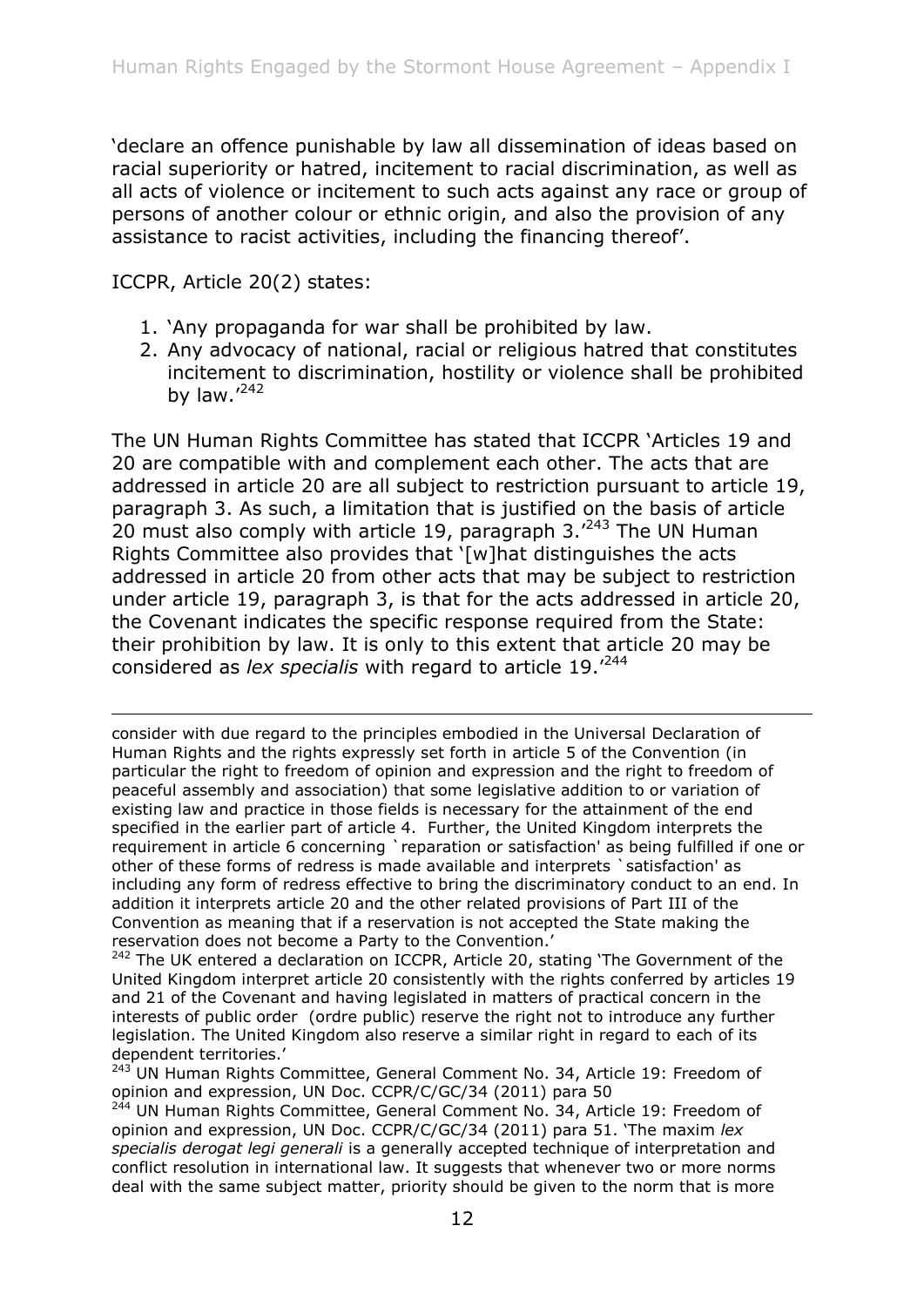The Rabat Plan of Action notes that the ICCPR, Article 20, requires a high threshold for the imposition of any limitation because, as a matter of fundamental principle, the limitation of free speech must remain an exception and that incitement to hatred must refer to the most severe and deeply felt form of opprobrium.<sup>245</sup> In order to assess the severity of the hatred, the Rabat Plan of Action advises a six-part threshold test similar to the CERD Committee's direction on Article 4, requiring a government to look at the: social and political context; position of the speaker within society; intent as opposed to recklessness; content of the speech; reach of the speech in terms of size of its audience; and, likelihood that the incited act would be committed. $246$ 

The CERD Committee recently offered an additional perspective on the relationship between freedom of expression and racist hate speech when it noted that 'racist hate speech potentially silences the free speech of its victims.'<sup>247</sup>

The Council of Europe has defined hate speech as 'all forms of expressions which spread, incite, promote or justify racial hatred, xenophobia, anti-Semitism or other forms of hatred based on intolerance, including: intolerance expressed by aggressive nationalism and ethnocentrism, discrimination and hostility against minorities, migrants and people of immigrant origin.<sup>'248</sup> The Council of Europe has further noted that 'interferences with freedom of expression are narrowly circumscribed and applied in a lawful and non-arbitrary manner on the basis of objective criteria. Moreover, in accordance with the fundamental requirement of the rule of law, any limitation of, or interference with, freedom of expression must be subject to independent judicial control. This requirement is particularly important in cases where freedom of

specific.' UN GA, Report of the International Law Commission, Fifty-eighth session, UN Doc. A/61/10 (2006) para 251

<sup>&</sup>lt;sup>245</sup> Rabat Plan of Action on the prohibition of advocacy of national, racial or religious hatred that constitutes incitement to discrimination, hostility or violence, Rabat, Morocco (5 October 2012), paras 18 and 22

 $246$  Rabat Plan of Action on the prohibition of advocacy of national, racial or religious hatred that constitutes incitement to discrimination, hostility or violence, Rabat, Morocco (5 October 2012), para 22; See UN Committee on the Elimination of Racial

Discrimination, General Recommendation 15, Measures to eradicate incitement to or acts of discrimination (Forty-second session, 1993) UN Doc. HRI\GEN\1\Rev.6 at 204 (2003); Also see J.R.T. and the W.G. Party v. Canada, Communication No. 104/1981, UN Doc. CCPR/C/OP/2 at 25 (1984) para 8(b) and L.K. v. The Netherlands, Communication No. 4/1991, UN Doc. A/48/18 at 131 (1993) para 6.3

<sup>&</sup>lt;sup>247</sup> UN Committee on the Elimination on Racial Discrimination, General Recommendation No. 35, Combating racist hate speech, UN Doc. CERD/C/GC/35 (2013) para 28

<sup>&</sup>lt;sup>248</sup> Council of Europe, Committee of Ministers, Recommendation No. R(97)20, 30 October 1997, Scope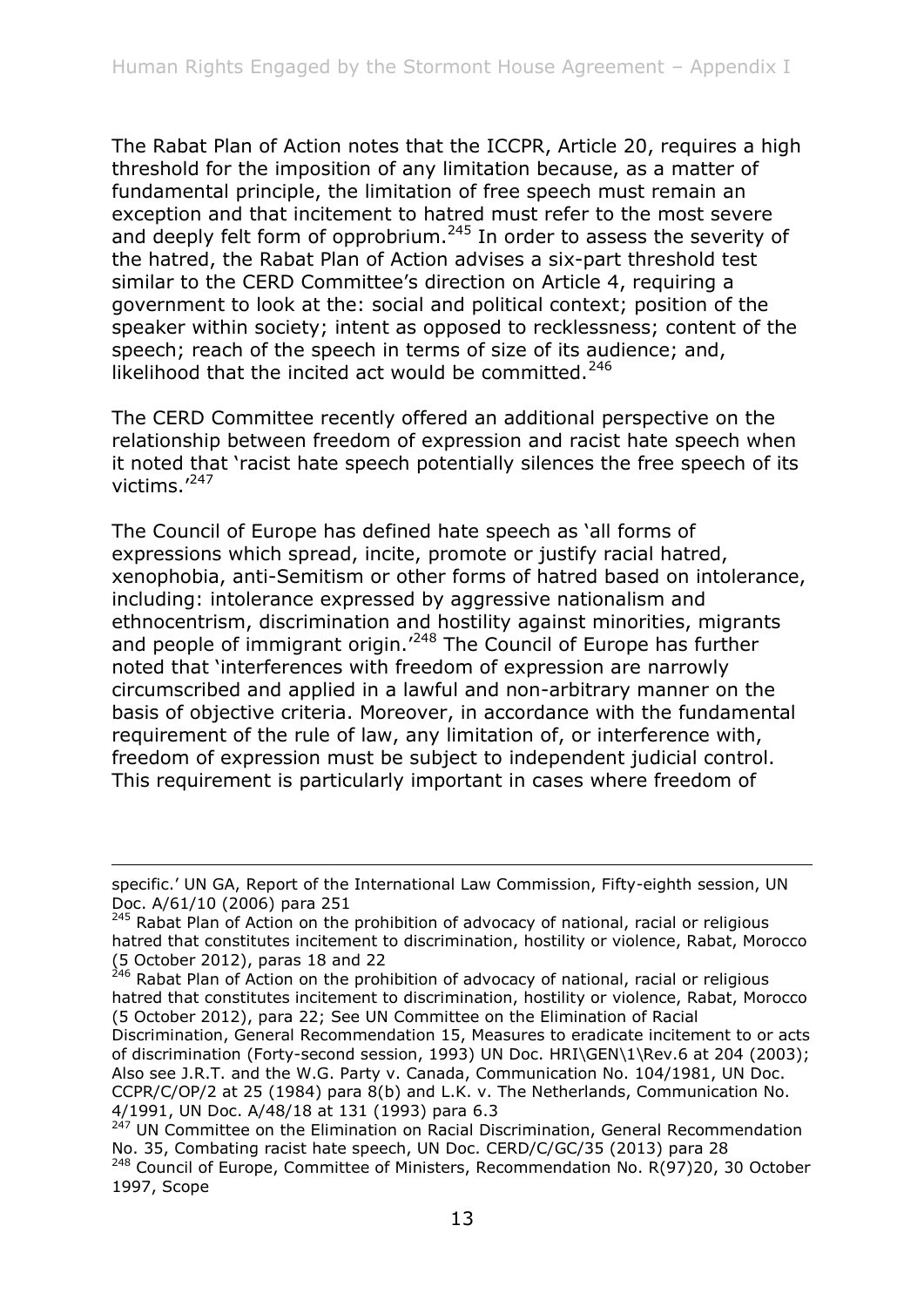expression must be reconciled with respect for human dignity and the protection of the reputation or the rights of others.<sup>'249</sup>

The ECtHR has stated, in light of tolerance and respect for the equal dignity of all constituting the foundations of a democratic, pluralistic society, that 'it may be considered necessary in certain democratic societies to sanction or even prevent all forms of expression which spread, incite, promote or justify hatred based on intolerance (including religious intolerance), provided that any "formalities", "conditions", "restrictions" or "penalties" imposed are proportionate to the legitimate aim pursued'.<sup>250</sup>

The Council of Europe Advisory Committee on the Framework Convention for the Protection of National Minorities found, when considering the previously proposed Programme for Cohesion, Sharing and Integration, 251 that the approach 'to treat sectarianism as a distinct issue rather than as a form of racism problematic, as it allows sectarianism to fall outside the scope of accepted anti-discrimination and human rights protection standards.<sup>'252</sup>

ECHR, Article 10, states:

-

- 1. 'Everyone has the right to freedom of expression. This right shall include freedom to hold opinions and to receive and impart information and ideas without interference by public authority and regardless of frontiers.
- 2. The exercise of these freedoms, since it carries with it duties and responsibilities, may be subject to such formalities, conditions, restrictions or penalties as are prescribed by law and are necessary in a democratic society ... for the protection of the reputation or rights of others [and] for preventing the disclosure of information received in confidence'

Any limitation of ECHR, Article 10, must respect ECHR, Article 17, which states:

<sup>&</sup>lt;sup>249</sup> Council of Europe, Committee of Ministers, Recommendation No. R(97)20, 30 October 1997, Principle 3

<sup>&</sup>lt;sup>250</sup> Gündüz v. Turkey, Application No. 35071/97, 14 June 2004, para 40; Also see Norwood v. The United Kingdom, Application No. 23131/03, 16 November 2004, ECtHR admissibility decision; and Jersild v. Denmark, Application No. 15890/89, 23 September 1994, para 31 and the dissenting opinions

<sup>&</sup>lt;sup>251</sup> Northern Ireland Office of the First Minister, and Deputy First Minister, Programme for Cohesion, Sharing and Integration, Consultation Document (2010)

<sup>&</sup>lt;sup>252</sup> The Council of Europe Advisory Committee on the Framework Convention for the Protection of National Minorities, Third Opinion on the United Kingdom adopted on 30 June 2011, (2011) Doc. ACFC/OP/III(2011)006 para 126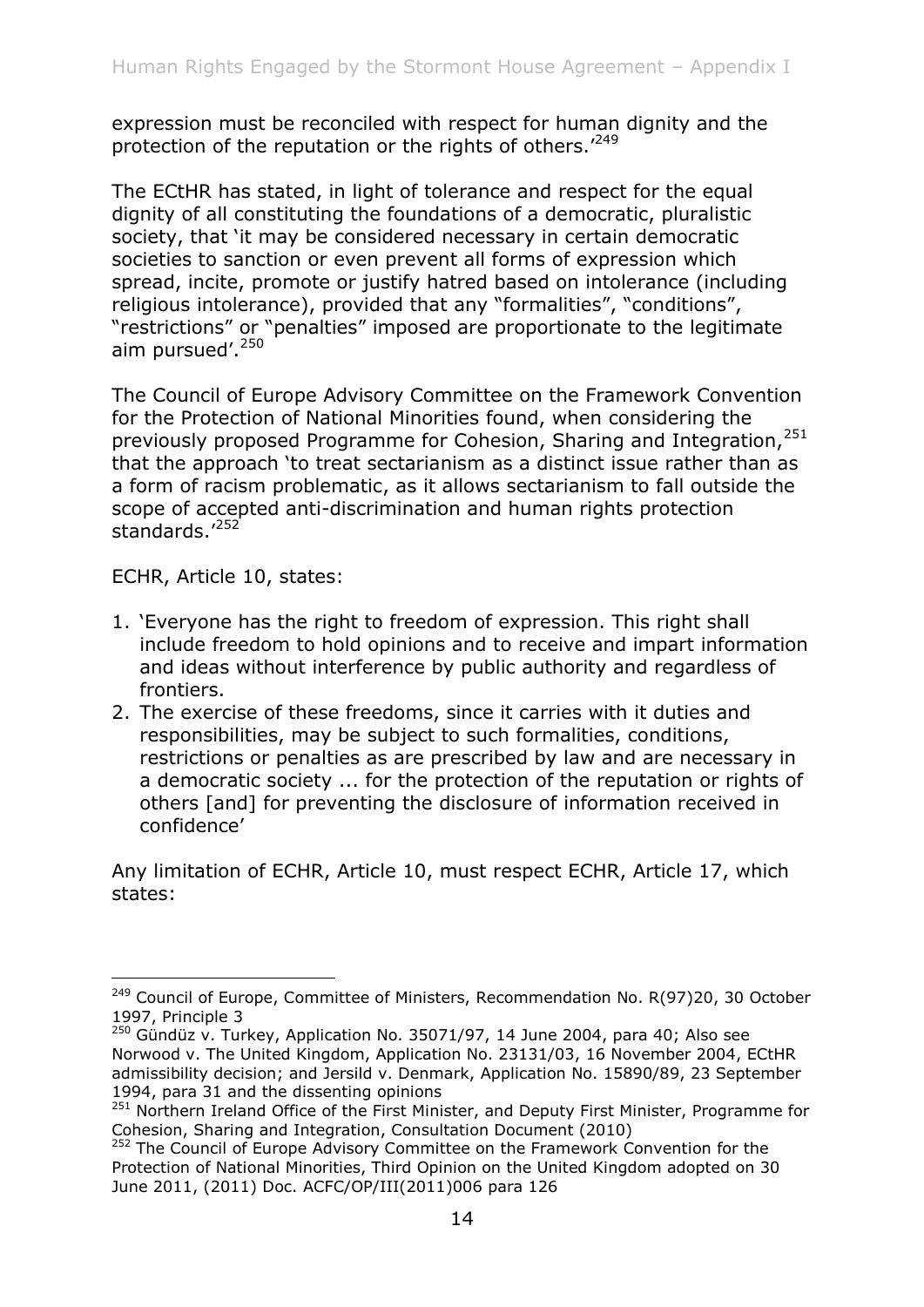'Nothing in this Convention may be interpreted as implying for any state, group or person any right to engage in activity or perform any act aimed at the destruction on any of the rights and freedoms set forth herein or at their limitation to a greater extent than is provided for in the Convention.'

Alongside the ECHR stands the CFR. CFR, Article 11, provides that:

- 1. 'Everyone has the right to freedom of expression. This right shall include freedom to hold opinions and to receive and impart information and ideas without interference by public authority and regardless of frontiers.
- 2. The freedom and pluralism of the media shall be respected.'

Any limitation of CFR, Article 11, must respect CFR, Article 52, which states:

- 1. 'Any limitation on the exercise of the rights and freedoms recognised by this Charter must be provided for by law and respect the essence of those rights and freedoms. Subject to the principle of proportionality, limitations may be made only if they are necessary and genuinely meet objectives of general interest recognised by the Union or the need to protect the rights and freedoms of others.
- ...
- 3. In so far as this Charter contains rights which correspond to rights guaranteed by the Convention for the Protection of Human Rights and Fundamental Freedoms [ECHR], the meaning and scope of those rights shall be the same as those laid down by the said Convention. This provision shall not prevent Union law providing more extensive protection.'

The ECtHR has adopted a three part test on the limitation of qualified human rights, which includes ECHR, Article 10. First, the interference must be prescribed in law. Second, the aim of the restriction must be legitimate. Finally, the limitation must be necessary in a democratic society.

The test of 'necessity in a democratic society' requires the Court to determine whether the interference corresponds to a 'pressing social need' and whether it was 'proportionate to the legitimate aim pursued.'<sup>253</sup> In examining the legitimacy of the interference with the right to freedom of expression the Court must consider the content and the context of the

<sup>-</sup><sup>253</sup> See Wingrove v. The United Kingdom [1996] ECHR 60 at 53; Aydin and Ors. V. Turkey, Application Nos. 49197/06, 23196/07, 50242/08, 60912/08, 14871/09, 2013 p48-49; Lehideux and Isorni v. France (1998) 30 EHRR 665, at 51; Mouvement Railien Suisse v Switzerland [2012] ECHR 1598, at 48; Veideland v. Sweden [2012] ECHR 242, at 51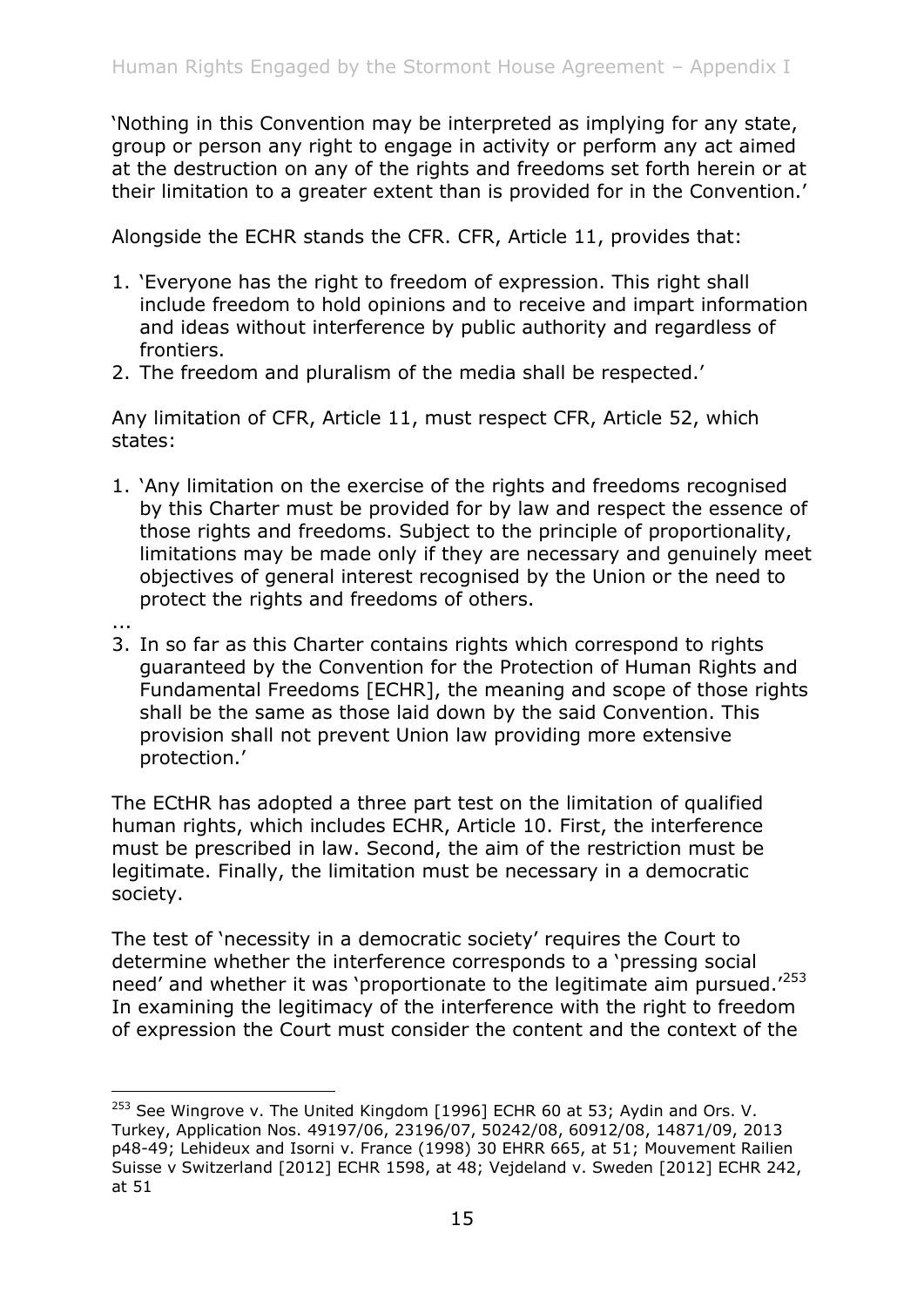expression in light of the case as a whole.<sup>254</sup> The protection of the rights of others is a legitimate aim, in light of this the ECtHR has noted that 'it must be accepted that the need to protect [ECHR rights] may lead States to restrict other rights or freedoms likewise set forth in the [ECHR]. It is precisely this constant search for a balance between the fundamental rights of each individual which constitutes the foundation of a "democratic society".'<sup>255</sup>

In deciding whether an action is necessary in a democratic society, the ECtHR affords the State a margin of appreciation. This margin is flexible depending on the rights at stake and the nature of the issues. In reference to the 'margin of appreciation', the ECtHR in *Handyside v. UK* stated, by 'reason of their direct and continuous contact with the vital forces of their countries, State authorities are in principle in a better position than the international judge to give an opinion on the exact content of these requirements as well as on the 'necessity' of a 'restriction' or 'penalty' intended to meet them.'<sup>256</sup>

The margin of appreciation afforded to the State in these circumstances often depends upon the nature of the expression. For example, there is little scope for restriction under ECHR, Article 10(2), in the context of political debate or questions of public interest.<sup>257</sup> However, where the statement is gratuitously offensive to an object of veneration or liable to offend intimate personal convictions limits are permissible.<sup>258</sup> The obligation on the State to promote tolerance and mutual respect can, therefore, set limits to the free exercise of the freedom of expression.<sup>259</sup>

# *The right to private and family life (with a focus on privacy)*

ICCPR Article 17 states:

- 1. 'No one shall be subjected to arbitrary or unlawful interference with his privacy, family, home or correspondence, nor to unlawful attacks on his honour and reputation.
- 2. Everyone has the right to the protection of the law against such interference or attacks.'

<sup>-</sup><sup>254</sup> Lehideux and Isorni v. France (1998) 30 EHRR 665, at 51; Mouvement Railien Suisse v Switzerland [2012] ECHR 1598, at 69; Kania and Kittel v. Poland, No.35105/04, 21 June 2011, at 41

<sup>255</sup> Chassagnou and Others v. France (2000) 29 EHRR 615, at 113

<sup>&</sup>lt;sup>256</sup> Handyside v. the United Kingdom, (1980) 1 EHRR 737, at 48

<sup>&</sup>lt;sup>257</sup> Brasilier v. France (2006) No. 71343/01, at 41 and Wingrove v. the United Kingdom [1996] ECHR 60, at 58

 $^{258}$  Wingrove v. the United Kingdom [1996] ECHR 60, at 52, 58

<sup>&</sup>lt;sup>259</sup> Wiater, P, Intercultural Dialogue in the Framework of European Human Rights Protection, Council of Europe Publishing, 2010, p. 80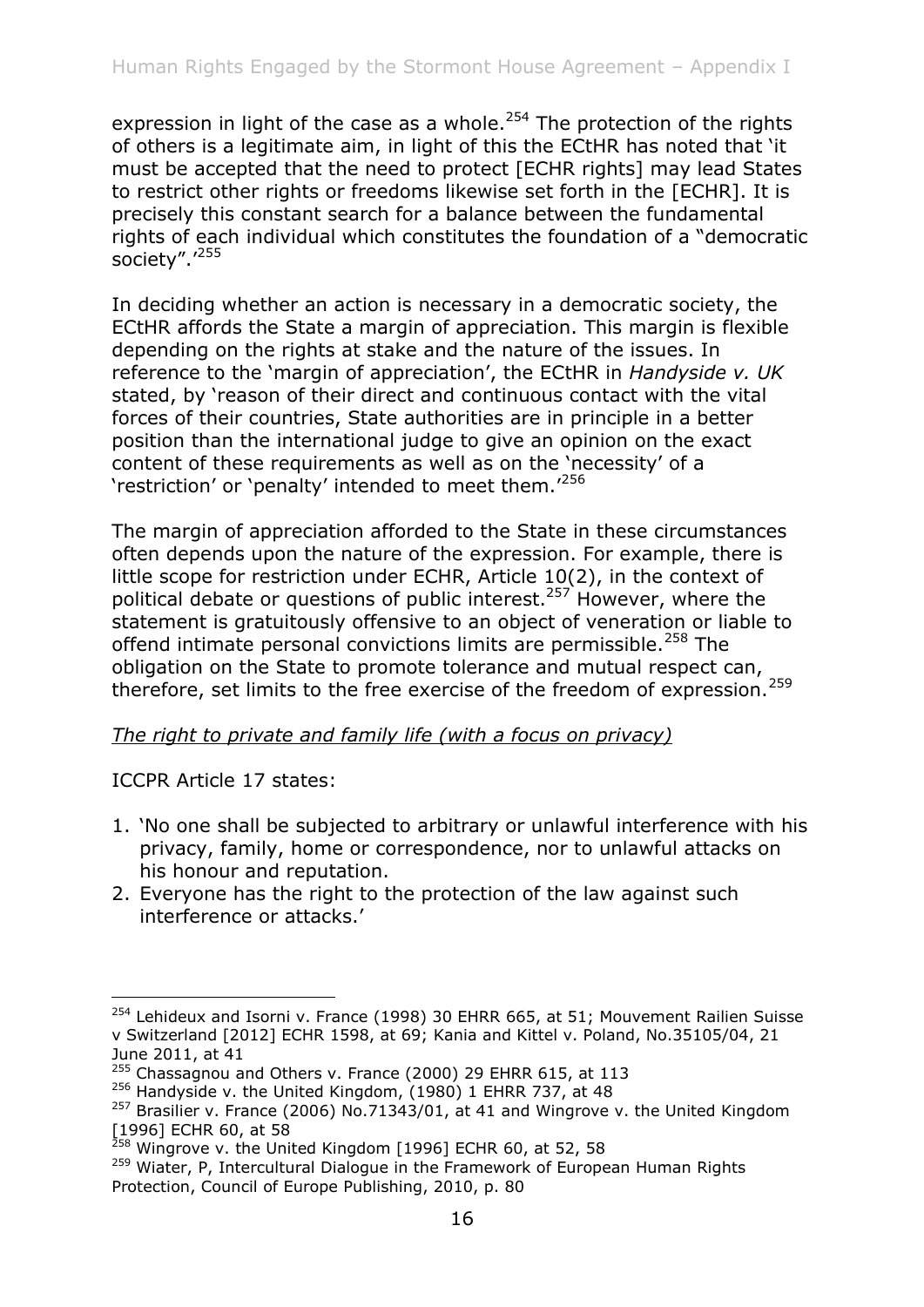The UN Human Rights Committee has stated that 'Article 17 provides for the right of every person to be protected against arbitrary or unlawful interference with his privacy, family, home or correspondence as well as against unlawful attacks on his honour and reputation.<sup>'260</sup> The UN Human Rights Committee has provided that the right contained within ICCPR, Article 17, 'is required to be guaranteed against all such interferences and attacks whether they emanate from State authorities or from natural or legal persons.<sup>'261</sup>

The UN Human Rights Committee has clarified that 'every individual should have the right to ascertain in an intelligible form, whether, and if so, what personal data is stored in automatic data files, and for what purposes. Every individual should also be able to ascertain which public [authorities] or private individuals or bodies control or may control their files. If such files contain incorrect personal data or have been collected or processed contrary to the provisions of the law, every individual should have the right to request rectification or elimination.<sup>'262</sup>

ECHR, Article 8, provides that:

- 1. 'Everyone has the right to respect for his private and family life, his home and his correspondence.
- 2. There shall be no interference by a public authority with the exercise of this right except such as is in accordance with the law and is necessary in a democratic society in the interests of national security, public safety or the economic wellbeing of the country, for the prevention of disorder or crime, for the protection of health or morals, or for the protection of the rights and freedoms of others.'

ECHR, Article 8, is a qualified right, and can be limited, through paragraph 2, in a similar manner to ECHR, Article 10.

The UK House of Parliament Joint Committee on Human Rights has stated '[t]he right to respect for private life in Article 8 ECHR imposes a positive obligation on the State to ensure that its laws provide adequate protection against the unjustified disclosure of personal information.'<sup>263</sup>

<sup>-</sup><sup>260</sup> UN Human Rights Committee, General Comment No. 16 (1988), UN Doc. HRI/GEN/Rev.1 at 21 (1994), para 1 and 11

<sup>&</sup>lt;sup>261</sup> UN Human Rights Committee, General Comment No. 16 (1988), UN Doc. HRI/GEN/Rev.1 at 21 (1994), para 1

<sup>&</sup>lt;sup>262</sup> UN Human Rights Committee, General Comment No. 16 (1988), UN Doc. HRI/GEN/Rev.1 at 21 (1994), para 10

<sup>&</sup>lt;sup>263</sup> UK House of Parliament Joint Committee On Human Rights Fourteenth Report, 2 Data protection and the Human Rights Act, para 11,

http://www.publications.parliament.uk/pa/jt200708/jtselect/jtrights/72/7205.htm <last accessed 03/09/15>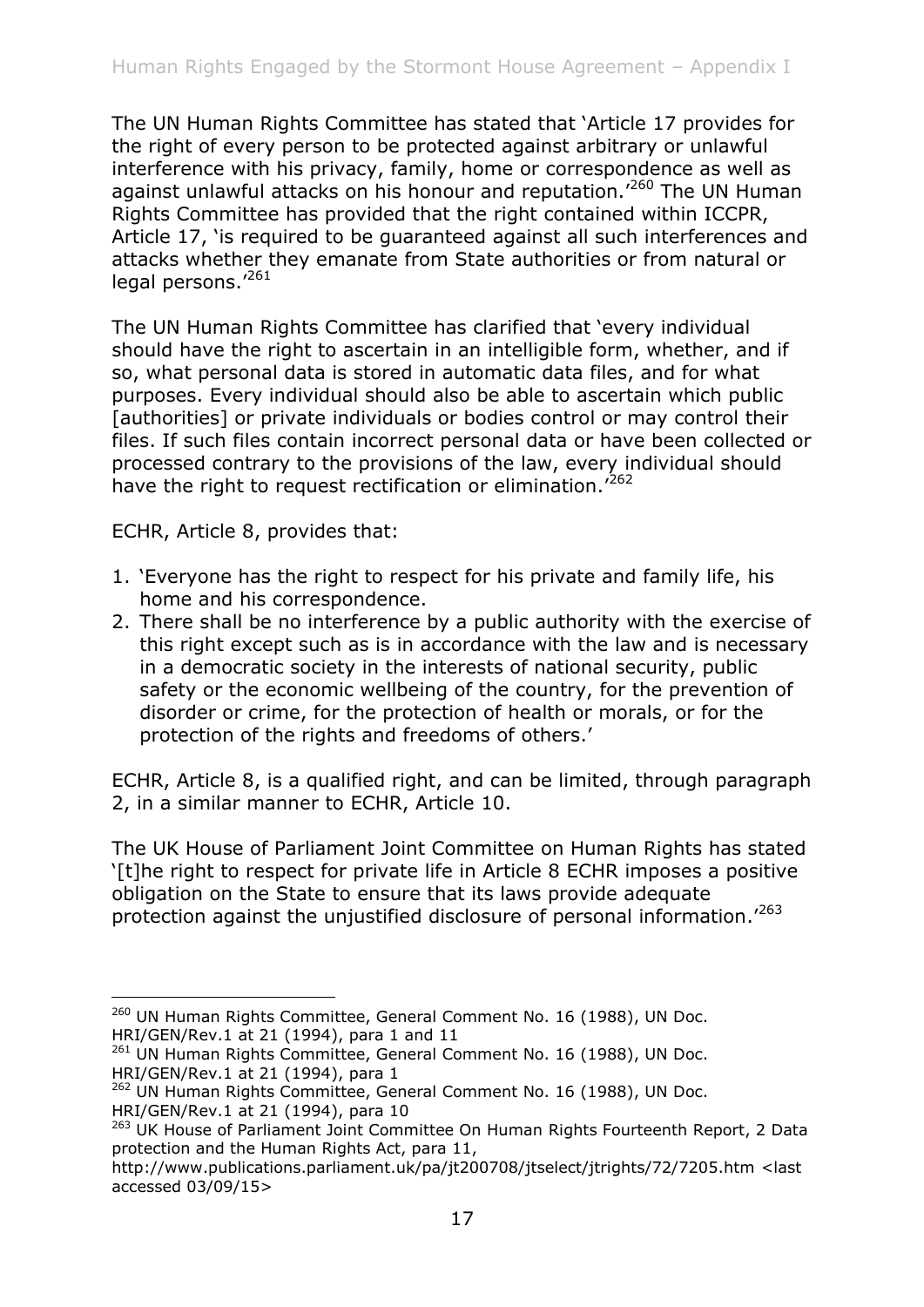The ECtHR has addressed data protection and human rights in relation to ECHR, Article 8. The ECtHR has stated in relation to medical records that '[t]he protection of personal data, particularly medical data, is of fundamental importance to a person's enjoyment of his or her right to respect for private and family life as guaranteed by Article 8 of the Convention. Respecting the confidentiality of health data is a vital principle in the legal systems of all the Contracting Parties to the Convention ... The domestic law must afford appropriate safeguards to prevent any such communication or disclosure of personal health data as may be inconsistent with the guarantees in Article 8 of the Convention'.<sup>264</sup> The UK Government Joint Committee on Human Rights has noted '[t]he same comments could be made in respect of personal data of any kind held by any organ of the State.<sup>'265</sup> The ECtHR has taken a similar approach in relation to access to other forms of data relating to, social services, national security, judicial authorities, and employment.<sup>266</sup>

The UK Government Joint Committee on Human Rights has noted that '[t]he obligation to provide personal data, the release of personal data without consent, and the collection and storage of personal data all amount to interferences with an individual's right to respect for his or her privacy. Whether or not such interferences amount to a breach of Article 8 will depend on an assessment of whether the disclosure was "in accordance with the law", necessary in a democratic society for a legitimate aim (in the interests of national security, public safety or the economic well-being of the country, for the prevention of disorder or crime, for the protection of health or morals, or for the protection of the rights and freedoms of others), and proportionate. The adequacy of the safeguards in the overall regime is central to this assessment.<sup>'267</sup>

The ECHR does not explicitly contain a right to reputation. However the ECtHR has stated in an Article 10 case that reputation is 'a right which is protected by Article 8 of the Convention as part of the right to respect for private life.<sup>'268</sup> The ECtHR has also noted that 'the Court must verify whether the authorities struck a fair balance when protecting two values guaranteed by the Convention which may come into conflict with each other in this type of case, namely, on the one hand, freedom of

<sup>&</sup>lt;sup>264</sup> M.S. v. Sweden, Application No. 74/1996/693/885, 27 August 1997, para 41 <sup>265</sup> UK Government, Joint Committee on Human Rights, Fourteenth Report, Data protection and the Human Rights Act, 14 March 2008, para 8

<sup>&</sup>lt;sup>266</sup> See S. and Marper v. The United Kingdom, Application No.s 30562/04 and 30566/04, 4 December 2008; Radu v. The Republic of Moldova, Application No. 50073/07, 15 July 2014; Leander v. Sweden, Leander v. Sweden, Application No. 9248/81, 26 March 1987; Copland v. The United Kingdom, Application No. 62617/00, 03 July 2007; Gillberg v. Sweden, Application No. 41723/06, 3 April 2012

<sup>&</sup>lt;sup>267</sup> UK Government, Joint Committee on Human Rights, Fourteenth Report, Data protection and the Human Rights Act, 14 March 2008, para 9

 $268$  Chauvy and Others v. France, Application No. 64915/01, 29 September 2004, para 70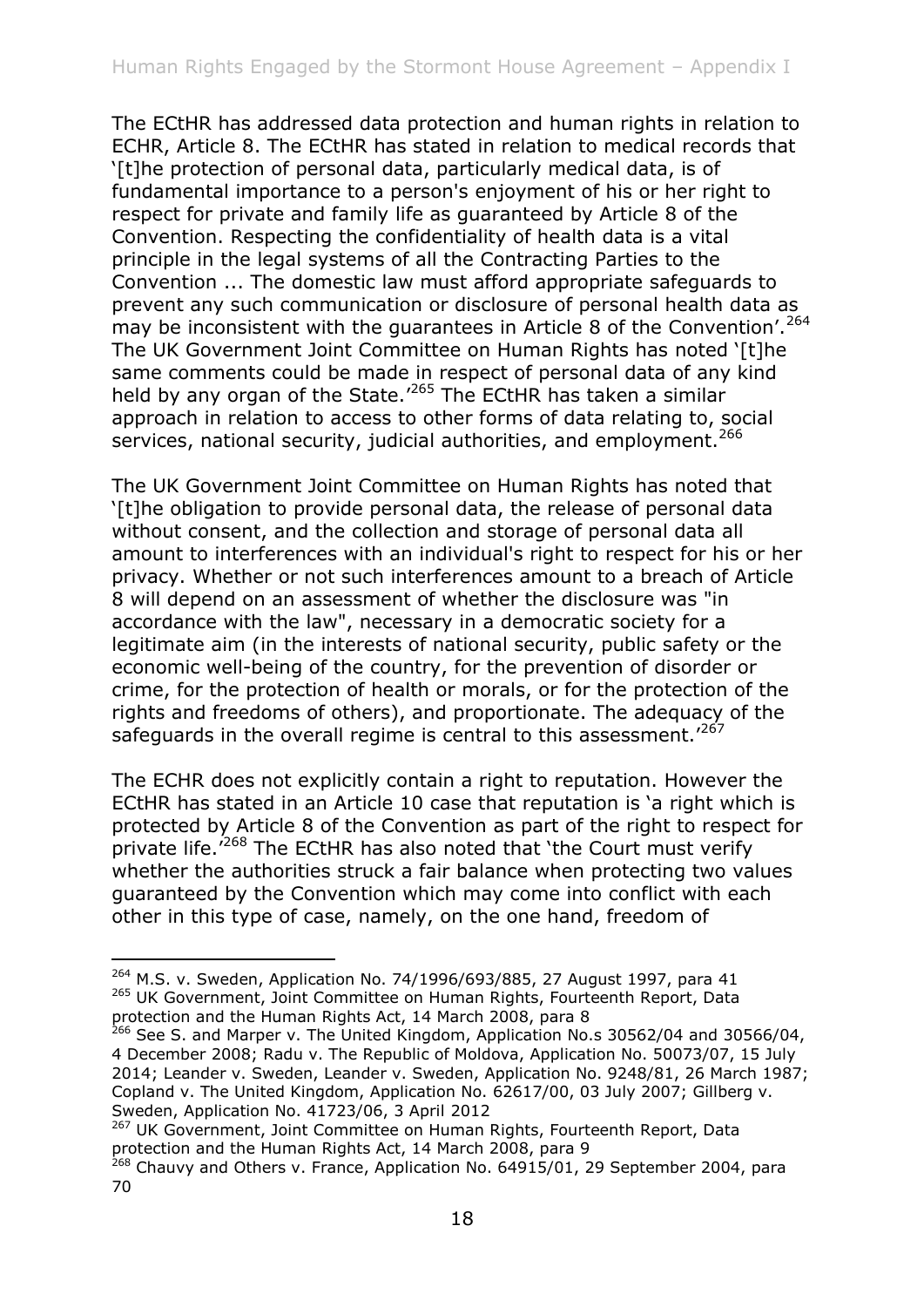expression protected by Article 10 and, on the other, the right of the persons attacked by the book to protect their reputation ... protected by Article  $8'$ .  $269$  The ECtHR has further clarified that 'a person's right to protection of his or her reputation is encompassed by Article 8 as being part of the right to respect for private life.<sup>'270</sup>

Recently the ECtHR has identified criteria grounds for consideration when balancing ECHR, Articles 8 and 10, in cases concerning alleged violations of privacy under ECHR, Article 8:

- i. Contribution to a debate of general interest
- ii. How well known is the person concerned and what is the subject of the report?
- iii. Prior conduct of the person concerned
- iv. Method of obtaining the information and its veracity
- v. Content, form and consequences of the publication
- vi. Severity of the sanctions imposed.<sup>271</sup>

-

The ECtHR has subsequently utilised these privacy criteria grounds in cases brought concerning defamation under ECHR, Article 10.<sup>272</sup>

The current law on defamation in Northern Ireland has not kept pace with changes and reforms in the rest of the UK.<sup>273</sup> In its 2008 concluding

 $269$  Chauvy and Others v. France, Application No. 64915/01, 29 September 2004, para 70

 $270$  Pfeifer v. Austria, Application No. 12556/03, 15 February 2008, para 35. This acknowledgement has not been total. The ECtHR in Karako v. Hungary, Application No. 39311/05, 28 July 2009 noted that 'reputation has only been deemed to be an independent right sporadically and mostly when the factual allegations were of such a seriously offensive nature that their publication had an inevitable direct effect on the applicant's private life.' para 23 and that 'the purported conflict between Articles 8 and 10 of the Convention, as argued by the applicant, in matters of protection of reputation, is one of appearance only. To hold otherwise would result in a situation where – if both reputation and freedom of expression are at stake – the outcome of the Court's scrutiny would be determined by whichever of the supposedly competing provisions was invoked by an applicant.' para 17

 $2^{71}$  Axel Springer AG v. Germany, Application No. 39954/08, 7 February 2012, para 89-95. Also see Von Hannover v. Germany (No. 2), Applications Nos. 40660/08 and 60641/08, 7 February 2012, para 108-113 (although this second case did not include ground iv).) For an overview see 'Case Law of the European Court of Human Rights Concerning the Protection of Personal Data', Strasbourg, 30 January 2013, http://www.coe.int/t/dghl/standardsetting/dataprotection/Judgments/DP%202013%20C ase%20Law\_Eng\_FINAL.pdf <last accessed 03/09/15>

 $272$  Print Zeitungsverlag GMBH v. Austria, Application No. 26547/07, 10 January 2014 para 33-44. Ristamaki and Korvola v. Finland, Application No. 66456/09, 29 January 2014 para 48-59. Ungvary and Irodalom KFT. v. Hungary, Application No. 64520/10, 3 March 2014 para 45 and 64-69. The first of these identified grounds is of special importance to the ECtHR, see Mosley v. The United Kingdom, Application No. 48009/08, 10 May 2011, para 129-130

<sup>&</sup>lt;sup>273</sup> See Human Rights Committee, Concluding Observations of the Human Rights Committee, United Kingdom of Great Britain and Northern Ireland (2008) UN Doc.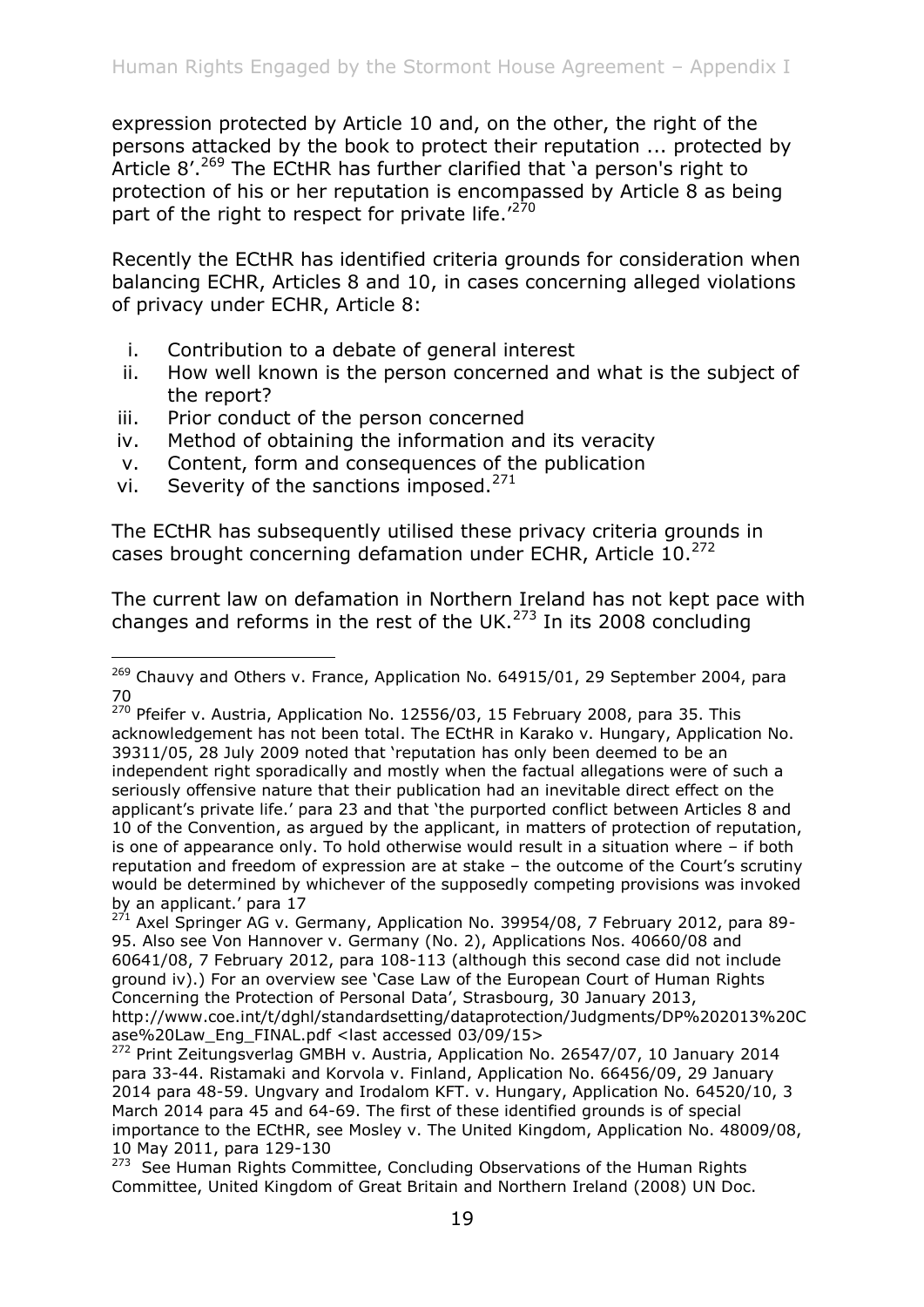observations on the UK's Sixth Periodic Report on compliance with the ICCPR the UN Human Rights Committee stated that it 'is concerned that the State party's practical application of the law of libel has served to discourage critical media reporting on matters of serious public interest, adversely affecting the ability of scholars and journalists to publish their work, including through the phenomenon known as "libel tourism."… The State party should re-examine its technical doctrines of libel law, and consider the utility of a so-called "public figure" exception, requiring proof by the plaintiff of actual malice in order to go forward on actions concerning reporting on public officials and prominent public figures...<sup>'274</sup>

The Defamation Act 2013 raises the threshold for bringing a defamation claim and a defence of publication on a matter of public interest has been introduced in England & Wales. The Defamation Act 2013 is not, however, applicable to Northern Ireland and the law governing defamation in Northern Ireland remains unchanged, based on the Defamation Act (Northern Ireland) 1955.<sup>275</sup>

Defamation laws can stand at the forefront of the balancing act between freedom of expression and the right to privacy (right to reputation). The Human Rights Committee has stated that:

'Defamation laws must be crafted with care to ensure that they comply with [ICCPR, Article 19] paragraph 3, and that they do not serve, in practice, to stifle freedom of expression. All such laws, in particular penal defamation laws, should include such defences as the defence of truth and they should not be applied with regard to those forms of expression that are not, of their nature, subject to verification. At least with regard to comments about public figures, consideration should be given to avoiding penalizing or otherwise rendering unlawful untrue statements that have been published in error but without malice. In any event, a public interest in the subject matter of the criticism should be recognized as a defence. Care should be taken by States parties to avoid excessively punitive measures and penalties. Where relevant, States parties should place reasonable limits on the requirement for a defendant to reimburse the expenses of the successful party. States parties should consider the

CCPR/C/GBR/CO/6 para 25. It is important to note that the recommendation of the UN Human Rights Committee applies to the entire jurisdiction of the United Kingdom, including Northern Ireland. At the time of the UN Human Rights Committee's recommendation the law governing defamation in Northern Ireland and England & Wales, whilst in separate legal instruments, was directly comparable. Whilst the law in England & Wales has now been 'rebalanced' the imbalance which existed during the time of the Committee's recommendations remains present in Northern Ireland. <sup>274</sup> UN. Concluding observations of the Human Rights Committee on sixth periodic report submitted by the United Kingdom UN Doc. CCPR/C/GBR/CO/6 (2008) para 25  $275$  As amended by subsequent legislation and interpreted through jurisprudence. See Northern Ireland Law Commission, Consultation Paper, Defamation Law in Northern Ireland NILC 19 (2014)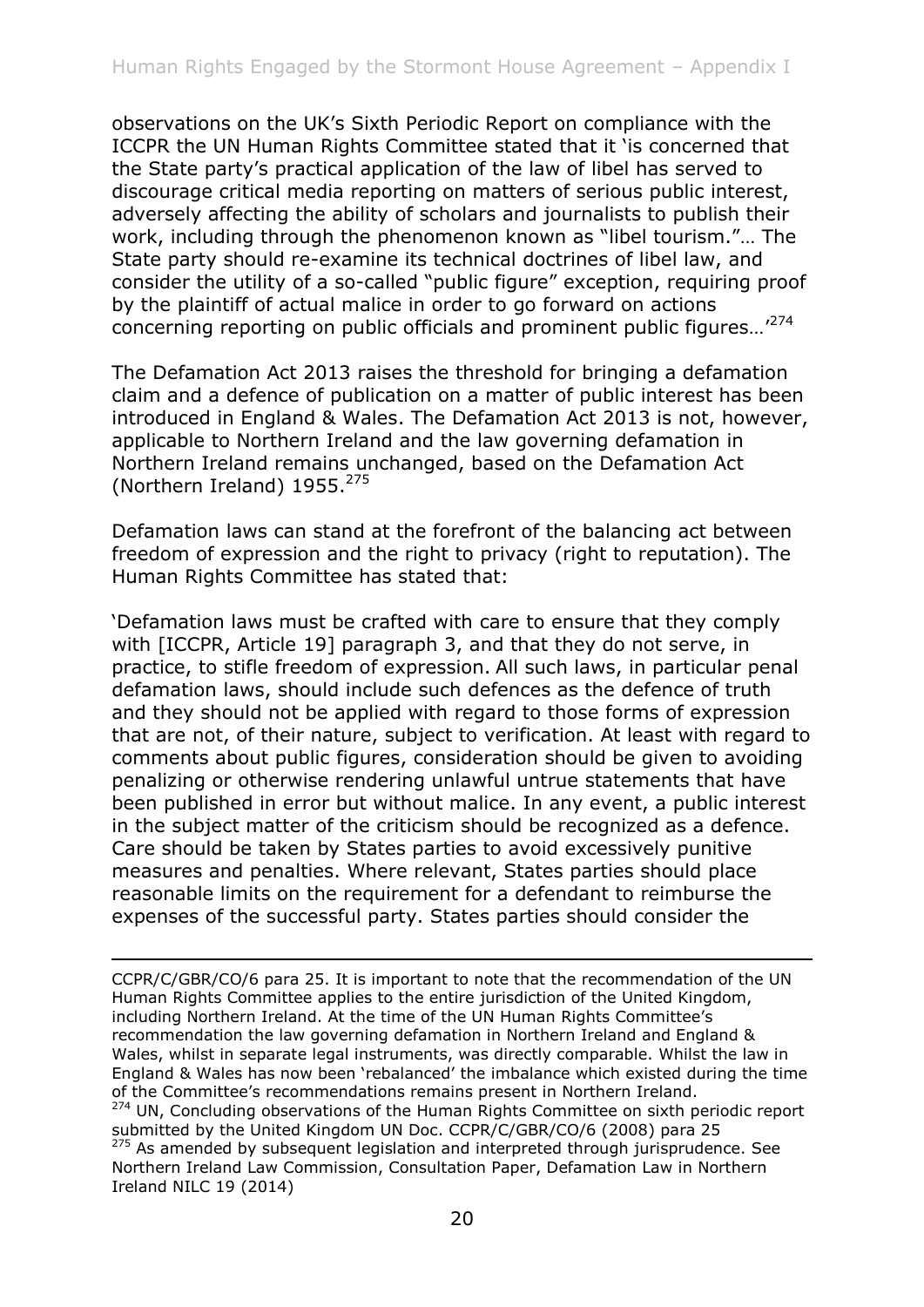decriminalization of defamation and, in any case, the application of the criminal law should only be countenanced in the most serious of cases and imprisonment is never an appropriate penalty. It is impermissible for a State party to indict a person for criminal defamation but then not to proceed to trial expeditiously – such a practice has a chilling effect that may unduly restrict the exercise of freedom of expression of the person concerned and others.'<sup>276</sup>

# *Right to the protection of personal data*

CFR, Article 7, states that '[e]veryone has the right to respect for his or her private and family life, home and communications' and CFR, Article 8, states that:

- 1. 'Everyone has the right to the protection of personal data concerning him or her.
- 2. Such data must be processed fairly for specified purposes and on the basis of the consent of the person concerned or some other legitimate basis laid down by law. Everyone has the right of access to data which has been collected concerning him or her, and the right to have it rectified.
- 3. Compliance with these rules shall be subject to control by an independent authority.<sup>'277</sup>

The Council of Europe Convention for the Protection of Individuals with regard to Automatic Processing of Personal Data regarding supervisory authorities and transborder data flows (as amended by the Additional Protocol) (Convention 108) regulates the collection and processing of personal data, and the transborder flow of this data. Convention 108 is explicitly designed to protect the right to privacy.<sup>278</sup> Convention 108, Article 5, provides that 'personal data undergoing automatic processing shall be:

- a. obtained and processed fairly and lawfully;
- b. stored for specified and legitimate purposes and not used in a way incompatible with those purposes;
- c. adequate, relevant and not excessive in relation to the purposes for which they are stored;
- d. accurate and, where necessary, kept up to date;

<sup>&</sup>lt;sup>276</sup> UN Human Rights Committee, General Comment No. 34, Article 19: Freedom of opinion and expression, UN Doc. CCPR/C/GC/34 (2011) para 47

 $2^{27}$  For a greater explanation of this right, see Explanations Relating to the Charter of Fundamental Rights, 2007/C 303/02, Official Journal of the European Union, 14.12.2007, C 303/20-21. This explanation states that Directive 95/46/EC and Regulation (EC) No 45/2001, which preceded this Convention, contain conditions and limitations for the exercise of the right to the protection of personal data.

<sup>&</sup>lt;sup>278</sup> Preamble and Article 1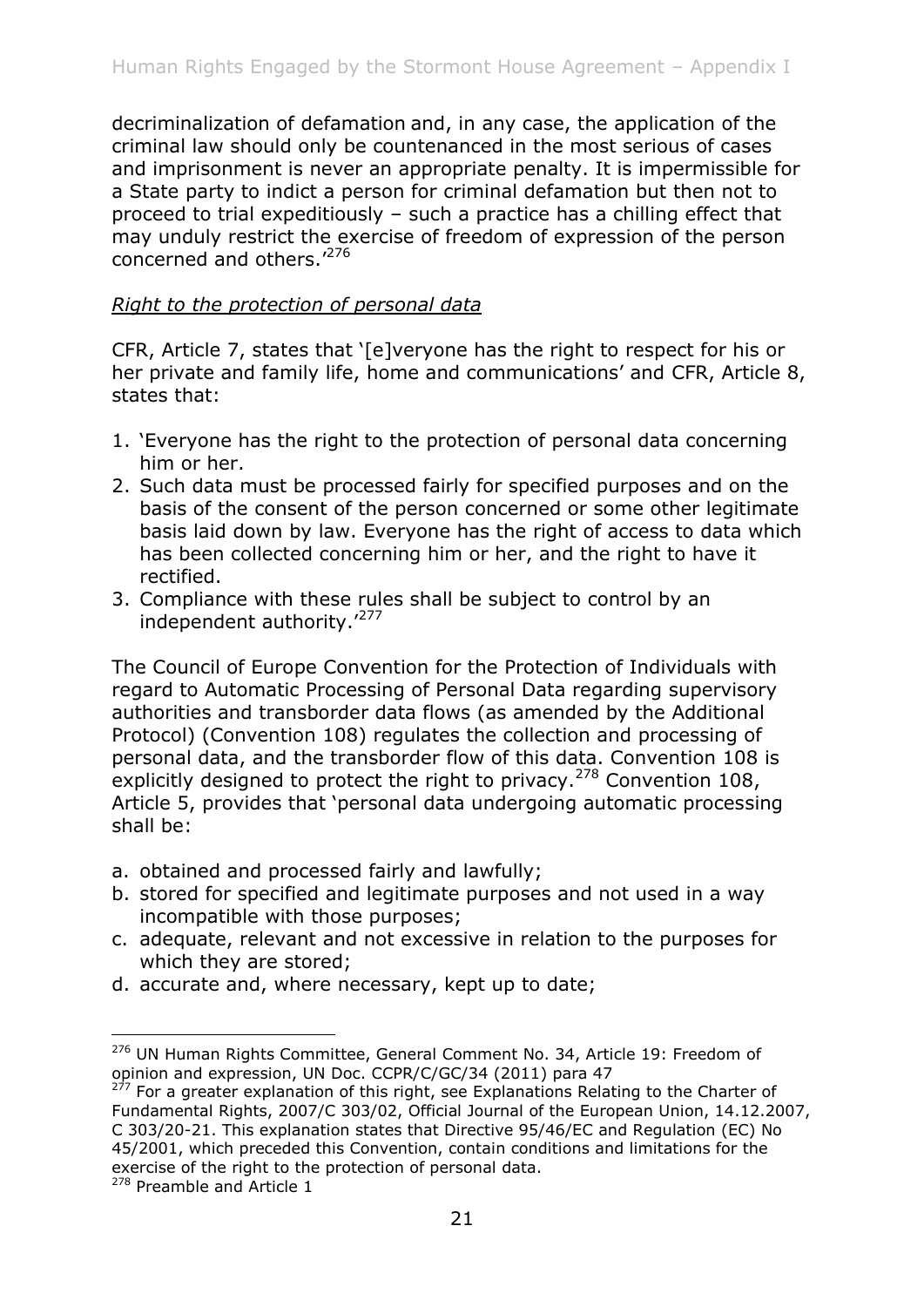e. preserved in a form which permits identification of the data subjects for no longer than is required for the purpose for which those data are stored.'

Convention 108, Article 2(a), articulates that personal data 'means any information relating to an identified or identifiable individuals'.<sup>279</sup> Automatic processing includes 'the following operations if carried out in whole or in part by automated means: storage of data, carrying out of logical and/or arithmetical operations on those data, their alteration, erasure, retrieval or dissemination'.<sup>280</sup>

Convention 108, Article 3(1), provides that '[t]he Parties undertake to apply this convention to automated personal data files and automatic processing of personal data in the public and private sectors.'

Convention 108, Article 6, provides measures for special categories of data (sensitive data), stating '[p]ersonal data revealing racial origin, political opinions or religious or other beliefs, as well as personal data concerning health or sexual life, may not be processed automatically unless domestic law provides appropriate safeguards. The same shall apply to personal data relating to criminal convictions.'

Convention 108, Article 9, provides for exceptions and restrictions, stating:

- 1. 'Derogation from the provisions of Articles 5, 6 and 8 of this convention shall be allowed when such derogation is provided for by the law of the Party and constitutes a necessary measure in a democratic society in the interests of:
	- a. protecting State security, public safety, the monetary interests of the State or the suppression of criminal offences;
	- b. protecting the data subject or the rights and freedoms of others.
- 2. Restrictions on the exercise of the rights specified in Article 8, paragraphs b, c and d, [additional safeguards for the data subject] may be provided by law with respect to automated personal data files used for statistics or for scientific research purposes when there is obviously no risk of an infringement of the privacy of the data subjects.'

The Additional Protocol to Convention 108 states that state parties 'shall provide for one or more authorities to be responsible for ensuring compliance with the measures in its domestic law giving effect to the principles' contained with Convention 108 listed above, and the Additional Protocol.<sup>281</sup> Such authorities should have 'powers of investigation and

 $279$  [UK Ratification 26/8/1987] Article 2(a)

 $280$  Article 2(c)

 $281$  Article  $1(1)$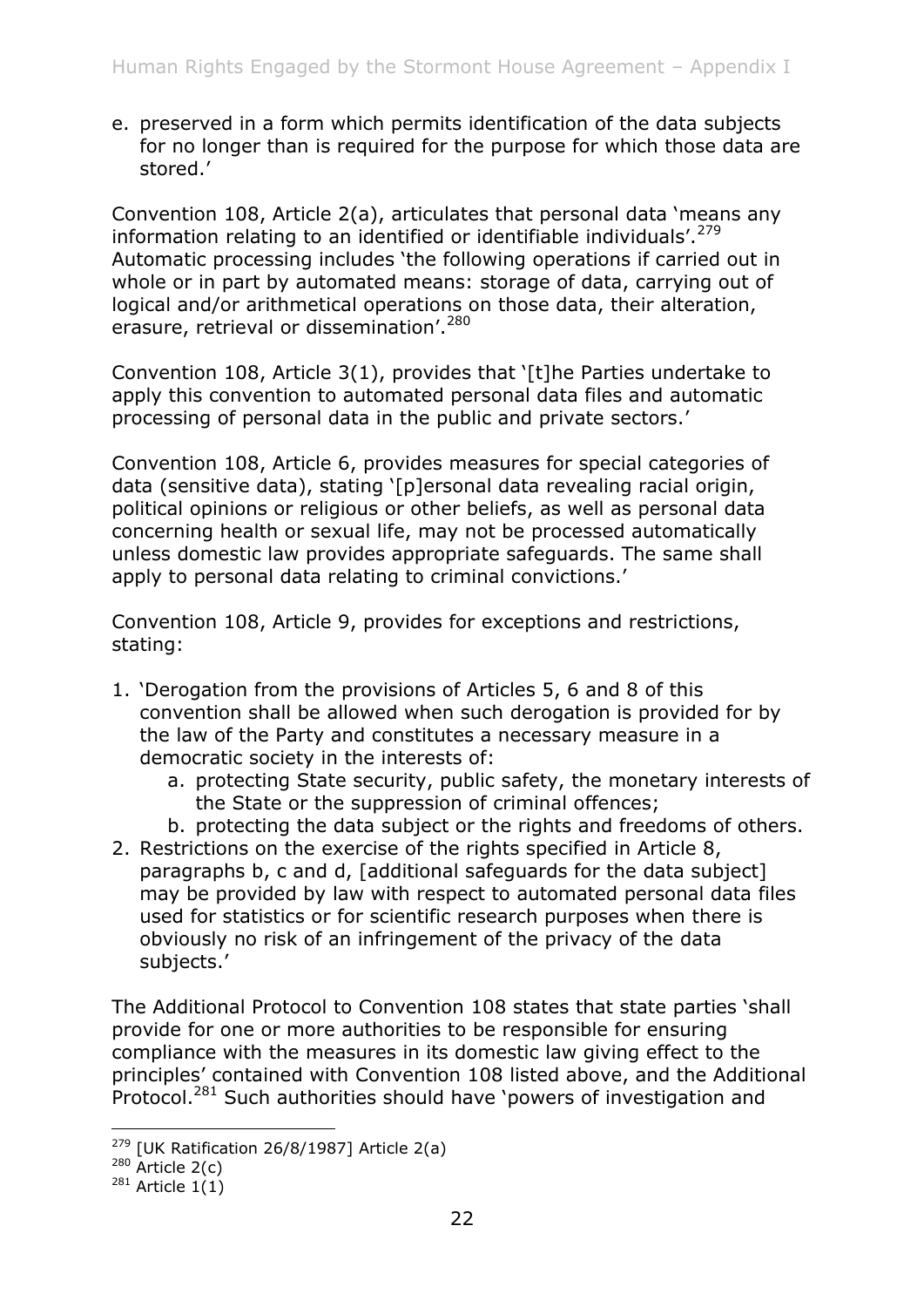intervention, as well as the power to engage in legal proceedings or bring to the attention of the competent judicial authorities violations of provisions of domestic law giving effect to the principles' contained with Convention 108 listed above, and the Additional Protocol.<sup>282</sup> Furthermore. '[e]ach supervisory authority shall hear claims lodged by any person concerning the protection of his/her rights and fundamental freedoms with regard to the processing of personal data within its competence.<sup>'283</sup> The Additional Protocol requires that such a body be independent, and its decisions appealable.<sup>284</sup>

The EU has the competency to legislate on data protection matters.<sup>285</sup> EU Directive 95/46/EC – The Data Protection Directive states that '"the data subject's consent" shall mean any freely given specific and informed indication of his wishes by which the data subject signifies his agreement to personal data relating to him being processed.<sup>'286</sup> The Data Protection Directive, Article 9, also states that 'Member States shall provide for exemptions or derogations from the provisions of this Chapter, Chapter IV [transfer of personal data to third countries] and Chapter VI [supervisory authority] for the processing of personal data carried out solely for journalistic purposes or the purpose of artistic or literary expression only if they are necessary to reconcile the right to privacy with the rules governing freedom of expression.'

The Court of Justice of the European Union (CJEU) has highlighted the need for balance when interpreting CFR, Article 8.<sup>287</sup> The CJEU has balanced CFR, Article 8 (Protection of personal data) against Article 11 (Freedom of expression and information), and Article 13 (Freedom of the arts and sciences).<sup>288</sup>

The relationship between CFR, Articles 8 and 11, is covered by the Data Protection Directive, Article 9.<sup>289</sup> The CJEU has stated that 'in order to achieve a balance between the two fundamental rights, the protection of

<sup>-</sup><sup>282</sup> [UK Signature  $8/11/2001$ , the UK has not ratified this Convention] (The UK Mission at Geneva has stated, 'The UK's approach to signing international treaties is that we only give our signature where we are fully prepared to follow up with ratification in a short time thereafter.' See, UK Mission at Geneva, 'Universal Periodic Review Mid-term Progress Update by the United Kingdom on its Implementation of Recommendations agreed in June 2008' (March 2010) on recommendation 22 (France)), Article 1(2)(a)  $^{283}$  Article 1(2)(b)

 $284$  Article 1(3) and 1(4)

 $285$  The Treaty on the Functioning of the European Union 2012 (Official Journal C 326, 26/10/2012 P. 0001 – 0390) Article 16

 $286$  Article 2(h)

<sup>&</sup>lt;sup>287</sup> C-275/06, Productores de Música de España (Promusicae) v. Telefónica de España SAU, 29 January 2008, para. 68

 $288$  The CJEU has also balanced Article 8 against CFR, Article 17(1) (Protection of property)

<sup>&</sup>lt;sup>289</sup> European Union Agency for Fundamental Rights, Council of Europe, Handbook on European data protection law, April 2014, p23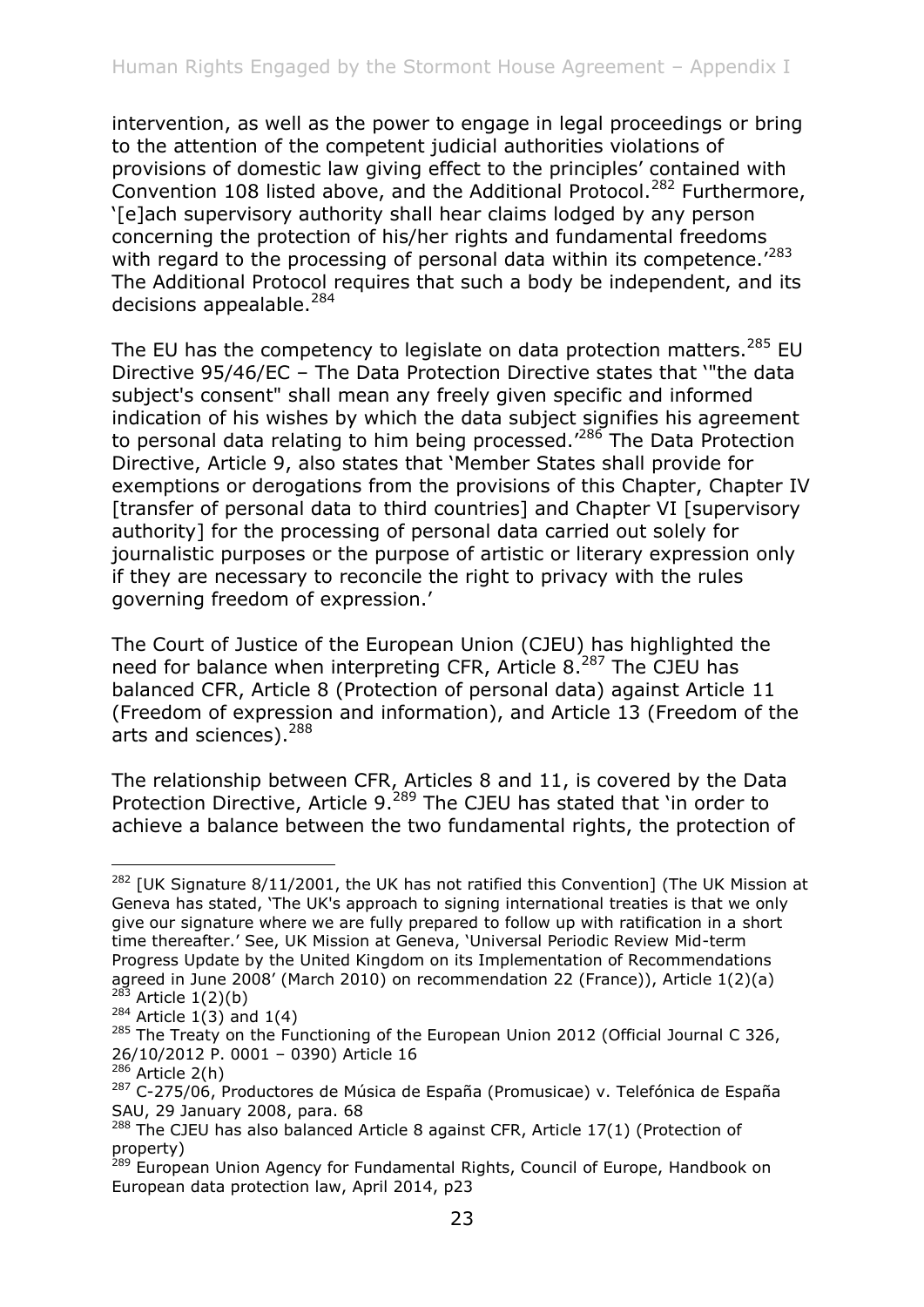the fundamental right to privacy requires that the derogations and limitations in relation to the protection of data provided for in the chapters of the directive referred to above must apply only in so far as is strictly necessary.'290

A second strand in the relationship between CFR, Articles 8 and 11, arises from the right to receive information, contained within Article 11. The FRA has noted that '[u]nder EU law, the right of access to documents is guaranteed by Regulation 1049/2001 regarding public access to European Parliament, Council and Commission documents (Access to Documents Regulation). Article 42 of the Charter and Article 15 (3) of the TFEU [Treaty on European Union and the Treaty on the Functioning of the European Union] have extended this right of access "to documents of the institutions, bodies, offices and agencies of the Union, regardless of their form". In accordance with Article (52) 2 of the Charter, the right of access to documents is also exercised under the conditions and within the limits for which provision is made in Article 15 (3) of TFEU. This right may come into conflict with the right to data protection if access to a document would reveal others' personal data. Requests for access to documents or information held by public authorities may therefore need balancing with the right to data protection of persons whose data are contained in the requested documents.'<sup>291</sup> The CJEU has highlighted the balance required between Articles 8 and 11,<sup>292</sup> noting that 'interference with the right to data protection with respect to access to documents needs a specific and justified reason.<sup>'293</sup>

The European Data Protection Supervisor has stated that '[t]he right to protection of personal data and the right to public access to documents are two fundamental democratic principles which together enforce the position of the individual against the administration and which normally go along together very well. In those cases in which the underlying interests of these principles collide, a reasonable assessment should be made departing from the fact that both are of equal importance.<sup>'294</sup> Accordingly, '[t]he right of access to documents cannot automatically overrule the right to data protection.<sup>'295</sup>

<sup>&</sup>lt;sup>290</sup> C-73/07, Tietosuojavaltuutettu v. Satakunnan Markkinapörssi Oy and Satamedia Oy, 16 December 2008, para 56, 61-62

<sup>&</sup>lt;sup>291</sup> European Union Agency for Fundamental Rights, Council of Europe, Handbook on European data protection law, April 2014, p26

<sup>&</sup>lt;sup>292</sup> C-28/08 P, European Commission v. The Bavarian Lager Co. Ltd., 29 June 2010, para. 60, 63, 76, 78-79.

<sup>&</sup>lt;sup>293</sup> European Union Agency for Fundamental Rights, Council of Europe, Handbook on European data protection law, April 2014, p28

<sup>&</sup>lt;sup>294</sup> European Data Protection Supervisor, Public access to documents containing personal data after the Bavarian Lager ruling, available at

https://secure.edps.europa.eu/EDPSWEB/webdav/site/mySite/shared/Documents/EDPS/ Publications/Papers/BackgroundP/11-03-24 Bavarian Lager EN.pdf p15

<sup>&</sup>lt;sup>295</sup> European Union Agency for Fundamental Rights, Council of Europe, Handbook on European data protection law, April 2014, p28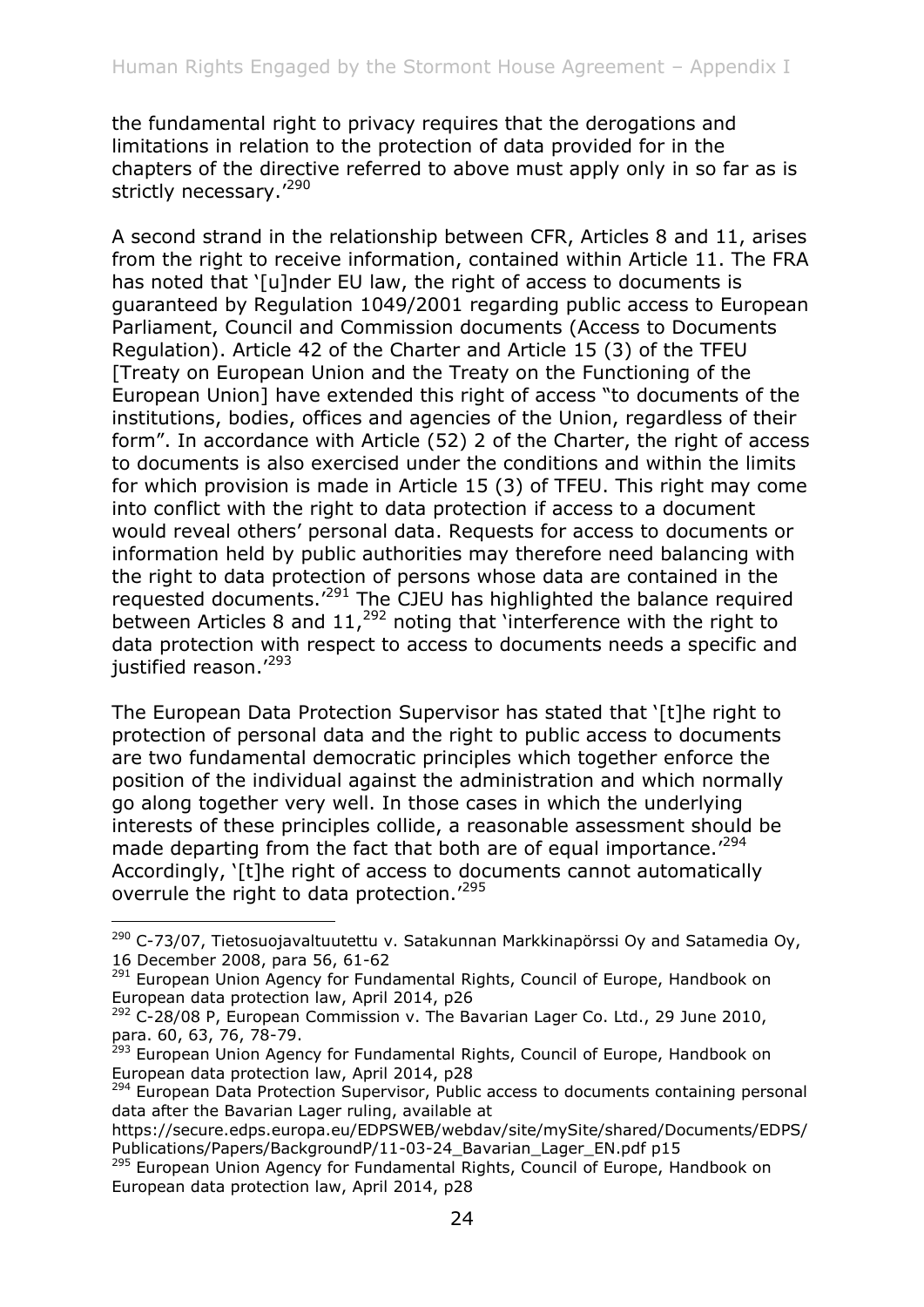The freedom of arts and science (CFR, Article 13) has been found by the ECtHR to be contained within ECHR, Article  $10.^{296}$  The FRA notes, that consequently '[t]he right guaranteed by Article 13 of the Charter may also be subject to the limitations authorised by Article 10 of the ECHR<sup>'297</sup> The use of data for scientific purposes is protected through Convention 108, Article 9, providing a special exception to permit the retention of scientific data for future use. Consequently, 'the subsequent use of personal data for scientific research shall not be considered an incompatible purpose.'<sup>298</sup> The CJEU has also struck a balance CFR, Article 8 and Article 17(1) (the protection of property) and Article 8 (data protection).<sup>299</sup>

Consent is defined in the Data Protection Directive as 'any freely given specific and informed indication of his wishes by which the data subject signifies his agreement to personal data relating to him being processed.<sup>'300</sup>

The Working Party on the Protection of Individuals with regard to the Processing of Personal Data Opinion 15/2011 on the definition of consent, $3\overline{0}1$  provides that consent requires that a person must have capacity to consent,<sup>302</sup> and consent must be gained prior to the use of the data.<sup>303</sup> Consent must be freely given,<sup>304</sup> specific,<sup>305</sup> and informed.<sup>306</sup> To be informed, consent should use appropriate language,  $307$  and be clear

<sup>-</sup><sup>296</sup> Müller and Others v. Switzerland, Application No. 10737/84, 24 May 1988 <sup>297</sup> European Union Agency for Fundamental Rights, Council of Europe, Handbook on European data protection law, April 2014, p30, with reference to Explanations Relating to The Charter of Fundamental Rights (2007/C 303/02) http://eur-

lex.europa.eu/LexUriServ/LexUriServ.do?uri=OJ:C:2007:303:0017:0035:en:PDF and see Vereinigung bildender Künstler v. Austria, Application No. 68345/01, 25 January 2007, para 26

<sup>298</sup> European Union Agency for Fundamental Rights, Council of Europe, Handbook on European data protection law, April 2014, p31

<sup>&</sup>lt;sup>299</sup> C-275/06, Productores de Música de España (Promusicae) v. Telefónica de España SAU, 29 January 2008, para. 54 and 60

 $300$  Article 2(h)

 $301$  Adopted on 13 July 2011. This Opinion compiles European legislative documents. The Working Party was set up by Directive 95/46/EC of the European Parliament and of the Council of 24 October 1995

<sup>&</sup>lt;sup>302</sup> The Working Party on the Protection of Individuals with regard to the Processing of Personal Data, Opinion 15/2011 on the definition of consent, p34

<sup>&</sup>lt;sup>303</sup> The Working Party on the Protection of Individuals with regard to the Processing of Personal Data, Opinion 15/2011 on the definition of consent, p34

<sup>&</sup>lt;sup>304</sup> The Working Party on the Protection of Individuals with regard to the Processing of Personal Data, Opinion 15/2011 on the definition of consent, p35

<sup>&</sup>lt;sup>305</sup> The Working Party on the Protection of Individuals with regard to the Processing of Personal Data, Opinion 15/2011 on the definition of consent, p35

<sup>&</sup>lt;sup>306</sup> The Working Party on the Protection of Individuals with regard to the Processing of Personal Data, Opinion 15/2011 on the definition of consent, p35

<sup>&</sup>lt;sup>307</sup> The Working Party on the Protection of Individuals with regard to the Processing of Personal Data, Opinion 15/2011 on the definition of consent, p35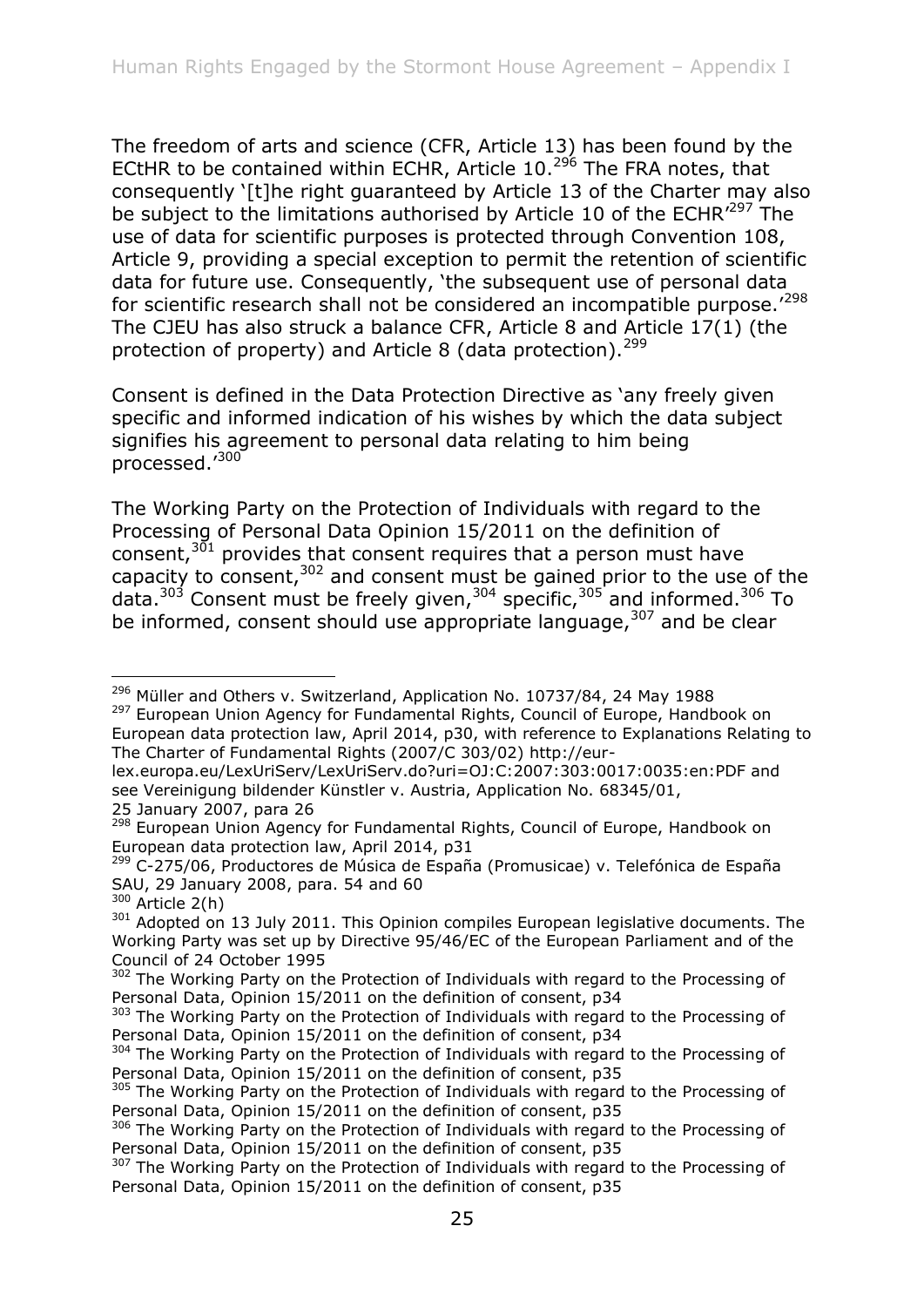and sufficiently conspicuous so it cannot be overlooked.<sup>308</sup> Consent related to material containing special or sensitive data (personal data revealing racial origin, political opinions or religious or other beliefs, as well as personal data concerning health or sexual life) must be explicit.<sup>309</sup> Consent related to data other than sensitive data must be unambiguous.<sup>310</sup> Consent can be withdrawn at a later stage.<sup>311</sup> When drawing together existing material, the consent provided for this material must be studied to see if it is compatible with the new project. If there is new purpose to the use of the data, new consent should be sought before it is used. $312$ 

# *The right to the historical truth*

-

The ECtHR has recognised 'that it is an integral part of freedom of expression to seek historical truth'. $313$  Freedom of expression is protected under ECHR, Article 10. The ECtHR has further highlighted 'the efforts that every country must make to debate its own history openly and dispassionately'.<sup>314</sup>

The ECtHR has stated that 'it is not the Court's role to arbitrate the underlying historical issues, which are part of a continuing debate between historians that shapes opinion as to the events which took place and their interpretation.<sup>315</sup> However, encouraging open debate has raised questions over individuals questioning clearly established historical facts, including the Holocaust. The ECtHR has stated that '[t]here can be no doubt that denying the reality of clearly established historical facts, such as the Holocaust ... does not constitute historical research akin to a quest for the truth ... Such acts are incompatible with democracy and human rights because they infringe the rights of others. Their proponents indisputably have designs that fall into the category of aims prohibited by Article 17 of the [ECHR].<sup>'316</sup>

<sup>313</sup> Chauvy and Others v. France, Application No. 64915/01, 29 September 2004, para 69; Fatullayev v. Azerbaijan, Application No. 40984/07, 4 October 2010, para 87; Dzhugashvili v. Russia, Application No. 41123/10, 9 December 2014, para 33

<sup>314</sup> Monnat v. Switzerland, Application No. 73604/01, 21 December 2006, para 64 <sup>315</sup> Chauvy and Others v. France, Application No. 64915/01, 29 September 2004, para 69; Dzhugashvili v. Russia, Application No. 41123/10, 9 December 2014, para 33

<sup>&</sup>lt;sup>308</sup> The Working Party on the Protection of Individuals with regard to the Processing of Personal Data, Opinion 15/2011 on the definition of consent, p35

<sup>&</sup>lt;sup>309</sup> The Working Party on the Protection of Individuals with regard to the Processing of Personal Data, Opinion 15/2011 on the definition of consent, p35

<sup>&</sup>lt;sup>310</sup> The Working Party on the Protection of Individuals with regard to the Processing of Personal Data, Opinion 15/2011 on the definition of consent, p35

 $311$  The Working Party on the Protection of Individuals with regard to the Processing of Personal Data, Opinion 15/2011 on the definition of consent, p34

<sup>&</sup>lt;sup>312</sup> The Working Party on the Protection of Individuals with regard to the Processing of Personal Data, Opinion 15/2011 on the definition of consent, p34

<sup>&</sup>lt;sup>316</sup> Garaudy v. France (dec.) Application No. 65831/01, ECHR 2003-IX (translated)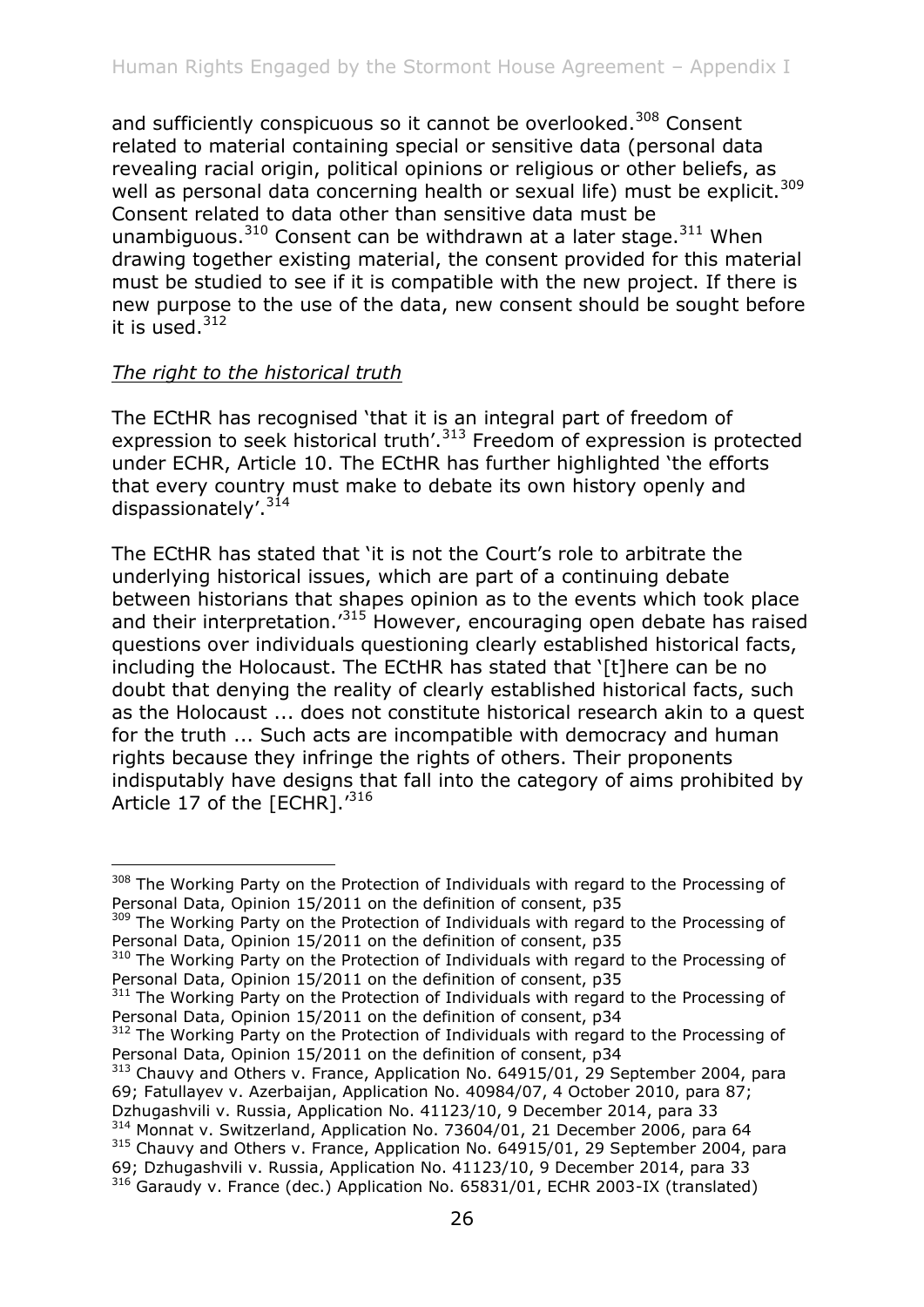The ECtHR has indicated that the passage of time is important when open discussion on the historical truth touches upon other human rights and limits on freedom of expression must be assessed. The ECtHR has stated that '[e]ven though remarks such as those by the applicant are always likely to reopen the controversy among the public, the lapse of time makes it inappropriate to deal with such remarks, fifty years on, with the same severity as ten or twenty years before.<sup>'317</sup>

## Victims' rights

The UN High Commissioner for Human Rights has noted that '[w]hen a period characterized by widespread or systematic human rights abuses comes to an end, people who suffered under the old regime find themselves able to assert their rights and to begin dealing with their past. As they exercise their newly freed voices, they are likely to make four types of demands of the transitional State, namely demands for truth, justice, reparations and institutional reforms to prevent a recurrence of violence.<sup>'318</sup> International law recognises victims' rights, including the right to the truth (right to know), the right to a remedy (right to reparations, right to redress), and access to justice.

## *Who is a Victim?*

-

There is no single definition of a victim in human rights law. A number of instruments have defined the term victim as follows:

The Declaration of Basic Principles of Justice for Victims of Crime and Abuse of Power provides:

'"Victims" means persons who, individually or collectively, have suffered harm, including physical or mental injury, emotional suffering, economic loss or substantial impairment of their fundamental rights, through acts or omissions that are in violation of criminal laws operative within Member States, including those laws proscribing criminal abuse of power.<sup>'319</sup>

The UN Basic Principles and Guidelines for Victims include the family of a victim as victims themselves:

<sup>317</sup> Monnat v. Switzerland, Application No. 73604/01, 21 December 2006, para 64; See the cases of Orban and Others v. France, Application No. 20985/05, 15 January 2009; Dink v. Turkey, Application No.s 2668/07, 6102/08, 30079/08, 7072/09, and 7124/09, 14 September 2010; Karsai v. Hungary, Application No. 5380/07, 1 December 2009 <sup>318</sup> UN GA Annual Report of the United Nations High Commissioner for Human Rights and Reports of the Office of the High Commissioner and the Secretary-General, Right to the truth, 2009, UN Doc. A/HRC/12/19, para 4

<sup>&</sup>lt;sup>319</sup> United Nations Declaration of Basic Principles of Justice for Victims of Crime and Abuse of Power (1985) UN Doc. A/RES/40/34, para 1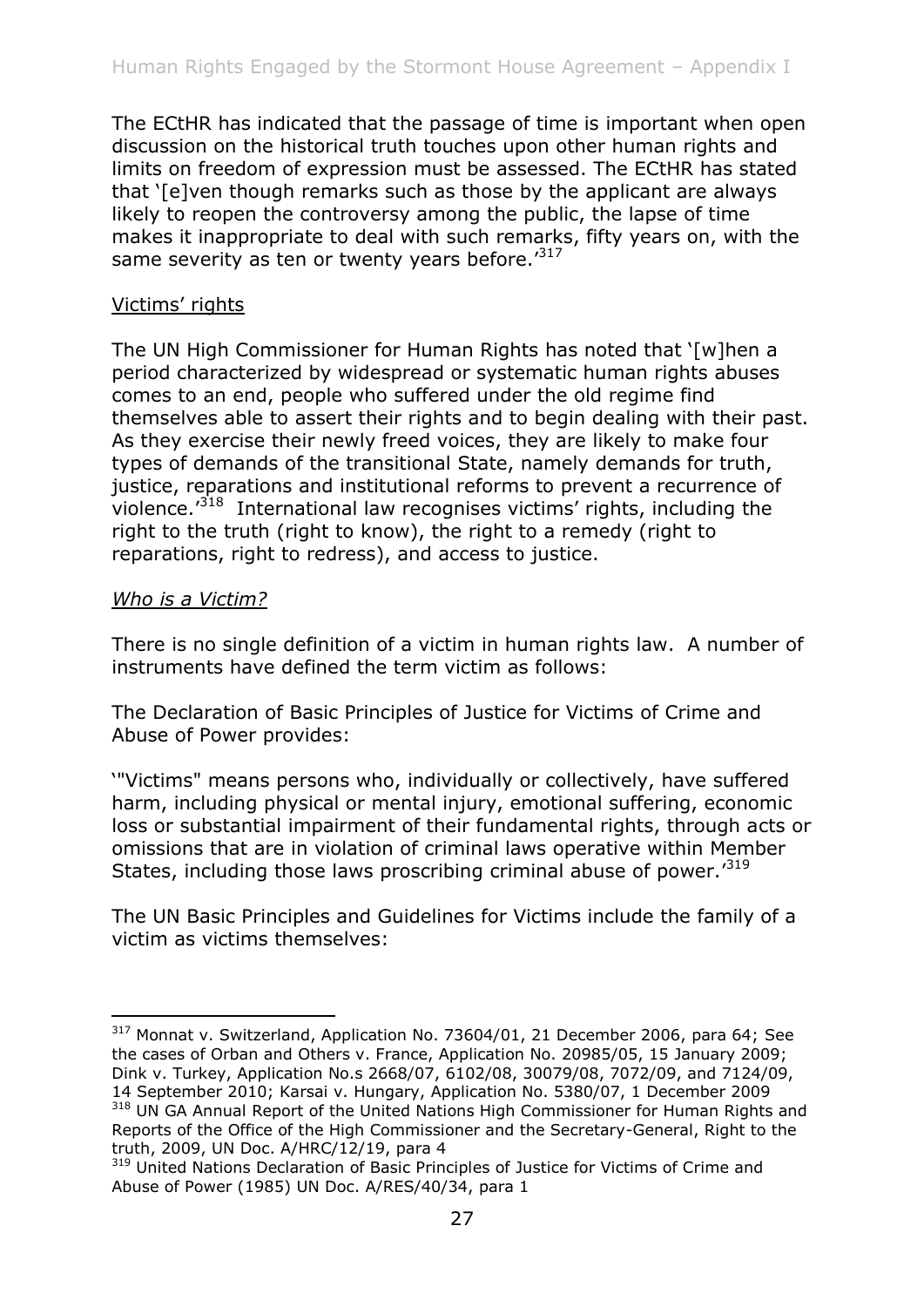'For purposes of the present document, victims are persons who individually or collectively suffered harm, including physical or mental injury, emotional suffering, economic loss or substantial impairment of their fundamental rights, through acts or omissions that constitute gross violations of international human rights law, or serious violations of international humanitarian law. Where appropriate, and in accordance with domestic law, the term "victim" also includes the immediate family or dependants of the direct victim and persons who have suffered harm in intervening to assist victims in distress or to prevent victimization.'<sup>320</sup>

The EU Guidelines of the Committee of Ministers of the Council of Europe on eradicating impunity for serious human rights violations further provides:

'In the guidelines, the term "victim" refers to a natural person who has suffered harm, including physical or mental injury, emotional suffering or economic loss, caused by a serious human rights violation. The term "victim" may also include, where appropriate, the immediate family or dependants of the direct victim. A person shall be considered a victim regardless of whether the perpetrator of the violation is identified, apprehended, prosecuted or convicted, and regardless of the familial relationship between the perpetrator and the victim. $321$ 

# *The right to the truth (right to know)*

The UN Principles to Combat Impunity states that '[e]very people has the inalienable right to know the truth about past events concerning the perpetration of heinous crimes and about the circumstances and reasons that led, through massive or systematic violations, to the perpetration of those crimes.<sup> $322$ </sup> These Principles further provide that '[i] rrespective of any legal proceedings, victims and their families have the imprescriptible right to know the truth about the circumstances in which violations took place and, in the event of death or disappearance, the victims' fate.<sup>'323</sup>

The Special Rapporteur on the independence of judges and lawyers has stated that the right to truth is customary international law,  $324$  and 'is both an independent right on its own and the means for the realization of other rights, such as the right to information, to identity, to mourning and

<sup>&</sup>lt;sup>320</sup> Para 8

 $321$  para 5; also see the definition contained within The EU Guidelines on the Protection of Victims of Terrorist Acts, I. Principles

<sup>&</sup>lt;sup>322</sup> Updated Set of Principles to Combat Impunity, Principle 2

<sup>323</sup> Updated Set of Principles to Combat Impunity, Principle 4

 $324$  Civil and Political Rights, Including the Questions of Independence of the Judiciary, Administration, of Justice, Impunity, Report of the Special Rapporteur on the

independence of judges and lawyers, Leandro Despouy UN Doc. E/CN.4/2006/52, para 23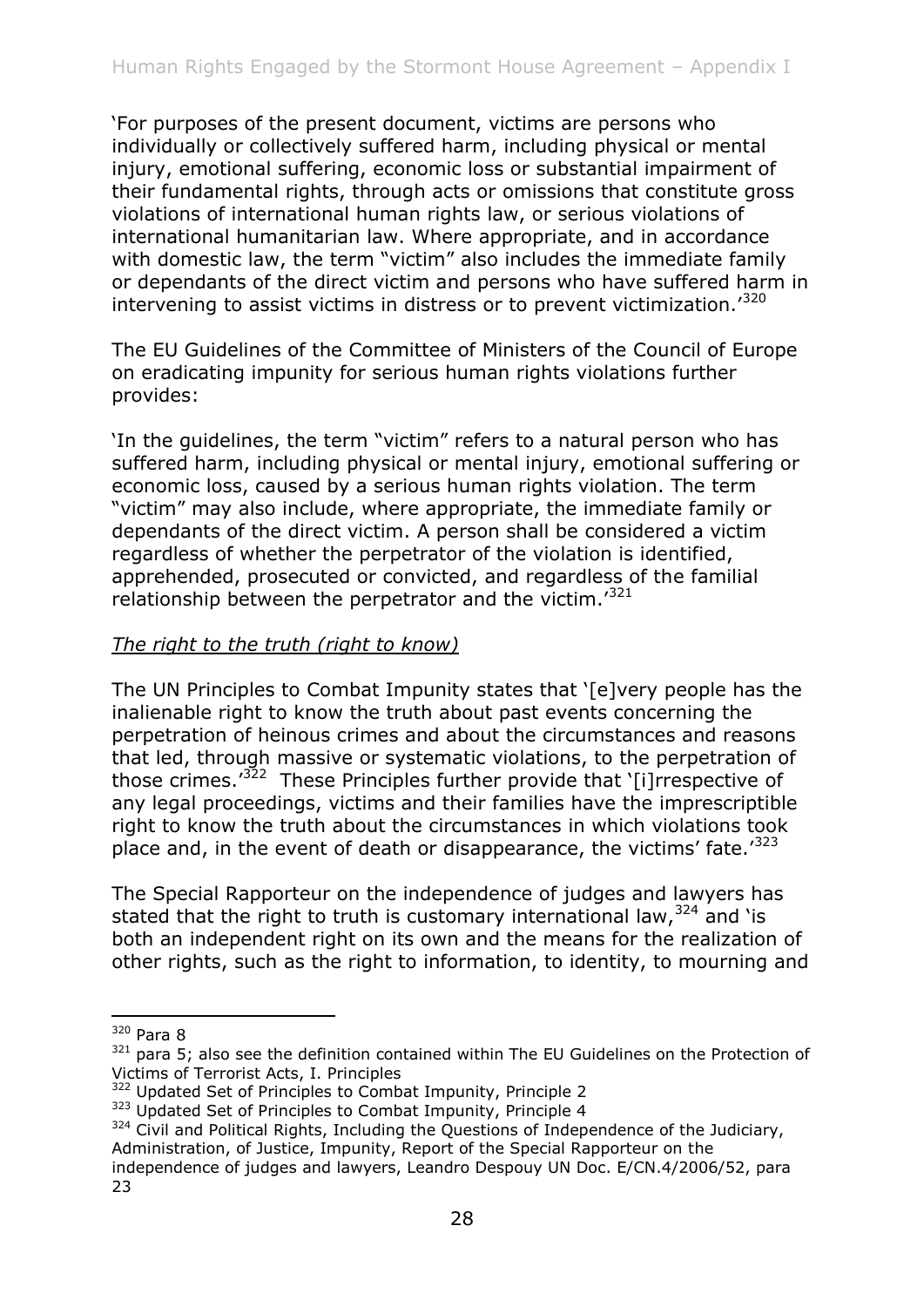especially the right to justice.<sup> $325$ </sup> The OHCHR recognises the right to the truth as a 'stand-alone right' and a 'fundamental right of the individual and therefore should not be subject to limitations.<sup>'326</sup>

The right to the truth is both an individual and collective right. The OHCHR has noted 'that a person has a right to know the truth about what happened to him/her and that society as a whole has both a right to know and a responsibility to remember.<sup> $327$ </sup>

The OHCHR has clarified that '[t]he right to the truth implies knowing the full and complete truth as to the events that transpired, their specific circumstances, and who participated in them, including knowing the circumstances in which the violations took place, as well as the reasons for them. In cases of enforced disappearance ... secret executions and secret burial place, the right to the truth also has a special dimension: to know the fate and whereabouts of the victim.'<sup>328</sup>

The Council of Europe has recognised the right to the truth.<sup>329</sup> The ECtHR has held that a State's failure to conduct an effective investigation 'aimed at clarifying the whereabouts and fate ...[of]... missing persons who disappeared in life-threatening circumstances' was a continuing violation of ECHR, Article  $2^{330}$  The ECtHR has also held that a persistent failure to account for the disappeared persons constituted a 'continuing violation of Article 3 [ECHR] in respect of the relatives of the  $\ldots$  missing persons.<sup>331</sup> The ECtHR has 'emphasised the importance of the right of victims and their families and heirs to know the truth about the circumstances surrounding events involving a massive violation of rights as fundamental

<sup>-</sup><sup>325</sup> Civil and Political Rights, Including the Questions of Independence of the Judiciary, Administration, of Justice, Impunity, Report of the Special Rapporteur on the independence of judges and lawyers, Leandro Despouy UN Doc. E/CN.4/2006/52, para 61

<sup>&</sup>lt;sup>326</sup> Promotion and Protection of Human Rights, Study on the right to the truth, Report of the Office of the United Nations High Commissioner for Human Rights, UN Doc. E/CN.4/2006/91 (2006) para 60

<sup>&</sup>lt;sup>327</sup> UN GA Annual Report of the United Nations High Commissioner for Human Rights and Reports of the Office of the High Commissioner and the Secretary-General, Right to the truth, 2009, UN Doc. A/HRC/12/19, para 5; Also see Promotion and Protection of All Human Rights, Civil, Political, Economic, Social and Cultural Rights, Including the Right to Development, Human Rights Council, Human Rights and Transitional Justice UN Doc. A/HRC/RES/12/12 (2009), p3; Promotion and Protection of Human Rights, Study on the right to the truth, Report of the Office of the United Nations High Commissioner for Human Rights, UN Doc. E/CN.4/2006/91 (2006) para 58

<sup>&</sup>lt;sup>328</sup> Promotion and Protection of Human Rights, Study on the right to the truth, Report of the Office of the United Nations High Commissioner for Human Rights, UN Doc. E/CN.4/2006/91 (2006) para 59

<sup>&</sup>lt;sup>329</sup> Council of Europe Parliamentary Assembly, Resolution 1868 (2012), The International Convention for the Protection of all Persons from Enforced Disappearance, para 6.1.4. 330 Cyprus v. Turkey 2001 IV ECtHR 1 (2001) para 136

<sup>331</sup> Cyprus v. Turkey 2001 IV ECtHR 1 (2001) para 158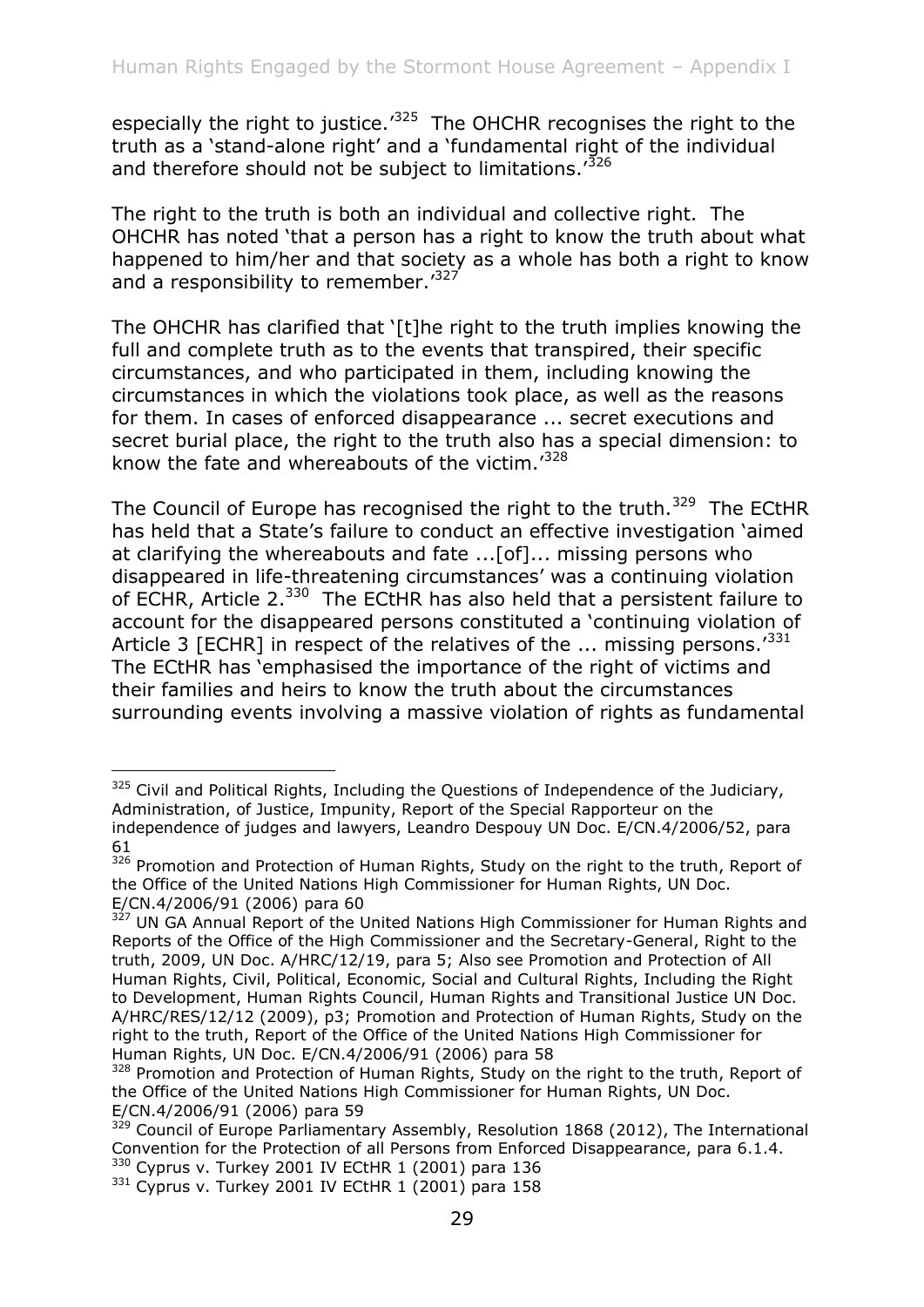as that of the right to life<sup>'.332</sup> It also underlined in *El-Masri v. The Former Yugoslav Republic of Macedonia* 'the great importance of the present case not only for the applicant and his family, but also for other victims of similar crimes and the general public, who had the right to know what had happened.<sup>'333</sup>

The right to the truth often overlaps with the right to information. The UN Basic Principles and Guidelines for Victims provides that 'victims and their representatives should be entitled to seek and obtain information on the causes leading to their victimization and on the causes and conditions pertaining to the gross violations of international human rights law and serious violations of international humanitarian law and to learn the truth in regard to these violations.<sup> $334$ </sup> EU Directive 2012/29 articulates a range of information which should be offered to victims 'without unnecessary delay' including 'any decision not to proceed with or to end an investigation or not to prosecute the offender' and information 'about the state of the criminal proceedings'.<sup>335</sup>

The ECtHR has found violations of the procedural element of the ECHR, Article 2 where 'the investigating authorities failed properly to acquaint the applicant with the results of the investigation'.<sup>336</sup> However, the ECtHR has held that the possibility of sensitive issues surrounding an investigation means there cannot be 'an automatic requirement under Article 2 that a deceased victim's surviving next-of-kin be granted access to the investigation as it goes along. The requisite access of the public or the victim's relatives may be provided for in other stages of the available procedures'.<sup>337</sup> The ECtHR has clarified that a violation of procedural element of ECHR, Article 2 occurs where victims are denied access to information 'for no valid reason.<sup>'338</sup>

# *The right to a remedy (the right to reparations, the right to redress)<sup>339</sup>*

<sup>&</sup>lt;sup>332</sup> Association "21 Decembre 1989" and Others v. Romania, Application No. 33810/07, 25 May 2011, para 144

<sup>&</sup>lt;sup>333</sup> El-Masri v. The Former Yugoslav Republic of Macedonia, Application No. 39630/09 13 December 2012 para 191

<sup>334</sup> Article 24

<sup>&</sup>lt;sup>335</sup> Directive 2012/29/EU of the European Parliament and of the Council of 25 October 2012, establishing minimum standards on the rights, support and protection of victims of crime, and replacing Council Framework Decision 2001/220/JHA, Article 6(1)(a) and  $6(2)(b)$ 

 $336$  Karandja v. Bulgaria, Application No. 69180/01, 7 January 2011, para 67

<sup>337</sup> Ramsahai and Others v. The Netherlands, Application No. 52391/99, 15 May 2007, para 347; also see McKerr v. The United Kingdom (2002) 34 EHRR 20, at 129 <sup>338</sup> Eremiášová and Pechová v. The Czech Republic, Application No. 23944/04, 16 May 2012, para 149

<sup>&</sup>lt;sup>339</sup> For an explanation on the use of these terms, see UN ECOSOC, Civil and Political Rights, The right to a remedy and reparation for victims of violations of international human rights and humanitarian law, Note by the High Commissioner for Human Rights, Annex, Report of the Second Consultative Meeting on the Basic Principles and Guidelines on the Right to Remedy and Reparation for Victims of Violations of International Human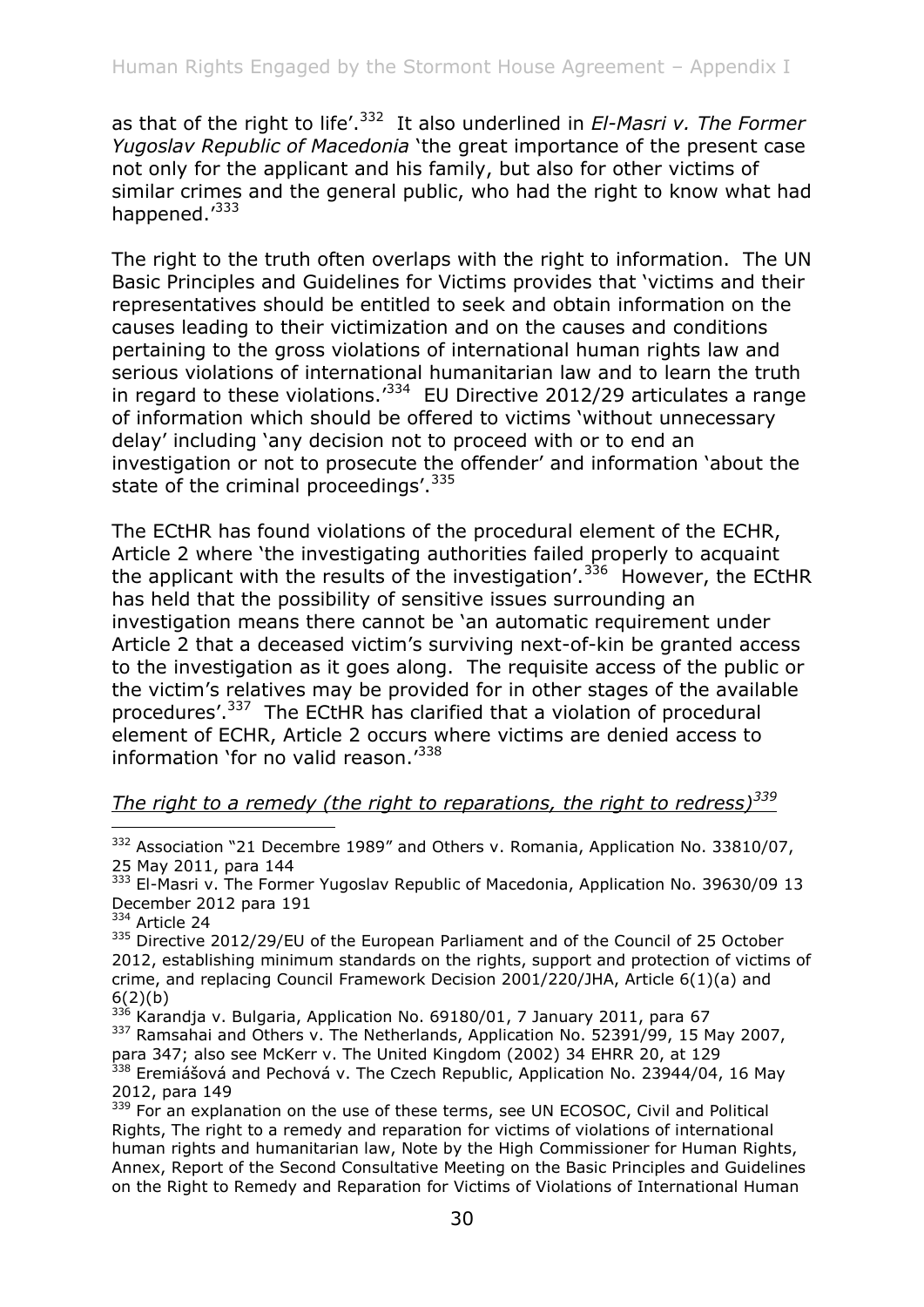International human rights law requires an effective remedy where an individual's rights or freedoms have been violated. The legal source of the right to a remedy is dependent upon the origin of the right violated; for example a violation of a right under the ICCPR (e.g. Article 6, the right to life) is subject to the ICCPR, Article 2(3), which obligates States:

- a) 'To ensure that any person whose rights or freedoms as herein recognized are violated shall have an effective remedy, notwithstanding that the violation has been committed by persons acting in an official capacity;
- b) To ensure that any person claiming such a remedy shall have his right thereto determined by competent judicial, administrative or legislative authorities, or by any other competent authority provided for by the legal system of the State, and to develop the possibilities of judicial remedy;
- c) To ensure that the competent authorities shall enforce such remedies when granted.'

The UN Human Rights Committee explains that the ICCPR, 'Article 2, paragraph 3, requires that in addition to effective protection of Covenant rights, States Parties must ensure that individuals also have accessible and effective remedies to vindicate those rights'.<sup>340</sup>

The Permanent Court of International Justice stated '[i]t is a principle of international law that the breach of an engagement involves an obligation to make reparations in an adequate form. Reparation therefore is the indispensable complement of a failure to apply a convention and there is no necessity for this to be stated in the convention itself.<sup>'341</sup>

The right to an effective remedy is also contained within the ECHR, Article 13 which states:

'Everyone whose rights and freedoms as set forth in this Convention are violated shall have an effective remedy before a national authority

Rights and Humanitarian Law (Geneva, 20, 21, and 23 October 2003) UN Doc. E/CN.4/2004/57 (2003), para 37

<sup>&</sup>lt;sup>340</sup> Human Rights Committee, General Comment 31, Nature of the General Legal Obligations on States Parties to the Covenant, UN Doc CCPR/C/21/Rev.1/Add.13 (2004), para 15

 $341$  The Factory at Chorzów, (Claim for Indemnity)(Jurisdiction) Series A, No. 9, 26 July 1927, p21. A number of cases provide support for reparations being customary international law, see Palmagero Gold Fields 5 RIAA at 298 (1931), Spanish Zones of Morocco Claims 2 RIAA 615 (1925), Russian Indemnity 11 RIAA at 431 (1912), Martini 2 RIAA 975 at 1002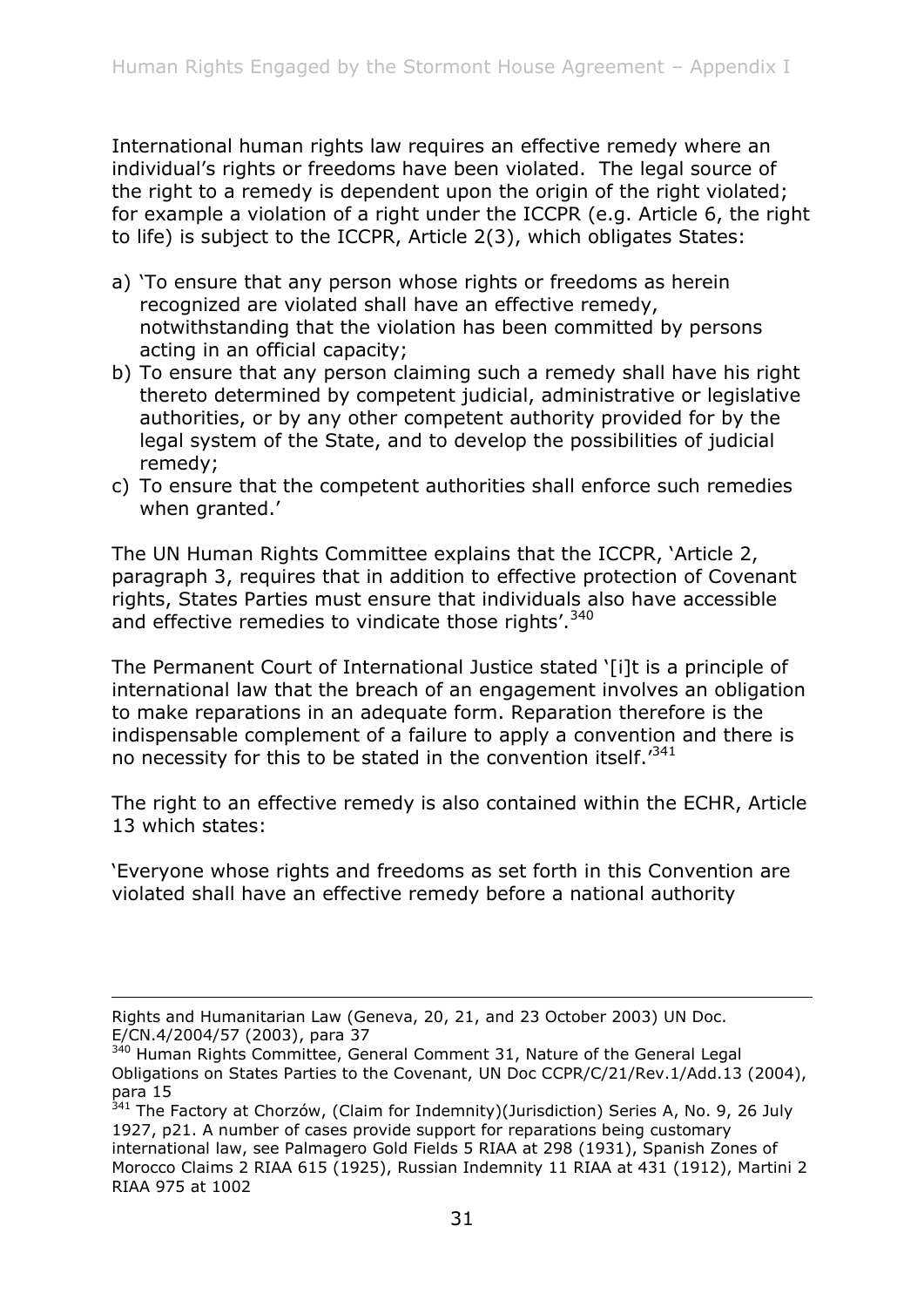notwithstanding that the violation has been committed by persons acting in an official capacity.'<sup>342</sup>

The ECtHR has noted that '[a]n effective judicial system, as required by Article 2, may, and under certain circumstances must, include recourse to the criminal law ... but if the infringement of the right to life is not intentional, Article 2 does not necessarily require such remedies; the State may meet its obligation by affording victims a civil-law remedy, either alone or in conjunction with a criminal-law one, enabling any responsibility of the individuals concerned to be established and any appropriate civil redress, such as an order for damages, to be obtained'.<sup>343</sup> However the ECtHR has further noted that 'a civil action to obtain redress ... alone cannot be regarded as an effective remedy in the context of claims brought under Article  $2^7$ ,  $344$  although noting that in systemic cases of disappearances by the State 'that criminal investigations were not an effective remedy'.  $345$ 

The right to a remedy has been interpreted to include the following elements:

- 1) Equal and effective access to justice;  $346$
- 2) Adequate, effective, and prompt reparation;
- 3) Access to relevant information concerning violations and reparations mechanisms; $347$
- 4) Cessation of any on-going violation.<sup>348</sup>

 $342$  ECHR, Article 13 has not been incorporated into domestic law by virtue of the Human Rights Act 1998; also see The Charter of Fundamental Rights of the European Union, Article 47

<sup>343</sup> Ciobanu v. The Republic of Moldova, Application No. 62578/09, 24 February 2015, para 32

<sup>&</sup>lt;sup>344</sup> Malika Yusupova and Others v. Russia, Application Nos. 14705/09, 4386/10, 68860/10 and 70695/10, 15 January 2015, para 170

<sup>&</sup>lt;sup>345</sup> Aslakhanova and Others v Russia, Application Nos. 2944/06, and 8300/07, 50184/07, 332/08, 42509/10, 29 April 2013, para 217; also see Malika Yusupova and Others v. Russia, Application Nos. 14705/09, 4386/10, 68860/10 and 70695/10, 15 January 2015 <sup>346</sup> As explored below

<sup>&</sup>lt;sup>347</sup> UN Basic Principles and Guidelines for Victims, Principle 11; Promotion and Protection of Human Rights, Impunity, Report of the independent expert to update the Set of principles to combat impunity, Diane Orentlicher, Addendum, Updated Set of Principles for the Protection and Promotion of Human Rights through Action to Combat Impunity E/CN.4/2005/Add.1; Aksoy v. Turkey, para 98; Iatridis v. Greece, Application No. 31107/96, 19 October 2000, para 33

<sup>348</sup> Human Rights Committee, General Comment 31, Nature of the General Legal Obligations on States Parties to the Covenant, UN Doc CCPR/C/21/Rev.1/Add.13 (2004), para 15. The ECtHR has required specific remedial action in a number of cases including the restitution of land in Papamichalopoulos and Others v. Greece (Article 50), Application No. 14556/89, 31 October 1995, paras 38-9; Brumarescu v. Romania (Article 41), Application No. 28342/95, 23 January 2001, paras 22-3; The release of prisoners in Assanidze v. Georgia, Application No. 71403/01, 8 April 2004, para 203; Ilascu and Others v. Moldova and Russia, Application No. 48784/99, 8 July 2004, para 490; Also see Aslakhanova and Others v Russia, Application Nos. 2944/06, and 8300/07,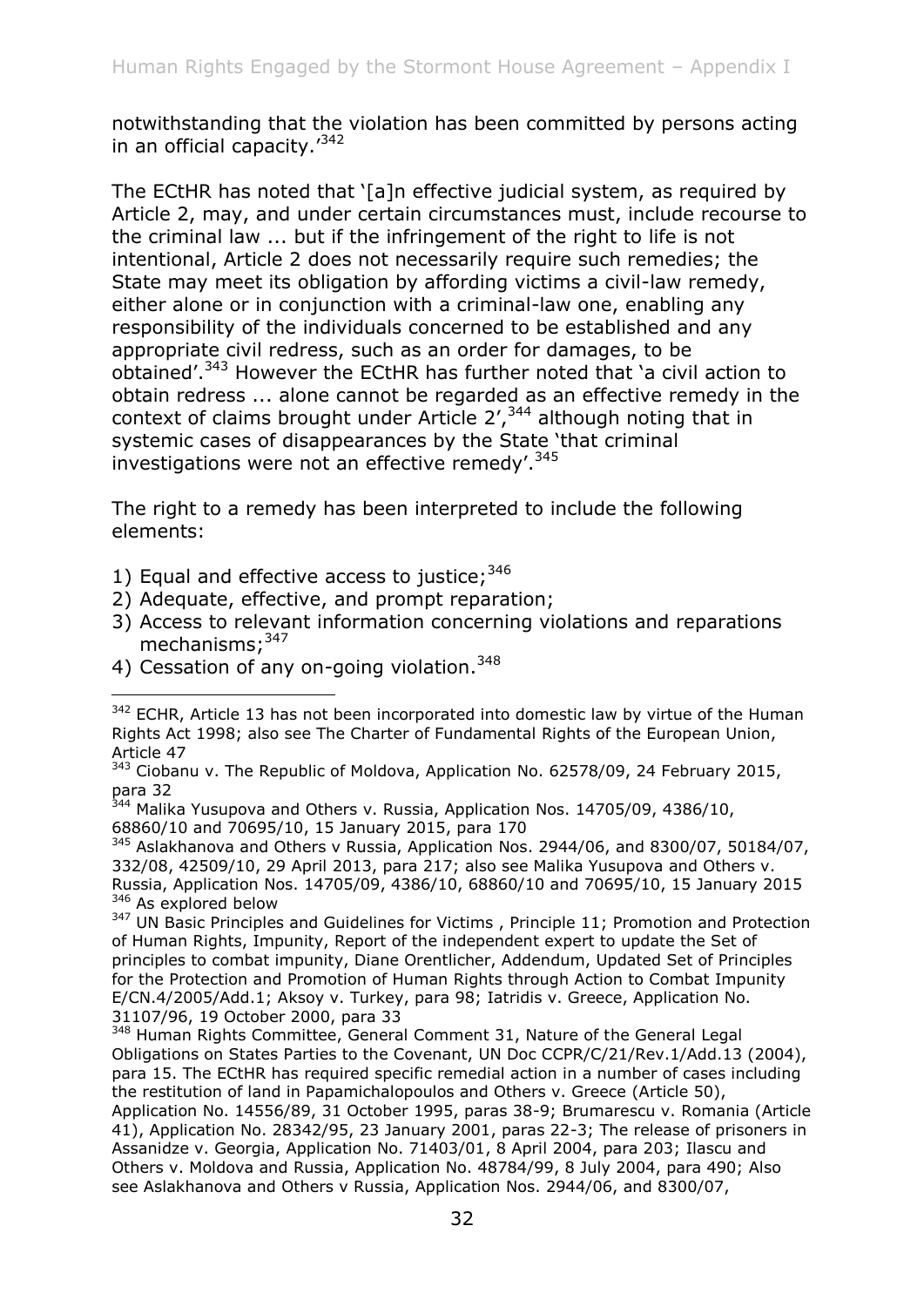## Reparation consists of:

- i) Restitution; Restitution should 'restore the victim to the original situation before the gross violations of international human rights law or serious violations of international humanitarian law occurred. Restitution includes, as appropriate: restoration of liberty, enjoyment of human rights, identity, family life and citizenship, return to one's place of residence, restoration of employment and return of property.<sup>'349</sup>
- ii) Compensation; Compensation *'*should be provided for any economically assessable damage, as appropriate and proportional to the gravity of the violation and the circumstances of each case, resulting from gross violations of international human rights law and serious violations of international humanitarian law' including physical or mental harm, lost opportunities (employment, education, social benefits), moral damage, and costs for legal and medical assistance.<sup>350</sup>
- iii) Rehabilitation; Rehabilitation 'should include medical and psychological care as well as legal and social services.<sup>'351</sup>
- iv) Satisfaction; Satisfaction includes '(a) an apology, (b) nominal damages, (c) in case of gross infringements of rights, damages reflecting the gravity of the infringement, (d) in cases of serious misconduct or criminal conduct, disciplinary action, or punishment

<sup>-</sup>50184/07, 332/08, 42509/10, 29 April 2013, para 225-237, and para 238 where the ECtHR noted that 'it would appear necessary that a comprehensive and time-bound strategy to address the problems enumerated above (see paragraphs 223-237 above) is prepared by the Respondent State without delay and submitted to the Committee of Ministers for the supervision of its implementation.'

<sup>&</sup>lt;sup>349</sup> UN Basic Principles and Guidelines for Victims, para 19; Promotion and Protection of Human Rights, Impunity, Report of the independent expert to update the Set of principles to combat impunity, Diane Orentlicher, Addendum, Updated Set of Principles for the Protection and Promotion of Human Rights through Action to Combat Impunity E/CN.4/2005/Add.1, para 48;

<sup>&</sup>lt;sup>350</sup> UN Basic Principles and Guidelines for Victims, para 20

<sup>&</sup>lt;sup>351</sup> UN Basic Principles and Guidelines for Victims, para 21; CAT, Article 14, states that victims should receive 'the means for as full rehabilitation as possible.' The Committee against Torture has clarified that CAT, Article 14, includes 'the provision of means for as full rehabilitation as possible for anyone who has suffered harm as a result of a violation of the Convention should be holistic and include medical and psychological care as well as legal and social services.' UN Committee against Torture, Convention against Torture and other Cruel, Inhuman or Degrading Treatment or Punishment, General Comment No. 3 of the Committee against Torture, Implementation of article 14 by States parties UN Doc. CAT/C/GC/3 (2012) para 11; Further see The Convention on the Rights of Persons with Disabilities (CRPD), Article 26; UN Human Rights Council, Torture and other cruel, inhuman or degrading treatment or punishment: rehabilitation of torture victims UN Doc. A/HRC/22/L.11 (2013) para 11-12; Council of Europe, Committee of Ministers, Recommendation Rec 2006(8) of the Committee Ministers to members states on assistance to crime victims, para 3.1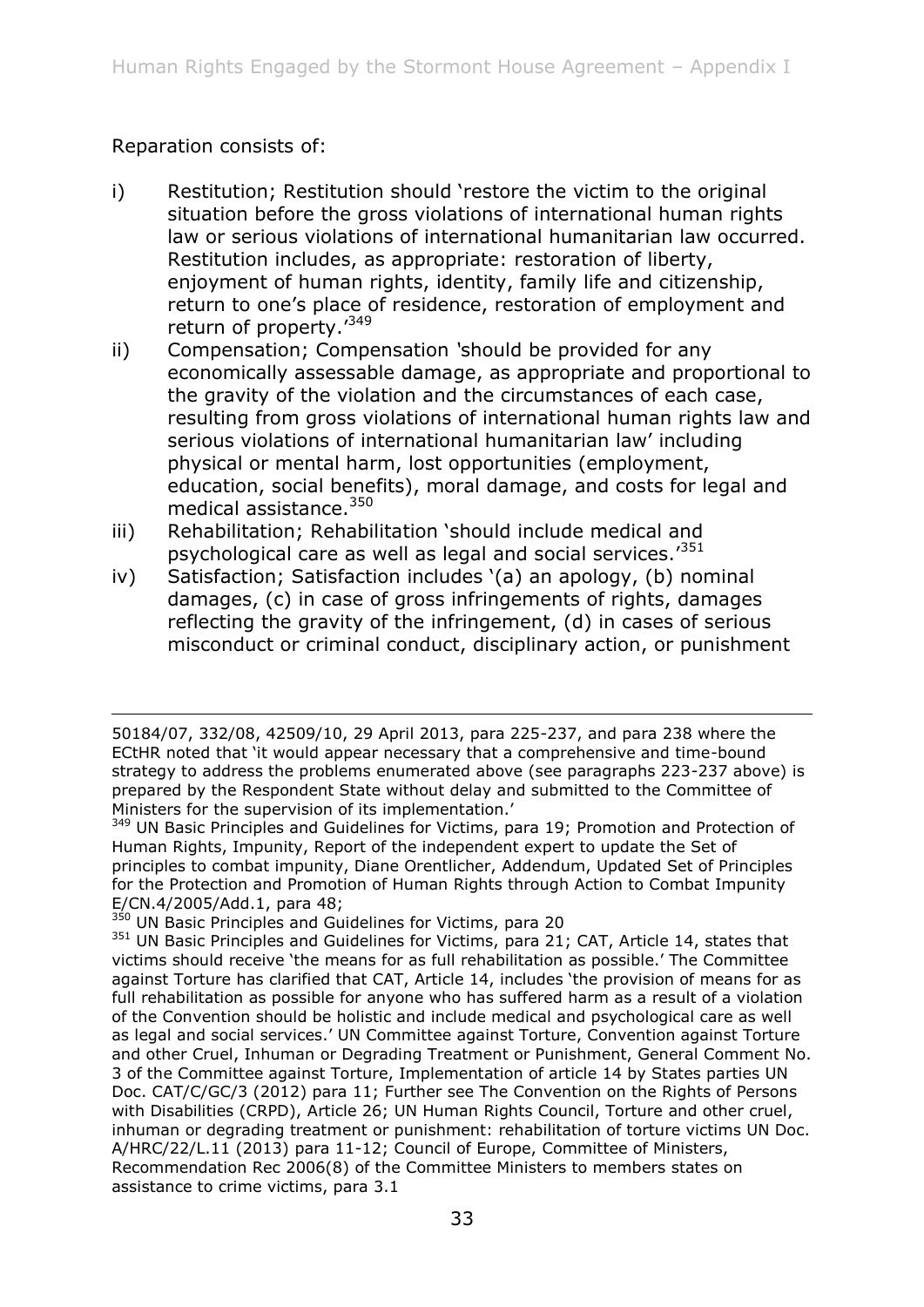of, those responsible',  $352$  and public memorials.  $353$  It has also been interpreted to include the 'cessation of continuing violations' and the 'public disclosure of the truth'.<sup>354</sup>

v) Guarantees of non-repetition;<sup>355</sup> Guarantees of non-repetition 'includes institutional reforms tending towards civilian control of military and security forces, strengthening judicial independence, the protection of human rights workers, human rights training, the promotion of international human rights standards in public service, law enforcement, the media, industry, and psychological and social services.'<sup>356</sup>

There is both an individual and collective element to reparations, with the UN Basic Principles and Guidelines for Victims noting that 'States should endeavor to develop procedures to allow groups of victims to present collective claims for reparation and to receive reparation collectively, as appropriate.'<sup>357</sup>

Access to the relevant information about violations engages the right to information, as discussed above. It can also be interpreted to ensure victims have access to information about their rights and the availability of services.<sup>358</sup> Access to a reparations mechanism obliges states to ensure that victims are able to access their right to a remedy. Such

<sup>-</sup><sup>352</sup> Promotion and Protection of Human Rights, Impunity, Report of the independent expert to update the Set of principles to combat impunity, Diane Orentlicher, Addendum, Updated Set of Principles for the Protection and Promotion of Human Rights through Action to Combat Impunity E/CN.4/2005/Add.1, para 48

<sup>&</sup>lt;sup>353</sup> Human Rights Committee, General Comment 31, Nature of the General Legal Obligations on States Parties to the Covenant, UN Doc CCPR/C/21/Rev.1/Add.13 (2004), para 16

<sup>&</sup>lt;sup>354</sup> UN Basic Principles and Guidelines for Victims, para 22

<sup>&</sup>lt;sup>355</sup> UN Basic Principles and Guidelines and the Guidelines of the Committee of Ministers of the Council of Europe, Principle 18, and see The UN Principles to Combat Impunity, Principle 34, and The Guidelines of the Committee of Ministers of the Council of Europe on eradicating impunity for serious human rights violations, Part XVI; UN Committee against Torture, General Comment 3: Implementation of article 14 by States parties (2012) UN Doc. CAT/C/GC/3, para 2; Article 19 of The Declaration on Enforced Disappearance; The European Convention on the Compensation of Victims of Violent Crimes Article 1; Basic Principles and Guidelines on the Right to a Remedy and Reparation for victims of Gross Violations of International Human Rights Law and Serious Violations of International Humanitarian Law (2005), Adopted and proclaimed by General Assembly resolution 60/147 of 16 December 2005; Human Rights Committee, General Comment 31, Nature of the General Legal Obligations on States Parties to the Covenant, UN Doc CCPR/C/21/Rev.1/Add.13 (2004), para 16

<sup>&</sup>lt;sup>356</sup> Office of the High Commissioner for Human Rights, Rule-of-law Tools for Post-conflict States, Reparations programmes, 2008, p7-8

<sup>&</sup>lt;sup>357</sup> Principle 13

<sup>&</sup>lt;sup>358</sup> EU Directive 2012/29, Article 9; UN Basic Principles and Guidelines for Victims, Principle 15; Council of Europe, Committee of Ministers, Recommendation Rec(2006)8, para 5.2, Human Rights Council, Torture and other cruel, inhuman or degrading treatment or punishment: rehabilitation of torture victims, (2013), UN Doc. A/HRC/22/L.11/Rev.1, para 16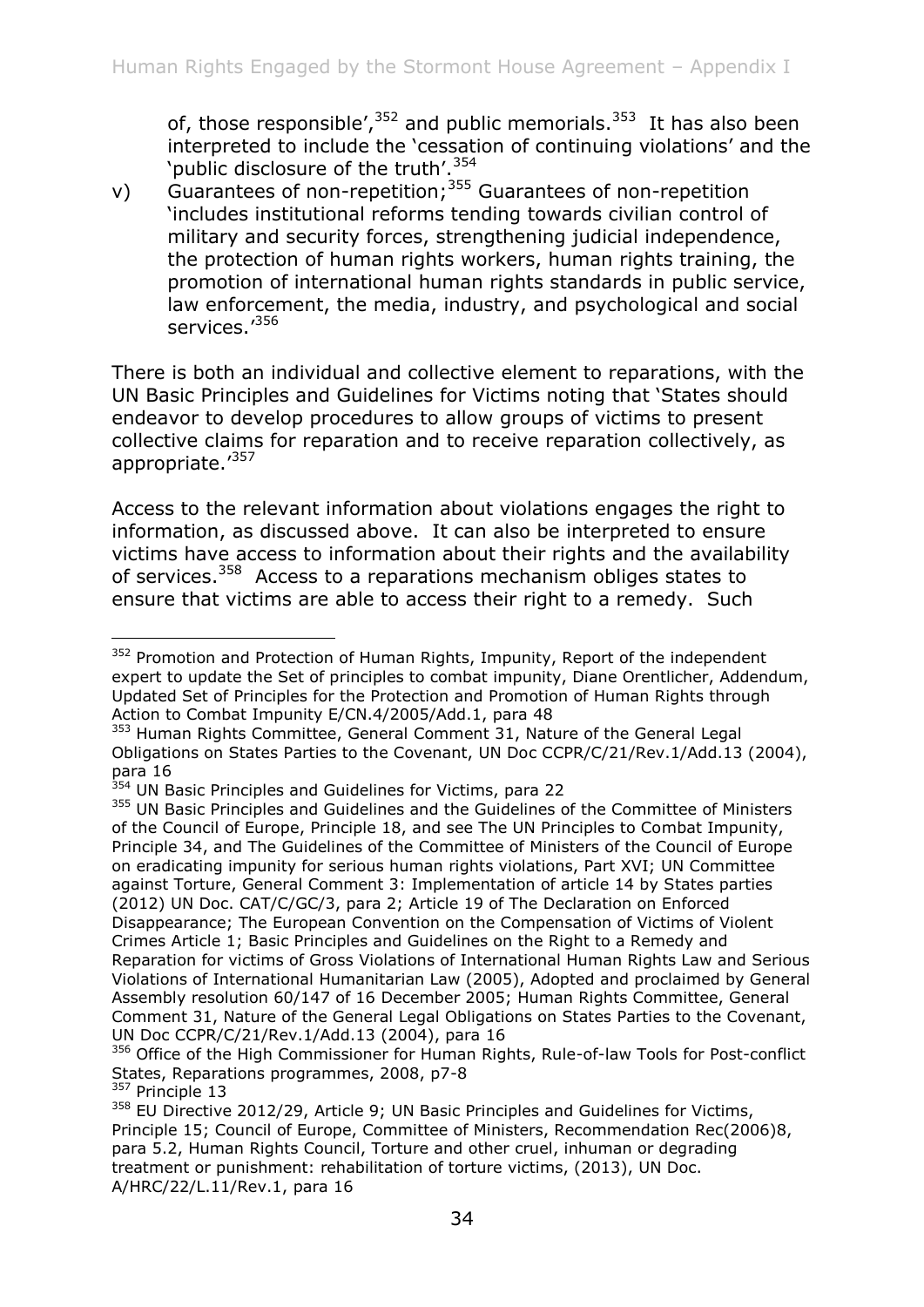access can be achieved through access to justice, or an alternative and/or complementary mechanism, which could be incorporated in DDR programmes.

## *Access to justice*

Justice is often narrowly conceived as constituting only criminal proceedings. However justice is a much broader legal concept and includes civil, administrative and criminal processes, all of which should be responsive to the specific needs of victims.

Transitional justice 'is the full range of processes and mechanisms associated with a society's attempt to come to terms with a legacy of large-scale past abuses, in order to ensure accountability, serve justice and achieve reconciliation.<sup>1359</sup> Transitional justice 'consists of both judicial and non-judicial processes and mechanisms, including prosecution initiatives, facilitating initiatives in respect of the right to truth, delivering reparations, institutional reform and national consultations.'<sup>360</sup>

The UN Basic Principles and Guidelines for Victims highlights 'the right to access justice and fair and impartial proceedings',  $361$  and notes that states must provide 'equal and effective access to justice ... irrespective of who may ultimately be the bearer of responsibility for the violation'.<sup>362</sup> The state has a procedural obligation to provide access to justice, which includes access to a criminal justice process, but can also extend to other forms of justice including transitional justice processes.

Access to justice includes access to mechanisms to achieve justice, including civil, criminal, and administrative means, and requires that the relevant judicial or administrative processes are responsive to the specific needs of victims.<sup>363</sup> It also requires the dissemination 'through public and private mechanisms, information about all available remedies for gross violations of international human rights law'.<sup>364</sup>

<sup>-</sup><sup>359</sup> UN, Guidance Note of the Secretary-General, United Nations Approach to Transitional Justice, March 2010, p2

<sup>&</sup>lt;sup>360</sup> UN, Guidance Note of the Secretary-General, United Nations Approach to Transitional Justice, March 2010, p2

<sup>361</sup> Para 12

 $362$  Para 3(c) and 11(a)

<sup>&</sup>lt;sup>363</sup> Declaration of Basic Principles of Justice for Victims of Crime and Abuse of Power, Principles 4, 6; also see The UN Basic Principles and Guidelines on the Right to a Remedy and Reparation for Victims of Gross Violations of International Human Rights Law and Serious Violations of International Humanitarian Law, para 12(b)-(d)

<sup>&</sup>lt;sup>364</sup> The UN Basic Principles and Guidelines on the Right to a Remedy and Reparation for Victims of Gross Violations of International Human Rights Law and Serious Violations of International Humanitarian Law, para 12(a); also see EU Directive 2012/29, Article 9; UN Basic Principles and Guidelines for Victims, Principle 15; Council of Europe, Committee of Ministers, Recommendation Rec(2006)8, para 5.2, Human Rights Council,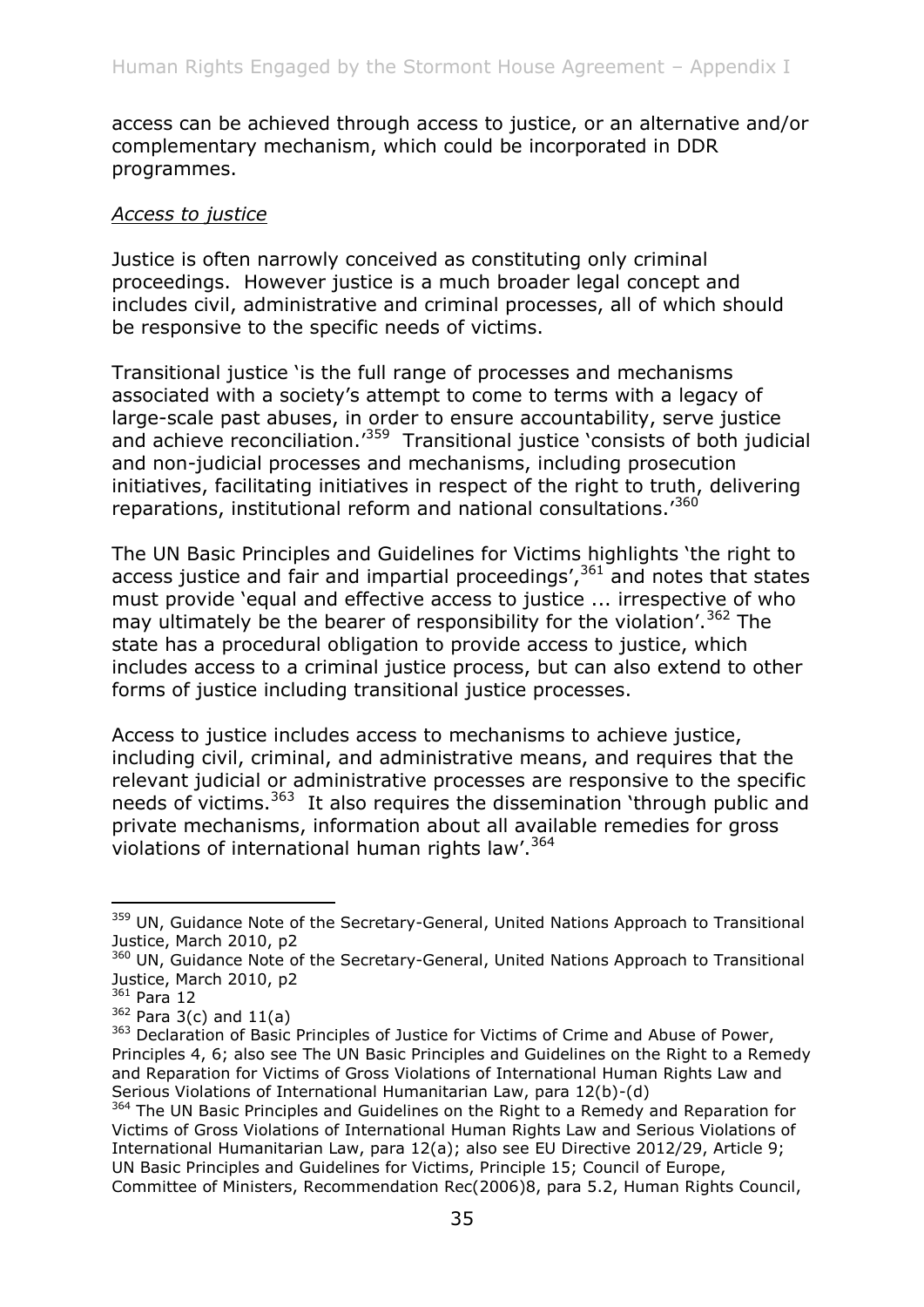Access to justice further includes 'access to administrative and other bodies, as well as mechanisms, modalities and proceedings conducted in accordance with domestic law.<sup>'365</sup> This includes accessing other victims' rights, such as the truth and a remedy, through DDR programmes.

## Further Rights

#### *Right to culture*

-

The right to culture forms an intrinsic part of the human rights framework and is specifically protected by the ICESCR. Reference to cultural rights is also made in CERD, CEDAW, CRC, and CRPD, which each protect the right to participate in cultural life.

The ICESCR, Article 15(1)(a) requires state parties 'recognize the right of everyone ... [t]o take part in cultural life'. ICESCR, Article 15(3), obliges states 'undertake to respect the freedom indispensable for scientific research and creative activity.'

The UN Committee on Economic, Social and Cultural Rights (CESCR) has recognised 'that the term "everyone" in the first line of [ICESCR] article 15 may denote the individual or the collective; in other words, cultural rights may be exercised by a person (a) as an individual, (b) in association with others, or (c) within a community or group'.  $366$  The UN CESCR 'considers that culture, for the purpose of implementing article 15 (1)(a), encompasses, inter alia, ways of life, language, oral and written literature, music and song, non-verbal communication, religion or belief systems, rites and ceremonies, sport and games, methods of production or technology, natural and man-made environments, food, clothing and shelter and the arts, customs and traditions through which individuals, groups of individuals and communities express their humanity and the meaning they give to their existence, and build their world view representing their encounter with the external forces affecting their lives.'367

Torture and other cruel, inhuman or degrading treatment or punishment: rehabilitation of torture victims, (2013), UN Doc. A/HRC/22/L.11/Rev.1, para 16

<sup>&</sup>lt;sup>365</sup> The UN Basic Principles and Guidelines on the Right to a Remedy and Reparation for Victims of Gross Violations of International Human Rights Law and Serious Violations of International Humanitarian Law, para 12

<sup>&</sup>lt;sup>366</sup> UN CESCR, 'General Comment No. 21, Right of everyone to take part in cultural life (art. 15, para 1(a) of the International Covenant on Economic, Social and Cultural Rights)', UN Doc. E/C.12/GC/21 (2009), para 9

 $367$  UN CESCR, 'General Comment No. 21, Right of everyone to take part in cultural life (art. 15, para 1(a) of the International Covenant on Economic, Social and Cultural Rights)', UN Doc. E/C.12/GC/21 (2009), para 13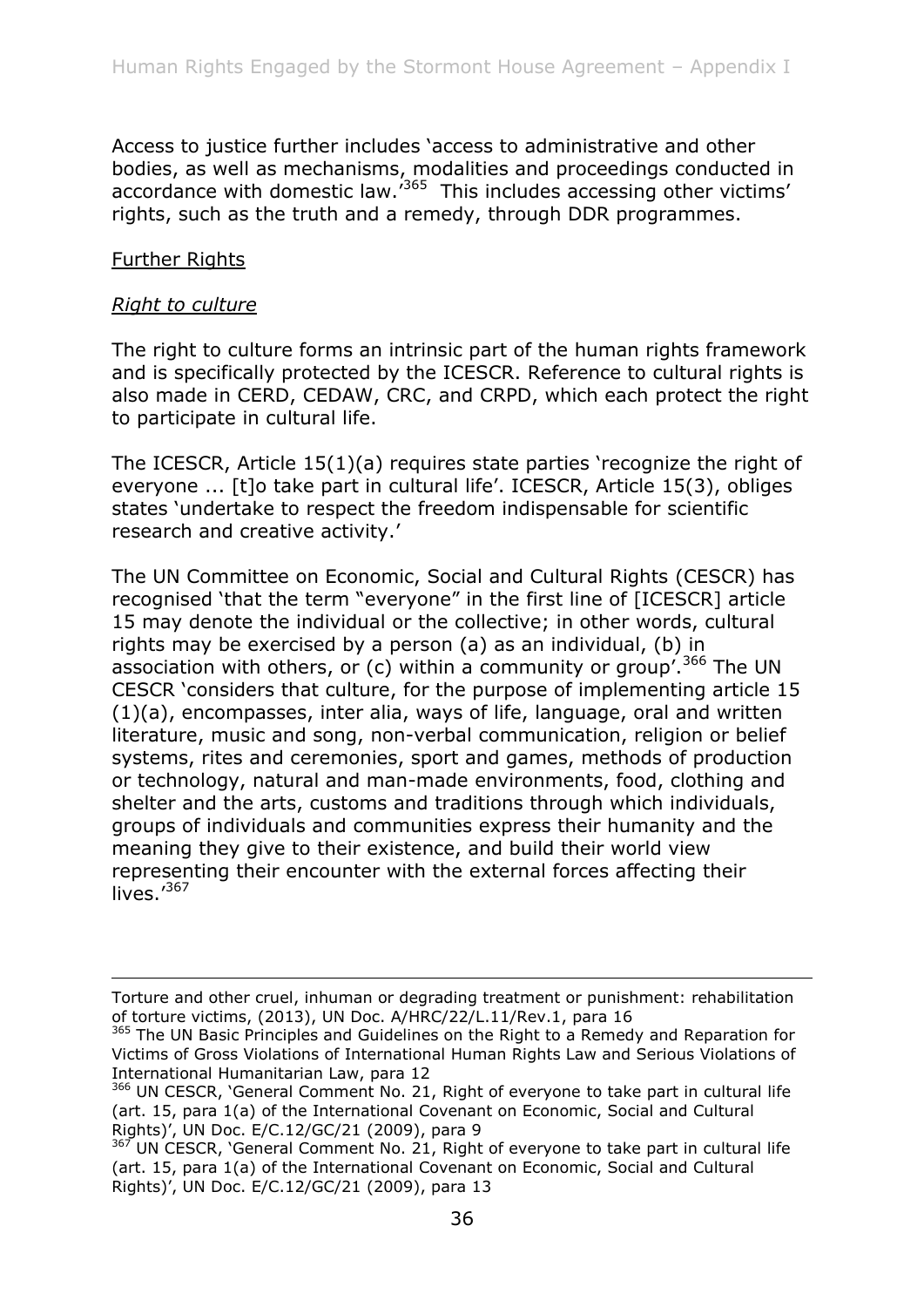The UN CESCR highlights that ICESCR, Article 15, contains the specific legal obligations to respect, protect, and fulfil the right,<sup>368</sup> centred on availability, accessibility, acceptability, adaptability and appropriateness.<sup>369</sup>

The obligations to respect and protect require non-interference with the exercise of cultural practices and access to cultural goods and services and steps to prevent third parties from interfering with the right. The obligation to fulfil includes '[a]dopting policies for the protection and promotion of cultural diversity, and facilitating access to a rich and diversified range of cultural expressions, including through, inter alia, measures aimed at establishing and supporting public institutions and the cultural infrastructure necessary for the implementation of such policies'.<sup>370</sup> The UN Special Rapporteur in the field of cultural rights has noted that '[m]useums and curators may face particular difficulties when they are subject to political control and financial pressure and it is crucial to ensure their independence within the framework of the right to freedom of opinion and expression, as set out in articles 19 and 20 of the International Covenant on Civil and Political Rights.<sup>1371</sup>

The UN CESCR has provided that '[a]vailability is the presence of cultural goods and services that are open for everyone to enjoy and benefit from', and accessibility 'includes the right of everyone to seek, receive and share information on all manifestations of culture in the language of the person's choice, and the access of communities to means of expressions and dissemination.'<sup>372</sup> The independent expert in the field of cultural rights has stated that '[t]he right to participate in cultural life implies that individuals and communities have access to and enjoy cultural heritages that are meaningful to them, and that their freedom to continuously (re)create cultural heritage and transmit it to future generations should be protected.<sup>'373</sup> The UN CESCR has noted that '[a]cceptability entails that

<sup>368</sup> UN CESCR, 'General Comment No. 21, Right of everyone to take part in cultural life (art. 15, para 1(a) of the International Covenant on Economic, Social and Cultural Rights)', UN Doc. E/C.12/GC/21 (2009), para 6

 $369$  UN CESCR, 'General Comment No. 21, Right of everyone to take part in cultural life (art. 15, para 1(a) of the International Covenant on Economic, Social and Cultural Rights)', UN Doc. E/C.12/GC/21 (2009), para 16

 $370$  UN CESCR, 'General Comment No. 21, Right of everyone to take part in cultural life (art. 15, para 1(a) of the International Covenant on Economic, Social and Cultural Rights)', UN Doc. E/C.12/GC/21 (2009), para 52(a)

 $371$  UN, Report of the Special Rapporteur in the field of cultural rights, Farida Shaheed, Memorialization processes, UN Doc. A/HRC/25/49 (2014) para 75

<sup>372</sup> UN CESCR, 'General Comment No. 21, Right of everyone to take part in cultural life (art. 15, para 1(a) of the International Covenant on Economic, Social and Cultural Rights)', UN Doc. E/C.12/GC/21 (2009), para 16(b); Also see UNESCO Universal Declaration on Cultural Diversity (Adopted by the General Conference of the United Nations Educational, Scientific and Cultural Organization at its thirty-first session on 2 November 2001), Article 5

 $373$  UN Human Rights Council, Report of the independent expert in the field of cultural rights, Farida Shaheed, UN Doc. A/HRC/17/38 (2011) para 34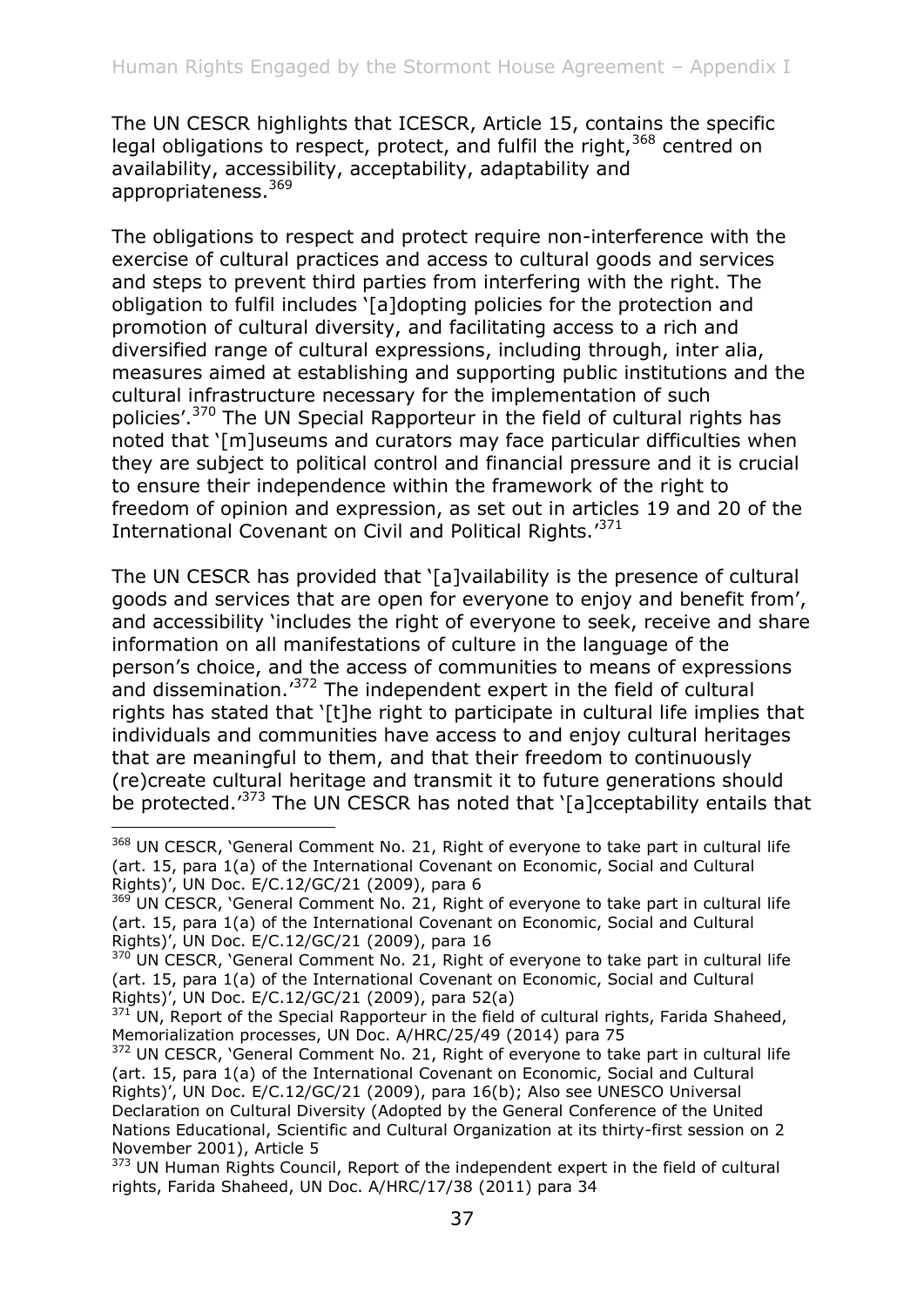the laws, policies, strategies, programmes and measures adopted by the State party for the enjoyment of cultural rights should be formulated and implemented in such a way as to be acceptable to the individuals and communities involved. In this regard, consultations should be held with the individuals and communities concerned in order to ensure that the measures to protect cultural diversity are acceptable to them'.<sup>374</sup> Furthermore '[a]daptability refers to the flexibility and relevance of strategies, policies, programmes and measures adopted by the State party in any area of cultural life, which must be respectful of the cultural diversity of individuals and communities'.<sup>375</sup> In addition,

'[a]ppropriateness refers to the realization of a specific human right in a way that is pertinent and suitable to a given cultural modality or context, that is, respectful of the culture and cultural rights of individuals and communities, including minorities and indigenous peoples.'<sup>376</sup>

The UN CESCR has highlighted the general and core legal obligations contained within ICESCR, Article 15, as an economic, social and cultural right. The right must be exercised without discrimination,  $377$  and a state is required 'to take steps … to the maximum of its available resources, with a view to achieving progressively the full realisation of the rights recognized … by all appropriate means, including the adoption of legislative measures.<sup>'378</sup> Retrogressive measures are prohibited,<sup>379</sup> and the right is subject to a minimum core obligation.<sup>380</sup> The minimum core

<sup>-</sup>374 UN CESCR, 'General Comment No. 21, Right of everyone to take part in cultural life (art. 15, para 1(a) of the International Covenant on Economic, Social and Cultural Rights)', UN Doc. E/C.12/GC/21 (2009), para 16(c)

<sup>375</sup> UN CESCR, 'General Comment No. 21, Right of everyone to take part in cultural life (art. 15, para 1(a) of the International Covenant on Economic, Social and Cultural Rights)', UN Doc. E/C.12/GC/21 (2009), para 16(d)

 $376$  UN CESCR, 'General Comment No. 21, Right of everyone to take part in cultural life (art. 15, para 1(a) of the International Covenant on Economic, Social and Cultural Rights)', UN Doc. E/C.12/GC/21(2009), para 16(e)

<sup>377</sup> UN CESCR, 'General Comment No. 21, Right of everyone to take part in cultural life (art. 15, para 1(a) of the International Covenant on Economic, Social and Cultural Rights)', UN Doc. E/C.12/GC/21 (2009), para 44; Also see UN CESCR General Comment No. 3, The nature of States parties' obligations (Art 2(1) of the covenant) (Fifth session, 1990) UN Doc. E/1991/23 annex III at 86 (1991), para 5

 $378$  International Covenant on Economic, Social and Cultural Rights 1966, Article 2(1), and see UN CESCR, 'General Comment No. 21, Right of everyone to take part in cultural life (art. 15, para 1(a) of the International Covenant on Economic, Social and Cultural Rights)', UN Doc. E/C.12/GC/21 (2009), para 45 and 60; Also see UN CESCR General Comment No. 3, The nature of States parties' obligations (Art 2(1) of the covenant) (Fifth session, 1990) UN Doc. E/1991/23 annex III at 86 (1991), para 9

 $379$  International Covenant on Economic, Social and Cultural Rights 1966, Article 2(1), and see UN CESCR, 'General Comment No. 21, Right of everyone to take part in cultural life (art. 15, para 1(a) of the International Covenant on Economic, Social and Cultural Rights)', UN Doc. E/C.12/GC/21 (2009), para 65; Also see UN CESCR General Comment No. 3, The nature of States parties' obligations (Art 2(1) of the covenant) (Fifth session, 1990) UN Doc. E/1991/23 annex III at 86 (1991), para 9

 $380$  UN CESCR, 'General Comment No. 21, Right of everyone to take part in cultural life (art. 15, para 1(a) of the International Covenant on Economic, Social and Cultural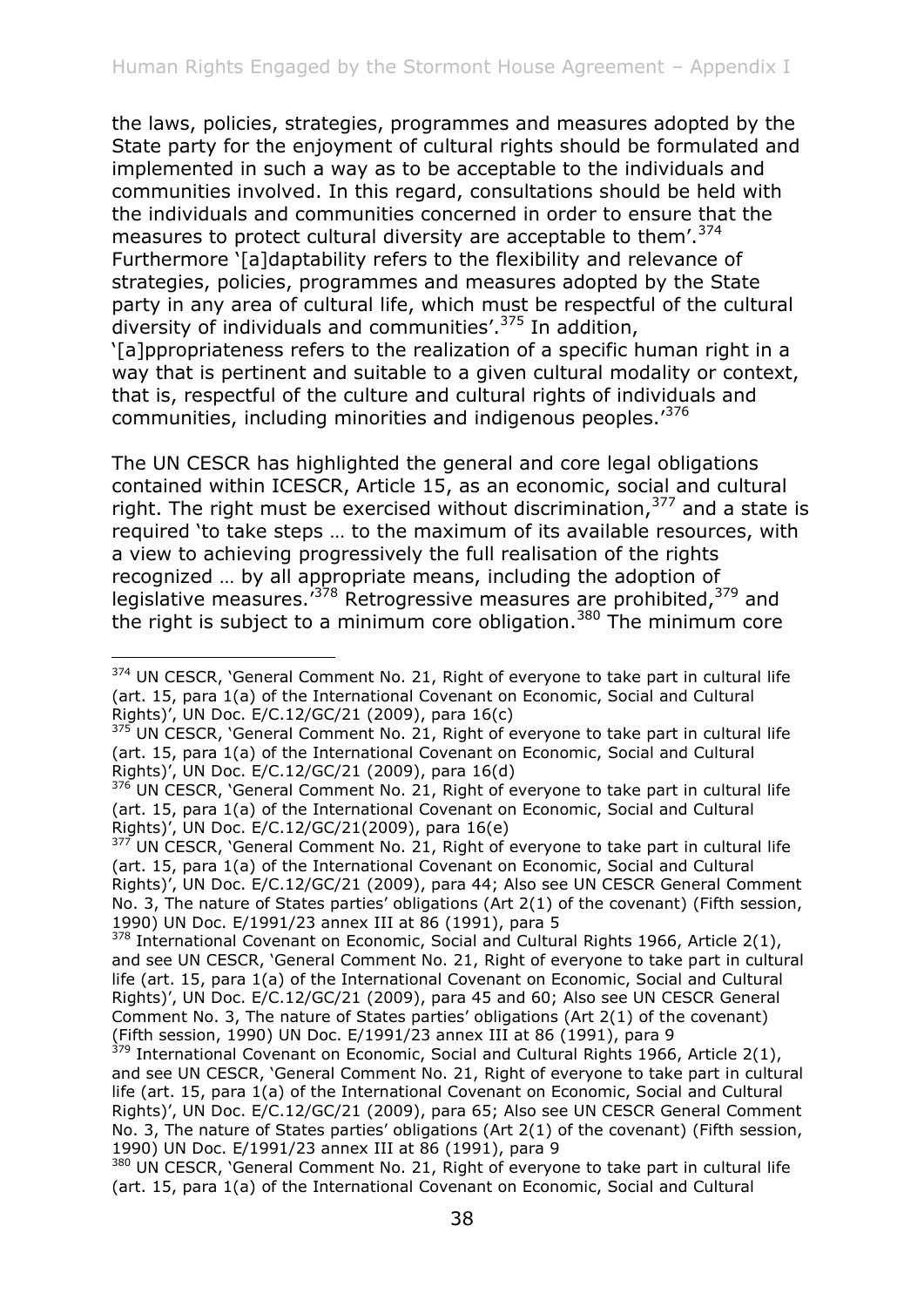obligation of ICESCR, Article 15, consists of taking legislative steps to guarantee non-discrimination, respecting 'the right of everyone to identify or not identify themselves with one or more communities, and the right to change their choice'. In addition, it includes taking legislative steps to 'eliminate any barriers or obstacles that inhibit or restrict a person's access to the person's own culture or to other cultures,' and to 'allow and encourage the participation of persons belonging to minority groups, indigenous peoples or to other communities in the design and implementation of laws and policies that affect them. In particular, States parties should obtain their free and informed prior consent'.<sup>381</sup>

The ICESCR, Article 15, is not an absolute right and the UN CESCR has noted that 'no one may invoke cultural diversity to infringe upon human rights guaranteed by international law, nor to limit their scope.<sup>'382</sup>

However, ICESCR, Article 4, provides that:

-

'the State may subject [rights contained within the ICCPR] only to such limitations as are determined by law only in so far as this may be compatible with the nature of these rights and solely for the purpose of promoting the general welfare in a democratic society.'

The UN CESCR has stated that '[a]pplying limitations to the right of everyone to take part in cultural life may be necessary in certain circumstances, in particular in the case of negative practices, including those attributed to customs and traditions, that infringe upon other human rights. Such limitations must pursue a legitimate aim, be compatible with the nature of this right and be strictly necessary for the promotion of general welfare in a democratic society, in accordance with article 4 of the [ICESCR]. Any limitations must therefore be proportionate, meaning that the least restrictive measures must be taken when several types of limitations may be imposed. The [CESCR] also wishes to stress the need to take into consideration existing international human rights standards on limitations that can or cannot be legitimately imposed on rights that are intrinsically linked to the right to take part in cultural life,

Rights)', UN Doc. E/C.12/GC/21 (2009), para 55; Also see UN CESCR General Comment No. 3, The nature of States parties' obligations (Art 2(1) of the covenant) (Fifth session, 1990) UN Doc. E/1991/23 annex III at 86 (1991), para 10

 $381$  UN CESCR, 'General Comment No. 21, Right of everyone to take part in cultural life (art. 15, para 1(a) of the International Covenant on Economic, Social and Cultural Rights)', UN Doc. E/C.12/GC/21 (2009), para 55. Also see UN Human Rights Council, Report of the independent expert in the field of cultural rights, Farida Shaheed, UN Doc. A/HRC/17/38 (2011) para 16; UN Human Rights Committee, General Comment 23, Article 27 (Rights of Minorities) UN Doc. CCPR/C/21/Rev.1/Add.5 (1994) para 7; and Human Rights Committee, Angela Poma Poma v. Peru, Communication No. 1457/2006, UN Doc. CCPOR/C/95/D/1457/2006 para 7.6

<sup>&</sup>lt;sup>382</sup> UN CESCR, 'General Comment No. 21, Right of everyone to take part in cultural life (art. 15, para 1(a) of the International Covenant on Economic, Social and Cultural Rights)', UN Doc. E/C.12/GC/21 (2009), para 18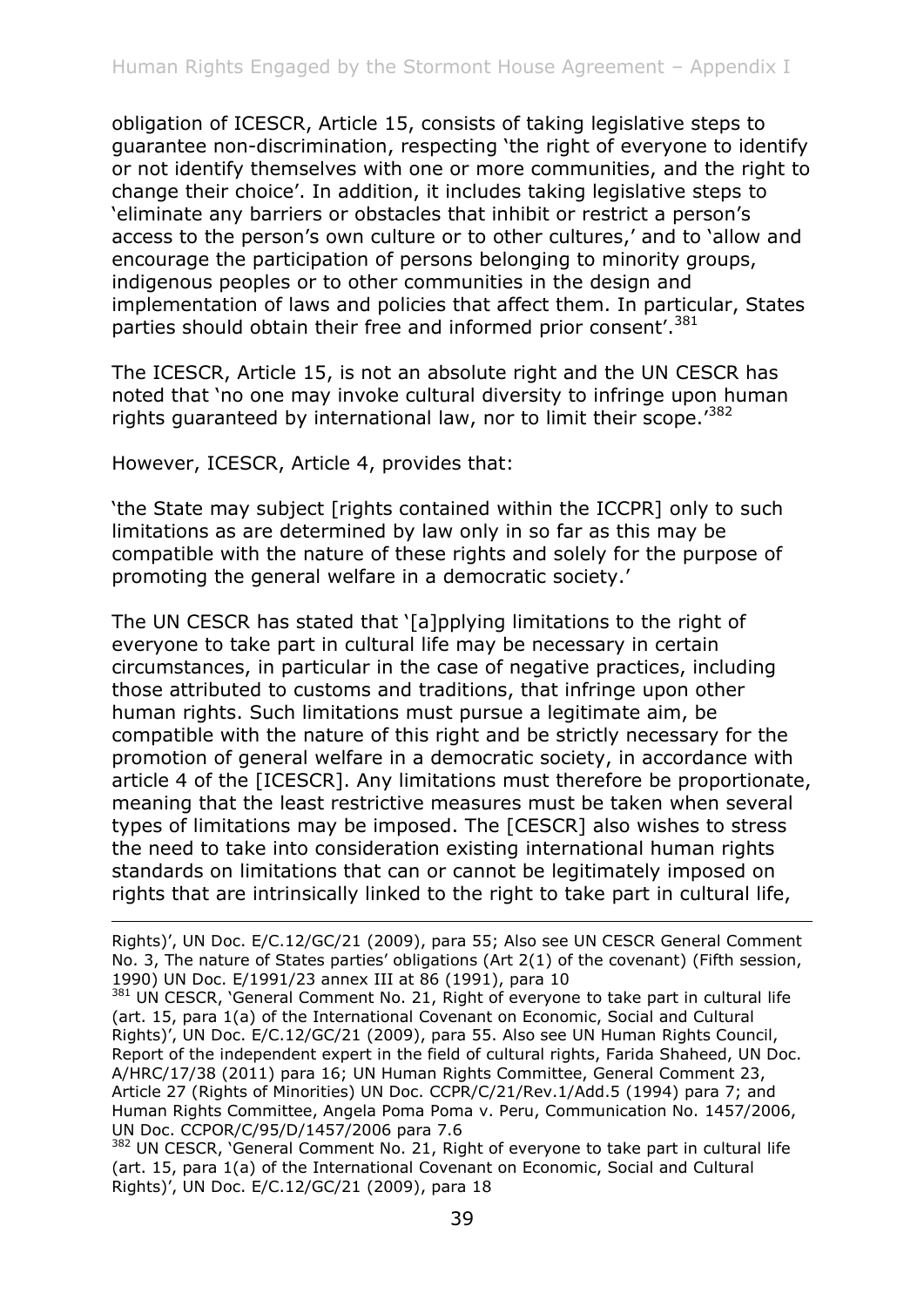such as the rights to privacy, to freedom of thought, conscience and religion, to freedom of opinion and expression, to peaceful assembly and to freedom of association.<sup>'383</sup>

The International Covenant on Civil and Political Rights (ICCPR), Article 27, provides that:

'In those States in which ethnic, religious or linguistic minorities exist, persons belonging to such minorities shall not be denied the right, in community with the other members of their group, to enjoy their own culture, to profess and practise their own religion, or to use their own language.'

The UN Human Rights Committee has stated that culture, as articulated in ICCPR, Article 27, 'manifests itself in many forms'.<sup>384</sup>

The UNESCO Convention on the Protection and Promotion of the Diversity of Cultural Expressions states '[c]ultural diversity can be protected and promoted only if human rights and fundamental freedoms, such as freedom of expression, information and communication, as well as the ability of individuals to choose cultural expressions, are guaranteed. No one may invoke the provisions of this Convention in order to infringe human rights and fundamental freedoms as enshrined in the Universal Declaration of Human Rights or guaranteed by international law, or to limit the scope thereof.<sup>385</sup> The UNESCO Convention provides that state parties shall encourage individuals and social groups 'to create, produce, disseminate, distribute and have access to their own cultural expressions'.<sup>386</sup> The UNESCO Convention includes the principle of 'equitable access' which entails '[e]quitable access to a rich and diversified range of cultural expressions from all over the world and access of cultures to the means of expressions and dissemination constitute important elements for enhancing cultural diversity and encouraging mutual understanding.<sup>'387</sup> The importance of oral history is recognised by UNESCO which has established a programme to recognise 'masterpieces of the oral and intangible heritage'.<sup>388</sup>

Additional protection for cultural rights can be found in The European Cultural Convention, Article 1, which states that '[e]ach Contracting Party

<sup>383</sup> UN CESCR, 'General Comment No. 21, Right of everyone to take part in cultural life (art. 15, para 1(a) of the International Covenant on Economic, Social and Cultural Rights)', UN Doc. E/C.12/GC/21 (2009), para 19

<sup>384</sup> UN Human Rights Committee, General Comment 23, Article 27 (Rights of Minorities) UN Doc. CCPR/C/21/Rev.1/Add.5 (1994) para 7

<sup>385</sup> Article 2(1) [UK Ratification 07/12/2007]

<sup>386</sup> Article 7(1)(a)

<sup>387</sup> Principle 7

<sup>388</sup> http://www.unesco.org/bpi/eng/unescopress/2001/01-71e.shtml <last accessed 03/09/15>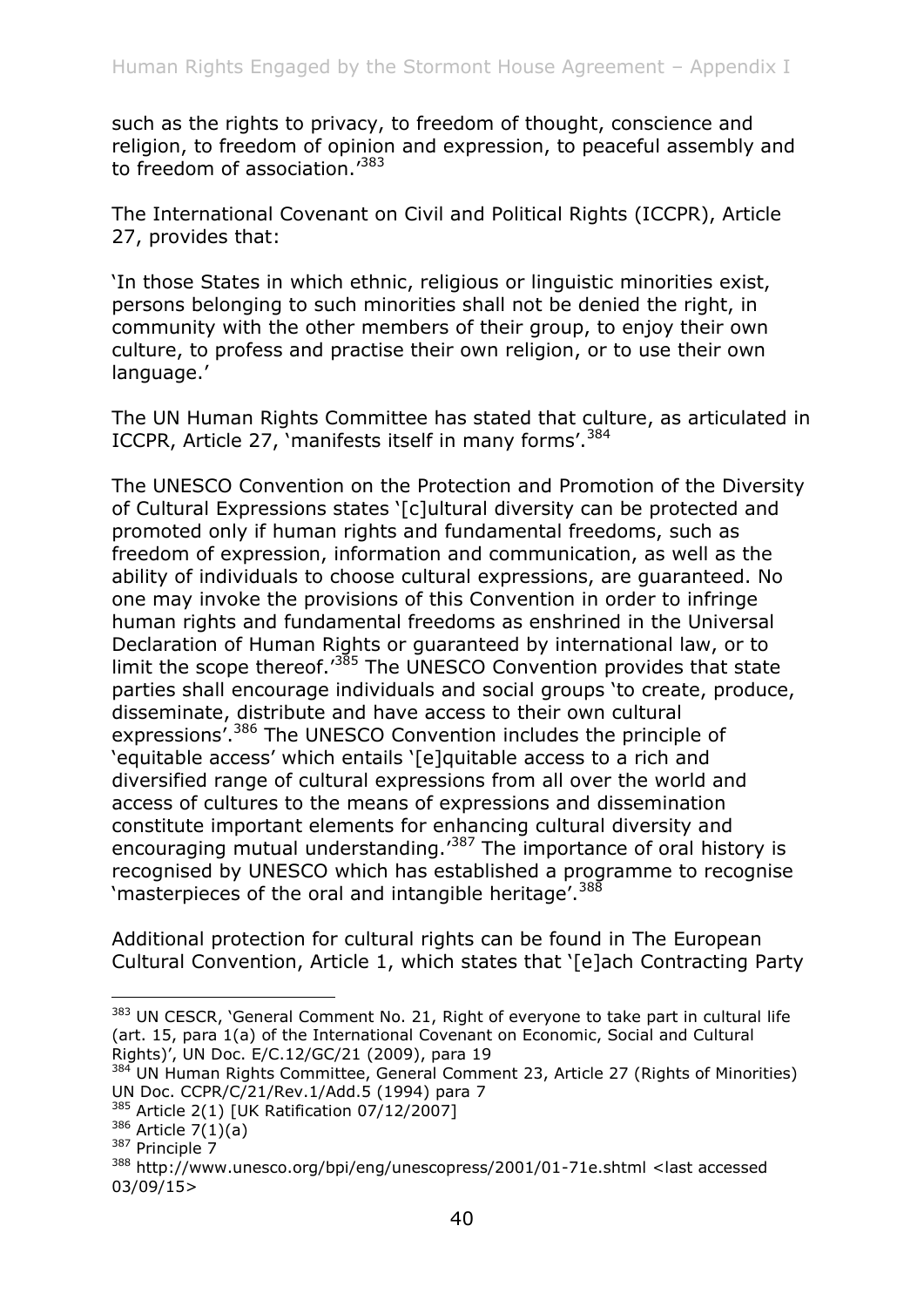shall take appropriate measures to safeguard and to encourage the development of its national contribution to the common cultural heritage of Europe.<sup>'389</sup> Furthermore, The Council of Europe Committee of Ministers has noted that 'oral history, through which spoken testimony on recent historical events can make history come alive for young people, and which can offer the viewpoints and perspectives of those who have been omitted from the "historical record".<sup>390</sup>

The European Charter for Regional or Minority Languages (ECRML)<sup>391</sup> allows states to protect indigenous languages. The UK has committed to 'the facilitation and/or encouragement of the use of regional or minority languages, in speech and writing, in public and private life', with regards to both the Irish language and Ulster Scots. The UK has made a number of further binding commitments in relation to the Irish language.<sup>392</sup> This includes, where justified and as far as reasonably possible, duties for public services to ensure the submission of oral or written applications in Irish,<sup>393</sup> and ensuring bodies responsible for organising or supporting cultural activities make appropriate allowance for incorporating knowledge and use of the Irish language in their activities.<sup>394</sup>

## *The right to health*

The ICESCR, Article 12, states that:

- 1. 'The States Parties to the present Covenant recognize the right of everyone to the enjoyment of the highest attainable standard of physical and mental health.
- 2. The steps to be taken by the States Parties to the present Covenant to achieve the full realization of this right shall include those necessary for:
- a) The provision for the reduction of the stillbirth-rate and of infant mortality and for the healthy development of the child;
- b) The improvement of all aspects of environmental and industrial hygiene;
- c) The prevention, treatment and control of epidemic, endemic, occupational and other diseases;

 $393$  ECRML, Article 10(1)(a)(iv). Also applicable to the Irish language are 10(1)(c), 10(2)(b), 10(2)(e), 10(2)(f), 10(2)(g), 10(3)(c), 10(4)(a), 10(5)

<sup>-</sup> $389$  [UK Ratification 5/5/1955]

<sup>&</sup>lt;sup>390</sup> Council of Europe, Committee of Ministers, Recommendation Rec(2001)15 on history teaching in twenty-first-century Europe (Adopted by the Committee of Ministers on 31October 2001 at the 771st meeting of the Ministers' Deputies)

<sup>391</sup> [UK Ratification 27/3/2001]

 $392$  The Provisions of Part II (general objectives and principles) apply to both the Irish language and Ulster Scots. A total of 36 paragraphs in Part III (specific undertakings) are applicable to the Irish language following the UK's ratification on 27 March 2001. No paragraphs of Part III apply to Ulster Scots as detailed in the UK's ratification.

 $394$  ECRML, Article 12(1)(d). Also applicable to the Irish language are 12(1)(a), 12(1)(e), 12(1)(f), 12(1)(h), 12(2), and 12(3)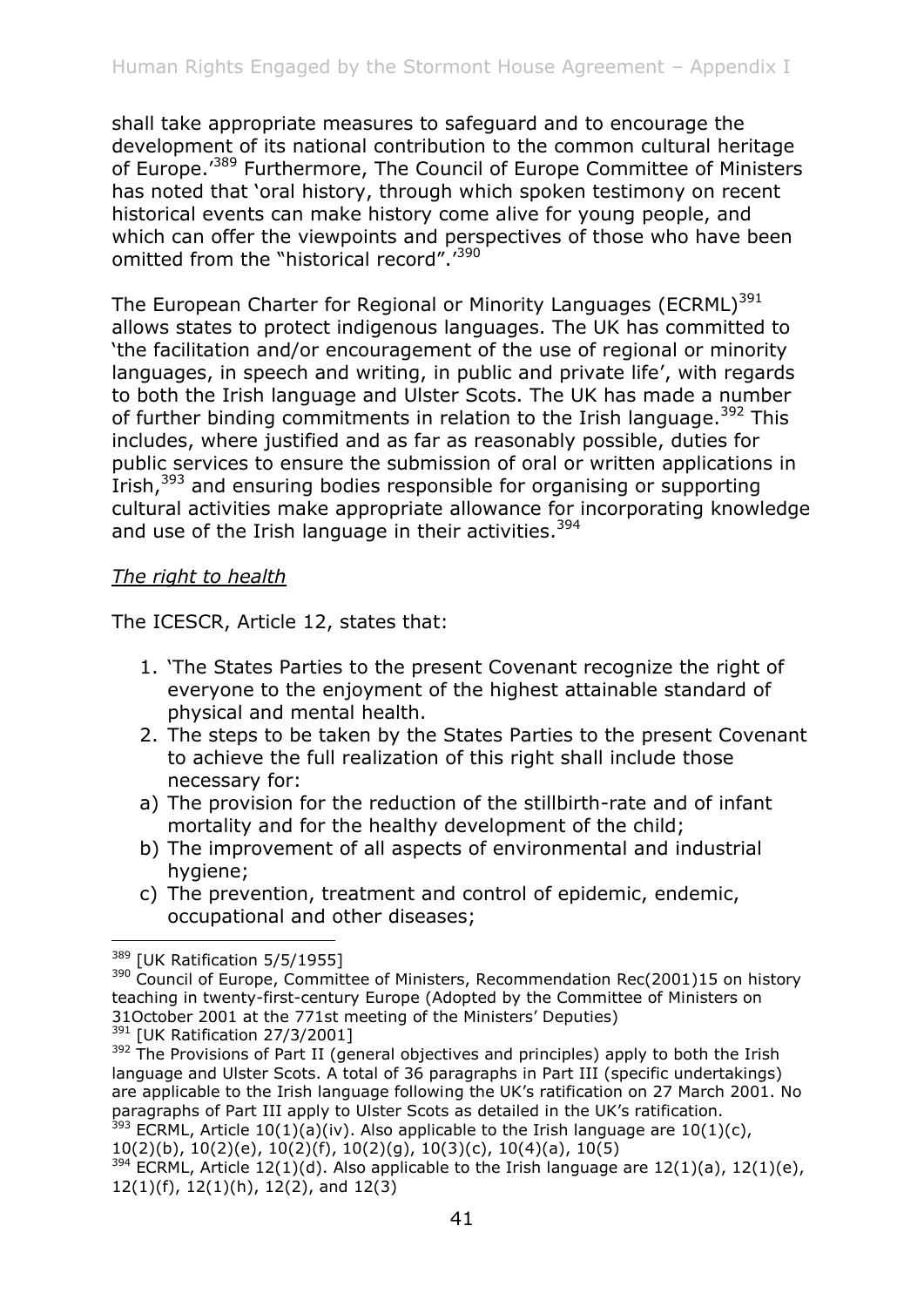d) The creation of conditions which would assure to all medical service and medical attention in the event of sickness.'

The UN CESCR has recognised that ICESCR, Article 12(2)(d), encompasses 'both physical and mental [health, and] includes the provision of equal and timely access to basic preventive, curative, rehabilitative health services and health education; regular screening programmes; appropriate treatment of prevalent diseases, illnesses, injuries and disabilities, preferably at community level; the provision of essential drugs; and appropriate mental health treatment and care. A further important aspect is the improvement and furtherance of participation of the population in the provision of preventive and curative health services, such as the organization of the health sector, the insurance system and, in particular, participation in political decisions relating to the right to health taken at both the community and national levels.<sup>7395</sup>

The right to the highest attainable standard of health contains the specific legal obligations to respect, protect, and fulfil the right,  $396$  centred on availability, accessibility, acceptability, and quality.<sup>397</sup> As an economic, social, and cultural right, the right to health contains the concept of nondiscrimination,  $398$  progressive realisation to the maximum of available resources, $399$  non-retrogressive measures, $400$  and a minimum core obligation.<sup>401</sup>

 $398$  UN CESCR, General Comment 14, The right to the highest attainable standard of health (Twenty-second session, 2000), UN Doc. E/C./12/2000/4 (2000) reprinted in Compilation of General Comments and General Recommendations Adopted by Human Rights Treaty Bodies, UN Doc. HRI/GEN/1rev.6 at 85 (2003) para 18-19; Also see UN CESCR General Comment No. 3, The nature of States parties' obligations (Art 2(1) of the covenant) (Fifth session, 1990) UN Doc. E/1991/23 annex III at 86 (1991), para 5 <sup>399</sup> UN CESCR, General Comment 14, The right to the highest attainable standard of health (Twenty-second session, 2000), UN Doc. E/C./12/2000/4 (2000) reprinted in Compilation of General Comments and General Recommendations Adopted by Human Rights Treaty Bodies, UN Doc. HRI/GEN/1rev.6 at 85 (2003) para 30-31; Also see UN

<sup>-</sup> $395$  UN CESCR, General Comment 14, The right to the highest attainable standard of health (Twenty-second session, 2000), UN Doc. E/C./12/2000/4 (2000) reprinted in Compilation of General Comments and General Recommendations Adopted by Human Rights Treaty Bodies, UN Doc. HRI/GEN/1rev.6 at 85 (2003) para 17

<sup>&</sup>lt;sup>396</sup> UN CESCR, General Comment 14, The right to the highest attainable standard of health (Twenty-second session, 2000), UN Doc. E/C./12/2000/4 (2000) reprinted in Compilation of General Comments and General Recommendations Adopted by Human Rights Treaty Bodies, UN Doc. HRI/GEN/1rev.6 at 85 (2003) para 33

 $397$  UN CESCR, General Comment 14, The right to the highest attainable standard of health (Twenty-second session, 2000), UN Doc. E/C./12/2000/4 (2000) reprinted in Compilation of General Comments and General Recommendations Adopted by Human Rights Treaty Bodies, UN Doc. HRI/GEN/1rev.6 at 85 (2003) para 12

CESCR General Comment No. 3, The nature of States parties' obligations (Art 2(1) of the covenant) (Fifth session, 1990) UN Doc. E/1991/23 annex III at 86 (1991), para 9 <sup>400</sup> UN CESCR, General Comment 14, The right to the highest attainable standard of health (Twenty-second session, 2000), UN Doc. E/C./12/2000/4 (2000) reprinted in Compilation of General Comments and General Recommendations Adopted by Human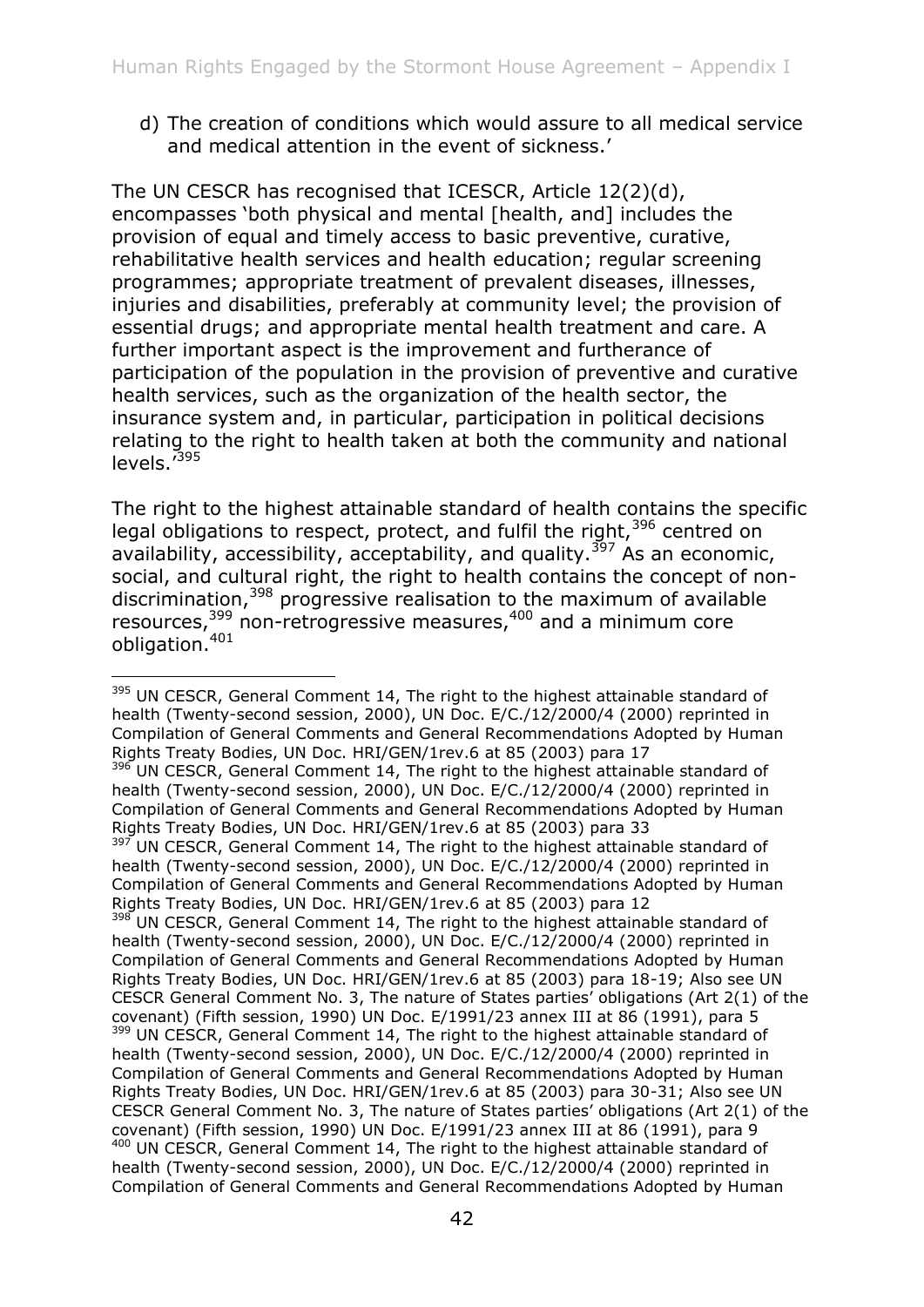The European Social Charter, Article 11, provides for '[t]he right to protection of health' stating:

'With a view to ensuring the effective exercise of the right to protection of health, the Contracting Parties undertake, either directly or in cooperation with public or private organisations, to take appropriate measures designed inter alia:

- 1. To remove as far as possible the causes of ill-health;
- 2. To provide advisory and educational facilities for the promotion of health and the encouragement of individual responsibility in matters of health;
- 3. To prevent as far as possible epidemic, endemic and other diseases.'

The Secretariat to the European Social Charter has published an information document on the right to health, stating that '[t]he system of health care must be accessible to the entire population. To that end, states should take as their main criterion for judging the success of health system reforms effective access to health care for all, without discrimination, as a basic human right.'<sup>402</sup>

The victims' right to a remedy includes rehabilitation.<sup>403</sup> Rehabilitation 'should include medical and psychological care as well as legal and social services.<sup>404</sup> CAT, Article 14, states that victims should receive 'the means for as full rehabilitation as possible.' The Committee against Torture has clarified that CAT, Article 14, includes 'the provision of means for as full rehabilitation as possible for anyone who has suffered harm as a result of a violation of the Convention should be holistic and include medical and psychological care as well as legal and social services.<sup>1405</sup> The Convention on the Rights of Persons with Disabilities (CRPD),  $406$  Article 26, obliges States 'enable persons with disabilities to attain and maintain maximum

Rights Treaty Bodies, UN Doc. HRI/GEN/1rev.6 at 85 (2003) para 32; Also see UN CESCR General Comment No. 3, The nature of States parties' obligations (Art 2(1) of the covenant) (Fifth session, 1990) UN Doc. E/1991/23 annex III at 86 (1991), para 9  $401$  UN CESCR, General Comment 14, The right to the highest attainable standard of health (Twenty-second session, 2000), UN Doc. E/C./12/2000/4 (2000) reprinted in Compilation of General Comments and General Recommendations Adopted by Human Rights Treaty Bodies, UN Doc. HRI/GEN/1rev.6 at 85 (2003) para 43-45; Also see UN CESCR General Comment No. 3, The nature of States parties' obligations (Art 2(1) of the covenant) (Fifth session, 1990) UN Doc. E/1991/23 annex III at 86 (1991), para 10 402 Secretariat to the European Social Charter, The Right to Health and The European Social Charter (2009), at II.B

403 See previous Chapter

<sup>404</sup> UN Basic Principles and Guidelines for Victims, para 21

<sup>405</sup> UN Committee against Torture, Convention against Torture and other Cruel, Inhuman or Degrading Treatment or Punishment, General Comment No. 3 of the Committee against Torture, Implementation of article 14 by States parties UN Doc. CAT/C/GC/3 (2012) para 11

<sup>&</sup>lt;sup>406</sup> [UK Ratification 8 June 2009]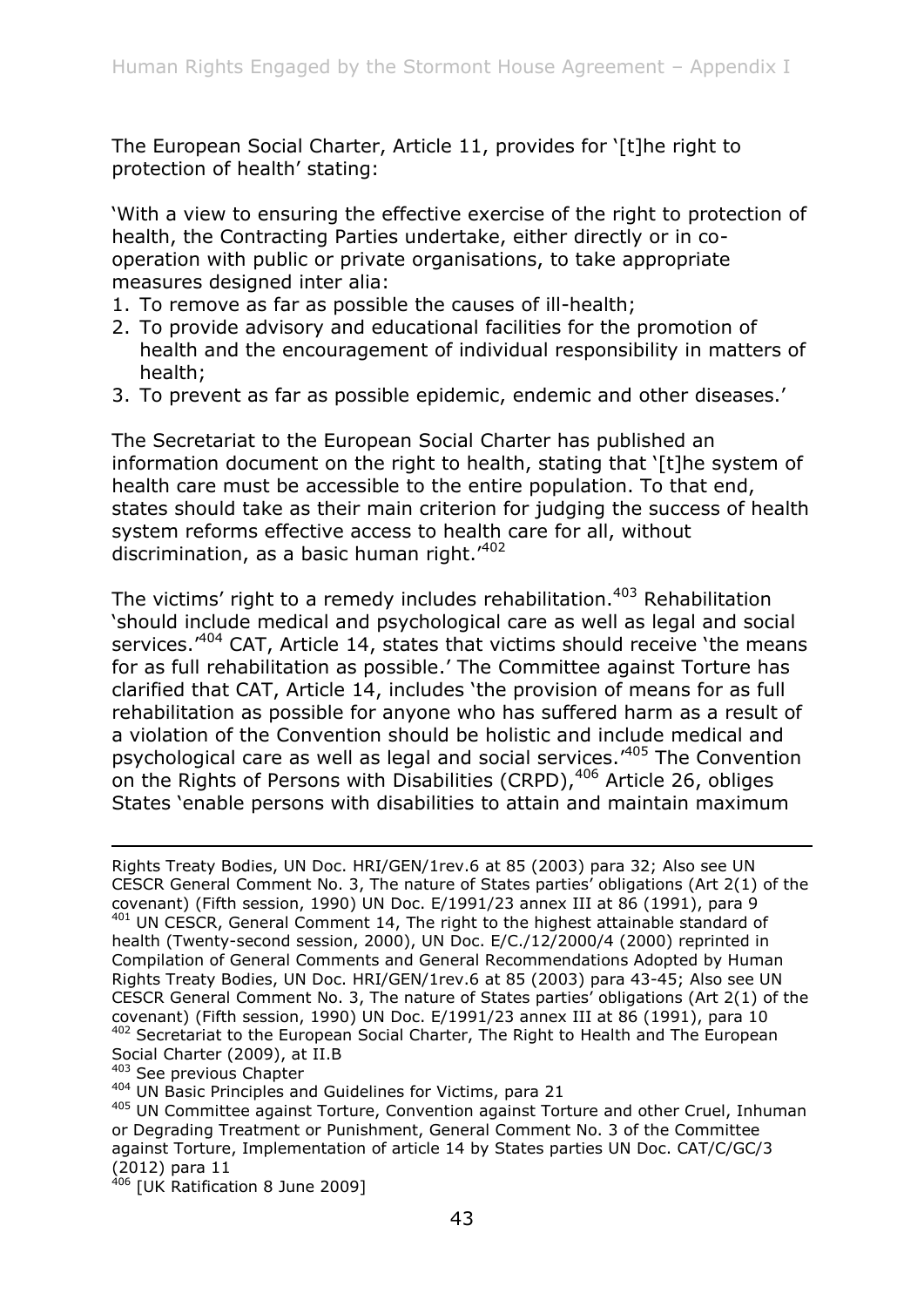independence, full physical, mental, social and vocational ability, and full inclusion and participation in all aspects of life. To that end, States Parties shall organize, strengthen and extend comprehensive habilitation and rehabilitation services and programmes, particularly in the areas of health, employment, education and social services.' The UN Human Rights Council has recognised 'the importance of full, holistic and specialized rehabilitation services, which include any necessary coordinated combination of medical and psychological care...'.<sup>407</sup> The UN Human Rights Council has further noted that states should 'consider making rehabilitation available to immediate family or dependents of the victim and persons who have suffered harm in intervening to assist victims in distress or to prevent victimization'.<sup>408</sup> The Council of Europe Committee of Ministers has noted that victims should be 'assisted in all aspects of their rehabilitation, in the community, at home and in the workplace.<sup>'409</sup>

## *Human rights applicable to implementation measures*

-

Bodies and institutions which fulfil a state's human rights obligations engage human rights and good governance. Measures which fulfil victims' right must also include victim participation.

Good governance consists of more than human rights, $410$  but the links between good governance and human rights have been organised around four areas; strengthening democratic institutions, improving service delivery, the rule of law, and combating corruption. $411$  The UN OHCHR has noted that 'good governance is the process whereby public institutions conduct public affairs, manage public resources and guarantee the realization of human rights in a manner essentially free of abuse and corruption, and with due regard for the rule of law. The true test of "good" governance is the degree to which it delivers on the promise of human rights: civil, cultural, economic, political and social rights.<sup>'412</sup>

<sup>&</sup>lt;sup>407</sup> UN Human Rights Council, Torture and other cruel, inhuman or degrading treatment or punishment: rehabilitation of torture victims UN Doc. A/HRC/22/L.11 (2013) para 12 <sup>408</sup> UN Human Rights Council, Torture and other cruel, inhuman or degrading treatment or punishment: rehabilitation of torture victims UN Doc. A/HRC/22/L.11 (2013) para 11  $409$  Council of Europe, Committee of Ministers, Recommendation Rec 2006(8) of the Committee Ministers to members states on assistance to crime victims, para 3.1 <sup>410</sup> The OHCHR has identified good governance as at times considered to encompass full respect of human rights, the rule of law, effective participation, multi-actor partnerships, political pluralism, transparent and accountable processes and institutions, an efficient and effective public sector, legitimacy, access to knowledge, information and education, political empowerment of people, equity, sustainability, and attitudes and values that foster responsibility, solidarity and tolerance. See

http://www.ohchr.org/EN/Issues/Development/GoodGovernance/Pages/GoodGovernanc eIndex.aspx < last accessed 03/09/15>

<sup>&</sup>lt;sup>411</sup> Good Governance Practices for the Protection of Human Rights (United Nations publication, Sales No. E.07.XIV.10) (2007) p3 412

http://www.ohchr.org/EN/Issues/Development/GoodGovernance/Pages/GoodGovernanc eIndex.aspx <last accessed 03/09/15> and see UN Human Rights Council, Report of the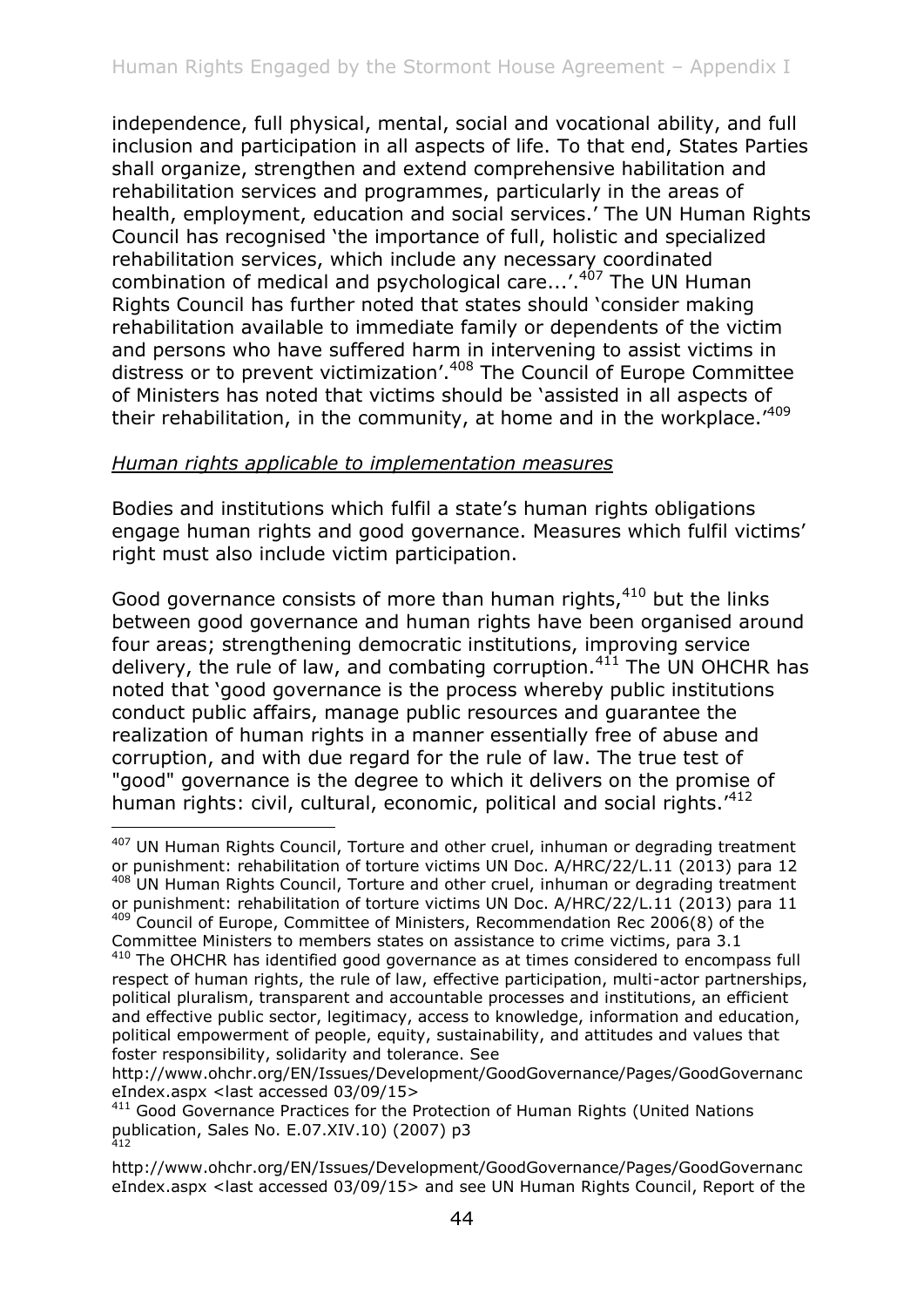The UN CESCR has stated that good governance 'is essential to the realization of all human rights'.<sup>413</sup> The former UN Commission on Human Rights found good governance to consist of transparency, responsibility, accountability, participation, and responsiveness to the needs of the people.<sup>414</sup> The UN Human Rights Council has further included the concepts of integrity, equality, efficiency, and competency.<sup>415</sup>

The UN Special Rapporteur on the promotion of truth, justice, reparation and guarantees of non-recurrence has stated that the 'meaningful participation' of victims is necessary to integrate 'a victim-centred approach' throughout measures designed 'to promote "truth, justice, reparations, and guarantees of non-recurrence"'.<sup>416</sup> The Special Rapporteur has noted that '[s]uch meaningful participation can take different forms. To illustrate, truth-seeking requires the active participation of individuals who wish to express their grievances and report on the facts and underlying causes of the violations and abuses which occurred. Truth-seeking will only be regarded a justice measure if civil society, in particular victims organizations, is adequately represented in the composition of a truth commission. Prosecutions, for their part, can only serve as actual justice measures if the victims and their families are effectively involved in the processes and provided with the necessary information relevant to their participation in proceedings. Local or traditional methods of rendering justice, when compliant with international fair trial guarantees, can reach out to the local population so they recognize them as "justice". Reparations will only be successful if victims and civil society at large have been involved in the design of the schemes, so the measures are commensurate to the harm inflicted and contribute to the recognition of the victim as rights holders. Regarding guarantees of non-recurrence, institutional and personnel reform needs to have a firm grounding in the views of the population and specifically of the victims, who should be actively involved in the related processes so that legislation and institutions are built to prevent future violations and

United Nations High Commissioner for Human Rights on the role of the public service as an essential component of good governance in the promotion and protection of human rights UN Doc. A/HRC/25/27 (2013) para 5

 $413$  UN CESCR, General Comment 12, Right to adequate food (Twentieth session, 1999), UN Doc E/C.12/1999/5 (1999), para 23

<sup>414</sup> UN Human Rights Council, The role of good governance in the promotion of human rights, UN Doc. E/CN/4/RES/2000/64 (2000) para 1

<sup>&</sup>lt;sup>415</sup> UN Human Rights Council, The role of good governance in the promotion and protection of human rights, UN Doc. A/HRC/RES/19/20 (2012)

<sup>&</sup>lt;sup>416</sup> UNGA, Report of the Special Rapporteur on the promotion of truth, justice, reparation and guarantees of non-recurrence, Pablo de Greiff, UN Doc. A/HRC/21/46 (2012) para 10 and 54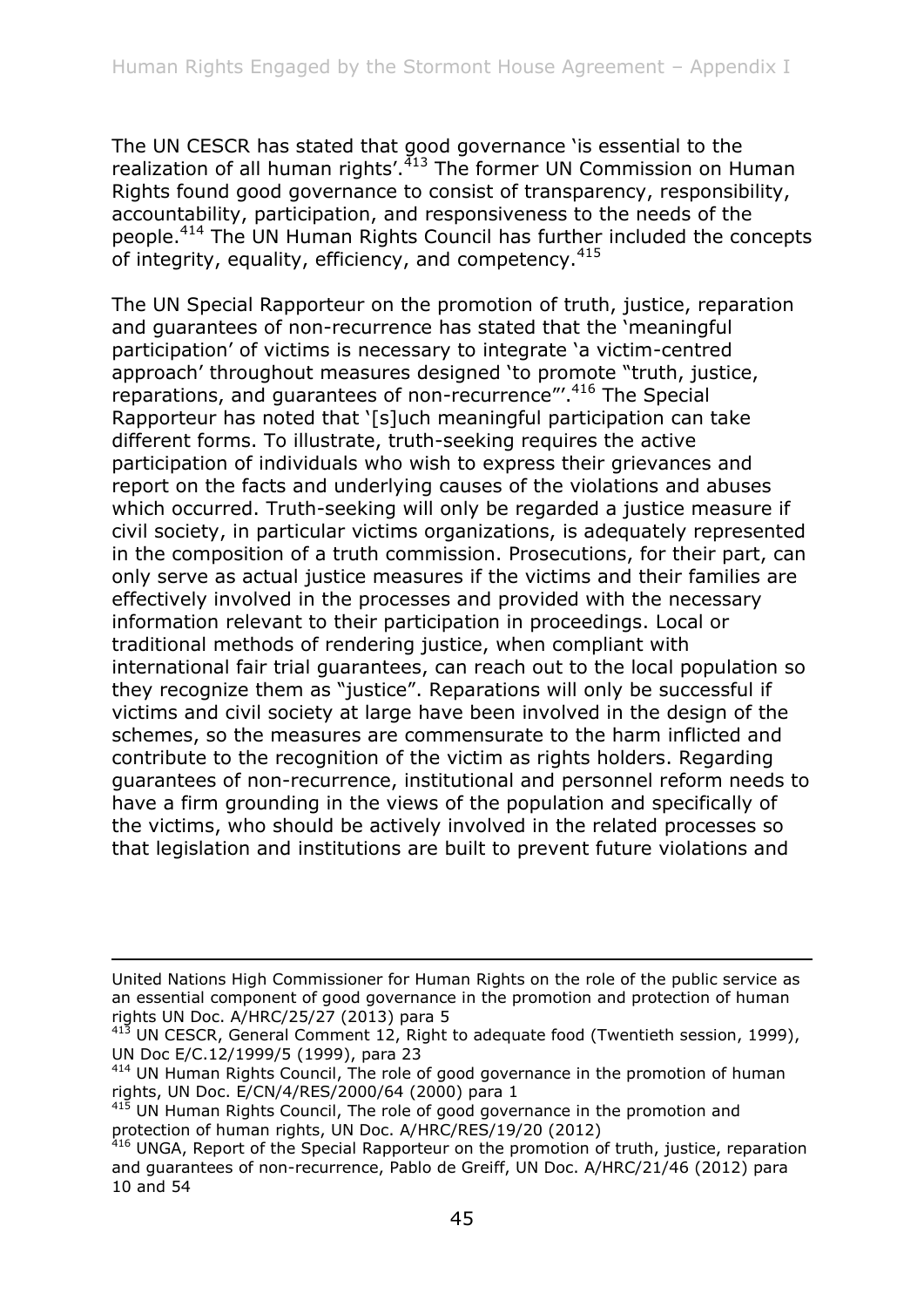public officials selected in a manner in which the principle of the rule of law is given force.<sup>'417</sup>

## *The extra-territorial application of human rights*

The extra-territorial application of the ECHR has been established by the ECtHR,<sup>418</sup> and followed by the UK Supreme Court.<sup>419</sup> The ECtHR has interpreted ECHR, Article 1, which states that '[t]he High Contracting Parties shall secure to everyone within their jurisdiction the rights and freedoms defined in Section I of this Convention', and stated that 'the Court in its case-law has recognised a number of exceptional circumstances capable of giving rise to the exercise of jurisdiction by a Contracting State outside its own territorial boundaries. In each case, the question whether exceptional circumstances exist which require and justify a finding by the Court that the State was exercising jurisdiction extraterritorially must be determined with reference to the particular facts.<sup>420</sup> The exceptions to territoriality include:

- State agent authority and control; 'The [ECtHR] has recognised in its case-law that, as an exception to the principle of territoriality, a Contracting State's jurisdiction under Article 1 may extend to acts of its authorities which produce effects outside its own territory … the Court has recognised the exercise of extraterritorial jurisdiction by a Contracting State when, through the consent, invitation or acquiescence of the Government of that territory, it exercises all or some of the public powers normally to be exercised by that Government … It is clear that, whenever the State, through its agents, exercises control and authority over an individual, and thus jurisdiction, the State is under an obligation under Article 1 to secure to that individual the rights and freedoms under Section I of the Convention that are relevant to the situation of that individual. In this sense, therefore, the Convention rights can be "divided and tailored"'.<sup>421</sup>
- Effective control over an area; 'Another exception to the principle that jurisdiction under Article 1 is limited to a State's own territory occurs when, as a consequence of lawful or unlawful military action,

 $417$  UNGA, Report of the Special Rapporteur on the promotion of truth, justice, reparation and guarantees of non-recurrence, Pablo de Greiff, UN Doc. A/HRC/21/46 (2012) para 54

 $418$  Al-Skeini and Others v. The United Kingdom, Application No. 55721/07, 7 July 2011 <sup>419</sup> Smith and Others v. The Ministry of Defence [2013] UKSC 41

<sup>&</sup>lt;sup>420</sup> Al-Skeini and Others v. The United Kingdom, Application No. 55721/07, 7 July 2011, para 131-132; Also see Jaloud v. The Netherlands, Application No. 47708/08, 20 November 2014, para 139

 $421$  Al-Skeini and Others v. The United Kingdom, Application No. 55721/07, 7 July 2011, para 133-137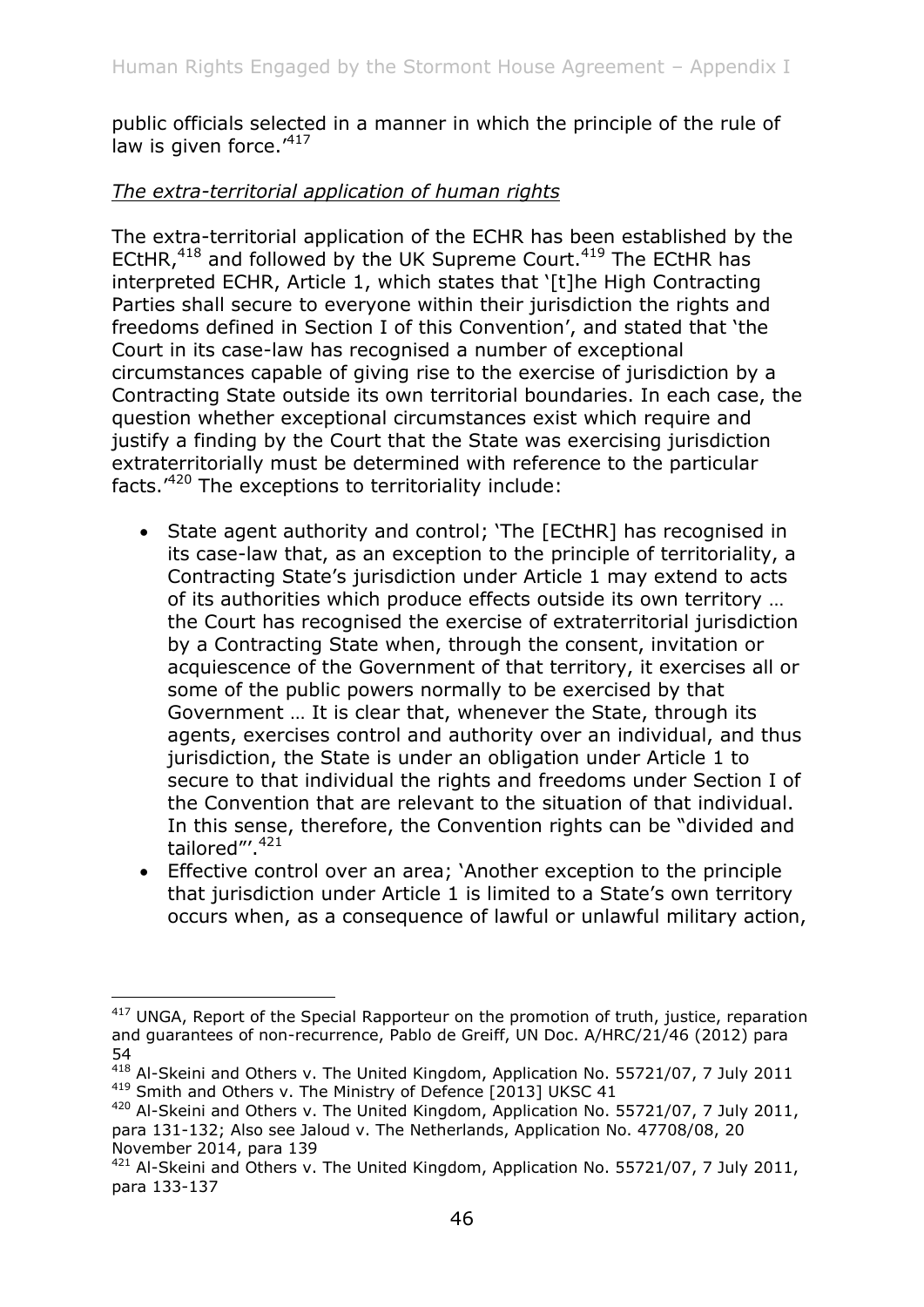a Contracting State exercises effective control of an area outside that national territory.<sup>422</sup>

The Optional Protocol to the Convention on the Rights of the Child on the sale of children, child prostitution and child pornography, Article 4(2), provides that '[e]ach State Party may take such measures as may be necessary to establish its jurisdiction over the offences referred to in article 3, paragraph 1, in the following cases:

(a) When the alleged offender is a national of that State or a person who has his habitual residence in its territory;

(b) When the victim is a national of that State.'

The UN Committee on the Rights of the Child has even recommended 'that the [UK] take steps to ensure that domestic legislation throughout the State party, including in its devolved administrations enables it to establish and exercise extraterritorial jurisdiction, without the criterion of double criminality, over all the offences under the Optional Protocol [to the Convention on the Rights of the Child on the sale of children, child prostitution and child pornography].'<sup>423</sup>

The EU Directive 2011/36/EU on preventing and combating trafficking in human beings and protecting its victims, <sup>424</sup> Article 10, states:

1. Member States shall take the necessary measures to establish their jurisdiction over the offences referred to in Articles 2 and 3 where: (a) the offence is committed in whole or in part within their territory; or (b) the offender is one of their nationals.

2. A Member State shall inform the Commission where it decides to establish further jurisdiction over the offences referred to in Articles 2 and 3 committed outside its territory, inter alia, where:

(a) the offence is committed against one of its nationals or a person who is an habitual resident in its territory;

(b) the offence is committed for the benefit of a legal person established in its territory; or

(c) the offender is an habitual resident in its territory.

-

3. For the prosecution of the offences referred to in Articles 2 and 3 committed outside the territory of the Member State concerned, each Member State shall, in those cases referred to in point (b) of paragraph 1,

<sup>&</sup>lt;sup>422</sup> Al-Skeini and Others v. The United Kingdom, Application No. 55721/07, 7 July 2011, para 138-140

<sup>&</sup>lt;sup>423</sup> Committee on the Rights of the Child, Concluding observations on the report submitted by the United Kingdom of Great Britain and Northern Ireland under article 12, paragraph 1, of the Optional Protocol to the Convention on the Rig

 $424$  EU Directive 2011/36/EU of the European Parliament and of the Council of 5 April 2011, on preventing and combating trafficking in human beings and protecting its victims, and replacing Council Framework Decision 2002/629/JHA